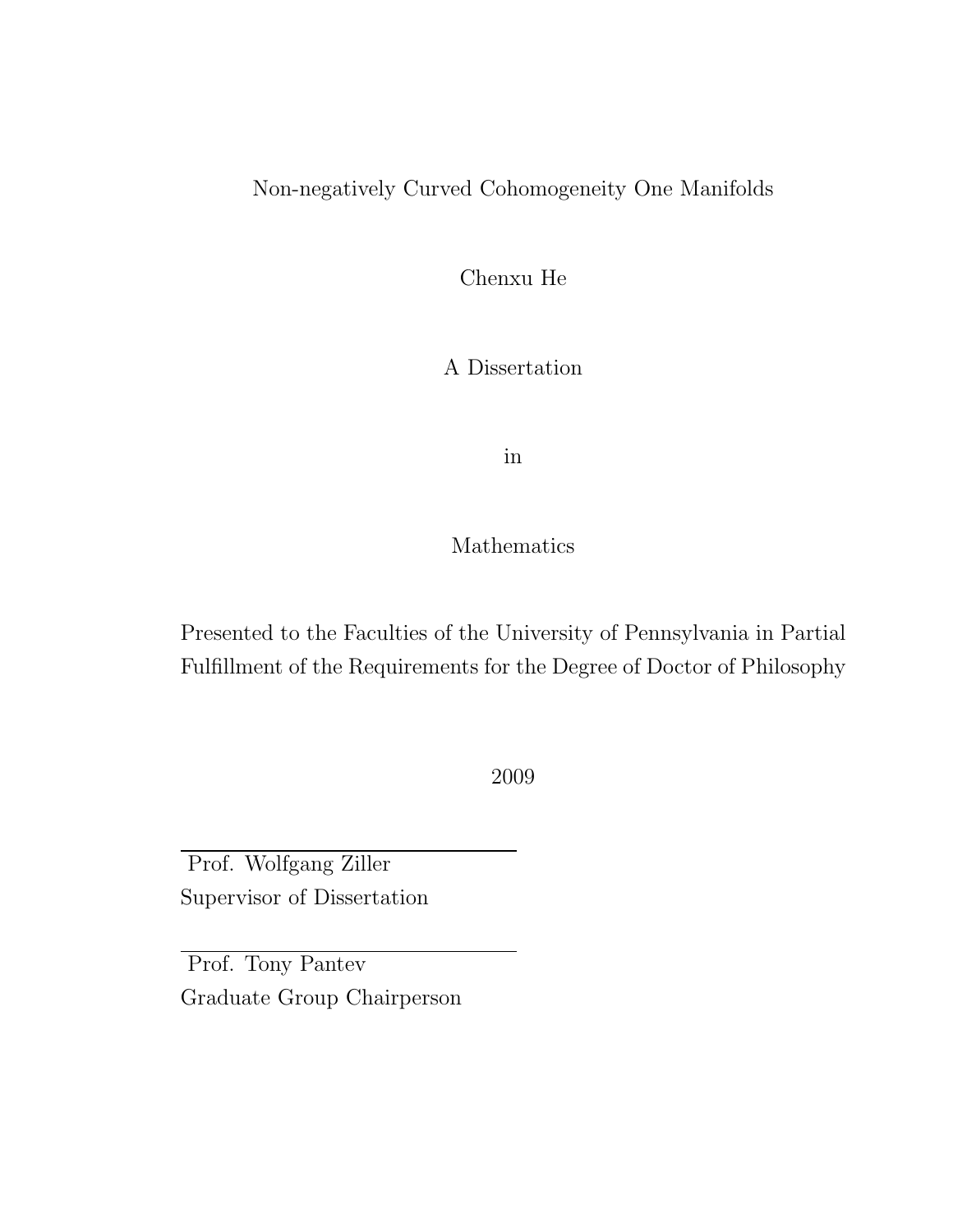## Acknowledgments

I would like to express all my thanks and gratitude to my thesis advisor, Prof. Wolfgang Ziller. Without his guidance, encouragement and support over years, none of this could have been accomplished. Numerous time he has spent on discussion with me, answering my questions and offering suggestions. He is a kind person who is ready to help me out at any time. I cannot imagine that any other advisor could do more than him.

Secondly I want to say thanks to my families. Though they do not understand math very well, they support my studying on mathematics. Special thanks should go to my wife, Yuyu Wang. She came to my life, stays with me and shares my time with math. Every time when I was exhausted by math, she always gave me a warm and lovely home.

Last not but least, I want to say thanks to everyone from whom I learned math and who showed the beauty of this subject. I also want to thank my friends who bring happiness in my life.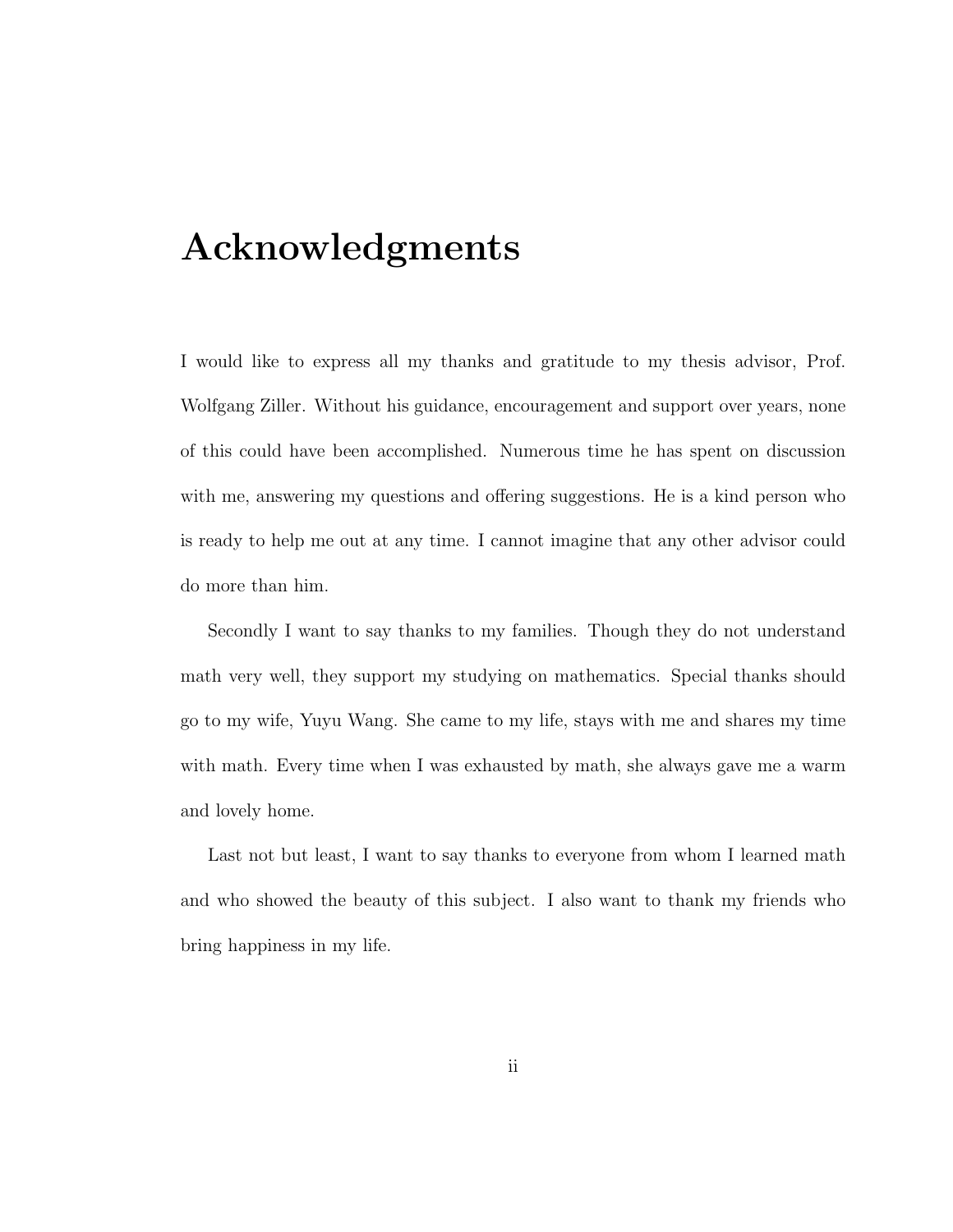#### ABSTRACT

#### Non-negatively Curved Cohomogeneity One Manifolds

#### Chenxu He

#### Prof. Wolfgang Ziller, Advisor

A Riemannian manifold M is called cohomogeneity one if it admits an isometric action by a compact Lie group  $G$  and the orbit space is one dimension. Many new examples of non-negatively curved manifolds were discovered recently in this category. However not every cohomogeneity one manifold carries an invariant metric with non-negative sectional curvature. We show a large family of cohomogeneity one manifolds is obstructed to have a non-negatively curved metric. It generalizes the first examples obtained by K. Grove, B. Wilking, L. Veridiani and W. Ziller.

The cohomogeneity one manifolds which have a small family of invariant metrics are also studied. If the principal isotropy action has three or less summands and G is a simple Lie group, then the manifold is equivariantly diffeomorphic to a double or a symmetric space.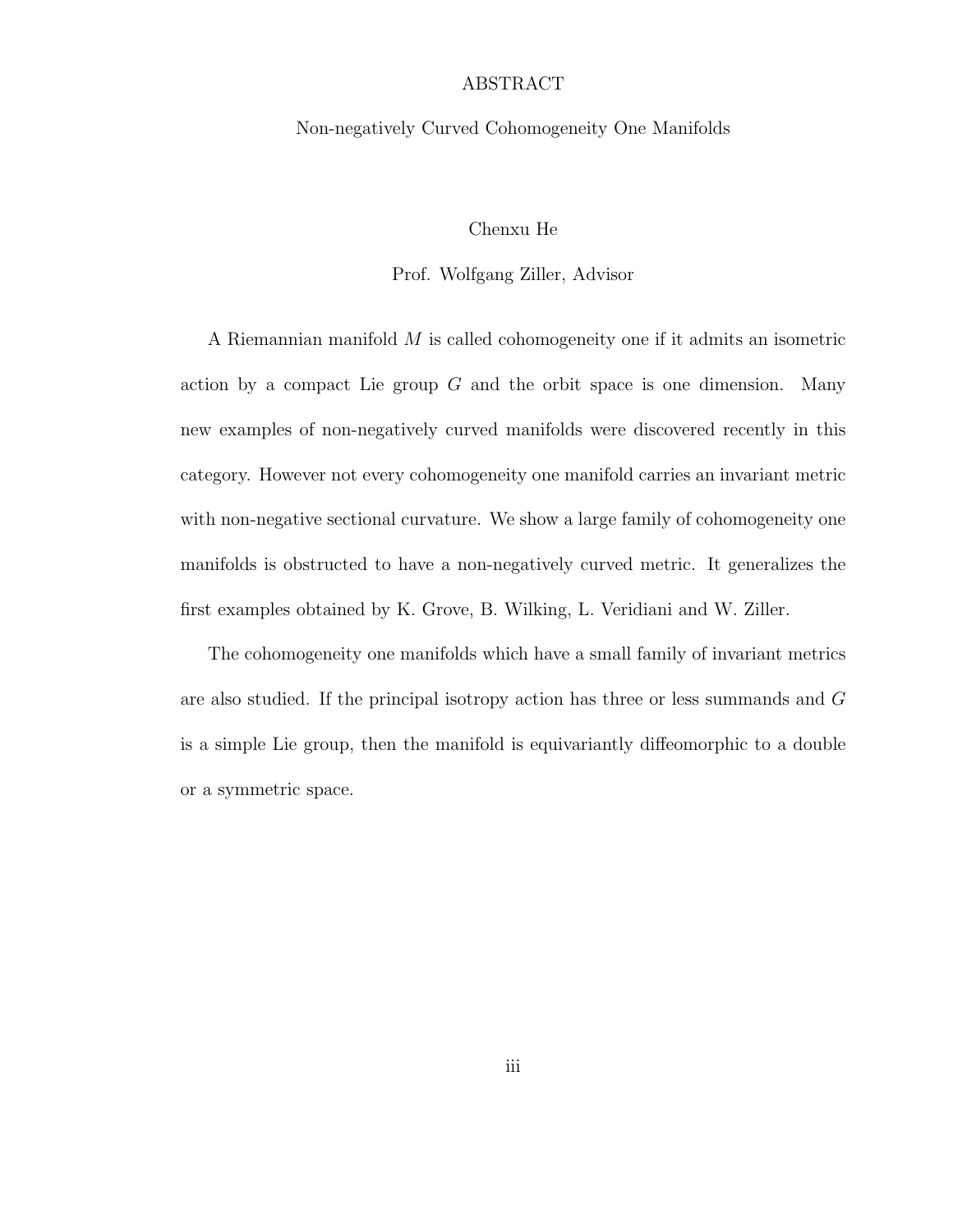# **Contents**

| 1                                                                   |     | Introduction                                                                  | $\mathbf{1}$ |
|---------------------------------------------------------------------|-----|-------------------------------------------------------------------------------|--------------|
| Obstructions to the Non-negative Curved Metrics<br>$\boldsymbol{2}$ |     |                                                                               | 10           |
|                                                                     | 2.1 |                                                                               | 10           |
|                                                                     | 2.2 | Group Components and the Weyl Group of the New Examples                       | 14           |
|                                                                     | 2.3 | Killing Vector Fields along the Geodesic $c(t)$                               | $20\,$       |
|                                                                     | 2.4 | Non-negative Sectional Curvature Obstructions $\ldots \ldots \ldots \ldots$   | 27           |
|                                                                     | 2.5 |                                                                               | 36           |
|                                                                     |     |                                                                               |              |
| 3                                                                   |     | Manifolds with Small Family of Invariant Metrics                              | 43           |
|                                                                     | 3.1 |                                                                               | 43           |
|                                                                     | 3.2 | Two Singular Orbits are Strongly Isotropy Irreducible                         | 47           |
|                                                                     | 3.3 | Group Triple $H \subset K \subset G$ with $G/K$ Strongly Isotropy Irreducible | 60           |
|                                                                     | 3.4 | Construction of Cohomogeneity One Group Diagrams                              | 62           |
|                                                                     |     | A Class One Representations of Spherical Group Pairs                          | 74           |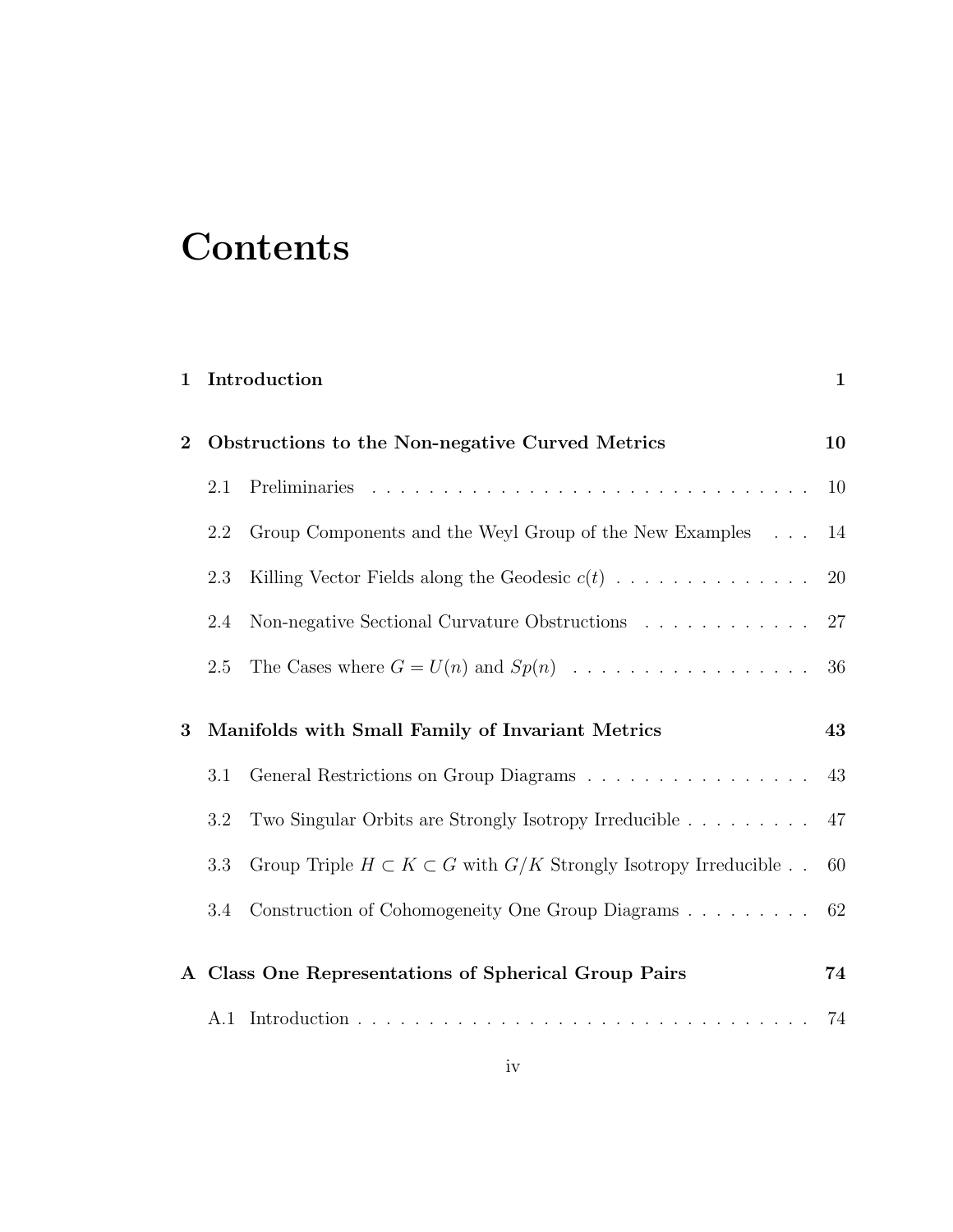| A.2 The Class One Representations and Harmonic Polynomials 78                             |  |
|-------------------------------------------------------------------------------------------|--|
| A.3 Pairs $(Sp(n) \times Sp(1), Sp(n-1) \times Sp(1))$ and $(Sp(n) \times U(1), Sp(n-1))$ |  |
|                                                                                           |  |
| A.4 Pairs $(G_2, SU(3)), (Spin(7), G_2)$ and $(Spin(9), Spin(7))$ 83                      |  |
| A.5 Properties of Class One Representations 92                                            |  |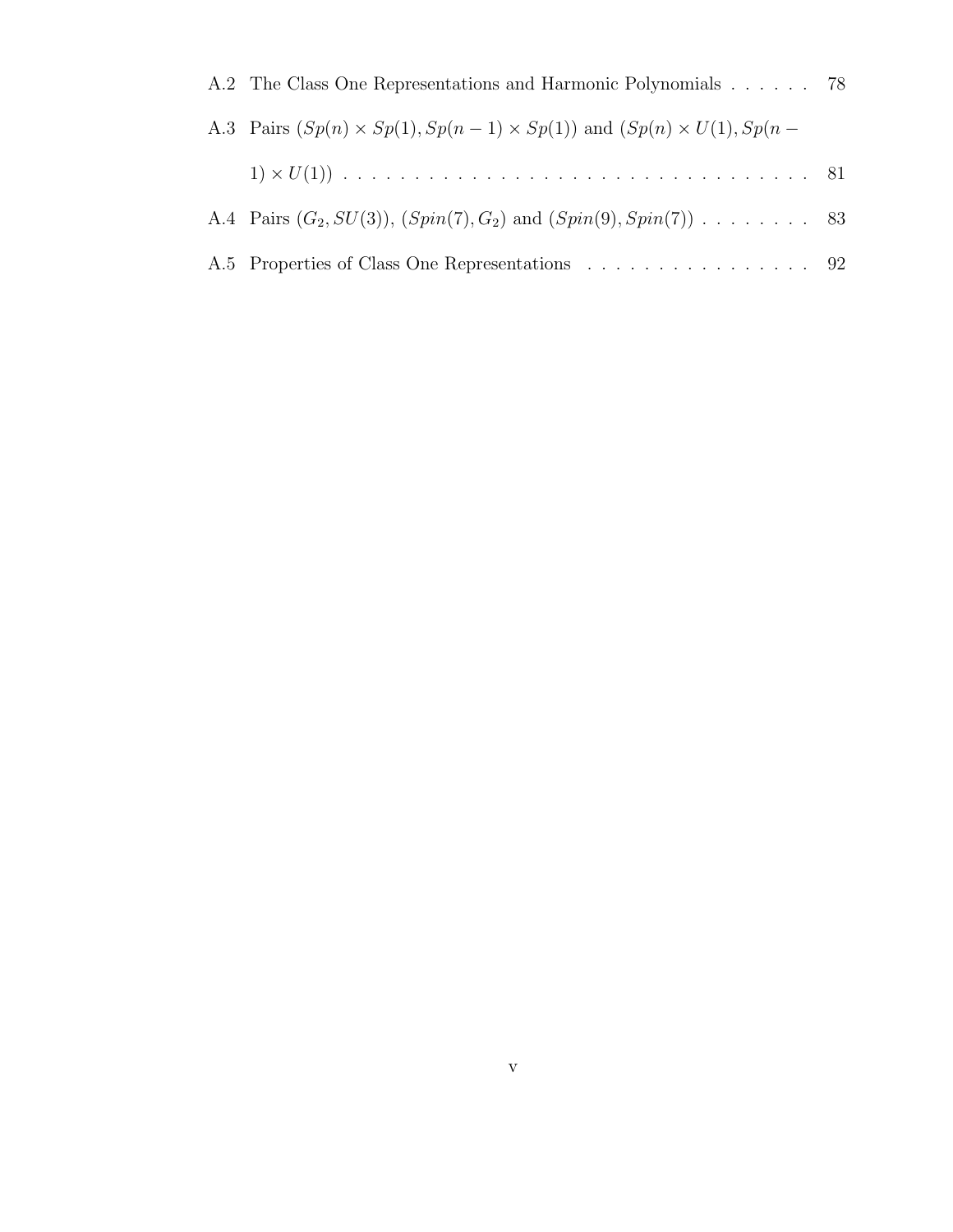# List of Tables

|         | 3.1 $(K, \chi_1, \chi_2)$ with dim $\chi_1$ may equal to dim $\chi_2$ 56             |  |
|---------|--------------------------------------------------------------------------------------|--|
| $3.2\,$ |                                                                                      |  |
|         | 3.3 $H \subset K \subset G$ with Ad <sub>H</sub> having 3 summands 61                |  |
|         | 3.4 $H \subset K \subset G$ with Ad <sub>H</sub> having 3 summands, continued. 62    |  |
|         | 3.5 $H \subset G$ such that $\text{Ad}_H(K/H)$ has no summand automorphically equiv- |  |
|         |                                                                                      |  |
|         | A.1 Class one representations of spherical group pairs 78                            |  |
|         |                                                                                      |  |
|         |                                                                                      |  |
|         | A.4 Orthogonal representation with small dimension 97                                |  |
|         | A.5 Complex representation with small dimension 98                                   |  |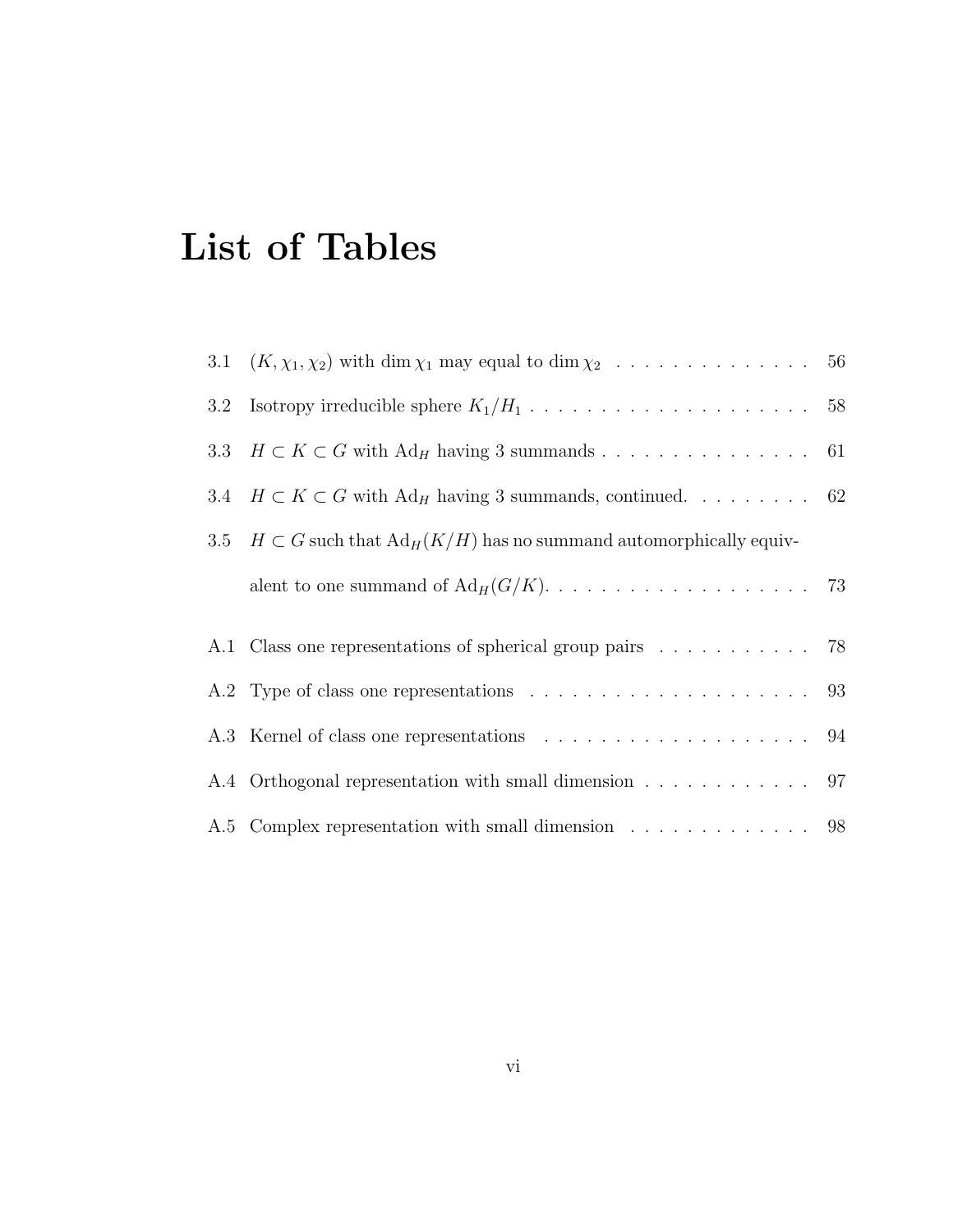## Chapter 1

## Introduction

Riemannian manifolds with non-negative sectional curvature have been of interest since the beginning of the global Riemannian geometry. The general structure theorems in this subject are few. By Gromov's betti number theorem, the total betti number is bounded above by an explicit constant which only depends on the dimension, see [Gr]. The celebrated soul theorem of J.Cheeger and D.Gromoll in [CG] says that the open(noncompact and complete) manifold M has a totally geodesic submanifold  $S$ , called the soul, such that M is diffeomorphic to the normal bundle of S.

The understanding of the fundamental group is relatively well understood. A theorem of Synge asserts that an even dimensional orientable manifold with positive curvature is simply connected. An odd dimensional positively curved manifold is orientable by Synge and the fundamental group is finite by a classical theorem of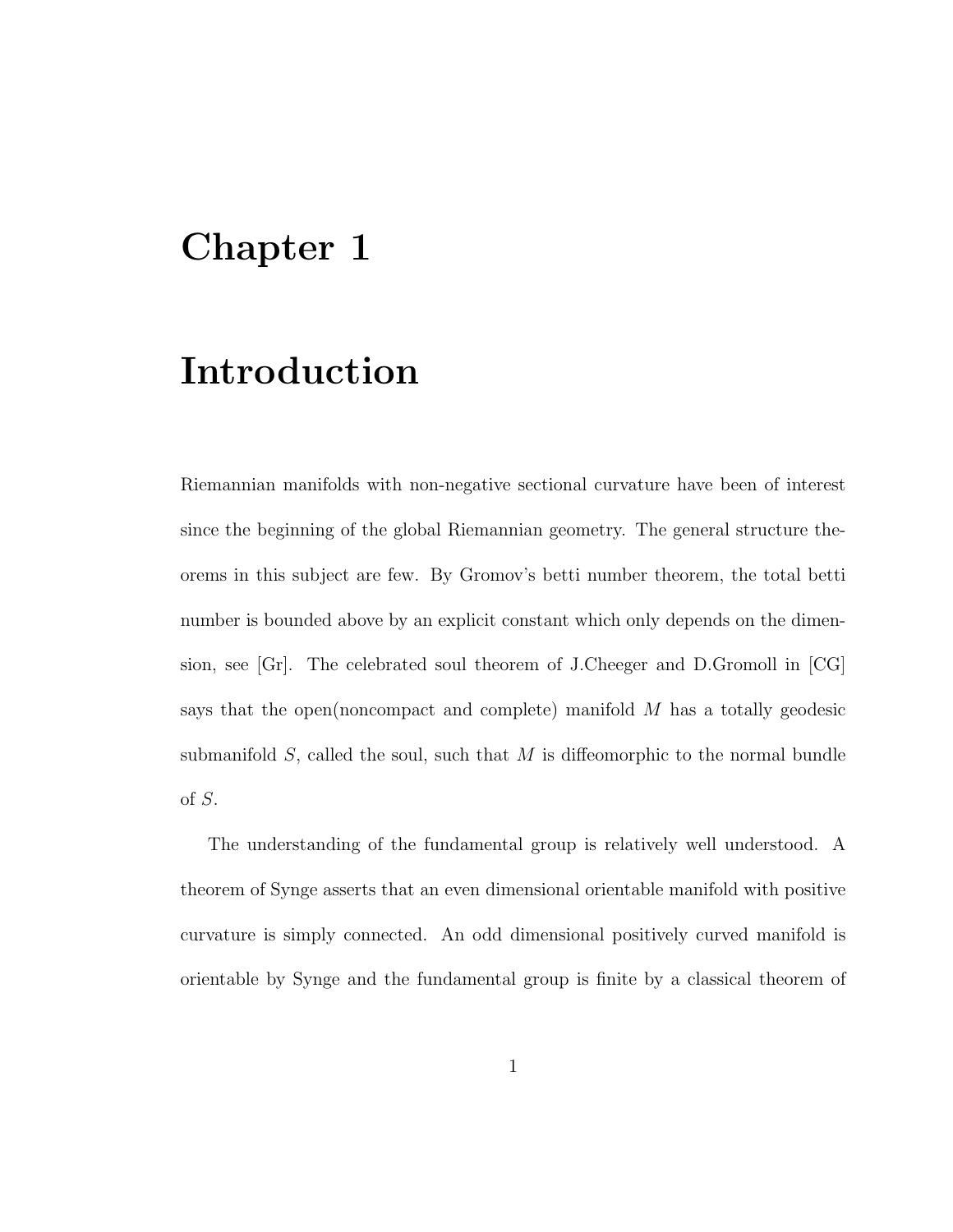Bonnet and Myers. For a non-negatively curved manifold, M.Gromov showed that the number of the elements in the generating set is bounded above by a universal constant that only depends on the dimension. J.Cheeger and D.Gromoll proved that the fundamental group is virtually abelian, i.e, it contains an abelian subgroup with finite index. Recently V.Kapovitch, A.Petrunin and W.Tuschmann proved that the fundamental group contains a nilpotent subgroup and the index is bounded from above by a constant which only depends on the dimension, see [KPT].

There are some conjectures concerning the general structure of non-negatively curved manifolds.

- (Hopf) There exists no metric with positive sectional curvature on  $\mathbb{S}^2 \times \mathbb{S}^2$ , or more generally on products of two compact manifolds.
- (Hopf) A manifold with non-negative curvature has non-negative Euler characteristic. An even dimensional manifold with positive curvature has positive Euler characteristic.
- (Bott) A non-negatively curved manifold is rationally elliptic, i.e., has finite dimensional rational homotopy.

Though there are many examples of such manifolds, methods of constructing them are few. Apart from taking products, most examples come from compact Lie groups and their quotients. These include all homogeneous spaces and biquotients. Using a gluing method, J.Cheeger constructed non-negatively curved metric on the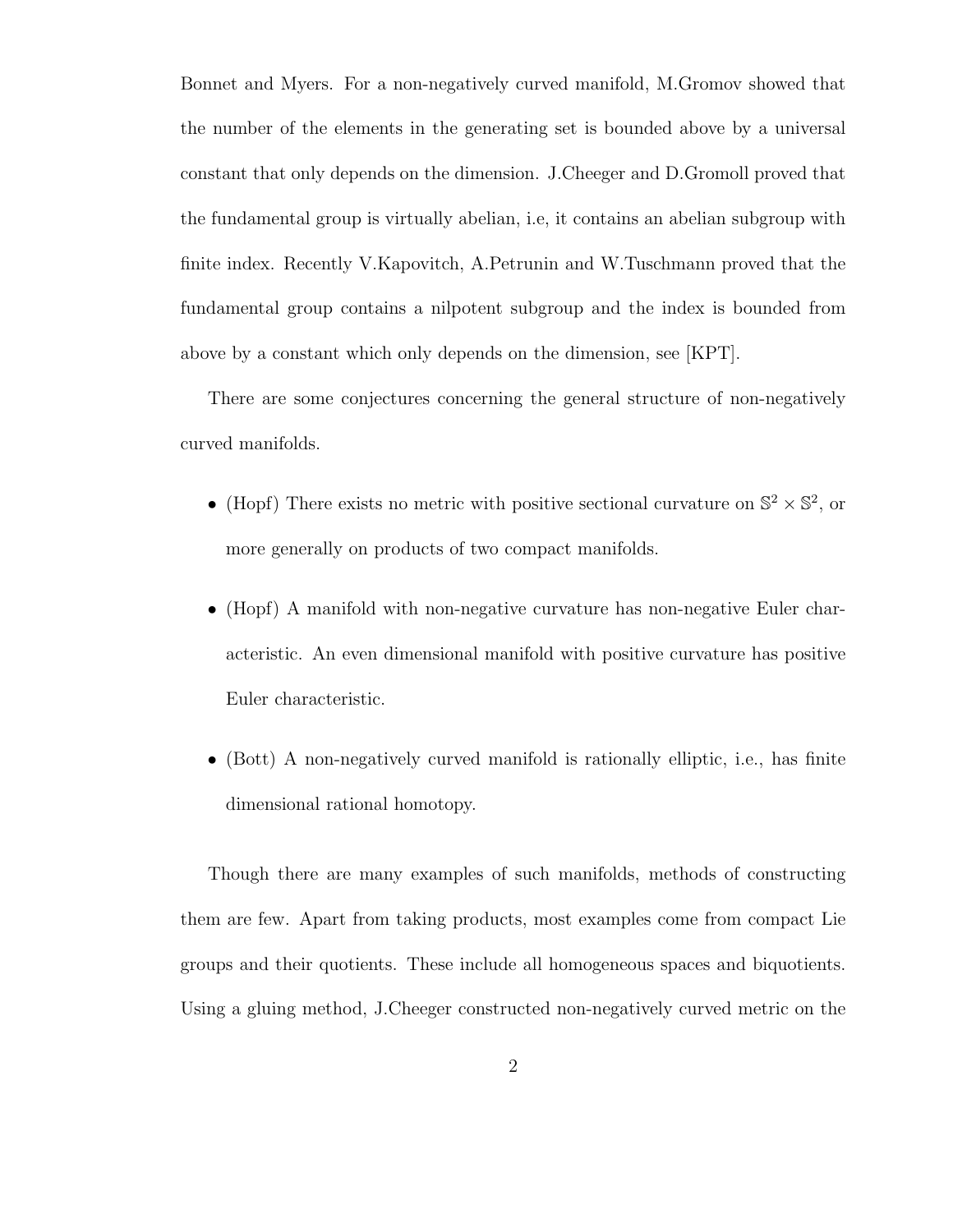connect sum of any two rank one symmetric spaces, see [Ch].

A breakthrough came with K.Grove and W.Ziller's generalization of this gluing method to the cohomogeneity one manifolds in [GZ1].

**Definition 1.0.1.** A manifold  $M$  is called a *cohomogeneity one manifold* if there exists a compact Lie group  $G$  acting on  $M$  by isometries and the cohomogeneity of the action, defined as  $\text{cohom}(M, G) = \dim(M/G)$ , is equal to 1.

Since the orbit space is one dimensional, it is either a circle or a closed interval I. In the former case,  $M$  always carries a  $G$  invariant metric with non-negative sectional curvature. In the latter, there are precisely two singular orbits  $B_{\pm}$  with isotropy groups  $K^{\pm}$  corresponding to the endpoints of I and principal orbits corresponding to the interior points with isotropy group H. By the slice theorem,  $K^{\pm}/H$  are spheres  $\mathbb{S}^{l_{\pm}-1}$  ( $l_{\pm} \geq 1$ ), and M can be reconstructed by gluing two disk bundles along a principal orbit as follows

$$
M = G \times_{K^-} \mathbb{D}^{l_-} \cup_{G/H} G \times_{K^+} \mathbb{D}^{l_+},
$$
\n(1.0.1)

where  $\mathbb{D}^{l_{\pm}}$  is the normal disk to  $B_{\pm}$ . Therefore we can identify M with the groups  $H \subset \{K^-, K^+\} \subset G$  by the gluing construction (1.0.1).

**Theorem** (Grove-Ziller). A compact cohomogeneity one manifold with  $l_{\pm} \leq 2$  has an invariant metric with non-negative sectional curvature.

They showed that a surprisingly rich class in cohomogeneity one manifolds satisfies the condition  $l_{\pm} = 2$ . It includes 10 of the 14(unoriented) exotic spheres in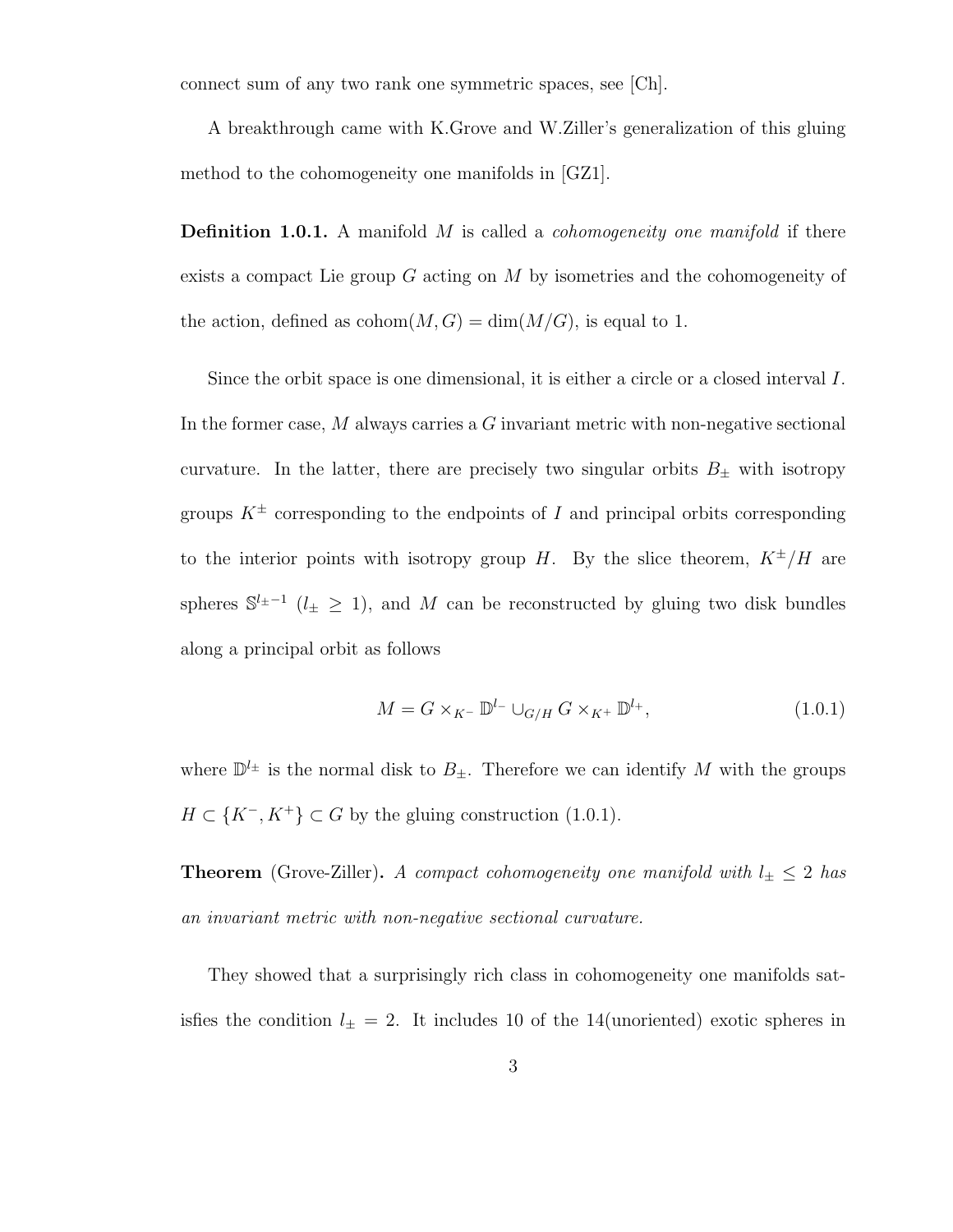dimension 7, the 4 (oriented) diffeomorphism types which are homotopy equivalent to  $\mathbb{R}P^5$ , the total space of every vector bundle and every sphere bundle over  $\mathbb{S}^4$ , all principal  $SO(k)$  bundle which are not spin over  $\mathbb{C}P^2$  and the associated sphere bundles, and vector bundles, see [GZ1] and [GZ3].

In the same paper, it was conjectured that any cohomogeneity one manifold admits a non-negatively curved metric. This turns out to be false. The first examples of an obstruction were discovered in [GVWZ]:

**Theorem** (Grove-Verdiani-Wilking-Ziller). For each pair  $(l_-, l_+)$  with  $(l_-, l_+) \neq$ (2, 2) and  $l_{\pm} \geq 2$  there exist infinitely many cohomogeneity one manifolds that do not carry an invariant metric with non-negative sectional curvature.

The most interesting ones in this Theorem are the higher dimensional Kervaire spheres (of dimension 9 and up) which are known to be the only exotic spheres that can carry a cohomogeneity one action.

In light of the construction of examples with non-negative sectional curvature and the examples of obstructions to non-negatively curved metrics, it is important to answer the question raised by W.Ziller in [Zi1]:

"How large is the class of cohomogeneity one manifolds that admit a non-negatively curved metric?"

We concentrate here on finding further obstructions. We will generalize the examples in [GVWZ] to a larger family: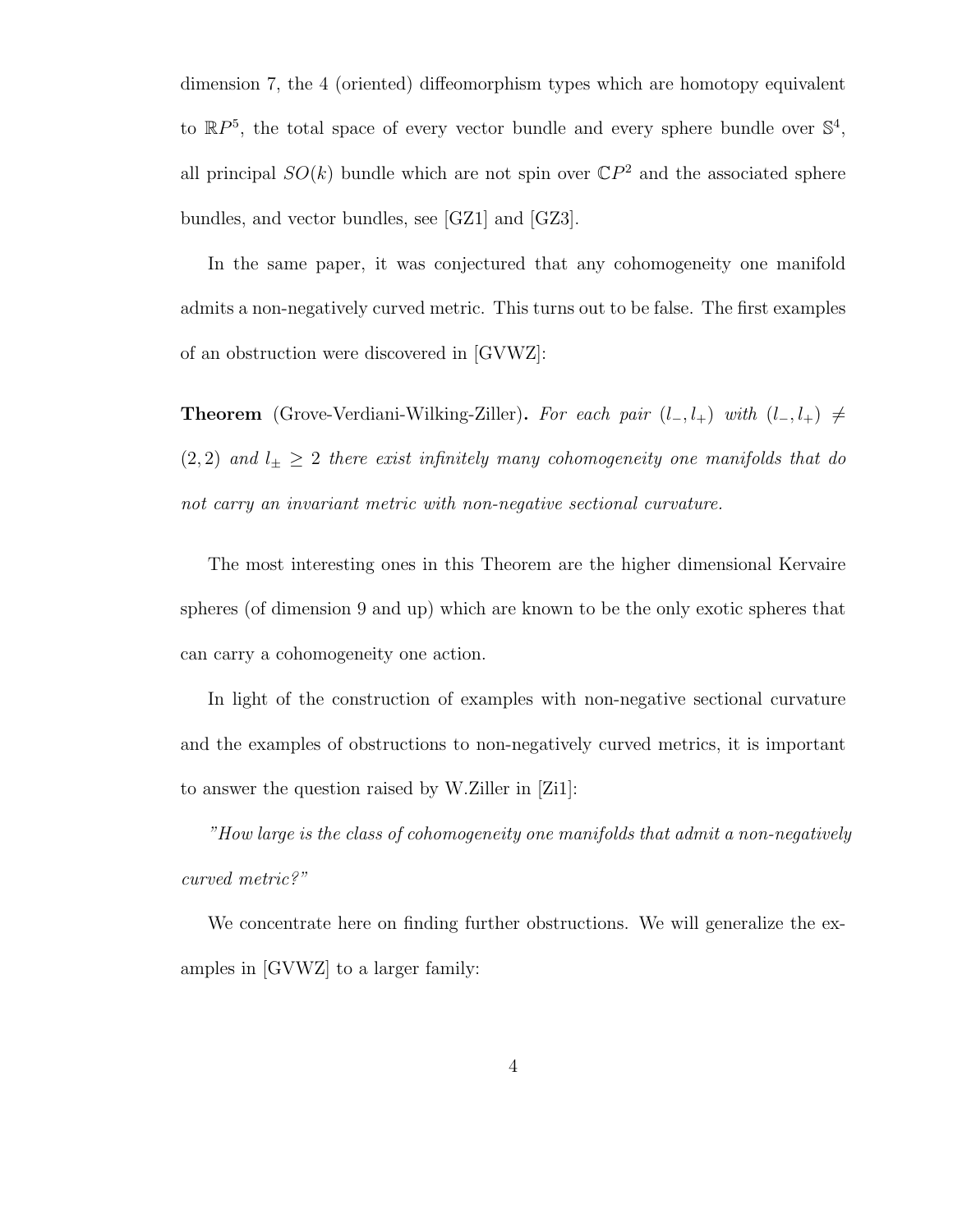**Theorem 1.** Let  $K'/H' = \mathbb{S}^k$  with  $k \geq 2$  and  $\rho : K' \longrightarrow SO(m)$  be an irreducible faithful representation such that  $m \geq k+2$  and  $\rho(H') \subset SO(m-1)$ . For any integer  $n > m + 1$ , set  $G = SO(n)$  and

$$
K^{-} = \rho(K') \cdot SO(n-m) \subset SO(m)SO(n-m) \subset SO(n)
$$
  
\n
$$
K^{+} = \rho(H') \cdot SO(n-m+1) \subset SO(m-1)SO(n-m+1) \subset SO(n)
$$
  
\n
$$
H = \rho(H') \cdot SO(n-m) \subset SO(n), \qquad (1.0.2)
$$

then the cohomogeneity one manifold M defined by the groups  $H \subset \{K^-, K^+\} \subset G$ does not admit a G invariant metric with non-negative sectional curvature.

In [GVWZ], this Theorem was proved under the additional assumption that the slice representation of K' is not in the symmetric square  $\text{Sym}^2 \rho$  and  $\rho(K')$  does not act transitively on the sphere  $\mathbb{S}^{m-1} = SO(m)/SO(m-1)$ .

Theorem 1 is optimal in the sense that if  $m = k+1$ , the manifold M does admit an invariant non-negatively curved metric, since it is diffeomorphic to the homogeneous space  $SO(n+1)/(\rho(K')\cdot SO(n-m+1))$  endowed with the cohomogeneity one action of  $SO(n) \subset SO(n+1)$ .

The requirement of faithfulness on  $\rho$  is very restrictive and excludes many representations of  $K'$ . As a next generalization, Theorem 1 can be extended to the case where the representation  $\rho$  is neither irreducible nor faithful.

**Theorem 2.** Let K', H' as before and  $\rho: K' \longrightarrow SO(m)$  be an almost faithful representation such that ker  $\rho \subset H'$  and there exists a nonzero vector  $v_0$  in the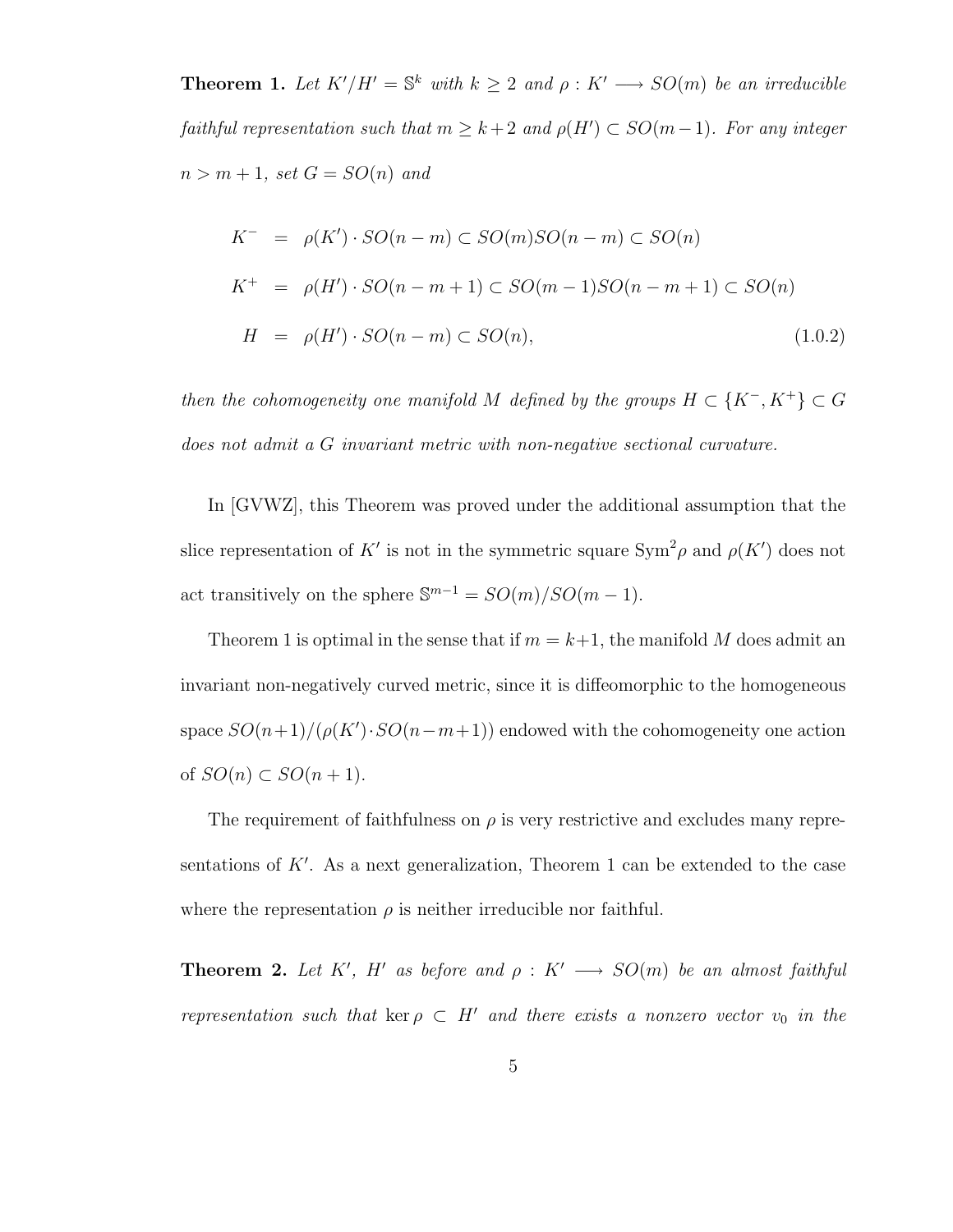representation space V which is fixed by  $\rho(H')$  and dim Span  $\{\rho(K')v_0\} \geq k+2$ . For any integer  $n > m + 1$ , the cohomogeneity one manifold M defined by the groups  $H \subset \{K^-, K^+\} \subset G$  in (1.0.2) does not admit a G invariant metric with nonnegative sectional curvature.

In this Theorem the condition that ker  $\rho \subset H'$  is necessary to ensure that  $K^-/H$ is a sphere. The existence of the particular vector  $v_0$  can be interpreted as a condition on  $\rho$  that it contains a *class one* representation whose degree is bigger or equal to  $k + 2$ . Class one representations are well studied, see e.g. [VK] and [Wa]. The definition and some properties will be given in section 2.1 and Appendix A.

If the representation  $\rho$  is over the complex or the quaternions, i.e., the image of  $K'$  is in the unitary or the symplectic group, similar results still hold.

Let  $G(m)$  be the unitary group  $U(m)$  in the complex case and the symplectic group  $Sp(m)$  in the quaternionic case, then we have

**Theorem 3.** Let  $K'/H' = \mathbb{S}^k$  with  $k \geq 2$  and  $\rho : K' \longrightarrow G(m)$  be an almost faithful complex or quaternionic representation with ker  $\rho \subset H'$ . Suppose there exists a nonzero vector  $v_0$  in the representation space V which is fixed by  $\rho(H')$  and dim Span  $\{\rho(K')\cdot v_0\} \ge a_0(k+2)$ .  $a_0$  equals to  $\frac{1}{2}$  in the complex case and  $\frac{1}{4}$  in the quaternionic case. For any integer  $n \ge m+2$ , set  $G = G(n)$  and

$$
K^- = \rho(K') \times G(n-m) \subset G(m) \times G(n-m) \subset G(n)
$$
  
\n
$$
K^+ = \rho(H') \times G(n-m+1) \subset G(m-1) \times G(n-m+1) \subset G(n)
$$
  
\n
$$
H = \rho(H') \times G(n-m) \subset G(n),
$$
\n(1.0.3)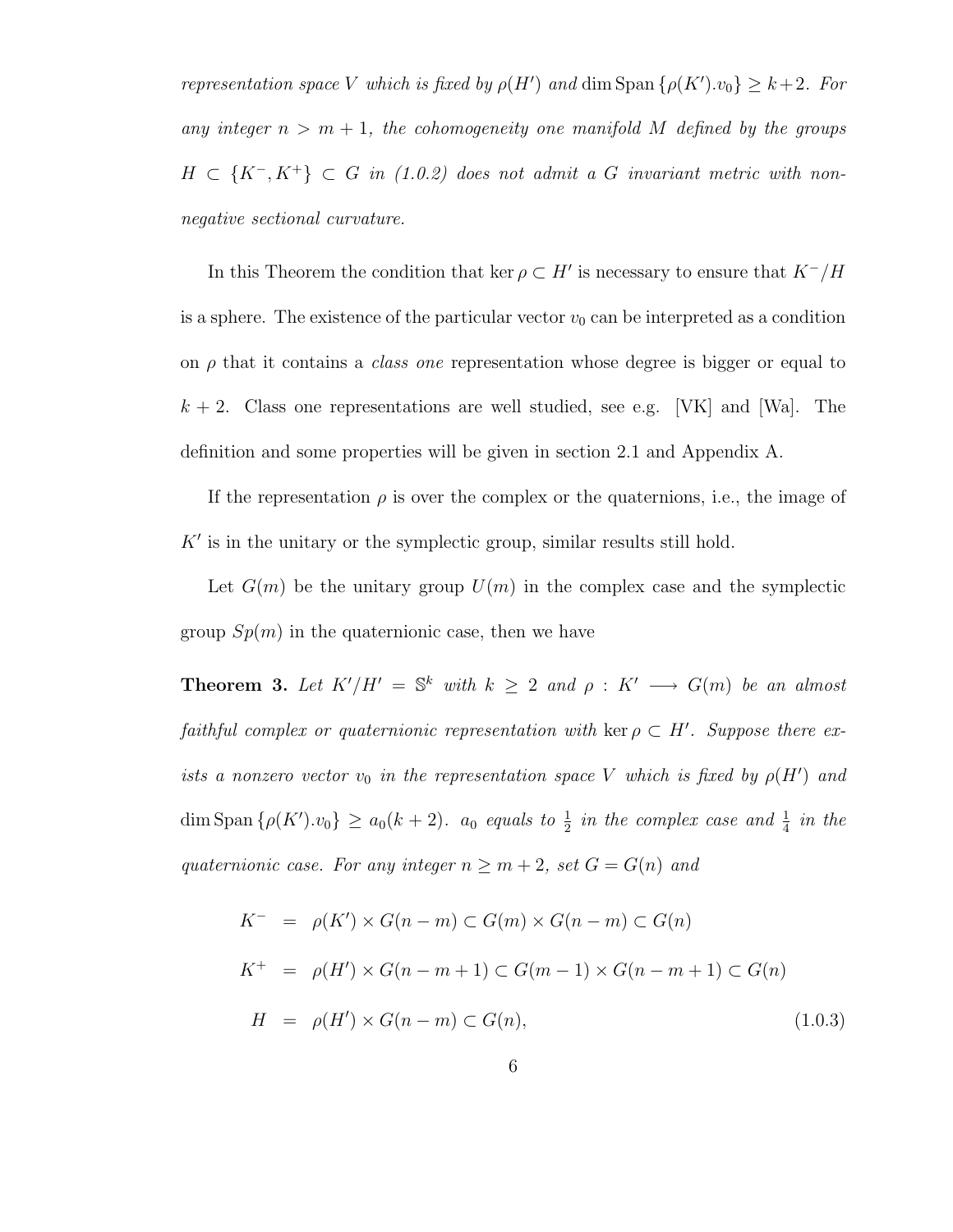then the cohomogeneity one manifold M defined by the groups  $H \subset {K^-, K^+} \subset G$ does not admit a G invariant metric with non-negative sectional curvature.

Now we turn to the question of constructions of non-negatively curved metric on cohomogeneity one manifolds.

The simplest example is the so called double. A cohomogeneity one manifold M is called a double if M admits a cohomogeneity one action by G with  $K^+ = K^-$ . Then  $M$  is a union of two identical disk bundles. On each disk bundle, we put a non-negatively curved invariant metric with totally geodesic boundary. On the boundaries of the two disk bundles, the metrics on  $G/H$  are the same so that we can glue them together. So a double carries a non-negatively curved metric.

Another example is one which has a totally geodesic principal orbit with normal homogeneous metric. The normal homogenous metric on  $G/H$  is the one which is induced by the bi-invariant metric on  $G$ . Then  $M$  can be viewed as a union of two homogeneous disk bundles which are glued along the common totally geodesic boundary. So the classification of such manifolds reduces to the classification of nonnegatively curved *cohomogeneity one homogeneous disk bundles*  $E = G \times_K V \longrightarrow$  $G/K$  with normal homogeneous collar. The bundle E is called cohomogeneity one if K acts transitively on the unit sphere  $\mathbb{S}^{l-1} \subset V$  with isotropy, henceforth denoted by  $H \subset K$ . Normal homogenous collar means that outside a compact set, the metric is G-equivariantly isometric to the Riemannian product of an interval and  $G/H$  with a normal homogeneous metric. So we can identify the bundle E with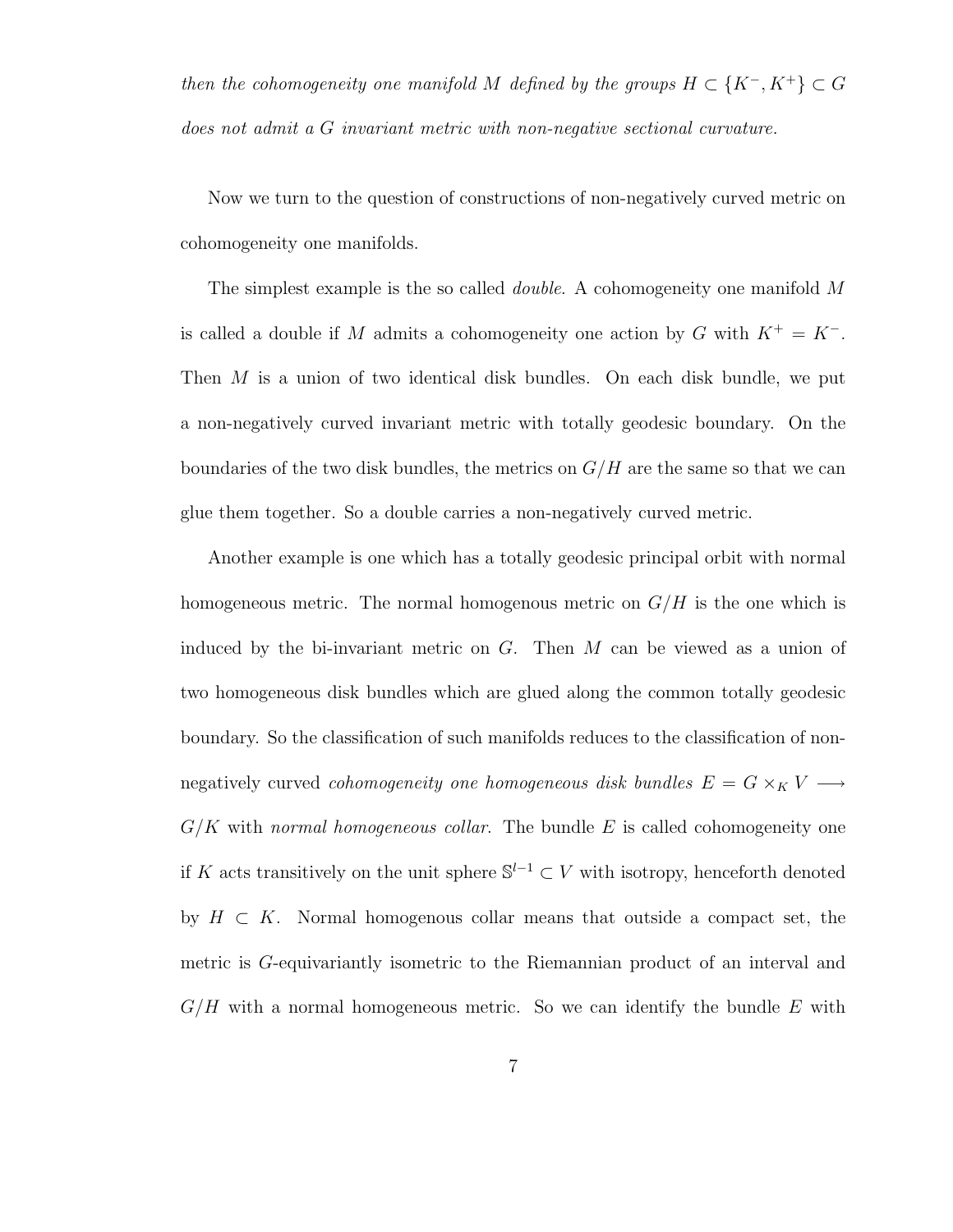the group triple  $(H \subset K \subset G)$  with  $K/H = \mathbb{S}^{l-1}$ . If two different bundles E and  $E'$  share the common pair  $(H, G)$ , then the union M has the group diagram  $H \subset \{K^- = K, K^+ = K'\} \subset G.$ 

The rank of the bundle is the dimension of  $V$ . The bundle  $E$  is called *essentially*  $trivial$  if it has the form  $E=(G\times L)_{K\times L} V\longrightarrow G/K,$  where the action of  $\{1\}\times L\subset$  $K \times L$  on V is transitive on the unit sphere in V. In this case, the existence of such a metric follows from a construction in [STu]. In the proof of Grove-Ziller's Theorem, they showed that any cohomogeneity one homogeneous vector bundle with rank at most 2 carries a non-negatively curved invariant metric with normal homogeneous collar. L.Schwachhöfer and K.Tapp considered the general case in [STa] and they prove

**Theorem** (Schwachhöfer-Tapp). Let  $E := G \times_K V \longrightarrow G/K$  be a cohomogeneity one homogeneous vector bundle which is essentially non-trivial. If E admits a Ginvariant metric with nonnegative curvature and normal homogeneous collar, then the rank of this bundle must be one of  $2, 3, 4, 6$ , or 8.

They obtained a complete classification when the rank is equal to 3, 6 or 8. In this case, the cohomogeneity one manifold that arise from the union of two such bundles, other than a double, is the one that has group diagram  $G_2 \subset \{Spin_+(7), Spin_-(7)\} \subset$  $Spin(8)$  where  $Spin_{+}(7)$  are two different embeddings of  $Spin(7)$  in  $Spin(8)$ . However this manifold is equivariantly diffeomorphic to the sphere  $\mathbb{S}^{15}$ , see, for examples, [GWZ]. They also exhibited some new examples when the rank is 4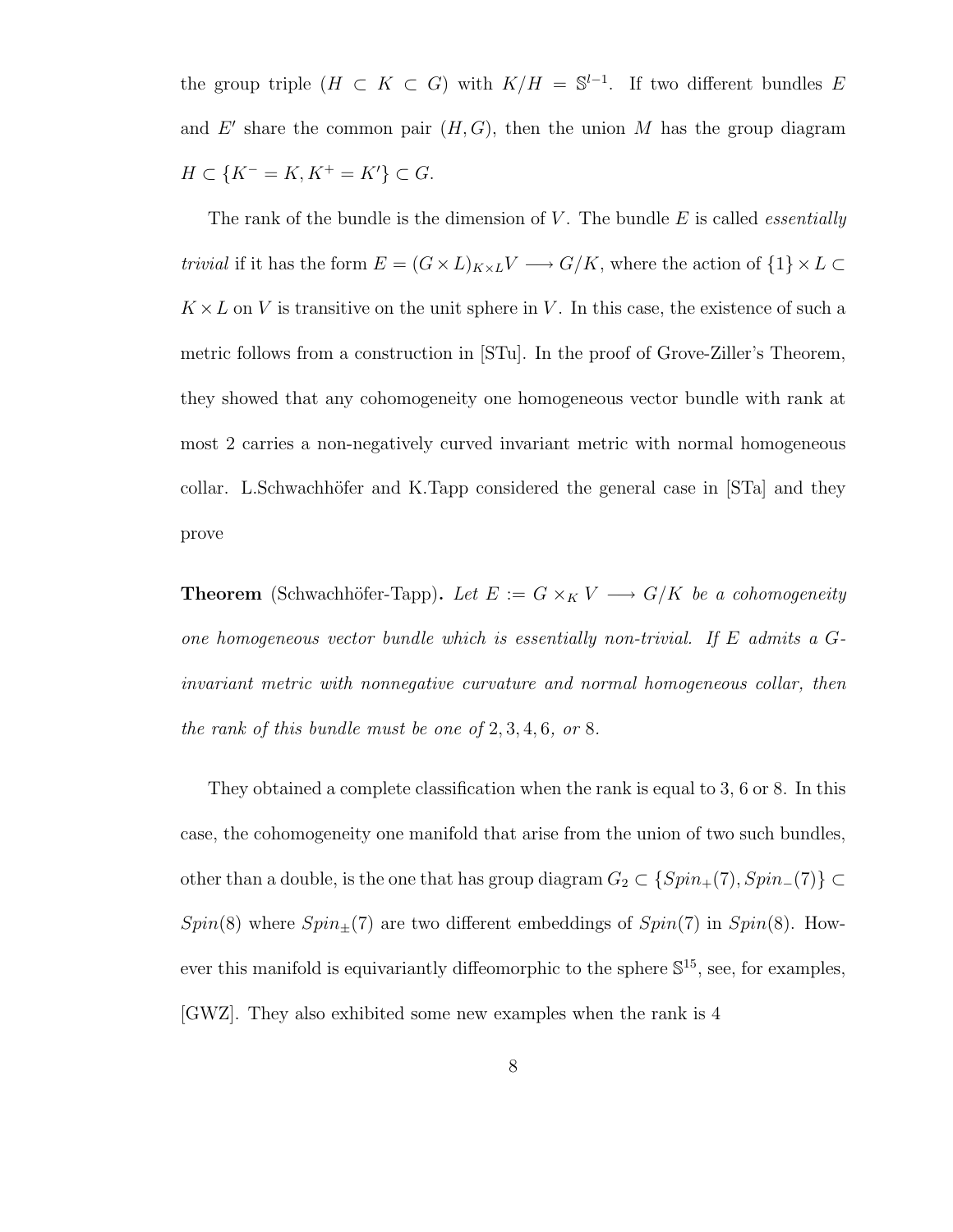One different approach which has potential applications both to the existence and non-existence question is to study cohomogeneity one manifolds with a small family of invariant metrics. The simplicity of the metric will enable us to construct new nonnegatively curved manifolds or find more examples which are obstructed. Since the union of the principal orbits in  $M$  are open and dense, the metric is determined by its restriction to the principal orbits. On a principal orbit  $G/H$ , the metric is G left invariant. On the tangent space  $T_{\text{fid}}(G/H)$  at the left coset of the identity element it is  $Ad_H$  invariant, so it is also  $Ad_{H_0}$  invariant where  $H_0$  is the identity component of H. Ad( $H_0$ ) sends X to Ad( $h$ ) $X = hXh^{-1}$  for any  $h \in H_0$  and  $X \in T_{\text{fid}}(G/H)$ . When the number of the irreducible summands of  $\text{Ad}(H_0)$  is small, we have the following rigidity result.

**Theorem 4.** Suppose  $G$  be a simple compact Lie group,  $M$  be a compact simply connected Riemannian manifold, and the action of G on M be cohomogeneity one with principal isotropy subgroup  $H$ . Let  $H_0$  be the identity component of  $H$ . If the adjoint action  $\text{Ad}(H_0)$  on the principal orbit  $G/H$  has 3 or less irreducible summands, then M is G equivariantly diffeomorphic to a symmetric space or a double.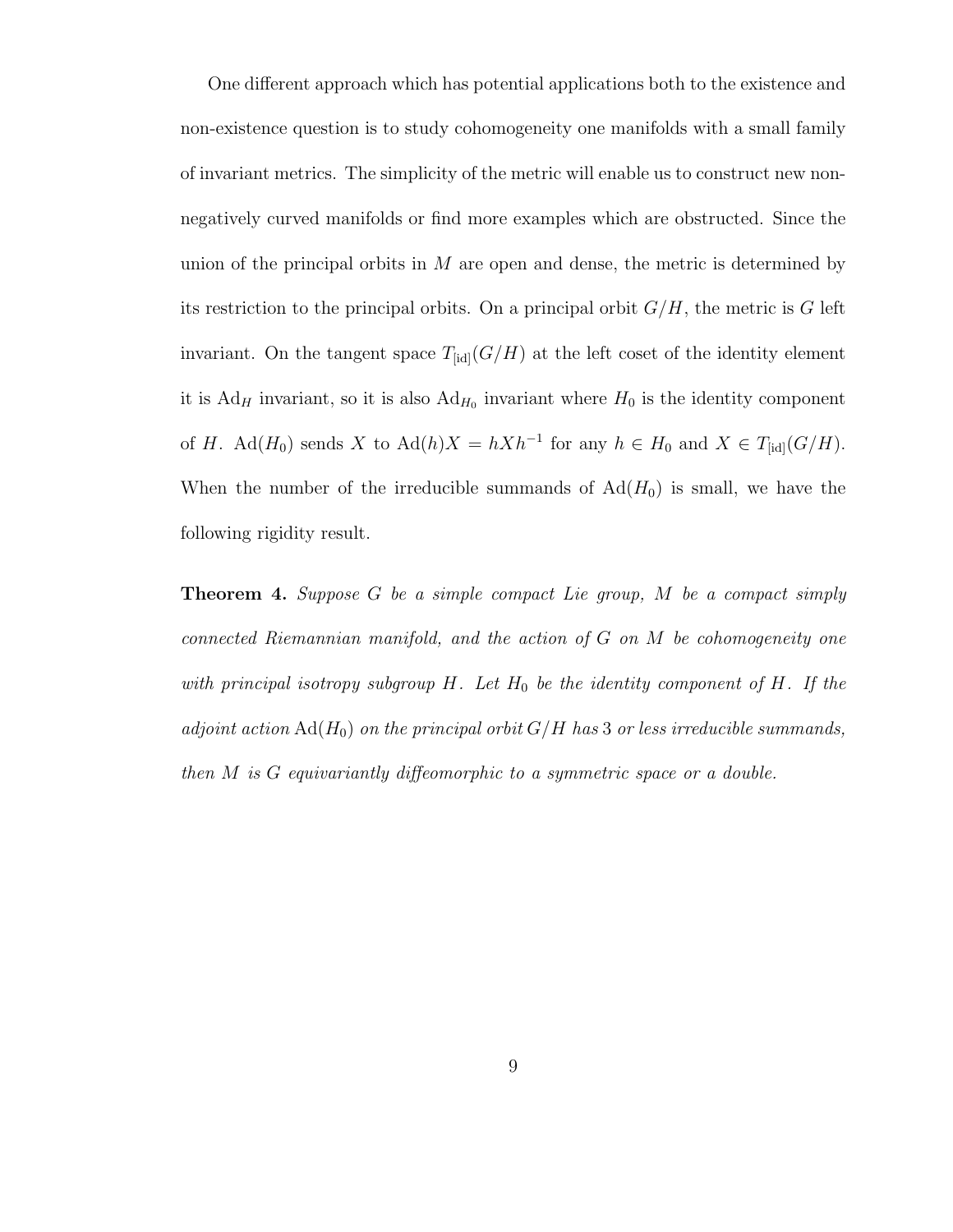## Chapter 2

# Obstructions to the Non-negative Curved Metrics

### 2.1 Preliminaries

In this section, we recall some basic and well-known facts about cohomogeneity one manifolds. For more detail, we refer to, for example, [AA] and [GWZ].

As we have seen, there are precisely two non-principal orbits  $B_{\pm}$  in a cohomogeneity one manifold. Suppose  $M$  is endowed with an invariant metric  $g$  and the distance between the two non-principal orbits is L. Let  $c(t)$ ,  $t \in \mathbb{R}$  be a geodesic minimizing the distance with  $c(0) = p_-\in B_-\text{ and } c(L) = p_+\in B_+\text{.}$  The isotropy subgroups at  $p_{\pm}$  are denoted by  $K^{\pm}$  and the principal isotropy subgroup at any point  $c(t), t \in (0, L)$ , is denoted by H. We can draw the following group diagram for the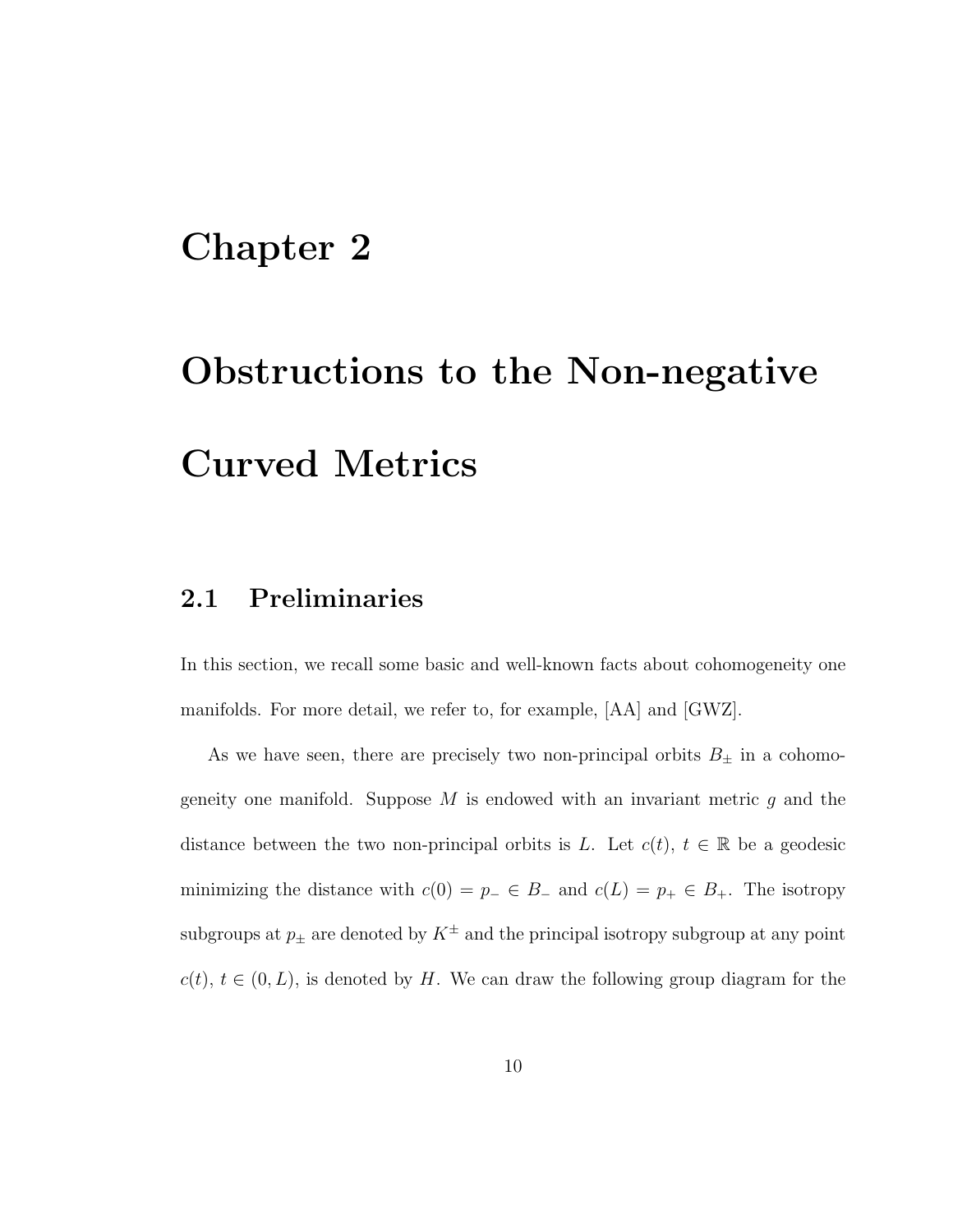manifold M:



The group diagram  $H \subset \{K^-, K^+\} \subset G$  is not uniquely determined by the manifold since one can switch  $K^-$  with  $K^+$ , change g to another invariant metric, or choose another minimal geodesic  $c(t)$ .

Definition 2.1.1. Two group diagrams are called *equivalent* if they determine the same cohomogeneity one manifold up to equivariant diffeomorphism.

The following characterizes which two group diagrams are equivalent, see [GWZ].

Lemma 2.1.2. Two group diagrams  $H \subset \{K^-,K^+\} \subset G$  and  $\tilde{H} \subset \left\{\tilde{K}^-, \tilde{K}^+\right\} \subset G$ are equivalent if and only if after possibly switching the roles of  $K^-$  and  $K^+$ , the following holds: There is an element  $b \in G$  and  $a \in N(H)$ <sub>0</sub> where  $N(H)$ <sub>0</sub> is the *identity component of the normalizer of H, with*  $\tilde{K}^- = bK^-b^{-1}$ ,  $\tilde{H} = bHb^{-1}$ , and  $\tilde{K}^+ = abK^+b^{-1}a^{-1}.$ 

Let  $C \subset M$  be the image of the minimal geodesic  $c(t)$ . Then the Weyl group W of the  $G$ -action on M is by definition the stablizer of C modulo its kernel H. W is characterized by the following proposition.

**Proposition 2.1.3.** The Weyl group W of a cohomogeneity one manifold is a dihedral subgroup of  $N(H)/H$ . It is generated by involutions  $w_{\pm} \in (N(H) \cap K^{\pm})/H$  and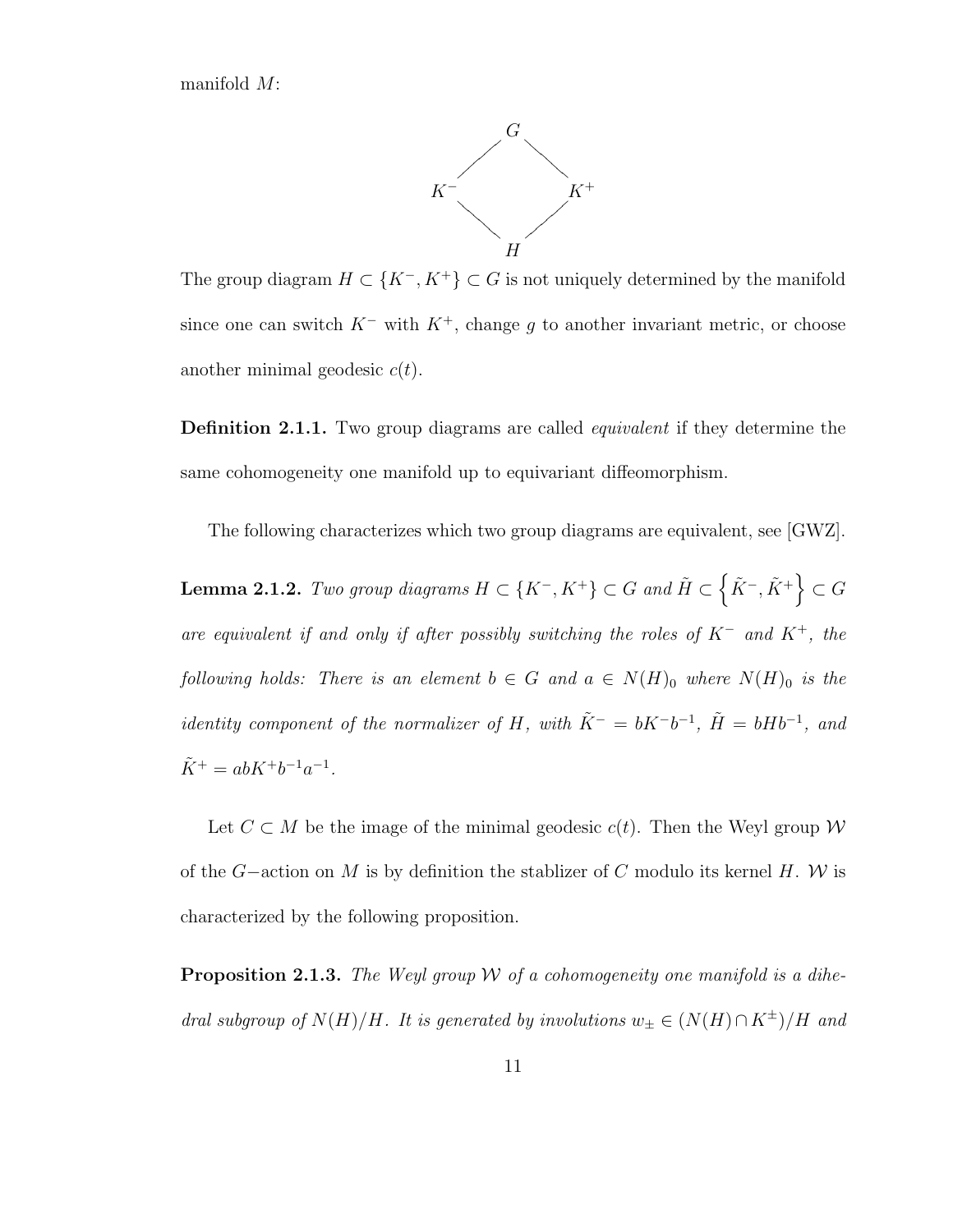$C/W = M/G = [0, L]$ . Each of these involutions can be represented as an element  $a \in K^{\pm} \cap N(H)$  such that  $a^2$  but not a lies in H.

From the group action, the invariant metric is determined by its restriction to the minimal geodesic  $c(t)$ . Suppose  $c(t)$  is parameterized by the arc length, i.e.,  $T = \frac{d}{dt}$ dt has length 1, then we can write  $q$  as

$$
g = \mathrm{d}t^2 + g_t,
$$

and  ${g_t}_{t\in[0,L]}$  is a one-parameter family of homogeneous metrics on the orbits  $M_t =$  $G.c(t)$ .

Fix a bi-invariant inner product Q on the Lie algebra  $\mathfrak g$  of G and let  $\mathfrak p = \mathfrak h^{\perp}$  be the orthogonal complement of the Lie algebra h of H. For each  $X \in \mathfrak{p}$ , let  $X^*$  be the Killing vector field generated by X along  $c(t)$ , i.e., $X^*(t) = \frac{d}{ds}|_{s=0} \exp(sX) \cdot c(t)$ . For each  $t \in (0, L)$ ,  $M_t$  is diffeomorphic to the homogeneous space  $G/H$ , and hence  $T_{c(t)}M_t$  can be identified with p by means of Killing vector fields as  $X \mapsto X^*(t)$ . Then  $g_t$  defines an inner product on  $\mathfrak p$  which is invariant under the isotropy action of  $Ad_H$ . We set

$$
g_t(X, Y) = g_t(X^*(t), Y^*(t)) = Q(P_t X, Y) \text{ for } X, Y \in \mathfrak{p},\tag{2.1.1}
$$

where  $P_t: \mathfrak{p} \longrightarrow \mathfrak{p}$  is a Q-symmetric Ad(H)-equivariant endomorphism. So the metric g is completely determined by the one parameter family  $\{P_t\}, t \in [0, L]$ , and at  $t = 0$  and L,  $P_t$  should satisfy further conditions to guarantee smoothness of g.

On the other hand, each principal orbit  $M_t$  is a hypersurface in M with normal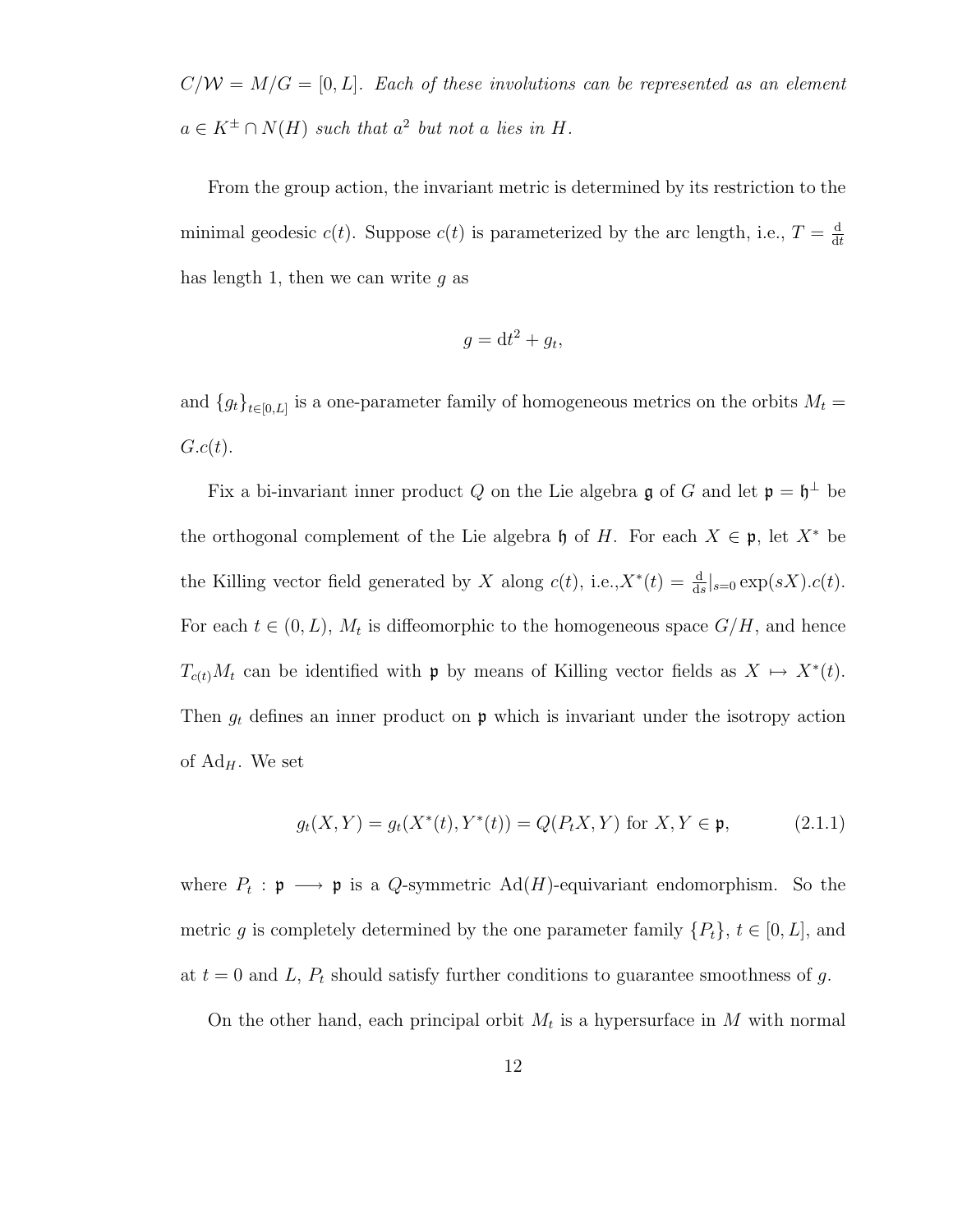vector T. If  $S_t X = S_t X^*(t) = -\nabla_{X^*} T$  is the shape operator of  $M_t$  at  $c(t)$ , we have

$$
S_t = -\frac{1}{2}P_t^{-1}P_t'
$$
\n(2.1.2)

in terms of P.

In the rest of this section, we give a short introduction to class one representations with more details in Appendix A. First we recall:

**Definition 2.1.4.** A representation  $(\mu, W)$  of a compact Lie group K is called a real (complex or quaternionic) representation if W is a vector space over  $\mathbb{R}$  (C or H).

**Definition 2.1.5.** A pair  $(K, H)$  of compact Lie groups with  $H \subset K$  and  $K/H = \mathbb{S}^k$  $(k \geq 2)$  is called a *spherical group pair.* 

If we assume that K is connected, the image of  $\mu$  will be a closed subgroup of  $SO(l), U(l)$  or  $Sp(l)$  if  $\mu$  is over  $\mathbb{R}, \mathbb{C}$  or  $\mathbb{H}.$ 

For each group pair  $(K, H)$  with  $H \subset K$  a closed subgroup, we have

**Definition 2.1.6.** A non-trivial irreducible representation  $(\mu, W)$  of K is called a class one representation of the pair  $(K, H)$  if  $\mu(H)$  fixes a nonzero vector  $w_0 \in W$ .

In the case where  $(K, H) = (SO(k+1), SO(k))$ , let  $\varpi_1$  be the highest weight of the standard representation  $\varrho_{k+1}$  on  $\mathbb{R}^{k+1}$ , then the class one representations over  $\mathbb R$  are precisely those with the highest weights as  $m\varpi_1$ ,  $m = 1, 2, \ldots$ . These representation spaces can also be realized as the space of homogeneous harmonic polynomials. Let  $\{x_1, \ldots, x_{k+1}\}\)$  be the basis of  $\mathbb{R}^{k+1}$  and  $SO(k+1)$  acts by the matrix multiplication.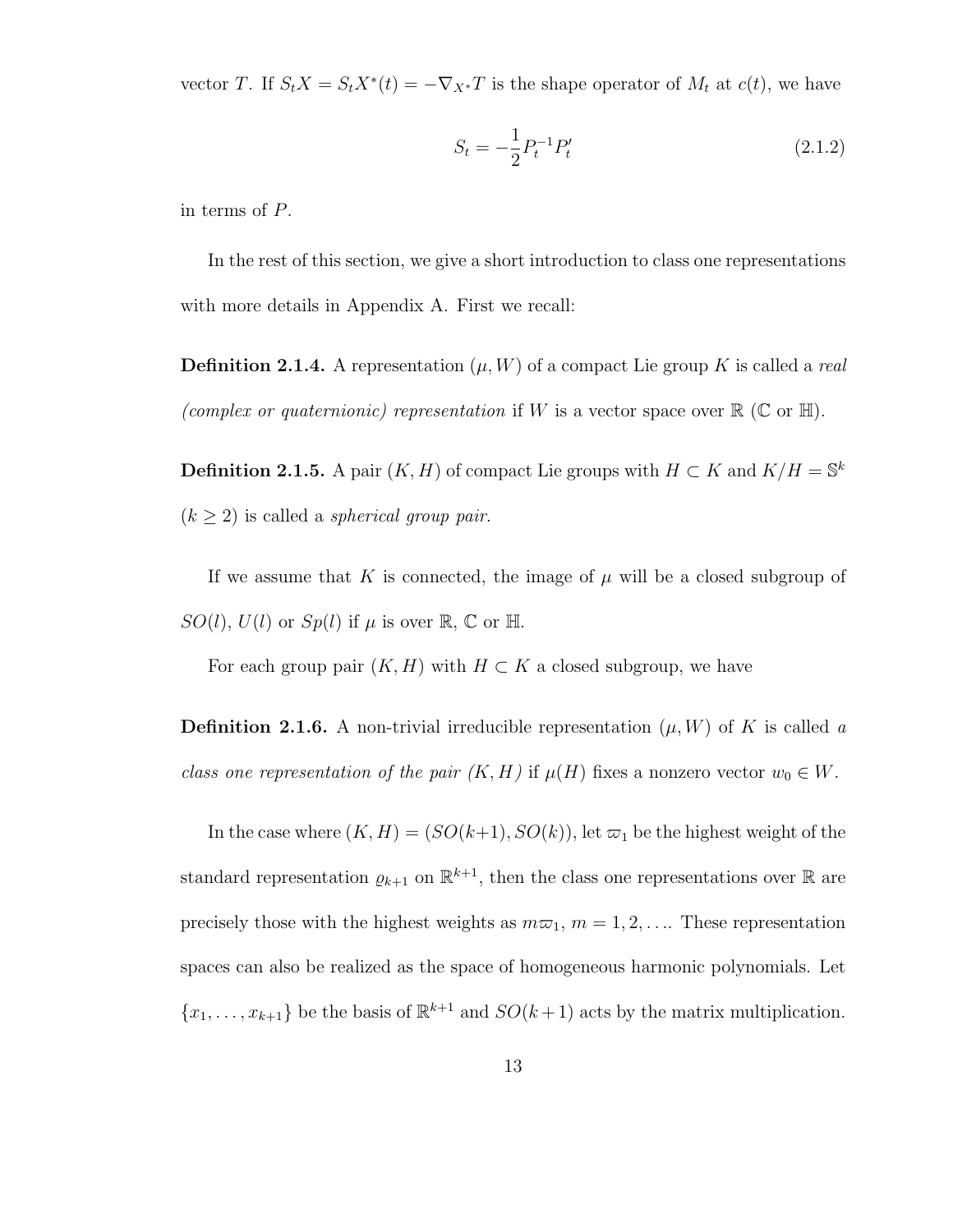Then an element  $A \in SO(k + 1)$  acts on a polynomial  $f(x_1, \ldots, x_{k+1})$  through the action on the variables, i.e.,  $(A.f)(x_1, \ldots, x_{k+1}) = f(A^{-1}.x_1, \ldots, A^{-1}.x_{k+1}).$ 

A polynomial f is called harmonic if  $\Delta f = 0$  where  $\Delta = \sum_{i=1}^{k+1}$  $d^2$  $\frac{d^2}{dx_i^2}$ . Let  $H_m$ be the space of the homogeneous harmonic polynomials in  $x_1, \ldots, x_{k+1}$  of degree m, then the representation of  $SO(k+1)$  on  $H_m$  has the highest weight  $m\varpi_1$ .

Real, complex and quaternionic class one representations of all spherical group pairs are classified in Appendix A. More properties are discussed there as well.

# 2.2 Group Components and the Weyl Group of the New Examples

First let us restate the conditions in Theorem 2 using the concept of class one representation :

**Theorem 2.2.1.** Let  $K'/H' = \mathbb{S}^k$  with  $k \geq 2$  and  $\rho : K' \longrightarrow SO(m)$  be an almost faithful representation such that ker  $\rho \subset H'$  and it contains a class one representation  $\mu$  of the pair  $(K', H')$  with  $l = \deg \mu \geq k + 2$ . For any integer  $n > m + 1$ , the cohomogeneity one manifold M defined by the groups  $H \subset \{K^-, K^+\} \subset G$  in (1.0.2) does not admit a G invariant metric with non-negative sectional curvature.

Remark 2.2.2. Proposition A.5.2 lists all non-faithful class one representations. We see that many class one representations are excluded by the faithfulness restriction in [GVWZ].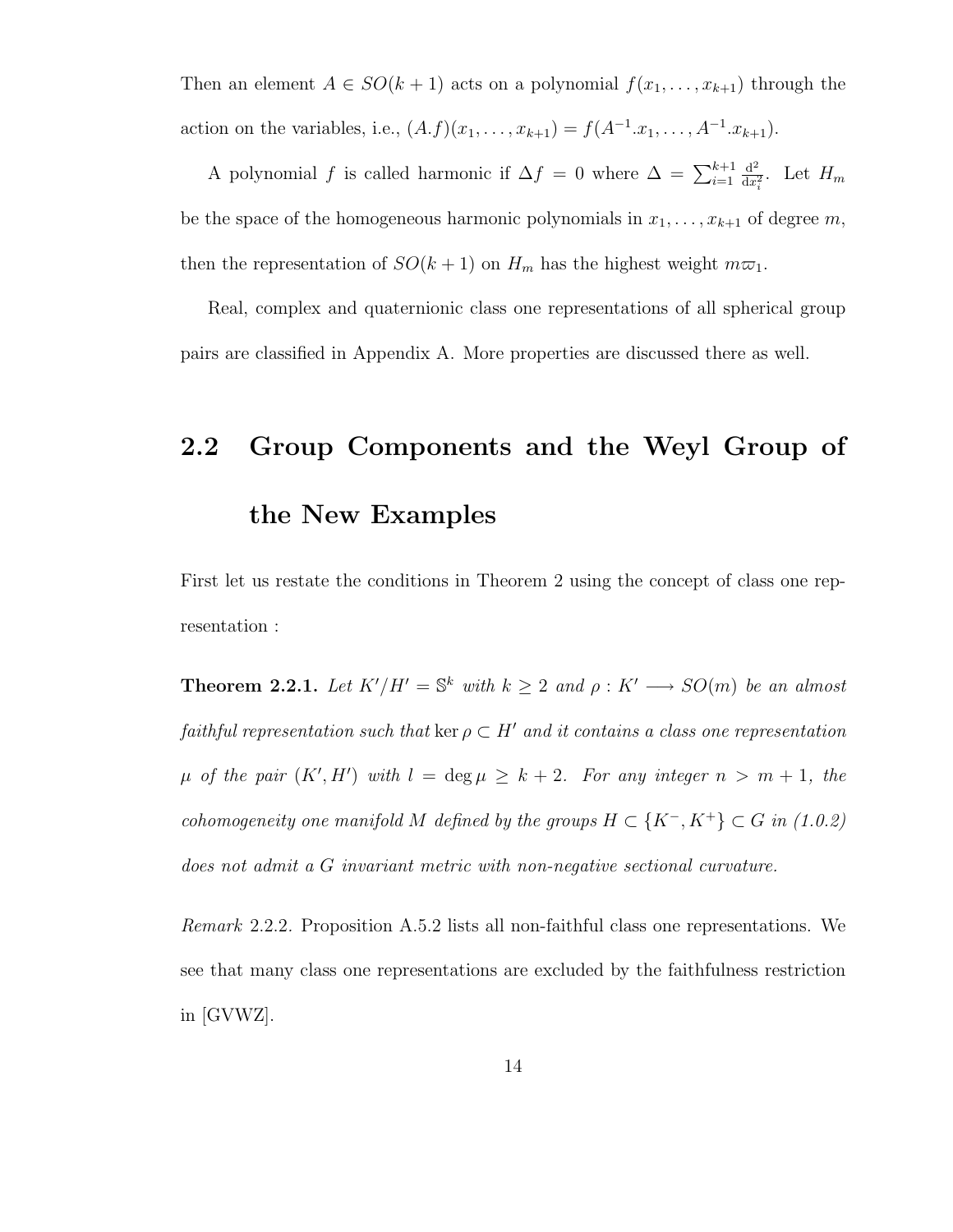Remark 2.2.3. Proposition A.5.5 lists all real class one representations which have less dimensions than  $k + 2$ . We see that only the defining representation of K', the 9 dimensional representation  $\varrho_9$  of the pair  $(Spin(9), Spin(7))$ , the 5 dimensional representation of  $(Sp(2), Sp(1))$  and the 3 dimensional representations of  $(SU(2), \{Id\})$ and  $(U(2), U(1))$  are excluded in the above theorem.

The following lemma shows that the condition ker  $\rho \subset H'$  is necessary for the cohomogeneity one construction.

**Lemma 2.2.4.** The groups  $H \subset \{K^-, K^+\} \subset G = SO(n)$  given in (1.0.2) define a compact cohomogeneity one manifold M if and only if ker  $\rho \subset H'$ .

*Proof* : We only need to check that both  $K^-/H$  and  $K^+/H$  are homeomorphic to certain spheres. It is clear for  $K^+/H$  since  $K^+/H \cong SO(n-m+1)/SO(n-m)$  =  $\mathbb{S}^{n-m}$ . For  $K^-/H$ , we have the following induced map:

$$
\pi : \mathbb{S}^k = K'/H' \longrightarrow \rho(K')/\rho(H')
$$
  

$$
xH' \longrightarrow \rho(x)\rho(H').
$$

Since  $\rho$  is almost faithful,  $\pi$  is a finite covering. For two points  $xH'$  and  $yH'$  in K'/H',  $\pi(xH') = \pi(yH')$  implies that  $\rho(xy^{-1}) \in \rho(H')$ . Therefore  $\pi$  is injective if and only if  $xy^{-1} \in H'$ , i.e., ker  $\rho \subset H'$ . The contract of the contract of the contract of the contract of the contract of the contract of the contract of the contract of the contract of the contract of the contract of the contract of the contract of the contract

We look at some interesting examples of the above theorem. Take  $(K', H') =$  $(SO(3), SO(2))$  with  $K'/H' = \mathbb{S}^2$ , then the lowest class one representation with  $\text{deg} \geq 4$  is the unique 5-dimensional representation of  $SO(3)$  which is also faithful.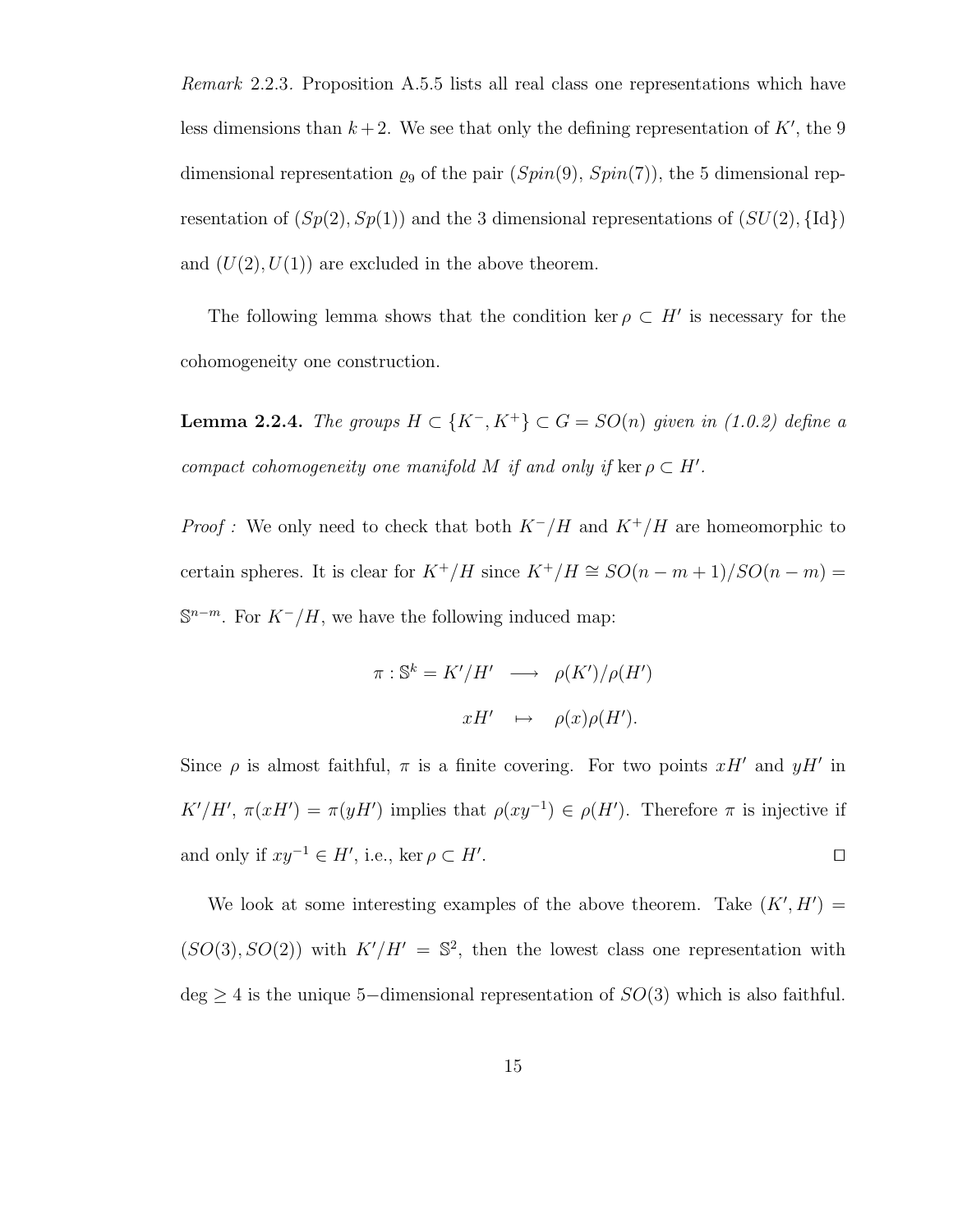Let  $\mu$  be that representation,  $m = 5$  and  $n = 7$ . The manifold M has the groups as

$$
\mu(SO(2)) \times SO(2) \subset {\mu(SO(3)) \times SO(2), \mu(SO(2)) \times SO(2)} \subset SO(7),
$$

which has dimension 20. It turns out to be the lowest dimension of the new examples.

Since we do not assume that  $\rho$  is irreducible, the non-faithful class one representation is allowed in this construction. Suppose  $\mu$  is a class one representation with  $\deg \mu \geq k+2$  and ker  $\mu$  is possibly not inside H'. Then take an arbitrary representation  $\tau$  of K' with ker  $\tau \cap \ker \mu \subset H'$ . Let  $\rho = \tau \oplus \mu$  and then  $\rho$  satisfies the conditions in the theorem. For example, take  $(K', H') = (SO(6), SO(5))$  with  $k = 5$ and  $\mu$  be the adjoint representation of  $SO(6)$  which is 15 dimensional and ker  $\mu = \mathbb{Z}_2$ not inside  $SO(5)$ . To construct a cohomogeneity one manifold, we can choose  $\tau = \varrho_6$ as the standard representation of  $SO(6)$  which is faithful and let  $\rho = \tau \oplus \mu$ .

In the next, we work out the explicit embedding of the groups.  $SO(m) \times SO(n$ m) is embedded in  $G = SO(n)$  block-wise, i.e.,  $SO(m)$  sits in the upper-left  $m \times m$ block and  $SO(n - m)$  is in the lower-right block. From the assumption,  $\rho$  is an almost faithful representation of  $K'$  with representation space V. Choose an inner product on V and let  $W_1, \ldots, W_\alpha$  be all invariant subspaces of V such that they are pairwisely orthogonal,  $v_0 \in W_1$  and the restrictions of  $\rho(K')$  on them are equivalent and irreducible. Let U be the orthogonal complement of  $W = W_1 \oplus \cdots \oplus W_\alpha$ . According to the decomposition of V into invariant spaces, we can write  $\rho$  as

$$
\rho = \tau \oplus \mu \oplus \cdots \oplus \mu,\tag{2.2.1}
$$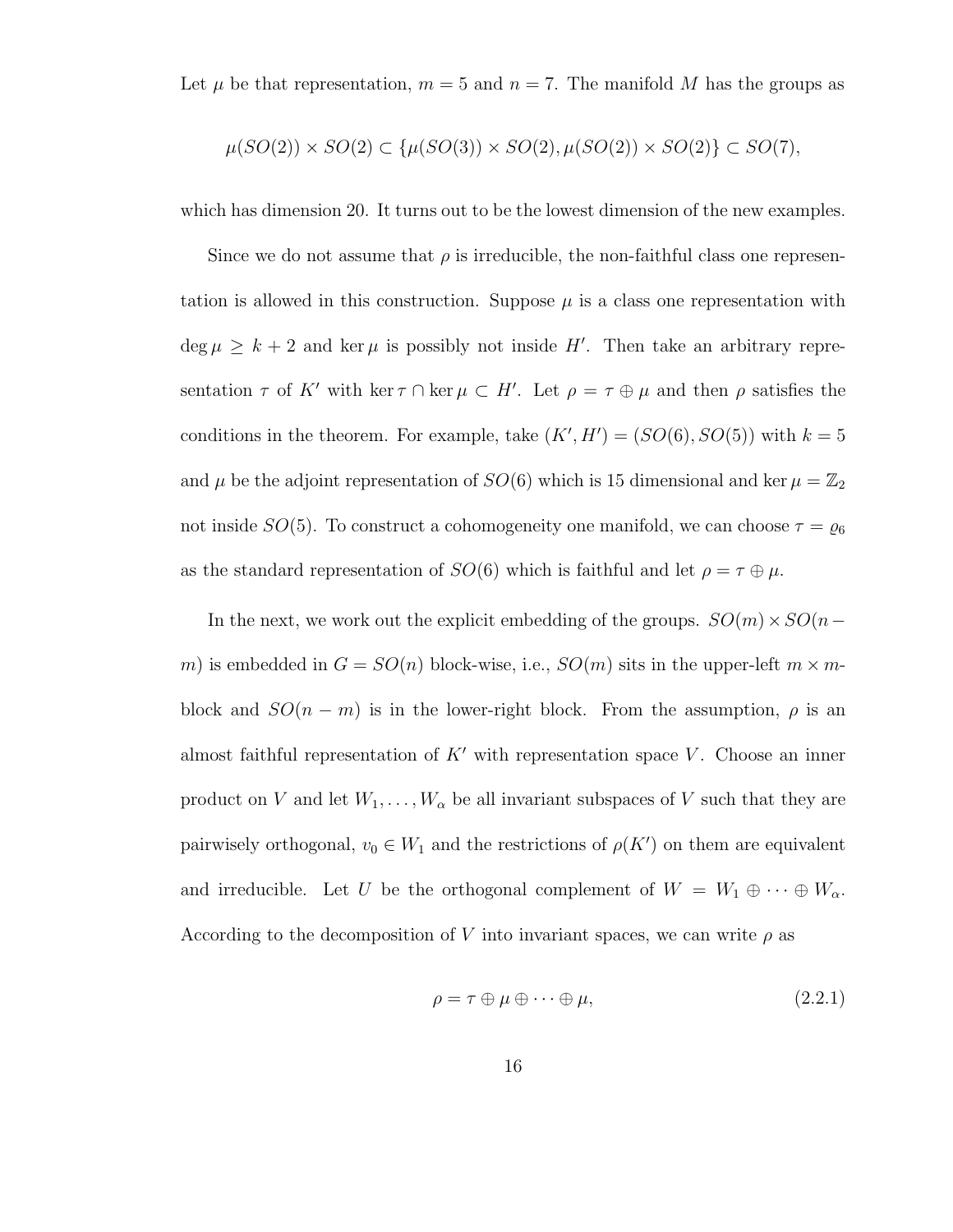where  $\tau$  is restriction of  $\rho$  to U and  $\mu$  is the class one representation of  $(K', H')$ . Suppose  $r = \dim U$ ,  $l = \dim W_i = \deg \mu$ , then  $m = r + \alpha l$ . By choosing a suitable basis of V, for each element  $x \in K'$ ,  $\rho(x)$  is a block diagonal matrix in  $SO(m)$  as

$$
\rho(x) = \begin{pmatrix}\n\tau(x) & & & \\
& \mu(x) & & \\
& & \ddots & \\
& & & \mu(x)\n\end{pmatrix} \in SO(r) \times SO(l) \times \cdots \times SO(l). \qquad (2.2.2)
$$

When  $\mu$  is restricted to the subgroup  $H' \subset K'$ , it is not irreducible any more. Let  $l_0$  be the multiplicity of the trivial representation in the restriction  $\text{Res}(\mu)$ , then from the existence of  $v_0, l_0 \geq 1$ . Hence for any element  $y \in H', \mu(y) \in SO(l-l_0) \subset SO(l)$ and  $SO(l - l_0)$  is embedded as the upper left  $(l - l_0) \times (l - l_0)$  block in  $SO(l)$ .

With the explicit description of the embeddings, we can show the following proposition on the Weyl group of the new examples.

#### **Proposition 2.2.5.** W is isomorphic to  $\mathbb{Z}_2 \times \mathbb{Z}_2$ .

*Proof*: For any element  $x \in K'$  and  $A \in SO(n-m)$ , let  $M(x, A)$  denote the block diagonal matrix diag( $\rho(x)$ , A) with  $\rho(x) \in SO(m)$ . If  $x \in H'$ , A can be a matrix in  $SO(n-m+1)$  since  $\rho(x) \in SO(m-1)$ .

First notice that  $w_+$  can be represented by the unique element  $a \in K^+ = \rho(H') \times$  $SO(n-m+1)$  which is not in H, but  $a^2 \in H$ . Choose x as the identity element id and A be a diagonal matrix with  $-1$  at the  $(1, 1)$ -entry, i.e.,  $M(\mathrm{id}, A)$  has the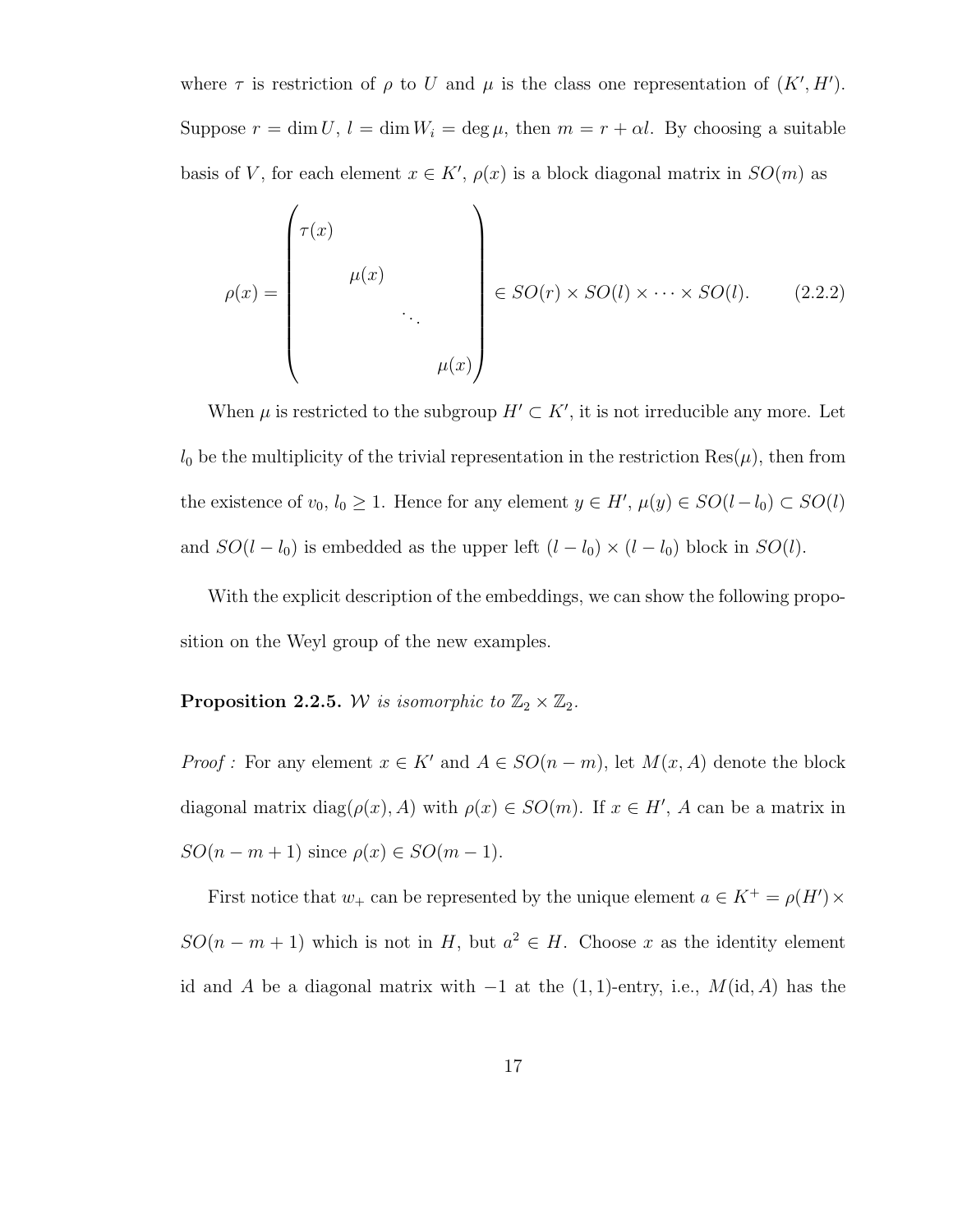following matrix form:

$$
a = \begin{pmatrix} I_{m-1} & & & & \\ & -1 & & & \\ & & \varepsilon_1 & & \\ & & & \ddots & \\ & & & & \varepsilon_{n-m} \end{pmatrix}, \qquad (2.2.3)
$$

where  $\varepsilon_i = \pm 1$ ,  $i = 1, ..., n - m$  and  $\varepsilon_1 \cdots \varepsilon_{n-m} = -1$ . Then  $a = M(\text{id}, A)$  is a representative of  $w_+$ .

Suppose  $b = M(x, A)$  be a representative of  $w_-, i.e., x \in K'-H', A \in SO(n-m)$ and  $b^2$  but not  $b \in H$ . In each  $W = W_i(i = 1, ..., \alpha)$ , let Y be the subspace fixed by  $\mu(H')$  (or equivalently by H) and X be its orthogonal complement. Then  $\dim X = l - l_0$  and  $\dim Y = l_0$ . Since  $b \in N(H)$ , for any vector  $v \in Y$ ,  $b.v$  (the matrix multiplication) is also fixed by H, i.e.,  $b.v \in Y$  as  $b.v \in W$ . Since b is an orthogonal transformation, b maps any vector in X into X itself, i.e.,  $b = \begin{pmatrix} b_1 & 0 \\ 0 & b_2 \end{pmatrix}$  $\left(\begin{smallmatrix} b_1 & 0 \ 0 & b_2 \end{smallmatrix}\right) \in$  $S(O(l - l_0) \times O(l_0))$ . Then  $b^2 \in H$  implies that  $b_2$  is a symmetric matrix. Now we choose an element  $\gamma$  from the identity component of  $N(H)$ , such that  $\gamma.b.\gamma^{-1}$ is a diagonal matrix in the subspace Y. Or we can replace  $K^-$  in (1.0.2) by its conjugation by  $\gamma$  and the new manifold is G-equivariant to the old one. Therefore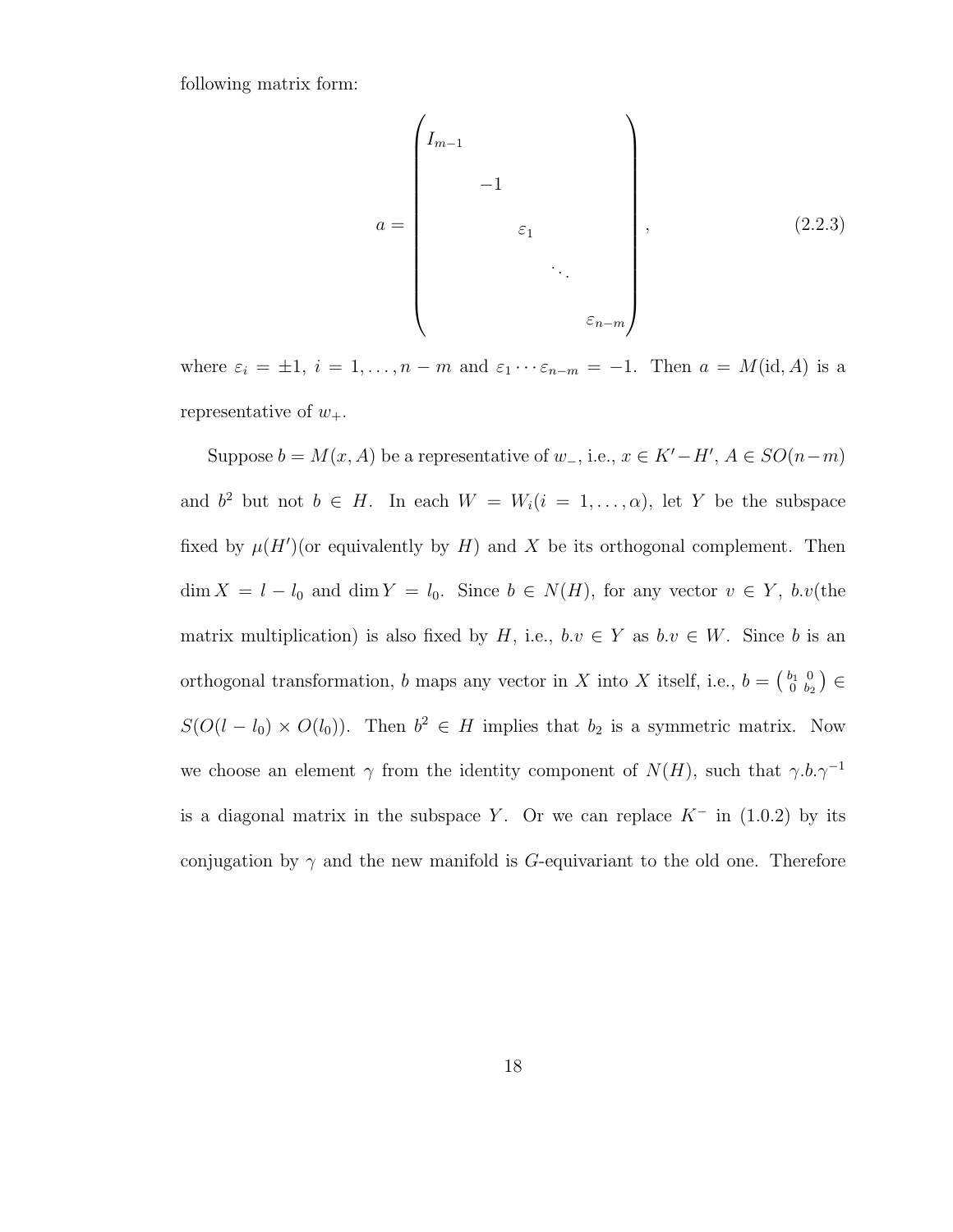we can assume that  $w_-\$  has a representative b with the following matrix form:

$$
b = \begin{pmatrix} A_1 & & & & & \\ & A_2 & & & & \\ & & \text{diag}(\varepsilon_1, \dots, \varepsilon_{l_0}) & & & \\ & & & \ddots & & \\ & & & & A_2 & & \\ & & & & & \text{diag}(\varepsilon_1, \dots, \varepsilon_{l_0}) & \\ & & & & & & I_{n-m} \end{pmatrix}, \qquad (2.2.4)
$$

where  $A_1 \in SO(r)$ ,  $A_2 \in O(l-l_0)$  and there are  $\alpha$  copies of  $\begin{pmatrix} A_2 \end{pmatrix}$  $_{diag(\varepsilon_1,...,\varepsilon_{l_0})}$ ). Given the representatives of  $w_{\pm}$ , it is easy to check that  $w_{+}w_{-} = w_{-}w_{+}$  which is not an element in H. So  $W = \langle w_-, w_+ \rangle \cong \mathbb{Z}_2 \times \mathbb{Z}_2$ .

Remark 2.2.6. In the proof of Proposition 2.2.5, we chose an equivalent group diagram such that the representative b has the simple matrix form and then the Weyl group  $W$  is small. In the following of the paper, we will assume that the matrix in  $(2.2.4)$  is an element of  $K^-$ .

Using the explicit representatives of the generators of the Weyl group, we have the following smoothness condition of the invariant metric on M which will be used in the proof of the Theorem 2.2.1. We use  $E_{i,j}$ ,  $i \neq j$ , to denote the skew-symmetric matrix having 1 at  $i, j$ −entry, −1 at  $j, i$ −entry and zero otherwise.

**Corollary 2.2.7.** For any  $G$ −invariant metric g on M, let  $h(t)$  be the length of the Killing vector field generated by  $E_{m,m+1}$  along the geodesic  $c(t)$ , then  $h(t)$  is an even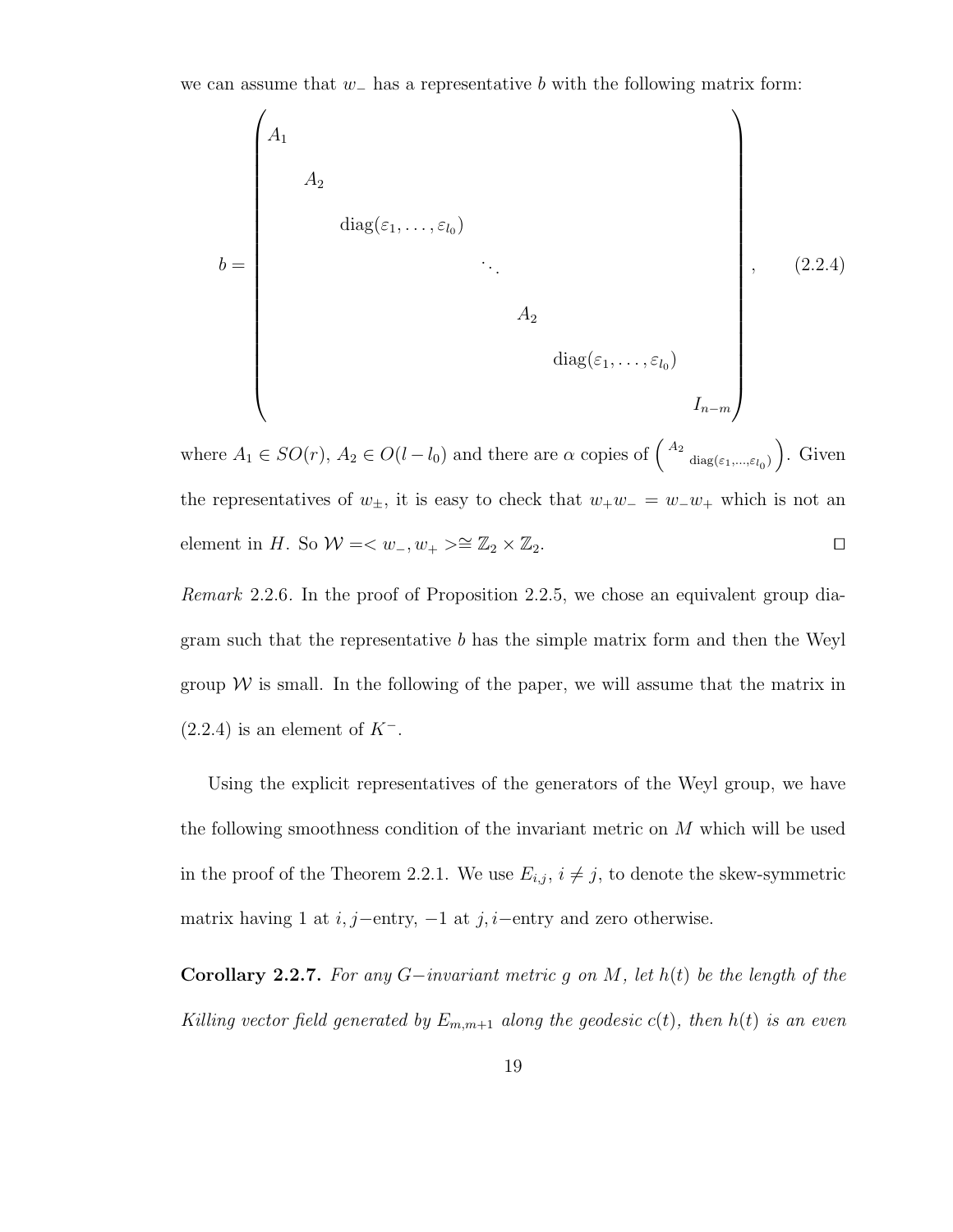function with  $h(0) \neq 0$  and  $h(L) = 0$ .

*Proof* : The fact that  $E_{m,m+1}$  lies in the Lie algebra of  $K^+$  but not  $K^-$  implies that  $h(0) \neq 0$  and  $h(L) = 0$ . The generator w<sub>-</sub> is a reflection of  $c(t)$  at the point p<sub>-</sub> and maps  $c(t)$  to  $c(-t)$ . The induced map dw<sub>−</sub> takes  $T_{c(t)}M$  to the tangent space  $T_{c(-t)}M$ . From the matrix form (2.2.4) of a representative of  $w_-,$  we have  $dw_-(E^*_{m,m+1}(t)) =$  $\varepsilon_{l_0} E_{m,m+1}^*(-t)$ . Therefore  $h(t) = h(-t)$ , i.e.,  $h(t)$  is an even function.

#### 2.3 Killing Vector Fields along the Geodesic  $c(t)$

In this section, we begin the study of the invariant metrics on the examples. In general, the family of the  $G$ -invariant metrics on  $M$  is very large. Though there are relatively more rigidity results in the positively curved metrics, for example, L. Verdiani classified all positively curved cohomogeneity one manifolds in even dimensions, see [Ve2] and [Ve3], K.Grove, B.Wilking and W.Ziller obtained a short list of cohomogeneity one manifolds which possibly have invariant positively curved metrics in [GVWZ] and recently K.Grove, L.Verdiani and W.Ziller have succeeded in constructing positively metric on one of them in [GVZ], the rigidity results in the non-negatively metrics are very few. Recently, B.Wilking considered the transversal Jacobi field and proved some fundamental rigidity theorems in the non-negatively curved metrics, see [Wi2]. His results work for a very general setting.

Let  $\mathfrak{g} = \mathfrak{so}(n)$  and  $\mathfrak{h}$  be the Lie algebras of  $G = SO(n)$  and  $H = \rho(K') \times SO(n-m)$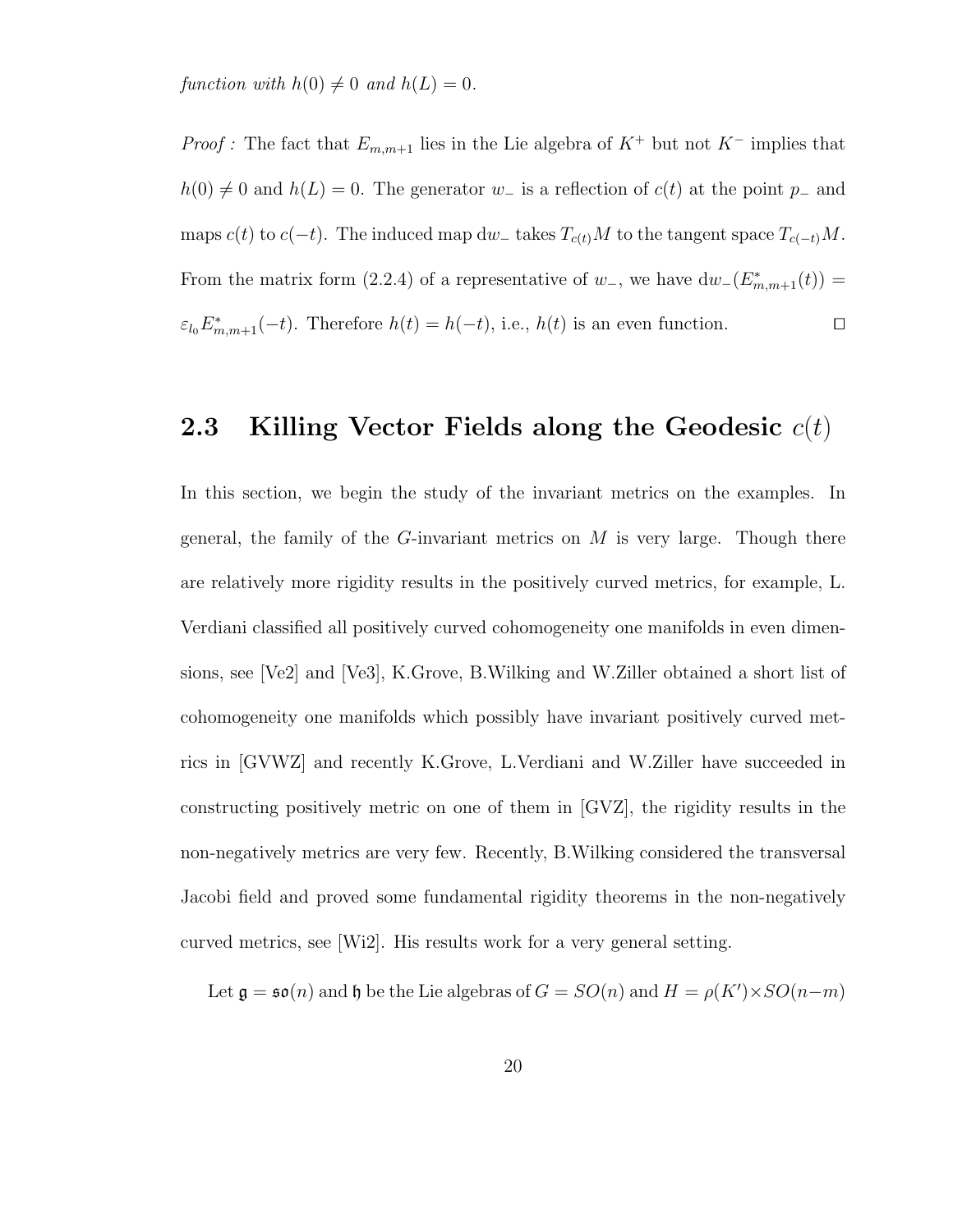respectively. Choose the bi-invariant inner product as  $Q = -\frac{1}{2}Tr$  on  $\mathfrak g$  and let  $\mathfrak p$  be the orthogonal complement of  $\mathfrak{h} \subset \mathfrak{g}$ . First we identify some subspaces of  $\mathfrak{p}$  and then study the metric properties of them.

Let  ${E_{i,j}}_{1 \le i,j \le n}$  be the  $n \times n$  square matrix with 1 at  $(i, j)$ -entry, -1 at  $(j, i)$ entry and zero elsewhere and let  $Q = -\frac{1}{2}\text{Tr}$ , then  $\{E_{i,j}\}\$ is an orthonormal basis of  $\mathfrak{so}(n)$ . Let

$$
\begin{array}{rcl}\n\mathfrak{q}_0 & = & \text{span}\left\{E_{i,j}|1 \leq i \leq r, m+1 \leq j \leq n\right\} \\
\mathfrak{q}_1 & = & \text{span}\left\{E_{i,j}|r+1 \leq i \leq r+l, m+1 \leq j \leq n\right\} \\
& \dots \\
\mathfrak{q}_\alpha & = & \text{span}\left\{E_{i,j}|m+1-l \leq i \leq m, m+1 \leq j \leq n\right\},\n\end{array} \tag{2.3.1}
$$

and  $\mathfrak{q} = \mathfrak{q}_0 + \mathfrak{q}_1 + \cdots + \mathfrak{q}_\alpha$ . We write the last subspace  $\mathfrak{q}_\alpha$  as a sum of two subspaces as follows:

$$
\begin{array}{lll} \mathfrak{n}_1 & = & \text{span}\left\{E_{i,j}|m+1-l \le i \le m-1, m+1 \le j \le n\right\}, \\\\ \mathfrak{n}_2 & = & \text{span}\left\{E_{m,j}|m+1 \le j \le n\right\}.\end{array} \tag{2.3.2}
$$

Let  $\mathfrak{q}^{\perp}$  be the Q-orthogonal complement of  $\mathfrak{q}$  in  $\mathfrak{p}$ , then  $\mathfrak{q}^{\perp}$  is fixed by the isotropy action of the subgroup  $SO(n-m) \subset H = \rho(H') \times SO(n-m)$ , so the Killing vector field  $X^*$ , any  $X \in \mathfrak{q}^{\perp}$ , is orthogonal to  $Y^*$ , any  $Y \in \mathfrak{p}$ , along  $c(t)$  from Schur's lemma. Terminology. In the rest of the paper, for any two subspace  $\mathfrak{p}_1, \mathfrak{p}_2 \subset \mathfrak{p}$ , the term that  $\mathfrak{p}_1^*$  is orthogonal to  $\mathfrak{p}_2^*$  along  $c(t)$  and the notation  $\mathfrak{p}_1^* \perp \mathfrak{p}_2^*$  mean that any Killing vector field generated by an element in  $\mathfrak{p}_1$  is orthogonal to any Killing vector field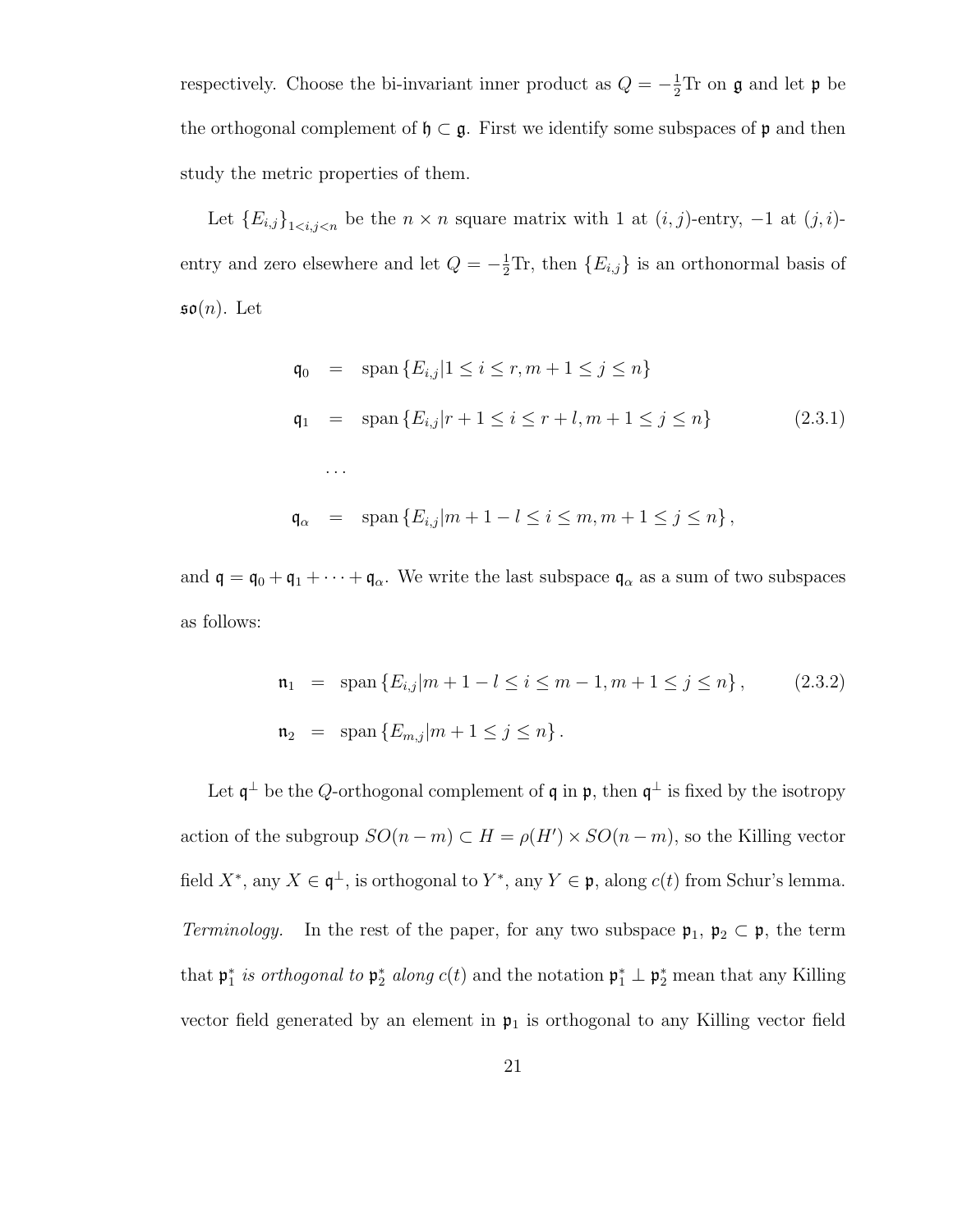generated by an element in  $\mathfrak{p}_2$  along  $c(t)$ .

We apply Wilking's rigidity results to our examples and obtain the following theorem:

**Theorem 2.3.1** (Wilking's Rigidity Theorem). Suppose that the cohomogeneity one manifold  $(M, q)$  has non-negative sectional curvatures, then the family of the Killing vector fields generated by q along  $c(t)$ ,  $t \in \mathbb{R}$ , denoted by  $\Lambda$ , have the following orthogonal decomposition:

$$
\Lambda = \Upsilon \oplus \{ J \in \Lambda | J \text{ is parallel } \},\tag{2.3.3}
$$

where

$$
\Upsilon = \text{span}\left\{J \in \Lambda | J(t) = 0 \text{ for some } t \in \mathbb{R}\right\}.
$$

Furthermore, let

$$
\Upsilon(t) = \{J(t)|J \in \Upsilon\} \oplus \{J'(t)|J \in \Upsilon, J(t) = 0\},\
$$

and  $t_0$  is said to be generic if  $J(t_0) \neq 0$  for any  $J \in \Upsilon$ . Then if  $J \in \Lambda$  and  $J(t_0) \perp \Upsilon(t_0)$  at a generic  $t_0$ , then J is parallel along  $c(t)$ ,  $t \in \mathbb{R}$ .

**Definition 2.3.2.** A point  $t_0 \in \mathbb{R}$  or  $c(t_0)$  is said to be a singular point if for some  $J \in \Lambda$ ,  $J(t_0) = 0$ .

We determine the component  $\Upsilon$  in the splitting (2.3.3).  $p_-=c(0)$  and  $p_+=$  $c(L)$  are two singular points.  $w_+$  fixes  $p_+$  and reflects  $c(t)$  about  $p_+$ . Let  $q_$  $c(2L) = w_{+}(p_{-}) \in B_{-}$ , then the isotropy subgroup at  $q_{-}$  is  $K_{1}^{-} = \text{Ad}_{w_{+}} K^{-}$  with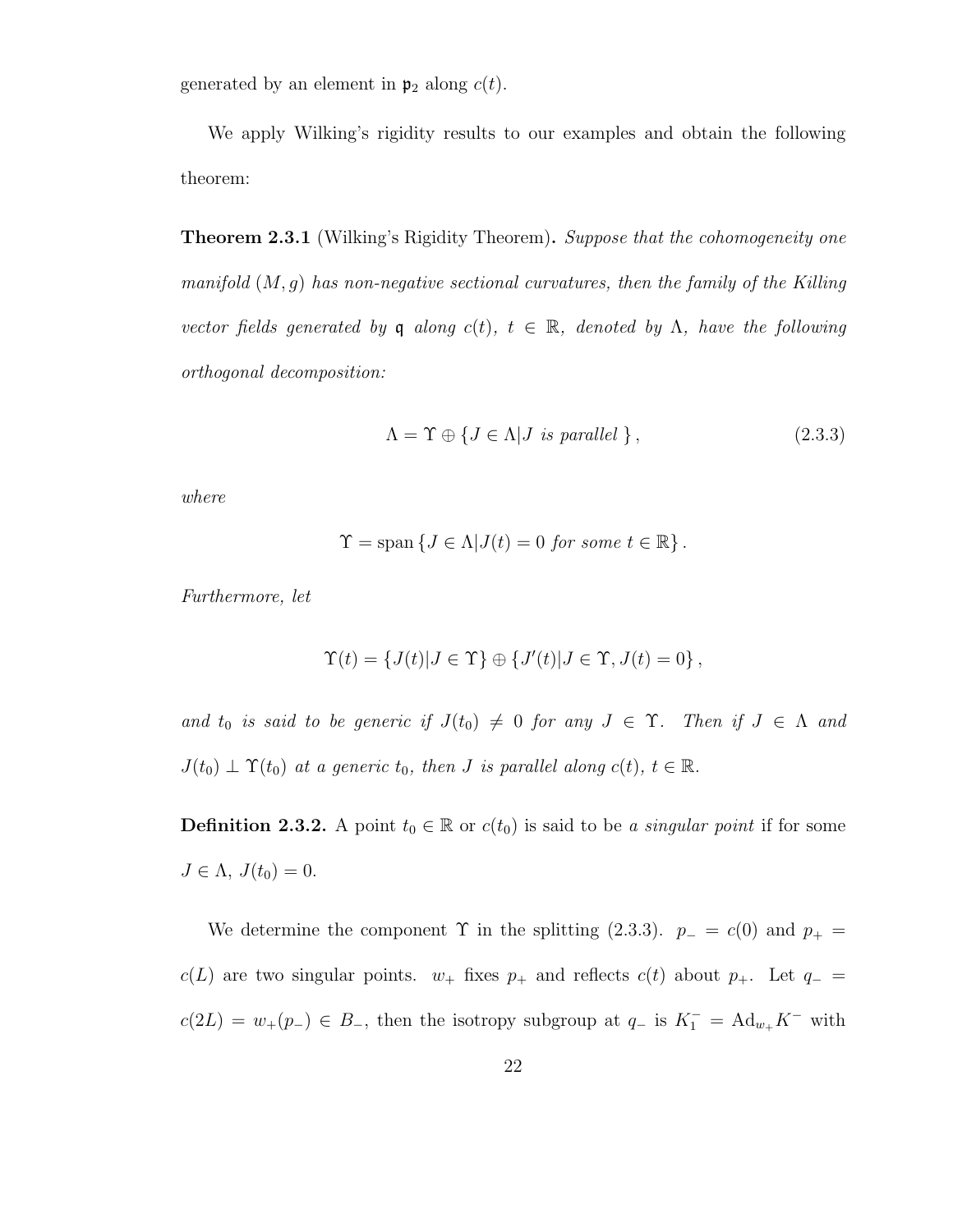Lie algebra  $\mathfrak{k}_1^- = \text{Ad}_{w_+} \mathfrak{k}^-$ . Similarly,  $w_-$  fixes  $p_-\,$  and reflects  $c(t)$  about  $p_-\,$ . Let  $q_{+} = c(-L) = w_{-}(p_{+}) \in B_{+}$ , then  $q_{+}$  has isotropy subgroup  $K_{1}^{+} = \text{Ad}_{w_{-}}K^{+}$ with Lie algebra  $\mathfrak{k}_1^+ = \text{Ad}_{w_-} \mathfrak{k}^+$ . Since  $w_-, w_+ = w_+, w_-,$  the image of  $q_-$  under the reflection w<sub>-</sub> about p<sub>-</sub> is  $w_-(q_-) = w_-.w_+(p_-) = w_+.w_-(p_-) = w_+(p_-) = q_-.$  i.e.,  $c(2L) = c(-2L)$ . Therefore  $c(t)$  is a closed geodesic with period 4L and the singular points are  $p_ - = c(0), p_ + = c(L), q_ - = c(2L)$  and  $q_ + = c(3L)$ . Then the vanishing Killing vector fields are those generated by the vectors in the Lie algebras of the isotropy subgroups at singular points. In conclusion, we have the following lemma:

**Lemma 2.3.3.** In the family  $\Lambda$ , we have  $\Upsilon = \{X^*(t) | X \in \mathfrak{n}_2\}$ , where  $\mathfrak{n}_2$  is defined in (2.3.2). And for any  $X^* \in \Upsilon$ ,  $X^*(t)$  vanishes simultaneously at  $p_+$  and  $q_+$ .

In the following, we prove some properties of the invariant metrics  $g$  on  $M$ under the non-negative sectional curvatures assumption. We use  $E_{a,i,\xi}$  to denote  $E_{r+(i-1)l+a,m+\xi} \in \mathfrak{q}_i$ , where  $a=1,\ldots,l; i=1,\ldots,\alpha$  and  $\xi=1,\ldots,n-m$ .

**Proposition 2.3.4.** Suppose  $(M, g)$  is non-negatively curved, then we have

- 1.  $\mathfrak{q}_0^*$  is orthogonal to  $(\mathfrak{q}_1 + \cdots + \mathfrak{q}_\alpha)^*$  along  $c(t)$ ;
- 2.  $E_{a,i,\xi}^*$  is orthogonal to  $E_{b,j,\zeta}^*$  along  $c(t)$  if  $a \neq b$  or  $\xi \neq \zeta$ ;
- 3.  $E_{a,i,\xi}^*$  and  $E_{a,i,\zeta}^*$  have the same length along  $c(t)$ ;
- 4.  $g(E^*_{a,i,\xi}, E^*_{a,j,\xi})_{c(0)} = g(E^*_{b,i,\zeta}, E^*_{b,j,\zeta})_{c(0)}.$

*Proof*: At  $p_ - = c(0)$ , the metric g restricted on the singular orbit  $B_ - \cong G/K^$ is Ad<sub>K</sub>− invariant. The actions of Ad<sub>K</sub>− on  $\mathfrak{q}_0$  and  $\mathfrak{q}_i$  (i > 0), are  $\tau \otimes \varrho_{n-m}$  and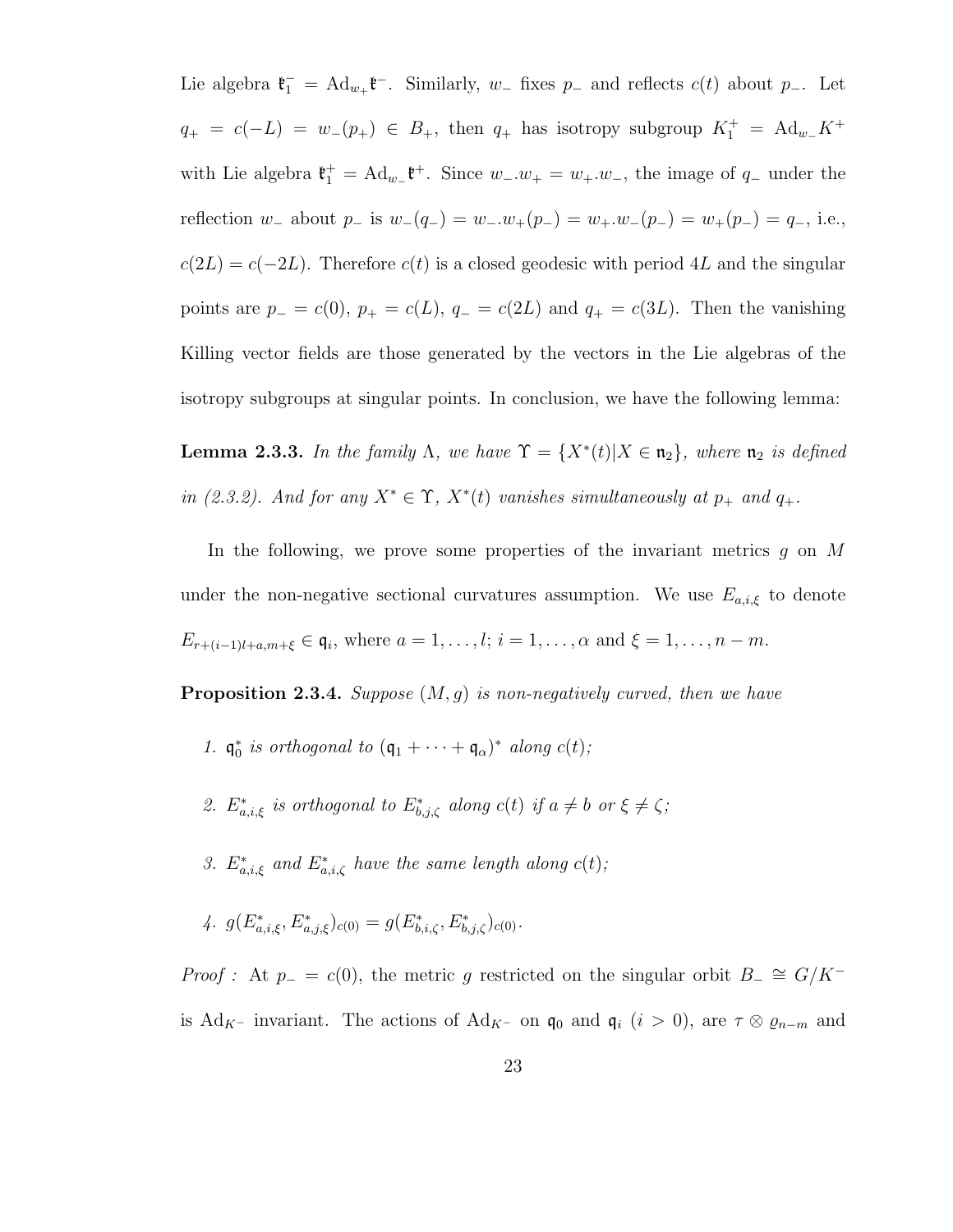$\mu \otimes \varrho_{n-m}$  respectively, where  $\varrho_{n-m}$  is the standard representation of  $SO(n-m)$  on  $\mathbb{R}^{n-m}$ . Since τ and μ are non-equivalent,  $\mathfrak{q}_0^*$  is orthogonal to  $\mathfrak{q}_i^*$  at  $p_$ . In particular  $\mathfrak{q}_0^*$ is orthogonal to  $\mathfrak{n}_2^*$ , so any Killing vector field generated by a vector in  $\mathfrak{q}_0$  is parallel along  $c(t)$ . Hence  $\mathfrak{q}_0^*$  is orthogonal to  $(\mathfrak{q}_1 + \cdots + \mathfrak{q}_\alpha)^*$  along  $c(t)$  and (1) is proven.

On each principal orbit  $M_t \cong G/H$ , Ad<sub>H</sub> acts on each  $\mathfrak{q}_i$   $(i > 0)$ , by the representation  $Res_{H'}^{K'}(\mu) \otimes \varrho_{n-m}$ . By Schur's lemma,  $E_{a,i,\xi}^*$  is orthogonal to  $E_{b,j,\zeta}^*$  along  $c(t)$  if  $\xi \neq \zeta$  and  $E^*_{a,i,\xi}$  has the same length as  $E^*_{a,i,\zeta}$  which proves (3) and one case of (2) where  $\xi \neq \zeta$ .

Now assume that  $\zeta = \xi$  and  $a \neq b$ . If none of a or b is equal to l, then  $E^*_{a,i,\xi}(0)$ and  $E_{b,j,\xi}^*(0)$  are orthogonal to each other and both are orthogonal to  $\Upsilon(0)$  since the Ad<sub>K</sub>− actions on  $\mathfrak{q}_i$  and  $\mathfrak{q}_j$  are equivalent and given by the representation  $\mu \otimes \varrho_{n-m}$ , so they are parallel and then orthogonal to each other along  $c(t)$ . If one of a, b, say b, is equal to l, then  $E^*_{a,i,\xi}$  is a parallel vector field. Write  $E^*_{l,j,\xi}(0) = (E_{l,j,\xi} - \lambda E_{l,\alpha,\xi})^*(0) +$  $\lambda E_{l,\alpha,\xi}^{*}(0)$ , where the constant  $\lambda$  is determined by the following equation:

$$
g(E_{l,j,\xi}^*, E_{l,\alpha,\xi}^*)_{c(0)} = \lambda g(E_{l,\alpha,\xi}^*, E_{l,\alpha,\xi}^*)_{c(0)}.
$$

Then  $(E_{l,j,\xi} - \lambda E_{l,\alpha,\xi})^*(0) \perp \Upsilon(0)$  and hence  $(E_{l,j,\xi} - \lambda E_{l,\alpha,\xi})^*$  is a parallel vector field. And  $E_{a,i,\xi}^*$  is orthogonal to  $(E_{l,j,\xi}-\lambda E_{l,\alpha,\xi})^*$  at  $c(0)$ , so they are orthogonal to each other along  $c(t)$ . So  $E_{a,i,\xi}^*$  is orthogonal to  $E_{l,j,\xi}^*$  along  $c(t)$  which completes the proof of  $(2)$ .

At  $B_-\cong G/K^-$ , from the irreducibility of  $\mu\otimes\rho_{n-m}$  and Schur's lemma, we have

$$
g(E_{a,i,\xi}^*, E_{a,j,\xi}^*)_{c(0)} = g(E_{b,i,\xi}^*, E_{b,j,\xi}^*)_{c(0)} = g(E_{b,i,\zeta}^*, E_{b,j,\zeta}^*)_{c(0)}
$$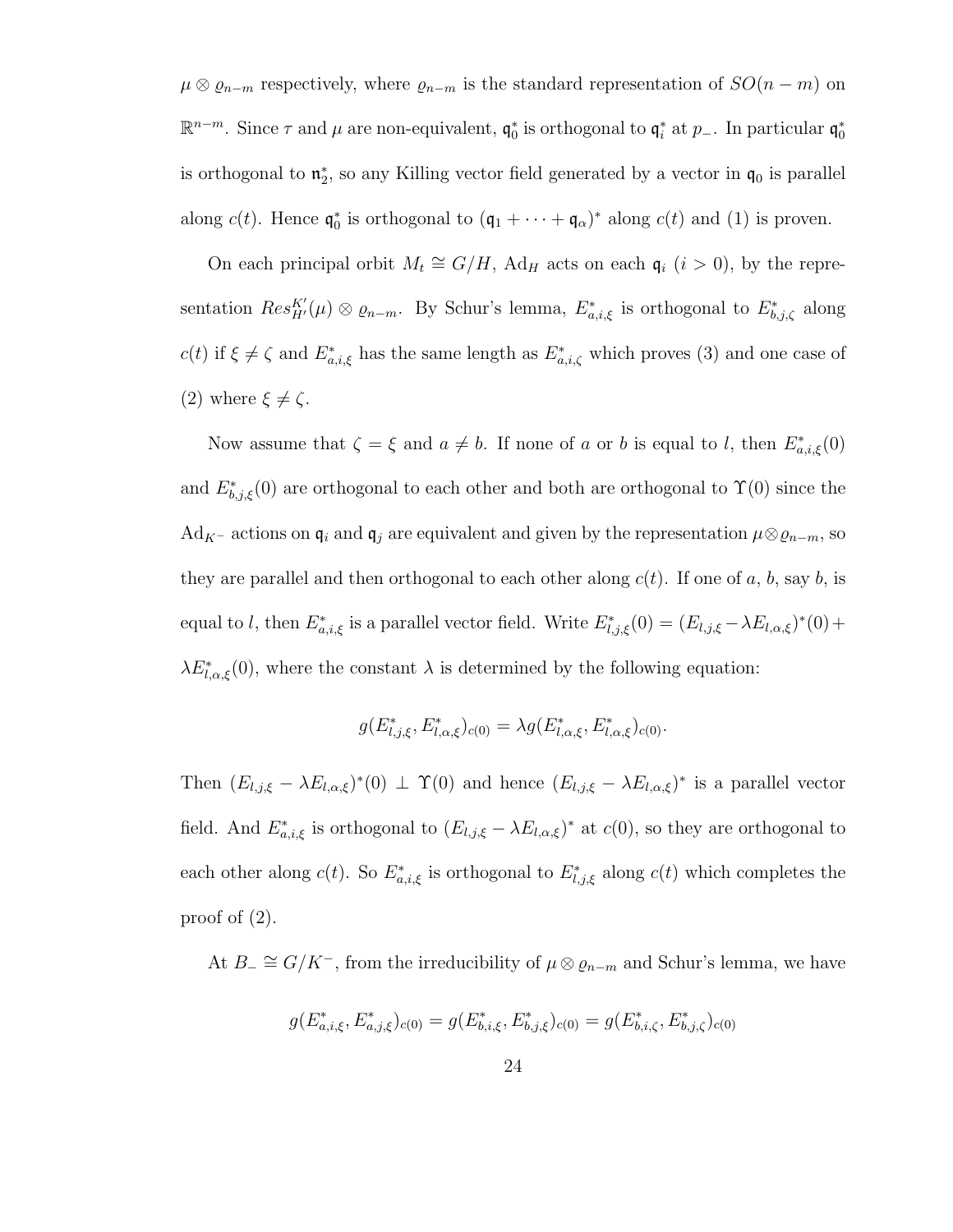which proves (4).  $\Box$ 

From the above Proposition 2.3.4, the restriction of the endomorphism  $P$  on  $(\mathfrak{q}_1 + \cdots + \mathfrak{q}_\alpha)^*$  has the initial data at  $t = 0$  which are given by the following  $\alpha \times \alpha$ matrix:  $\overline{ }$  $\overline{ }$ 

$$
P_0 = \begin{pmatrix} f_{1,1} & \cdots & f_{1,\alpha} \\ \vdots & \ddots & \vdots \\ f_{\alpha,1} & \cdots & f_{\alpha,\alpha} \end{pmatrix}
$$
 (2.3.4)

where  $f_{i,j} = f_{j,i} = g(E_{1,i,1}^*, E_{1,j,1}^*)_{c(0)}$ .

We have seen that there are plenty of parallel Killing vector fields in  $(\mathfrak{q}_1 + \cdots + \mathfrak{q}_\alpha)^*$ . Using these parallel vector fields, we can solve the restriction of  $P_t$  on  $(\mathfrak{q}_1 + \cdots + \mathfrak{q}_\alpha)^*$ in the following proposition.

**Proposition 2.3.5.** The non-negatively curved metric g along  $c(t)$  satisfies the following conditions:

1.  $g_t(E^*_{a,i,\xi}, E^*_{a,j,\xi}) = f_{i,j}, \text{ if } a = 1, \ldots, l-1;$ 

2. 
$$
g_t(E_{l,i,\xi}^*, E_{l,j,\xi}^*) = p_{i,j}(t) = a_i a_j h^2(t) + f_{i,j} - a_i a_j f_{\alpha,\alpha}
$$

where  $h(t) = ||E^*_{l,\alpha,\xi}(t)||$  and  $f_{i,\alpha} = a_i f_{\alpha,\alpha}, \quad i = 1,\ldots,\alpha.$ 

*Proof*: Part (1) is obvious since both  $E_{a,i,\xi}^*$  and  $E_{a,j,\xi}^*$  are parallel vector fields along  $c(t)$  if  $a \leq l-1$ .

For part  $(2)$ , let

$$
X_i = E_{l,i,\xi} - a_i E_{l,\alpha,\xi}, \quad i = 1, ..., \alpha.
$$
 (2.3.5)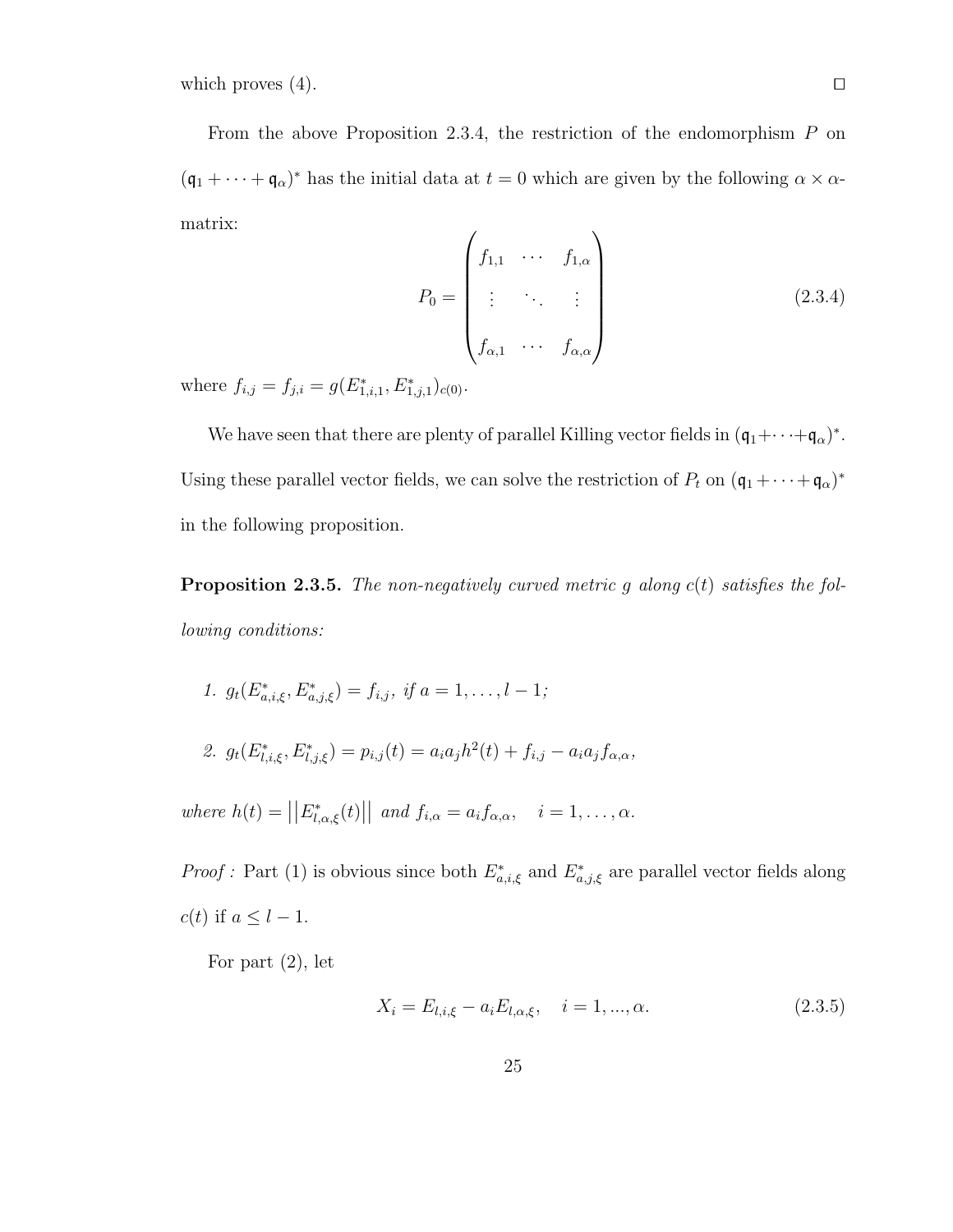From the define equation of  $a_i$ , we have

$$
f_{i,\alpha} - a_i f_{\alpha,\alpha} = 0. \tag{2.3.6}
$$

Note that if  $i = \alpha$ ,  $a_i = 1$  and if  $i \neq \alpha$ ,  $a_i \neq 1$  since  $E_{l,i,\xi} - E_{l,\alpha,\xi}$  does not belong to  $\mathfrak{k}^-$ . Each  $X_i \in \mathfrak{q}_1 + \cdots + \mathfrak{q}_\alpha$  and generates the Killing vector field  $X_i^*$  along  $c(t)$ . By (2.3.5), (2.3.6), we have

$$
g(X_i^*, E_{l,\alpha,\xi}^*)_{c(0)} = 0,
$$

or equivalently,  $X_i^*(0) \perp \Upsilon(0)$ . So  $X_i^*$  is parallel, i.e.,

$$
\nabla _{T}X_{i}^{\ast }(t)=0.
$$

By the expression of the shape operator (2.1.2) and that  $P_t$  is nonsingular for  $X_i^*$ , we have

$$
P'_t(X_i) = 0 \quad \forall t \in \mathbb{R}.
$$

Substitute  $X_i$  by  $E_{l,i,\xi} - a_i E_{l,\alpha,\xi}$ , we have

$$
0 = P'_{t}(E_{l,i,\xi} - a_{i}E_{l,\alpha,\xi}) = P'_{t}(E_{l,i,\xi}) - a_{i}P'_{t}(E_{l,\alpha,\xi})
$$
  

$$
= \sum_{j=1}^{\alpha} p'_{i,j}(t)E_{l,j,\xi} - a_{i} \sum_{j=1}^{\alpha} p'_{\alpha,j}(t)E_{l,j,\xi}.
$$
 (2.3.7)

Therefore from the identity (2.3.7), we have the following ordinary differential equations system on  $p_{i,j}(t)$  :

$$
p'_{i,j}(t) - a_i p'_{\alpha,j}(t) = 0. \quad \forall i, j = 1, ..., \alpha.
$$
 (2.3.8)

By (4) in Proposition 2.3.4 and initial data of  $P_t$  in (2.3.4),  $p_{i,j}(t)$  has the initial conditions as  $p_{i,j}(0) = f_{i,j}$ . If  $i = \alpha$ , the differential equation (2.3.8) is an identity since  $a_{\alpha} = 1$ .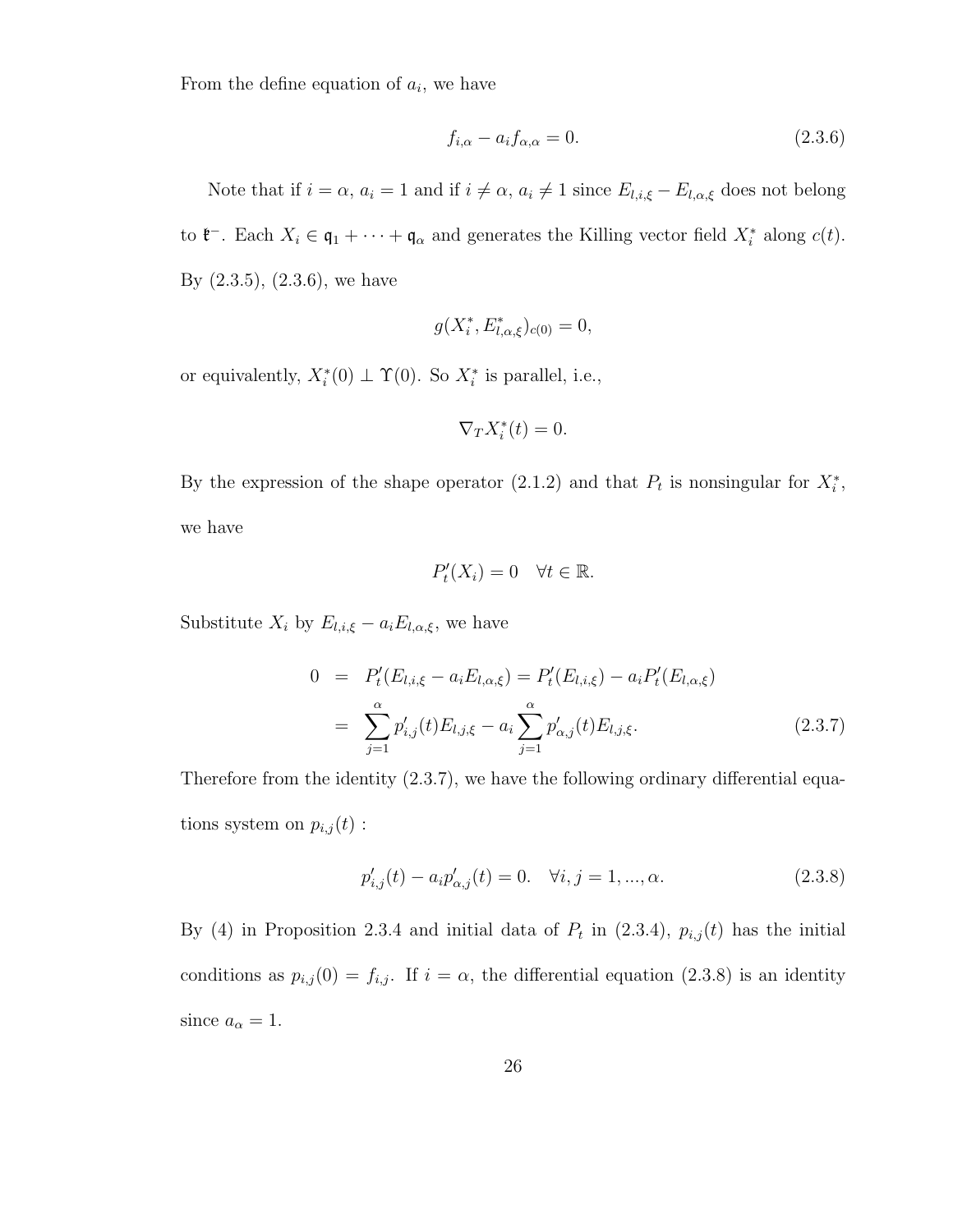Let  $j = \alpha$  and  $h^2(t) = p_{\alpha,\alpha}(t)$ , the equation (2.3.8) becomes

$$
p'_{i,\alpha}(t) - a_i(h^2(t))' = 0.
$$

It has the solution as

$$
p_{i,\alpha}(t) = a_i h^2(t) + (f_{i,\alpha} - a_i f_{\alpha,\alpha}) = a_i h^2(t).
$$
 (2.3.9)

Substitute  $p_{\alpha,j}(t)$  in (2.3.8) by the solution (2.3.9), we have

$$
p'_{i,j}(t) - a_i a_j (h^2(t))' = 0.
$$

It has the solution as

$$
p_{i,j}(t) = a_i a_j h^2(t) + f_{i,j} - a_i a_j f_{\alpha,\alpha},
$$

or equivalently

$$
p_{i,j}(t) = a_i a_j h^2(t) + f_{i,j} - a_i f_{j,\alpha}.
$$
\n(2.3.10)

 $\Box$ 

## 2.4 Non-negative Sectional Curvature Obstructions

In this section, we will develop some contradiction from the assumption that the manifold  $(M, g)$  is non-negatively curved. First we list some lemmas which will be used in the proof of the main theorem in the introduction.

**Lemma 2.4.1.** The image  $\mu(K') \subset SO(l)$  does not act transitively on the sphere  $\mathbb{S}^{l-1} = SO(l)/SO(l-1).$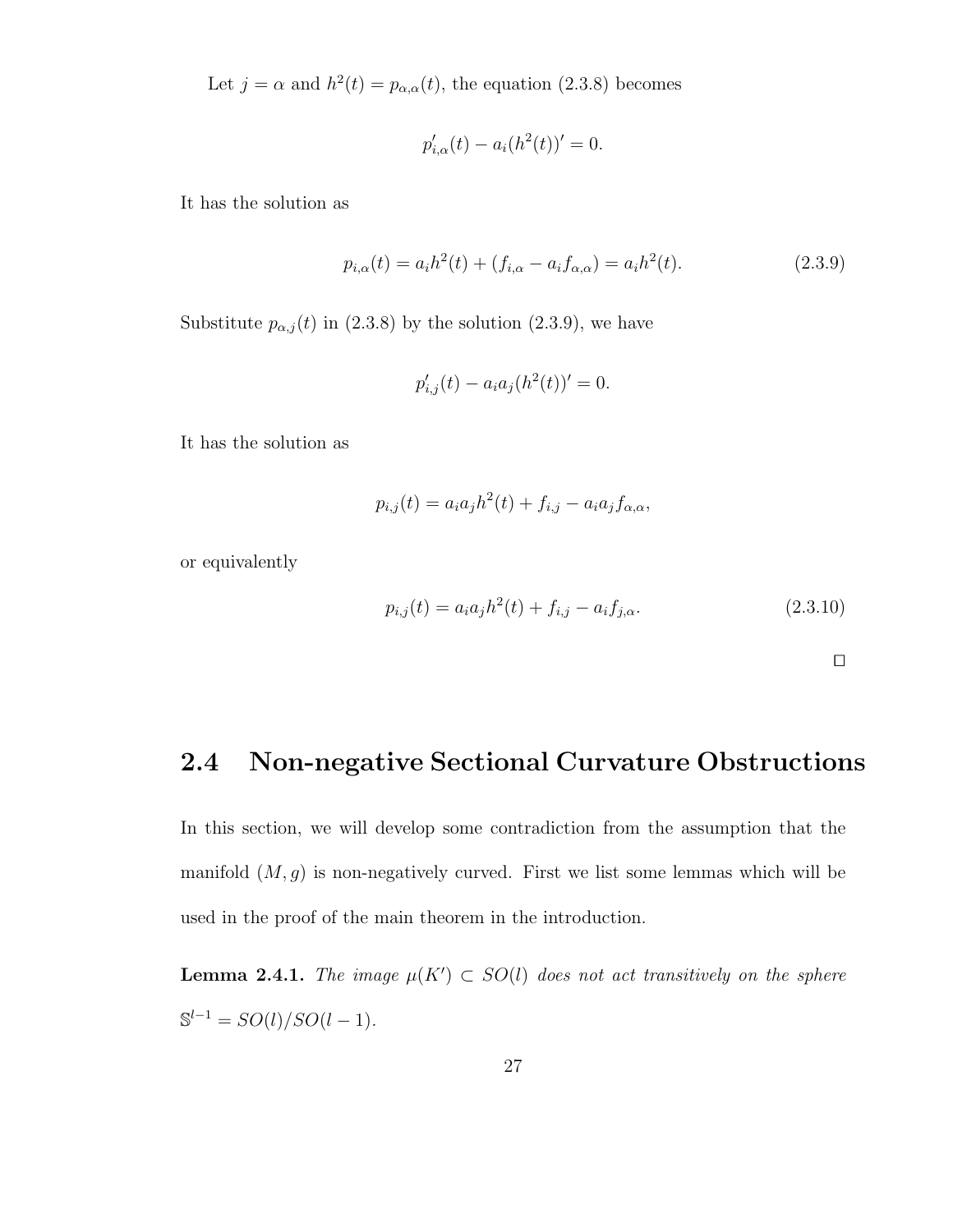*Proof*: We already knew there is a non-zero vector  $v_0 \in W_i \cong \mathbb{R}^l$  fixed by  $\mu(H')$ such that dim Span  $\{\mu(K')\ldotp v_0\} \geq k+2$ , in other words, we have  $l \geq k+2$ . If  $\mu(K')$ could act transitively on  $\mathbb{S}^{l-1}$ , then K' would act transitively on both  $\mathbb{S}^k$  and  $\mathbb{S}^{l-1}$ and  $l - 1 \geq k + 1$ . By the classification of the transitive action on the spheres, we have that  $(K', H')$  is either  $(SO(7), SO(6))$  with  $\mu(SO(7)) = Spin(7) \subset SO(8)$ or  $(SO(9), SO(8))$  with  $\mu(SO(9)) = Spin(9) \subset SO(16)$ . But in both cases, the restriction of  $\mu$  on H' has no fixed non-zero vector  $v_0$  which is a contradiction.  $\Box$ 

The following is a result in calculus which was already used in [GVWZ] and we state it as a lemma without proof.

**Lemma 2.4.2.** Suppose  $f(t)$  is a  $C^2$  non constant even function on  $(-\varepsilon, \varepsilon)$  for some  $\varepsilon > 0$  with  $f(0) = 0$ , then there is no such  $\gamma \geq 0$  that satisfies the following inequality:

$$
\gamma^2 (f(t))^2 - (f'(t))^2 \ge 0 \tag{2.4.1}
$$

We will compute the sectional curvatures for some 2-planes in our examples. The formula in terms of  $P_t$  is well established in [GZ2] and we quote it for the convenience of the reader as the following theorem.

**Theorem 2.4.3** (Grove-Ziller). If  $X, Y \in \mathfrak{p}$ , the sectional curvatures of M at  $c(t)$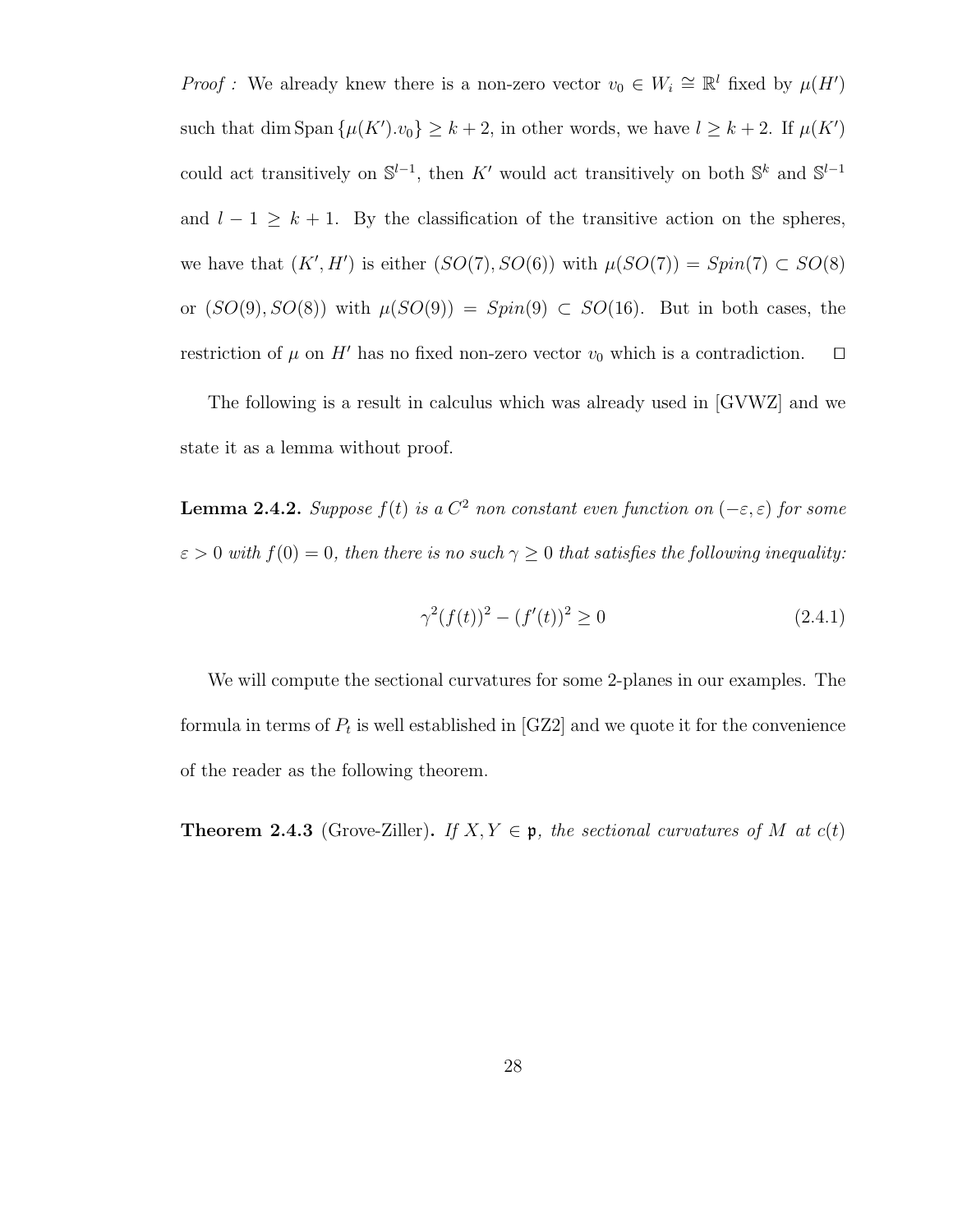are determined by

(a) 
$$
g(R(X,Y)X,Y) = Q(A_{-}(X,Y), [X,Y]) - \frac{3}{4}Q(P[X,Y]_{p}, [X,Y]_{p})
$$
  
\t $+Q(A_{+}(X,Y), P^{-1}A_{+}(X,Y))$   
\t $-Q(A_{+}(X,X), P^{-1}A_{+}(Y,Y))$   
\t $+ \frac{1}{4}Q(P'X,Y)^{2} - \frac{1}{4}Q(P'X,X)Q(P'Y,Y)$   
(b)  $g(R(X,Y)T,Y) = -\frac{1}{2}Q(P'X,P^{-1}A_{+}(Y,Y)) + \frac{1}{2}Q(P'Y,P^{-1}A_{+}(X,Y))$   
\t $+ \frac{3}{4}Q([X,Y], P'Y)$   
(c)  $g(R(X,T)X,T) = Q((-\frac{1}{2}P'' + \frac{1}{4}P'P^{-1}P')X,X).$ 

Remark 2.4.4. In the formulas above,  $[X, Y]_{\mathfrak{p}}$  is the p-component of  $[X, Y]$  and  $A_{\pm}$ :  $\mathfrak{p}\times\mathfrak{p}\longrightarrow\mathfrak{g}$  are defined as

$$
A_{\pm}(X,Y) = \frac{1}{2}([X,P_tY] \mp [P_tX,Y]).
$$

**Lemma 2.4.5.**  $h(t)$  is an even function with  $h(L) = 0$ ,  $h'(0) = 0$  and  $h''(t) \leq 0, \forall t \in$  $[0, L)$ .

*Proof*: The facts that  $h(t)$  is an even function,  $h(L) = 0$  and  $h'(0) = 0$  were proved in Corollary 2.2.7.

The second derivative of  $h(t)$  follows from the nonnegativity of the sectional curvature of the 2-plane spanned by T and  $Z^* = E^*_{l,\alpha,1}$ . By Proposition 2.3.5,

$$
P_t(Z) = h^2(t) \sum_{i=1}^{\alpha} a_i E_{l,i,1},
$$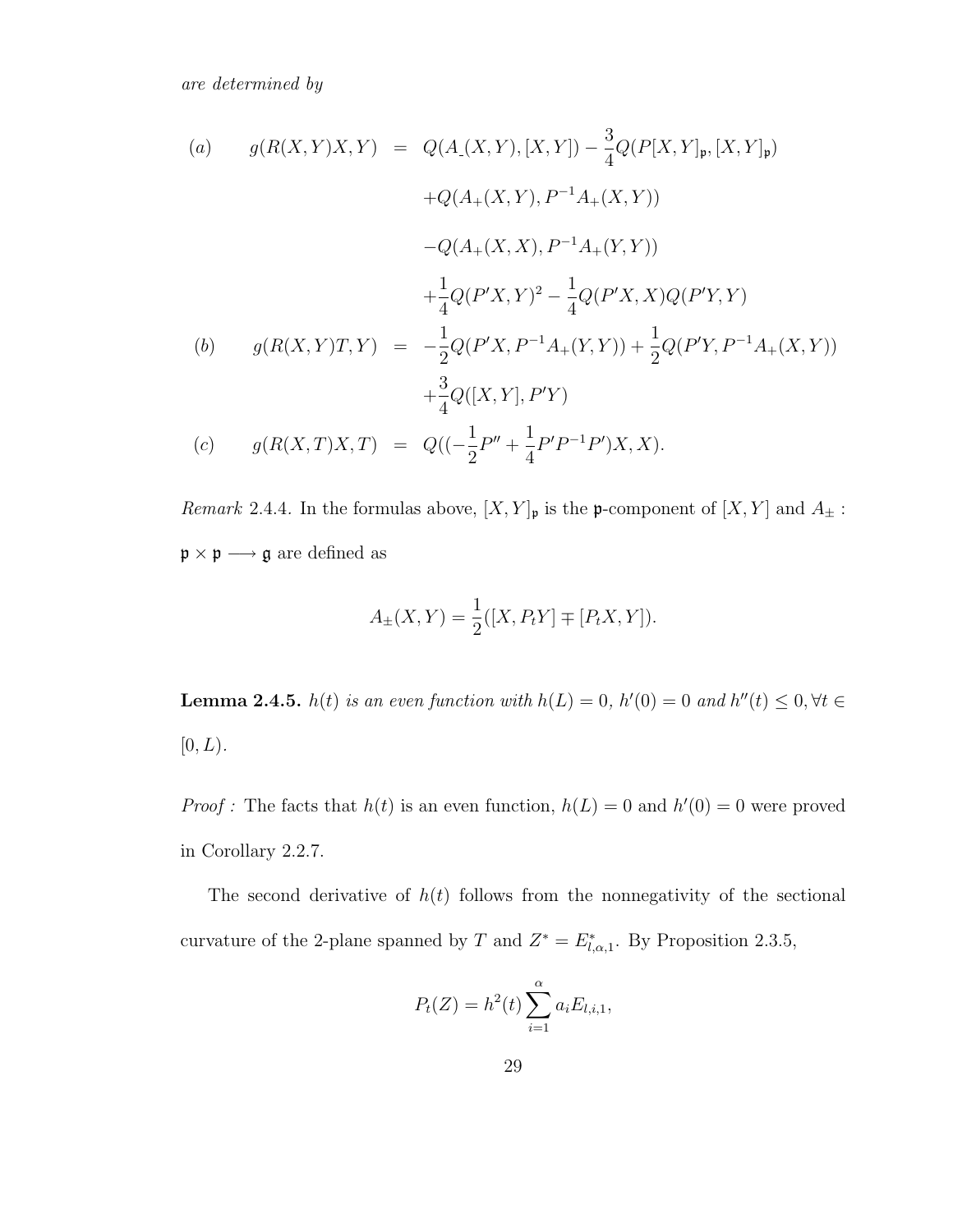so

$$
P'_{t}(Z) = 2h(t)h'(t)\sum_{i=1}^{\alpha} a_{i}E_{l,i,1},
$$

and

$$
P''_t(Z) = (2h(t)h''(t) + 2(h'(t))^2) \sum_{i=1}^{\alpha} a_i E_{l,i,1}.
$$

Hence by using the formula in Theorem 2.4.3, we have

$$
\sec(Z, T) = -h''(t)h(t).
$$

Therefore  $h''(t) \leq 0$  since  $h(t) \geq 0$ .

From Lemma 2.4.5,  $f(t) = h^2(0) - h^2(t)$  satisfies the conditions in Lemma 2.4.2. We will show the inequality (2.4.1) holds for some constant  $\gamma \geq 0$  by looking at the sectional curvature of a carefully chosen 2-plane. Then the main theorem follows from Lemma 2.4.2.

*Proof of the Main Theorem :* Since  $P_0$  defined in  $(2.3.4)$  is symmetric and positive definite, we can write  $P_0 = ADA^{\top}$ , where A is an orthogonal  $(\alpha \times \alpha)$ -matrix and D is a diagonal matrix with positive entries as  $D = diag(d_1, \dots, d_\alpha)$ . Let

$$
A=(A_{i,j})_{\alpha\times\alpha},
$$

and define the following vectors in  $q_1 + \cdots + q_\alpha$ :

$$
X^u = \sum_{i=1}^{l-1} b_i E_{i,u,1} + E_{l,u,2}
$$
 (2.4.2)

$$
Y^u = \sum_{i=1}^{l-1} b_i E_{i,u,2} + E_{l,u,1}, \qquad (2.4.3)
$$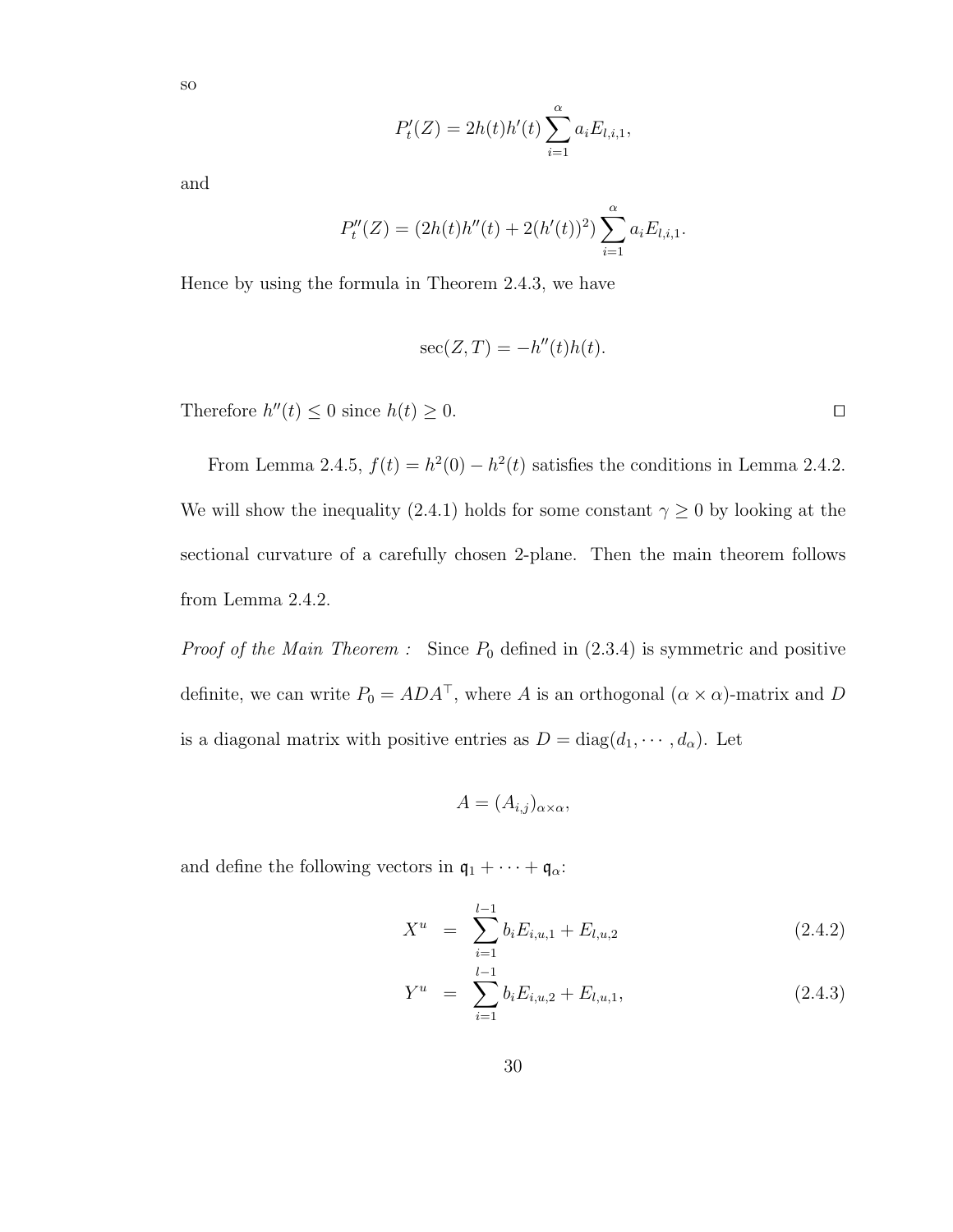where  $u = 1, ..., \alpha$  and  $\sum_{i=1}^{l-1} b_i^2 = 1$ . The further condition of  $b_i$ 's will be determined later.

In the matrix A, there is a column, say  $i_0$ -th column with  $A_{\alpha,i_0} \neq 0$ . Then we denote  $A_{u,i_0}$  by  $A_u$ ,  $u = 1, \ldots, \alpha$ , and define the following two vectors X, Y in  $\mathfrak{p}$ :

$$
X = \sum_{u=1}^{\alpha} A_u X^u, \quad Y = \sum_{u=1}^{\alpha} A_u Y^u.
$$
 (2.4.4)

From the definitions of  $X^u$  and  $Y^v$ , it is easy to see that  $[X^u, Y^u] = 0$ , and if  $u \neq v$ , then

$$
[X^u, Y^v] = \sum_{i=1}^{l-1} b_i (E_{vl,i+(u-1)l} + E_{i+(v-1)l,ul}).
$$

Hence

$$
[X,Y] = \sum_{u,v=1}^{\alpha} A_u A_v [X^u, Y^v] = \sum_{i=1}^{l-1} \sum_{u \neq v} A_u A_v b_i (E_{vl,i+(u-1)l} + E_{i+(v-1)l,ul})
$$
  
= 0.

The commutativity of  $X$  and  $Y$  make the computation of the sectional curvature of the 2-plane spanned by  $X^*$  and  $Y^*$  a little easier and the first two terms in the curvature formula  $(a)$  in Theorem 2.4.3 vanish. The other four terms are computed in the Proposition 2.4.6 below. Plug in the result of each term into the formula (a) in Theorem 2.4.3, then we have the following simple expression of the sectional curvature:

$$
\sec(X^*, Y^*)_{c(t)} = (h^2(t) - h^2(0))^2 Q(X_0, P_t^{-1}(X_0)) - \left(\frac{d_{i_0} A_\alpha}{f_{\alpha,\alpha}}\right)^4 h^2(t) (h'(t))^2 - Q(A_+(X, X), P_t^{-1} A_+(X, X)).
$$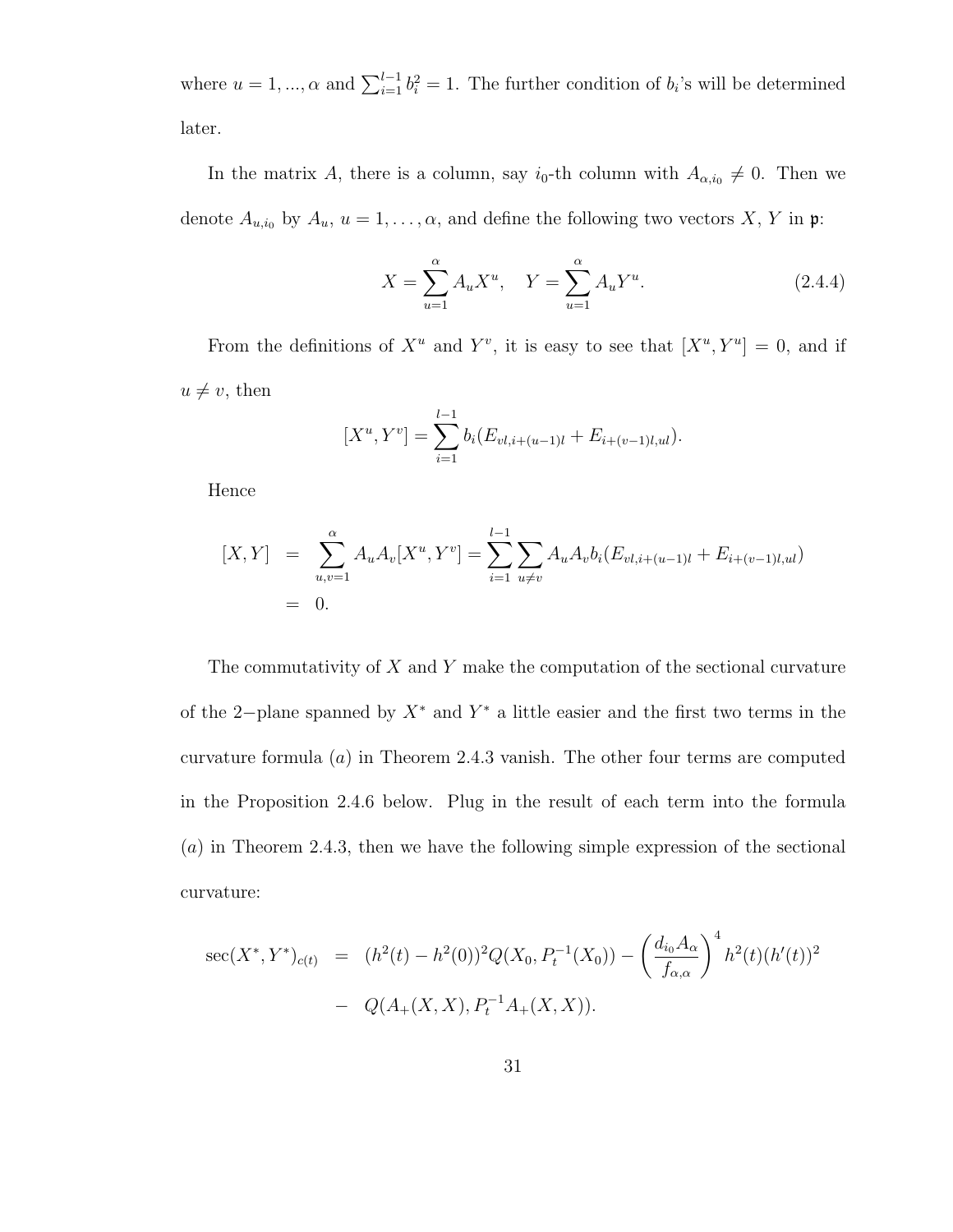Here  $X_0 \in \mathfrak{p}$  and it is orthogonal to  $\mathfrak{k}^-$  with respect to Q by choosing proper values of  $b_i$ 's.

Since  $P_t$  is positive definite as well as  $P_t^{-1}$ , we have  $Q(A_+(X,X), P_t^{-1}A_+(X,X)) \ge$ 0. Therefore  $\sec(X^*, Y^*) \geq 0$  implies that

$$
(h^{2}(t) - h^{2}(0))^{2} Q(X_{0}, P_{t}^{-1}(X_{0})) - \left(\frac{d_{i_{0}} A_{\alpha}}{f_{\alpha,\alpha}}\right)^{4} h^{2}(t) (h'(t))^{2} \geq 0.
$$

The existence of the constant  $\gamma \geq 0$  follows from the facts that  $A_{\alpha} \neq 0$  and  $Q(X_0, P_t^{-1}(X_0))$  is bounded from above near  $t = 0$ .

**Proposition 2.4.6.** For the vectors X and Y defined in  $(2.4.4)$ , by choosing proper values of  $b_i$ 's, we have

1. There exists some  $X_0 \in \mathfrak{p}$  which is orthogonal to  $\mathfrak{k}^-$  with respect to Q such that  $A_+(X,Y) = (h^2(t) - h^2(0))X_0;$ 

2. 
$$
A_{+}(X, X) = A_{+}(Y, Y);
$$

3.  $Q(P'_t(X), Y) = 0;$  $\frac{1}{4}$ .  $-\frac{1}{4}$ 4  $Q(P'_t(X), X)Q(P'_t(Y), Y) = -\left(\frac{d_{i_0}A_{\alpha}}{f_{\alpha,\alpha}}\right)^4 h^2(t)(h'(t))^2.$ 

*Proof*: First we compute the endomorphism  $P_t$  on X and Y. From the defining equations (2.4.2) of  $X^u$  and (2.4.3) of  $Y^u$ , we have

$$
P_t(X^u) = \sum_{i=1}^{l-1} \sum_{r=1}^{\alpha} b_i f_{u,r} E_{i,r,1} + \sum_{r=1}^{\alpha} p_{u,r}(t) E_{l,r,2}
$$
 (2.4.5)

and

$$
P_t(Y^v) = \sum_{j=1}^{l-1} \sum_{s=1}^{\alpha} b_j f_{v,s} E_{j,s,2} + \sum_{s=1}^{\alpha} p_{v,s}(t) E_{l,s,1}.
$$
 (2.4.6)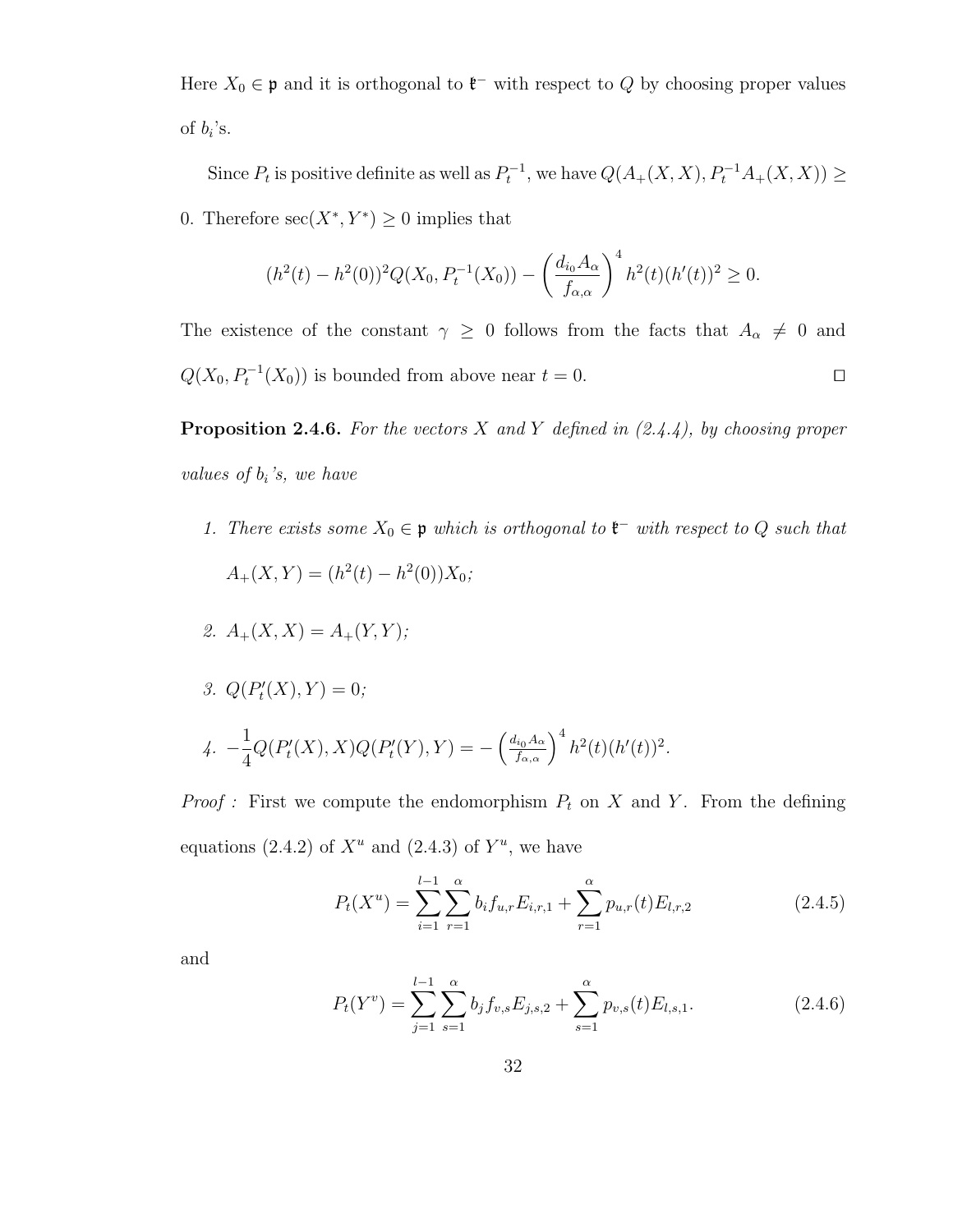$$
[X^{u}, P_{t}(Y^{v})]
$$
\n
$$
= \left[\sum_{i=1}^{l-1} b_{i} E_{i+(u-1)l, \alpha l+1} + E_{ul, \alpha l+2}, \sum_{j=1}^{l-1} \sum_{s=1}^{\alpha} b_{j} f_{v,s} E_{j+(s-1)l, \alpha l+2} + \sum_{s=1}^{\alpha} p_{v,s}(t) E_{sl, \alpha l+1}\right]
$$
\n
$$
= \left(\sum_{i=1}^{l-1} b_{i}^{2} f_{v,u} - p_{v,u}(t)\right) E_{\alpha l+2, \alpha l+1} + \sum_{i=1}^{l-1} \sum_{s=1}^{\alpha} b_{i} (f_{v,s} E_{i+(s-1)l,ul} - p_{v,s}(t) E_{i+(u-1)l,sl}),
$$

and

$$
[P_t(X^u), Y^v]
$$
  
= 
$$
[\sum_{i=1}^{l-1} \sum_{r=1}^{\alpha} b_i f_{u,r} E_{i+(r-1)l, \alpha l+1} + \sum_{r=1}^{\alpha} p_{u,r}(t) E_{rl, \alpha l+2}, \sum_{j=1}^{l-1} b_j E_{j+(v-1)l, \alpha l+2} + E_{vl, \alpha l+1}]
$$
  
= 
$$
\left(\sum_{i=1}^{l-1} b_i^2 f_{u,v} - p_{u,v}(t)\right) E_{\alpha l+2, \alpha l+1} + \sum_{i=1}^{l-1} \sum_{r=1}^{\alpha} b_i (f_{u,r} E_{vl,i+(r-1)l} - p_{u,r}(t) E_{rl,i+(v-1)l}).
$$

Therefore

$$
A_{+}(X^{u}, Y^{v})
$$
\n
$$
= \frac{1}{2} \sum_{i=1}^{l-1} \sum_{s=1}^{\alpha} b_{i}(f_{v,s}E_{i+(s-1)l,ul} + f_{u,s}E_{i+(s-1)l,vl} - p_{v,s}(t)E_{i+(u-1)l,sl} - p_{u,s}(t)E_{i+(v-1)l,sl}).
$$
\n(2.4.7)

So only these terms as  $E_{j+(r-1)l,wl}$ 's have nonzero coefficients in  $A_+(X, Y)$  and it is denoted by  $c_{j,r,w}$ . From the formula (2.4.7) and the bi-linearity of  $A_+$ , we have

$$
c_{j,r,w} = \frac{1}{2}b_j \left( \sum_{v=1}^{\alpha} (f_{v,r}A_wA_v - p_{v,w}(t)A_rA_v) + \sum_{u=1}^{\alpha} (f_{u,r}A_uA_w - p_{u,w}A_uA_r) \right)
$$
  
=  $b_j \left( A_w \sum_{v=1}^{\alpha} f_{v,r}A_v - A_r \sum_{v=1}^{\alpha} p_{v,w}(t)A_v \right).$  (2.4.8)

We can compute the terms in (2.4.8) explicitly as follows,

$$
\sum_{v=1}^{\alpha} f_{v,r} A_v = \sum_{v=1}^{\alpha} \sum_{i=1}^{\alpha} A_{v,i} d_i A_{r,i} A_{v,i_0} = (A^{\tau} A D A^{\tau})_{i_0,r} = d_{i_0} A_{r,i_0} = d_{i_0} A_r \qquad (2.4.9)
$$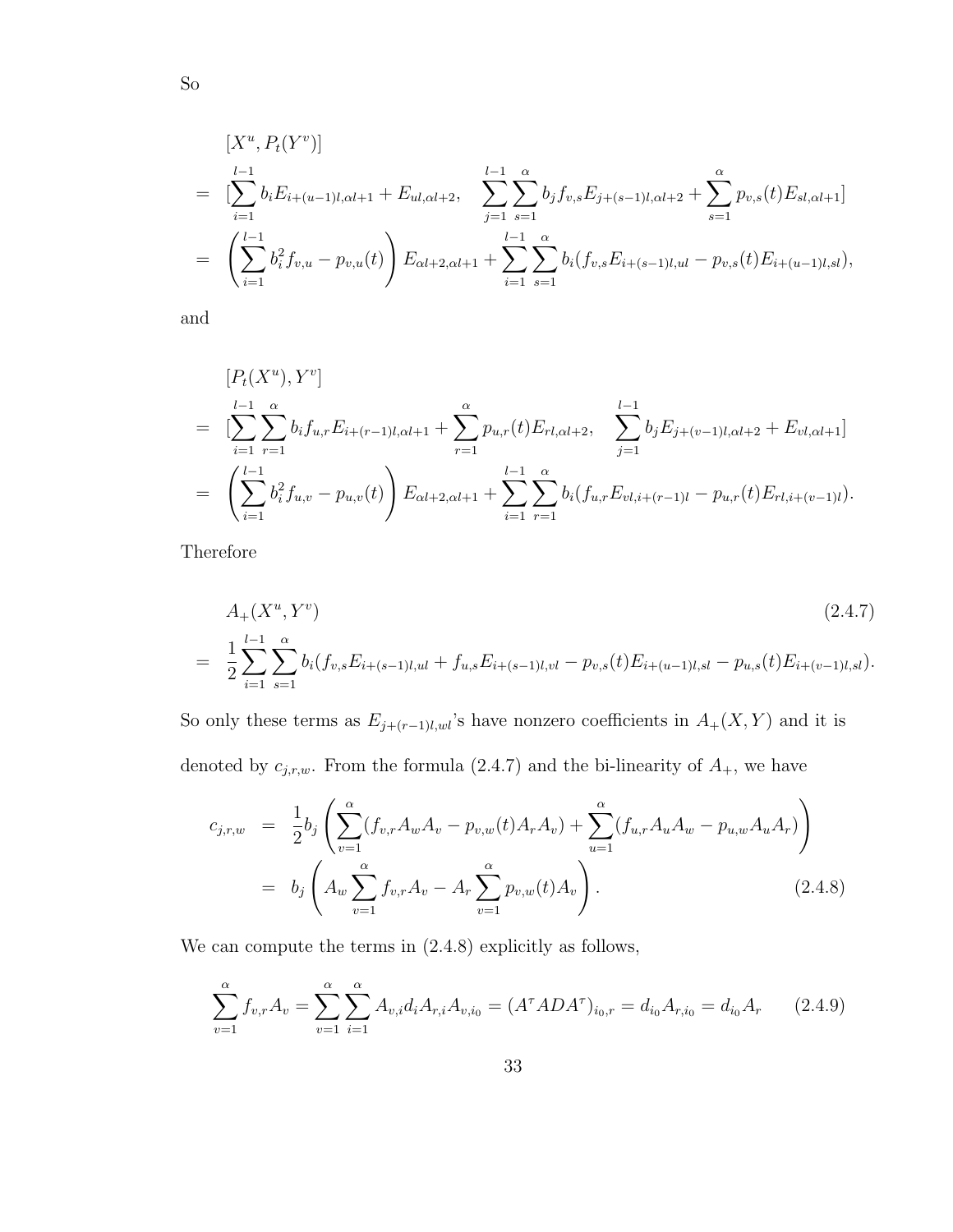$$
\sum_{v=1}^{\alpha} p_{v,w}(t) A_v = \sum_{v=1}^{\alpha} (a_v a_w h^2(t) A_v + f_{v,w} A_v - a_v f_{w,\alpha} A_v)
$$
  
=  $d_{i_0} A_w + (a_w h^2(t) - f_{w,\alpha}) \sum_{v=1}^{\alpha} a_v A_v$   
=  $d_{i_0} A_w + a_w (h^2(t) - f_{\alpha,\alpha}) \sum_{v=1}^{\alpha} \frac{f_{v,\alpha} A_v}{f_{\alpha,\alpha}}$   
=  $d_{i_0} A_w + \frac{d_{i_0} a_w A_\alpha}{f_{\alpha,\alpha}} (h^2(t) - h^2(0)),$  (2.4.10)

where the first equality follows the solution  $(2.3.10)$  of  $p_{ij}$  proved in Proposition 2.3.5.

By substituting the new expressions (2.4.9) and (2.4.10) back in the expression  $(2.4.8)$  of  $c_{j,r,w}$ , we have

$$
c_{j,r,w} = -\frac{d_{i_0}A_rA_\alpha a_w b_j}{f_{\alpha,\alpha}}(h^2(t) - h^2(0)).
$$
\n(2.4.11)

If  $r \neq w$ , then  $E_{j+(r-1)l,wl}$  is orthogonal to  $\mathfrak{k}^-$  with respect to Q. If  $r = w$ , by the formula (2.4.11) of  $c_{j,r,w}$  and the fact that the representation  $\rho$  is the direct sum of  $\mu$ , we know that if for some r, the vector  $v_r = \sum_{j=1}^{l-1} c_{j,r,r} E_{j+(r-1)l,rl}$  is orthogonal to  $\mathfrak{k}^-$ , then all the vectors  $v_q$ 's for the other q's are orthogonal to  $\mathfrak{k}^-$ . So by Lemma 2.4.1 after choosing the proper values of  $b_i$ 's,  $v_r$  is orthogonal to  $\mathfrak{k}^-$ . So we can conclude that  $A_+(X,Y) = (h^2(t) - h^2(0))X_0$  for some  $X_0 \in \mathfrak{p}$  which is orthogonal to  $\mathfrak{k}^-$  with respect to  $Q$  and therefore  $(1)$  is proved.

34

and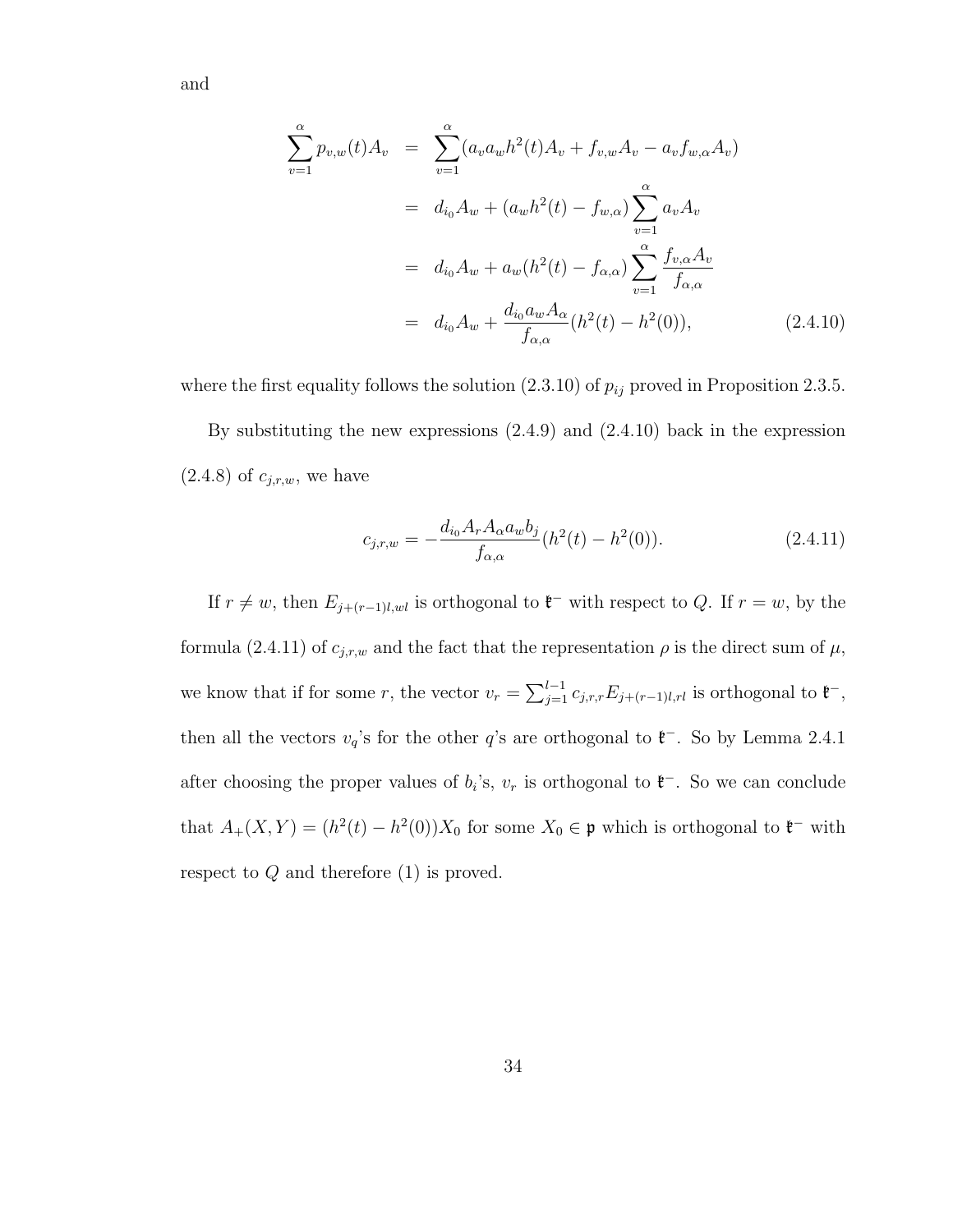By  $(2.4.2)$  and  $(2.4.5)$ , we have

$$
[X^{u}, P_{t}(X^{v})]
$$
\n
$$
= \left[\sum_{i=1}^{l-1} b_{i} E_{i+(u-1)l, \alpha l+1} + E_{ul, \alpha l+2}, \sum_{j=1}^{l-1} \sum_{s=1}^{\alpha} b_{j} f_{v,s} E_{j+(s-1)l, \alpha l+1} + \sum_{s=1}^{\alpha} p_{v,s}(t) E_{s l, \alpha l+2}\right]
$$
\n
$$
= \sum_{i \neq j, \text{ or } u \neq s} b_{i} b_{j} f_{v,s} E_{j+(s-1)l, i+(u-1)l} + \sum_{s \neq u} p_{v,s}(t) E_{s l, u l}.
$$

By  $(2.4.3)$  and  $(2.4.6)$ , we have the same result for  $[Y^u, P_t(Y^v)]$ , therefore  $A_+(X, X)$  =  $\left[ X, P_t(X) \right] = \left[ Y, P_t(Y) \right] = A_+(Y,Y)$  which proves the formula in (2).

Next we will prove the formulas in (3) and (4) which will finish the proof of the proposition.

By (2.4.5) and the differential equation (2.3.8) of  $p_{ij}$  we have

$$
P'_{t}(X^{u}) = \sum_{r=1}^{\alpha} p'_{r,u}(t) E_{l,r,2} = 2h(t)h'(t) \sum_{r=1}^{\alpha} a_{u} a_{r} E_{l,r,2},
$$

so

$$
Q(P'_t(X^u), Y^v) = 2a_u h(t)h'(t) \sum_{r=1}^{\alpha} a_r \left( \sum_{j=1}^{l-1} b_j Q(E_{l,r,2}, E_{j,v,2}) + Q(E_{l,r,2}, E_{l,v,1}) \right)
$$
  
= 0.

Therefore  $Q(P'_t(X), Y) = 0$ .

By taking the inner product with  $X^v$  instead of  $Y^v$ , we have

$$
Q(P'_t(X^u), X^v) = 2a_u h(t)h'(t) \sum_{r=1}^{\alpha} a_r \left( \sum_{j=1}^{l-1} b_j Q(E_{l,r,2}, E_{j,v,1}) + Q(E_{l,r,2}, E_{l,v,2}) \right)
$$
  
= 2a\_u a\_v h(t)h'(t).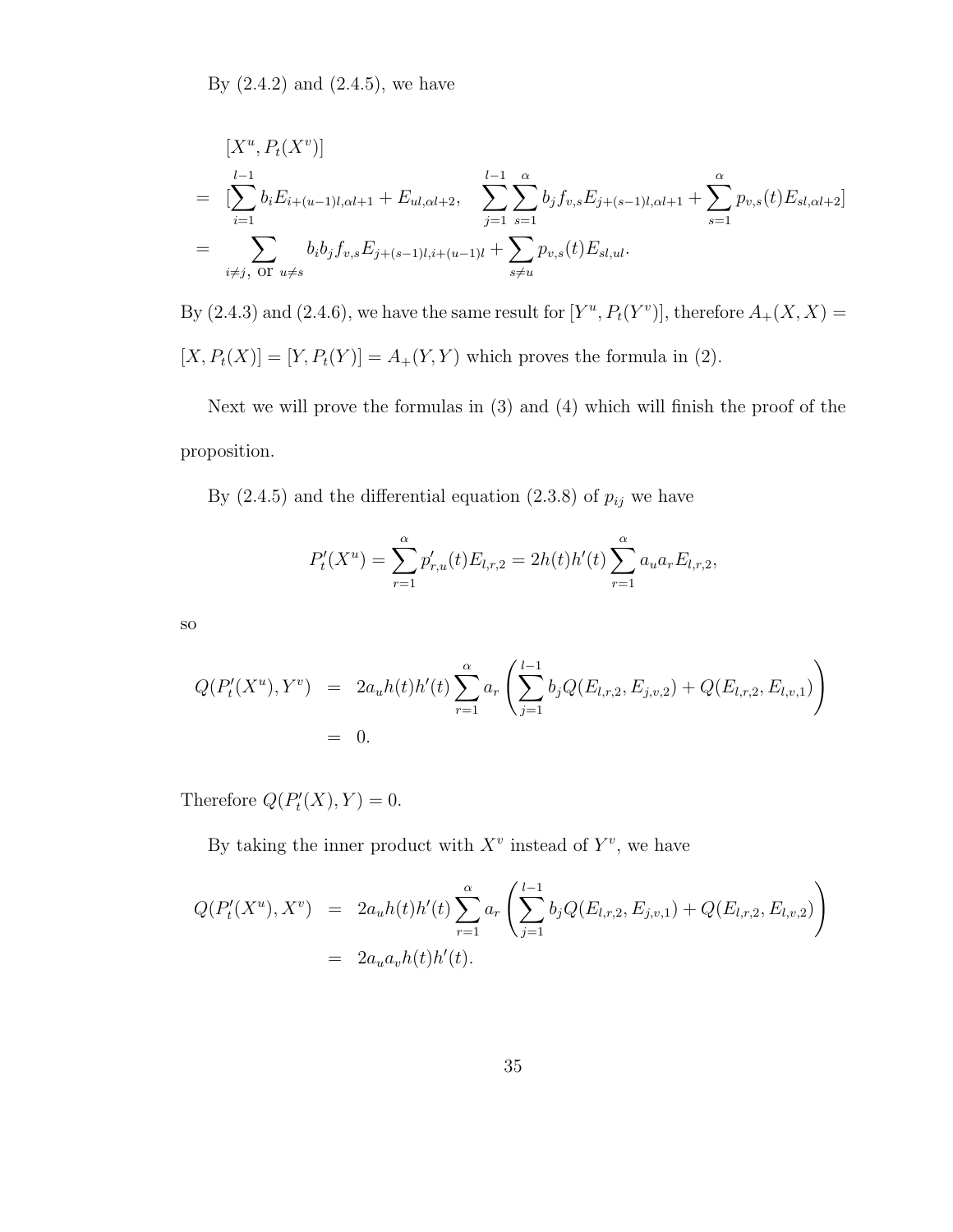#### Therefore

$$
Q(P'_t(X), X) = 2\left(\sum_{u,v=1}^{\alpha} A_u A_v a_u a_v\right) h(t)h'(t) = 2\left(\sum_{u=1}^{\alpha} A_u a_u\right)^2 h(t)h'(t)
$$

$$
= 2\left(\frac{d_{i_0} A_\alpha}{f_{\alpha,\alpha}}\right)^2 h(t)h'(t),
$$

where the last equality follows either from  $(2.4.9)$  or  $(2.4.10)$ . Similarly we have the same result of  $Q(P'_t(Y), Y)$  as of  $Q(P'_t(X), X)$ . Then the result in (4) follows.  $\Box$ 

Remark 2.4.7. In the introduction, we pointed out that there are unknown but interesting cases when  $m \geq k+2$  and  $n = m+1$ . The minimal dimension of these manifolds is 15 as  $k = 2$ ,  $m = 5$  and  $n = 6$ . This manifold has different cohomology group from the two 15 dimensional symmetric spaces  $\mathbb{S}^{15}$  and  $SO(8)/(SO(5) \times SO(3))$ . The geometry of these examples will be studied in another paper.

### **2.5** The Cases where  $G = U(n)$  and  $Sp(n)$

In this section, we will prove the theorems in the complex and quaternionic cases . First let us restate the theorem in each case using class one representation.

**Theorem 2.5.1.** Let  $K'/H' = \mathbb{S}^k$  with  $k \geq 2$  and  $\rho : K' \longrightarrow U(m)$  be an almost faithful representation with ker  $\rho \subset H'$ . Suppose  $\rho$  contain a class one representation  $\mu: K' \longrightarrow U(l)$  with  $2l \geq k+2$ . For any integer  $n \geq m+2$ , the cohomogeneity one manifold M defined by the groups  $H \subset \{K^-, K^+\} \subset G$  in (1.0.3) does not admit a G invariant metric with non-negative sectional curvature.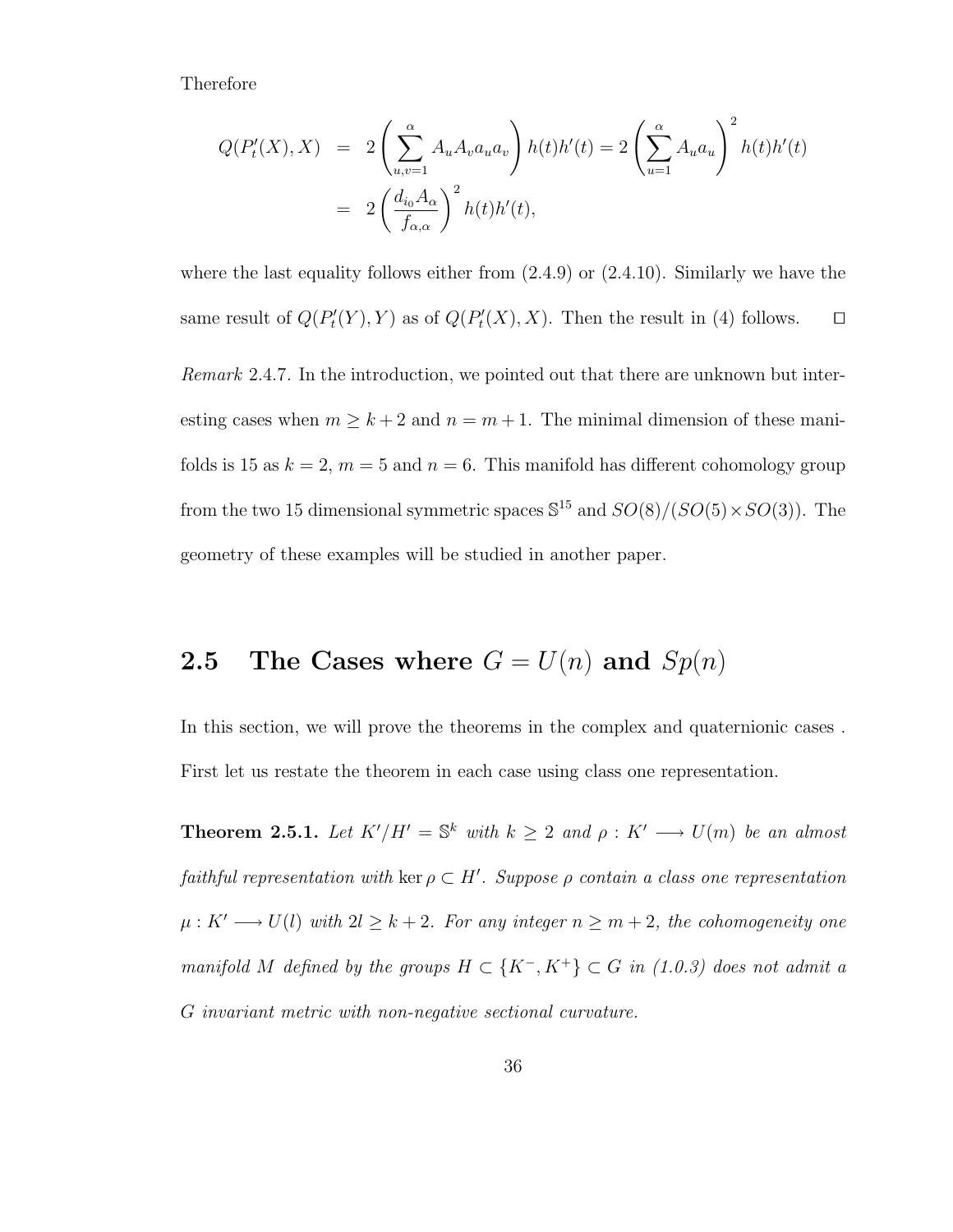Remark 2.5.2. Proposition A.5.6 lists the complex class one representations which have less dimension than  $\frac{1}{2}(k+2)$ . It shows that only the defining representations of  $SU(n)$ ,  $U(n)$ ,  $Sp(n)$  and  $Sp(n) \times U(1)$  are excluded by the above theorem.

Similar to the Lemma 2.4.1 in the orthogonal case, we have the following lemma:

**Lemma 2.5.3.** Assume that K', H' and  $\mu$  as in Theorem 2.5.1 with  $2l \geq k+2$ , then  $\mu(K')$  does not act transitively on  $\mathbb{C}P^{l-1} = U(l)/(U(l-1) \times U(1)).$ 

Proof : From the classification of the transitive actions on complex projective spaces, we only need to look at the pair  $(SU(2), U(1))$  for  $\mathbb{C}P^1$ ,  $(U(n), U(n-1))$  for  $\mathbb{C}P^{n-1}$ and  $(Sp(n), Sp(n-1))$  for  $\mathbb{C}P^{2n-1}$ . In the first case, the subgroup  $U(1) \subset SU(2)$ does not fix any vector in  $\mathbb{C}^2$ . In the last two cases, we have  $2l = k + 1$  which contradicts the assumption on l. So the action of  $\mu(K')$  on  $\mathbb{C}P^{l-1}$  is non-transitive.  $\Box$ 

Sketch of the Proof of Theorem 2.5.1: Suppose  $\rho$  has the decomposition as (2.2.1) in the orthogonal case. Let  $c(t)$  be the normal geodesic connecting the two singular orbits  $B_{\pm} = G/K^{\pm}$  with  $c(0) = p_{-} \in B_{-}$  and  $c(L) = p_{+} \in B_{+}$ . Up to equivalence of the group diagram, the Weyl group is isomorphic to  $\mathbb{Z}_2 \times \mathbb{Z}_2$  and the generators have the following representatives as follows:

$$
w_{+} = \begin{pmatrix} I_{m-1} & & & \\ & -1 & & \\ & & -1 & \\ & & & I_{n-m} \end{pmatrix},
$$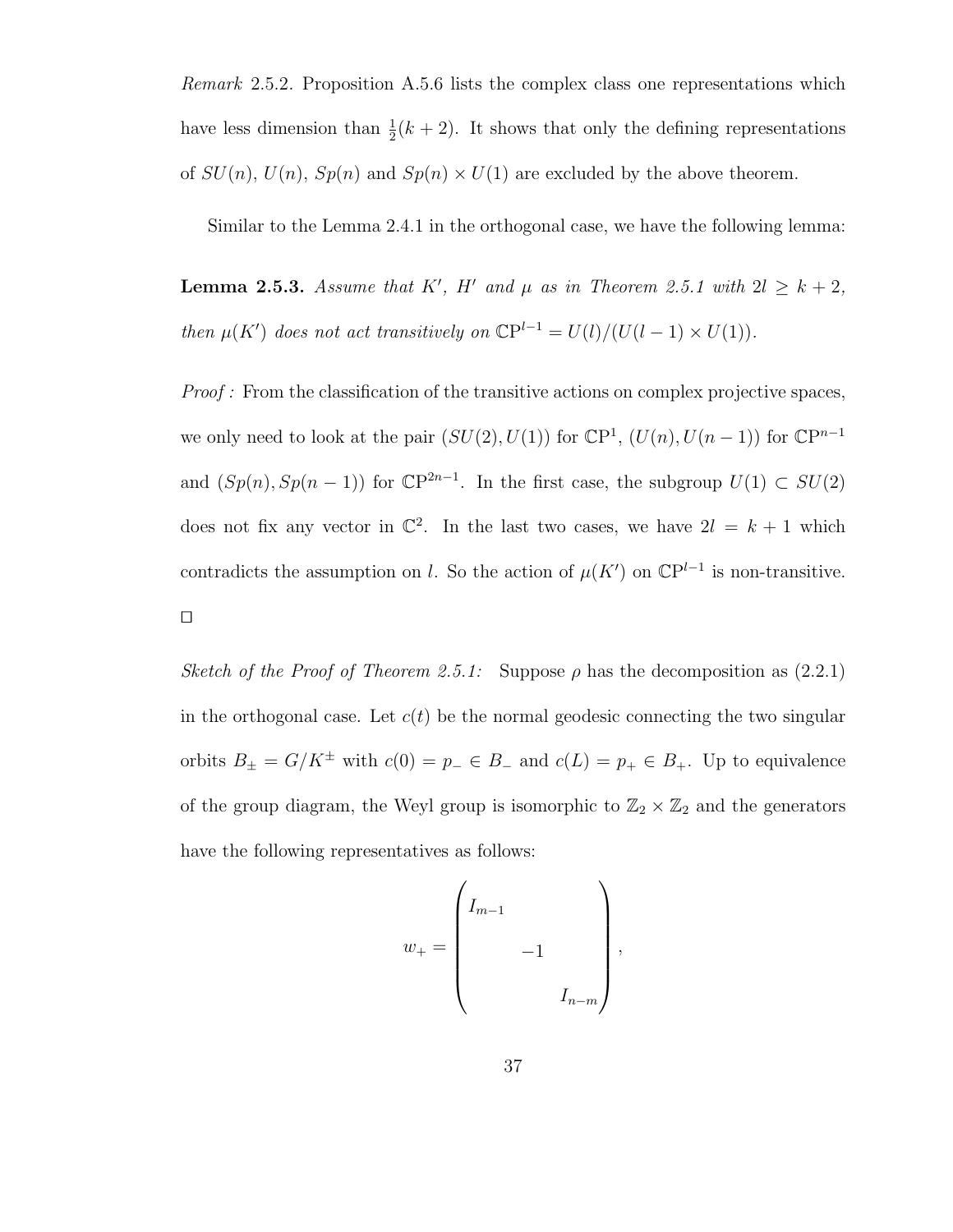w<sup>−</sup> = A<sup>1</sup> A<sup>2</sup> diag(ε1, . . . , ε<sup>l</sup><sup>0</sup> ) . . . A<sup>2</sup> diag(ε1, . . . , ε<sup>l</sup><sup>0</sup> ) In−<sup>m</sup> 

,

where  $A_1 \in U(r)$  and  $A_2 \in U(l - l_0)$ .

and

In addition to the matrices  ${E_{i,j}}_{1\leq i\neq j\leq n}$ , let  $F_{i,j}$  be the symmetric matrix with  $i(i =$  $\sqrt{-1}$ ) at the  $(i, j)$  and  $(j, i)$ -entries if  $i \neq j$  and  $\sqrt{2}i$  at  $(i, i)$ -entry if  $i = j$ . Then  ${E_{i,j}}$  and  ${F_{i,j}}$  consist the orthonormal basis of the Lie algebra  $\mathfrak{u}(n)$  of  $U(n)$ with  $Q = -\frac{1}{2}\Re$ Tr, where  $\Re$  takes the real part of a complex number. Without loss of generality, we may assume that  $r = 0$ , i.e.,  $\rho$  is the  $\alpha$  copies of the class one representation  $\mu$ . In addition to the notation  $E_{a,i,\xi}$ , we denote  $F_{(i-1)l+a,m+\xi}$  by  $F_{a,i,\xi}$ . Let **p** be the orthogonal complement of the Lie algebra h of H in the Lie algebra  $\mathfrak{g} = \mathfrak{u}(n)$  of G and  $\mathfrak{q}$  be the subspace of  $\mathfrak{p}$  spanned by the vectors  $\{E_{a,i,\xi}\}\$ and  ${F_{a,i,\xi}}$ . By using Schur's Lemma and Wilking's Rigidity Theorem, we have the following proposition for the non-negatively curved metric  $q$  on  $M$ :

Proposition 2.5.4. Suppose that the metric g is non-negatively curved, then the endomorphism P restricted to q satisfies the following conditions:

38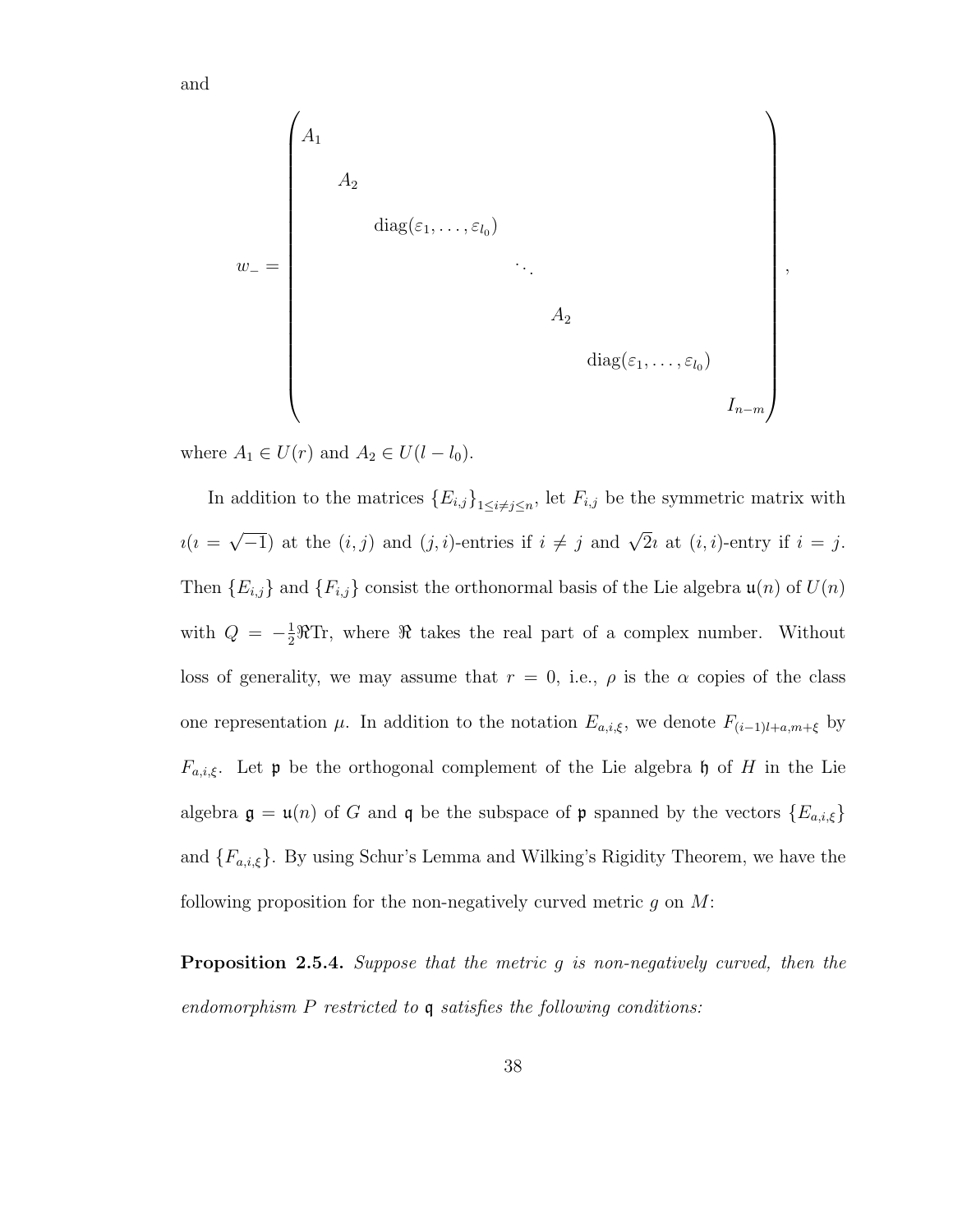1. 
$$
P(E_{a,i,\xi}) = \sum_{j=1}^{\alpha} f_{i,j} E_{a,j,\xi}
$$
 and  $P(F_{a,i,\xi}) = \sum_{j=1}^{\alpha} f_{i,j} F_{a,j,\xi}$ , if  $a = 1, ..., l-1$ ;  
\n2.  $P(F_{a,i}) = \sum_{j=1}^{\alpha} f_{i,j} F_{a,j,\xi}$  (i)

2. 
$$
P(E_{l,i,\xi}) = \sum_{j=1}^{\alpha} p_{i,j}(t) E_{l,j,\xi}
$$
 and  $P(F_{l,i,\xi}) = \sum_{j=1}^{\alpha} p_{i,j}(t) F_{l,j,\xi}$ ,

 $where p_{i,j}(t) = a_i a_j h^2(t) + f_{i,j} - a_i a_j f_{\alpha,\alpha}, h(t) = ||E^*_{l,\alpha,\xi}|| = ||F^*_{l,\alpha,\xi}||$  and  $f_{i,\alpha} = a_i f_{\alpha,\alpha}$ .

The non-negativity of the sectional curvature of the plane spanned by  $E_{l,\alpha,\xi}^*$  and T implies that  $h(t)$  is an even function,  $h(L) = 0$  and  $h''(t) \leq 0$  for  $t \in [0, L)$ . Let  $P_0 = (f_{i,j})_{\alpha \times \alpha}$ , then from the decomposition of  $P_0$  as in the orthogonal case, we have the constants  $A_u$  for  $u = 1, \ldots, \alpha$  with  $A_\alpha \neq 0$ . Let

$$
X^{u} = \sum_{i=1}^{l-1} b_{i} E_{i,u,1} + E_{l,u,2} + \sum_{i=1}^{l-1} c_{i} F_{i,u,1} + F_{l,u,2}
$$
 (2.5.1)

$$
Y^u = \sum_{j=1}^{l-1} b_j E_{j,u,2} + E_{l,u,1} + \sum_{j=1}^{l-1} c_j F_{j,u,2} + F_{l,u,1},
$$
 (2.5.2)

where  $u = 1, ..., \alpha$  and  $\sum_{i=1}^{l-1} (b_i^2 + c_i^2) = 2$ . Then we define the following two vectors:

$$
X = \sum_{u=1}^{\alpha} A_u X^u, \quad Y = \sum_{v=1}^{\alpha} A_v Y^v.
$$
 (2.5.3)

A computation shows that  $[X, Y] = 0$  and results in the following claim:

**Claim.** For properly chosen values of  $b_i$ 's and  $c_i$ 's, we have

- 1. There exists some  $X_0 \in \mathfrak{p}$  which orthogonal to  $\mathfrak{k}^-$ , the Lie algebra of  $K^-$ , with respect to Q such that  $A_+(X,Y) = (h^2(t) - h^2(0))X_0;$
- 2.  $A_{+}(X, X) = A_{+}(Y, Y);$
- 3.  $Q(P'_t(X), Y) = 0;$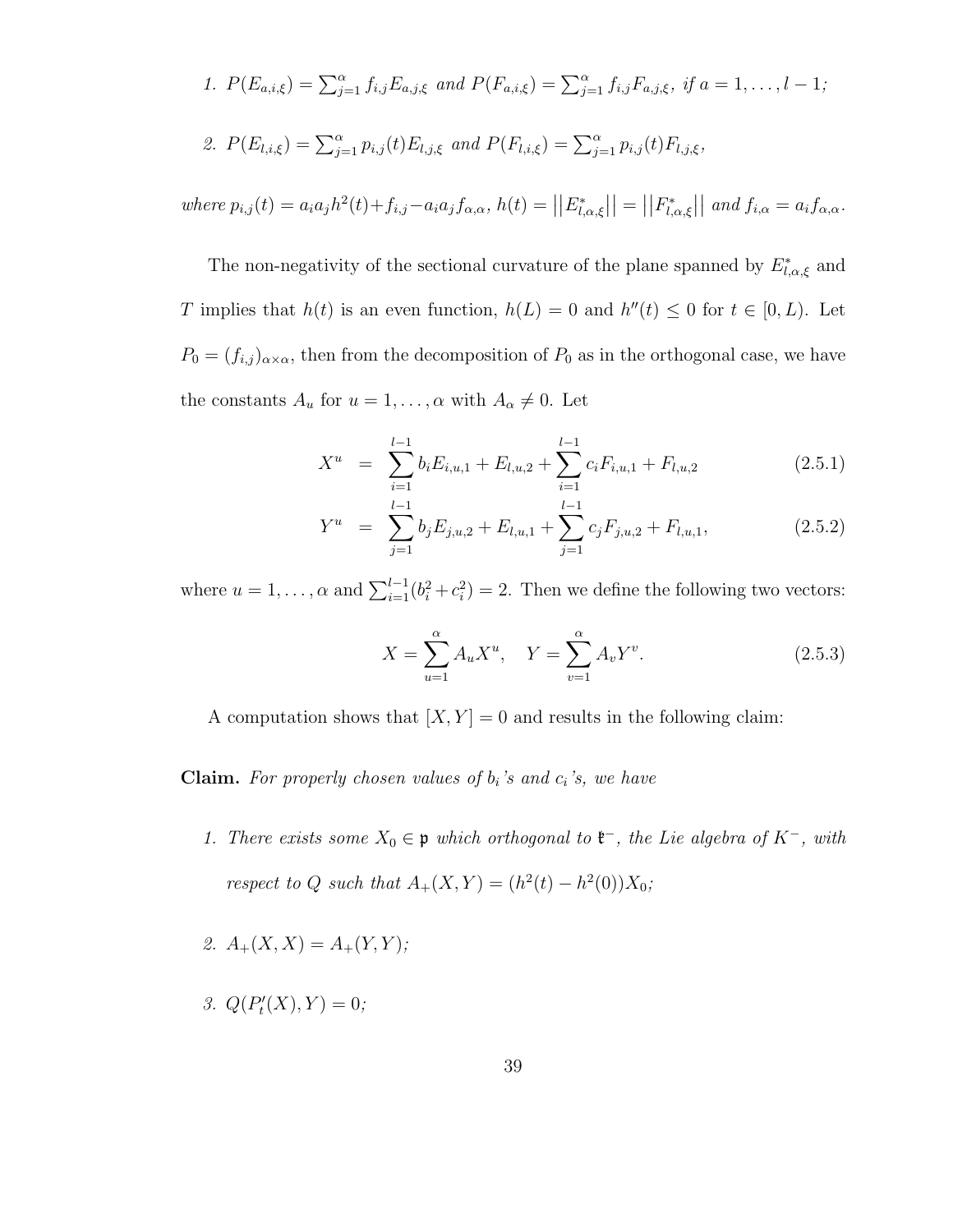4. 
$$
-\frac{1}{4}Q(P'_t(X),X)Q(P'_t(Y),Y) = -4\left(\frac{d_{i_0}A_{\alpha}}{f_{\alpha,\alpha}}\right)^4 (h(t)h'(t))^2.
$$

The existence of  $X_0$  follows from the non-transitive action of  $\mu(K')$  on  $\mathbb{C}P^{l-1}$  =  $U(l)/(U(l-1) \times U(1))$  proved in Lemma 2.5.3. The same argument as in the orthogonal case shows that the non-negativity of the sectional curvature of the 2−plane spanned by  $X^*$  and  $Y^*$  gives the desired contradiction. This completes the proof in the unitary case.  $\square$ 

Finally we are in the case where  $G = Sp(n)$ .

**Theorem 2.5.5.** Let  $K'/H' = \mathbb{S}^k$  with  $k \geq 2$  and  $\rho : K' \longrightarrow Sp(m)$  be an almost faithful representation with ker  $\rho \subset H'$ . Suppose  $\rho$  contain a class one representation  $\mu: K' \longrightarrow Sp(l)$  with  $4l \geq k+2$ . For any integer  $n \geq m+2$ , the cohomogeneity one manifold M defined by the groups  $H \subset \{K^-, K^+\} \subset G$  in (1.0.3) does not admit a G invariant metric with non-negative sectional curvature.

Remark 2.5.6. Proposition A.5.7 lists the quaternionic class one representations which have less dimension than  $\frac{1}{4}(k+2)$ . It show that only the standard representation of  $Sp(l)$  for the pair  $(Sp(l), Sp(l-1))$  is excluded by the above theorem.

We have the following lemma on the non-transitive action of  $\mu(K')$  on the quaternionic projective spaces which is analogue to the Lemma 2.4.1 and Lemma 2.5.3:

**Lemma 2.5.7.** Assume that K', H' and  $\mu$  as in Theorem 2.5.5 with  $4l \geq k+2$ , then  $\mu(K')$  does not act transitively on  $\mathbb{H}P^{l-1} = Sp(l)/(Sp(l-1) \times Sp(1)).$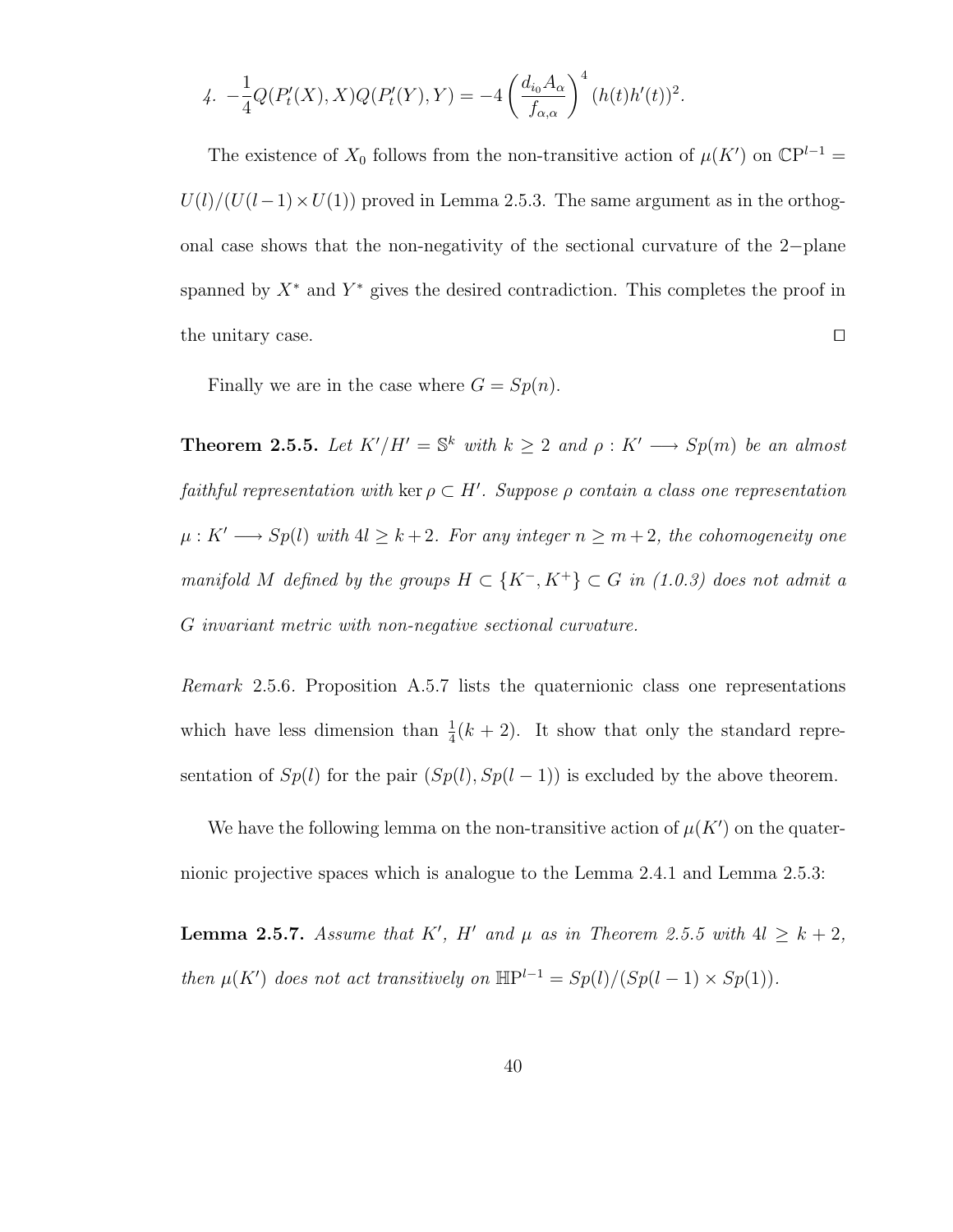*Proof*: From the transitive actions on  $\mathbb{HP}^{l-1}$ , we have  $\mu(K') = Sp(l)$  and then  $H' = Sp(l-1)$ ,  $\mu$  is the standard representation of  $K' = Sp(l)$ . However in this case,  $k = 4l - 1$  which contradicts with the assumption  $4l \geq k + 2$ .  $\Box$ 

Sketch of the Proof of Theorem 2.5.5: The proof follows the complex case where  $G = U(n)$  step by step. Let  $G_{i,j}$  denote the symmetric matrix with 1 at the  $i, j$ and j, i–entries. Let  $G_{a,i,\xi} = G_{a+i(l-1)+r,m+\xi}$  and  $\{1, i, j, \kappa\}$  be the basis of  $\mathbb H$  over  $\mathbb R$ . For the endomorphism  $P_t$ , one can show the following proposition which is similar to the orthogonal and complex cases.

Proposition 2.5.8. Suppose that the metric q is non-negatively curved, then the endomorphism  $P$  on  $p$  satisfies the following conditions:

1. 
$$
P(E_{a,i,\xi}) = \sum_{j=1}^{\alpha} f_{i,j} E_{a,j,\xi}
$$
 and  $P(\theta G_{a,i,\xi}) = \sum_{j=1}^{\alpha} f_{i,j} \theta G_{a,j,\xi}$ , if  $a = 1, ..., l-1$ ;  
\n2.  $P(E_{l,i,\xi}) = \sum_{j=1}^{\alpha} p_{i,j}(t) E_{l,j,\xi}$  and  $P(\theta G_{l,i,\xi}) = \sum_{j=1}^{\alpha} p_{i,j}(t) \theta G_{l,j,\xi}$ ,

 $where p_{i,j}(t) = a_i a_j h^2(t) + f_{i,j} - a_i a_j f_{\alpha,\alpha}, h(t) = ||E^*_{l,\alpha,\xi}|| = ||\theta G^*_{l,\alpha,\xi}||, f_{i,\alpha} = a_i f_{\alpha,\alpha}$ and  $\theta$  can be *i*, *j* and  $\kappa$ .

Furthermore  $h(t)$  is an even function with  $h(0) \neq 0$  and  $h(L) = 0$ . To get the desired contradiction we choose the vectors  $X^u$  and  $Y^v$  as follows:

$$
X^{u} = \sum_{i=1}^{l-1} b_{i} E_{(u-1)l+i, m+1} + E_{ul, m+2} + \sum_{i=1}^{l-1} c_{i} G_{(u-1)l+i, m+1} + c G_{ul, m+2},
$$
  
\n
$$
Y^{u} = \sum_{j=1}^{l-1} b_{j} E_{(u-1)l+j, m+2} + E_{ul, m+1} + \sum_{j=1}^{l-1} c_{j} G_{(u-1)l+j, m+2} + c G_{ul, m+1},
$$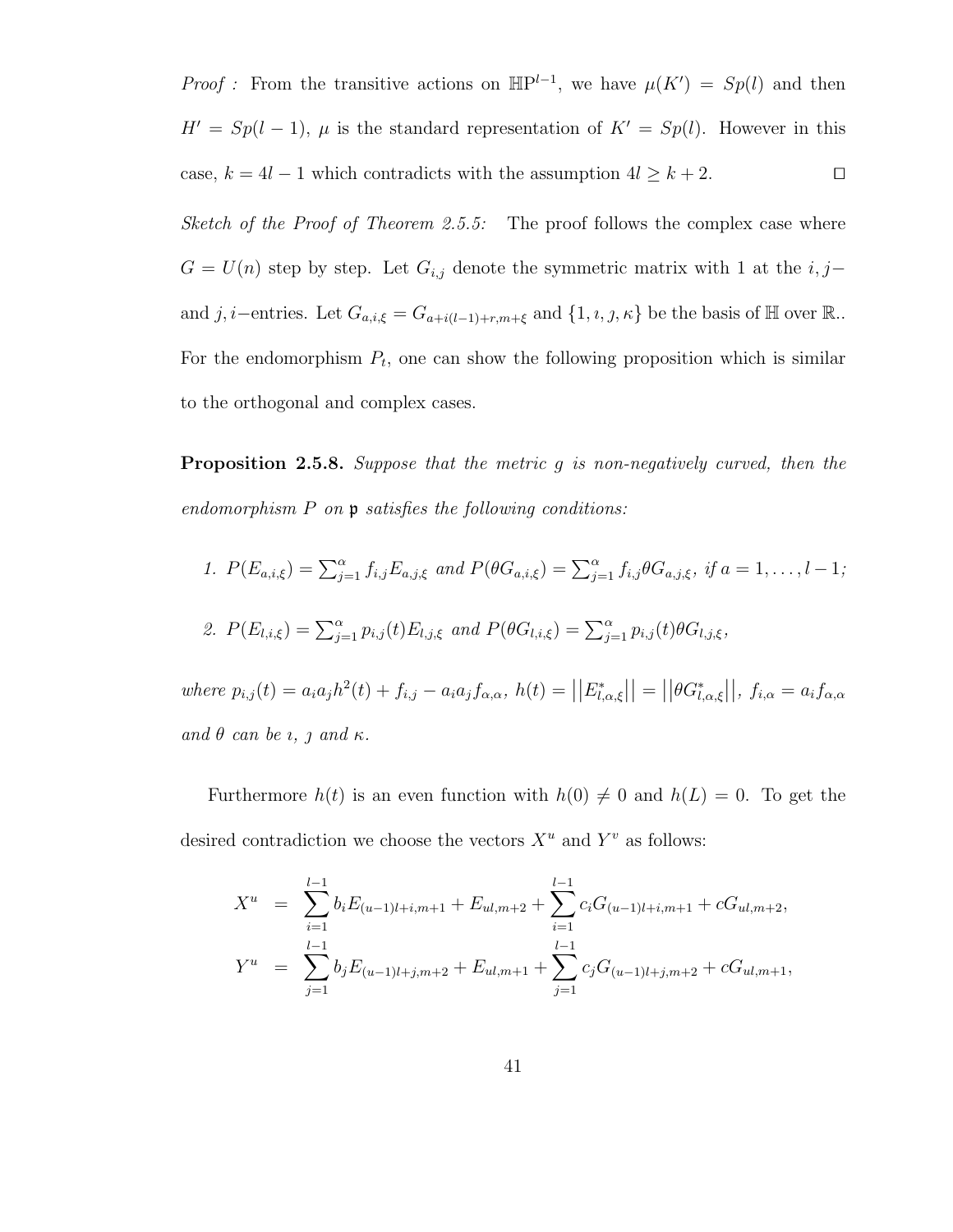where  $c = i + j + \kappa$ ,  $b_i$ 's are real numbers and  $c_i$ 's are pure quaternionic numbers, i.e. the real part is zero. The constants satisfy the equation  $1 - c^2 - \sum_{i=1}^{l-1} (b_i^2 - c_i^2) = 0$ .

Let  $X = \sum_{u=1}^{\alpha} A_u X^u$  and  $Y = \sum_{v=1}^{\alpha} A_v Y^v$ , then a computation shows that  $[X, Y] = 0$  and the following claim:

**Claim.** For properly chosen values of  $b_i$ 's and  $c_i$ 's, we have

- 1. There exists some  $X_0 \in \mathfrak{p}$  which orthogonal to  $\mathfrak{k}^-$ , the Lie algebra of  $K^-$ , with respect to Q such that  $A_+(X,Y) = (h^2(t) - h^2(0))X_0;$
- 2.  $A_{+}(X, X) = A_{+}(Y, Y);$
- 3.  $Q(P'_t(X), Y) = 0;$

4. 
$$
-\frac{1}{4}Q(P'_t(X), X)Q(P'_t(Y), Y) = -16\left(\frac{d_{i_0}A_{\alpha}}{f_{\alpha,\alpha}}\right)^4 (h(t)h'(t))^2
$$
.

The existence of  $X_0$  follows from the non-transitive action of  $\mu(K')$  on  $\mathbb{HP}^{l-1}$ proved in Lemma 2.5.7. Then the contradiction follows as we showed in the orthogonal case.  $\Box$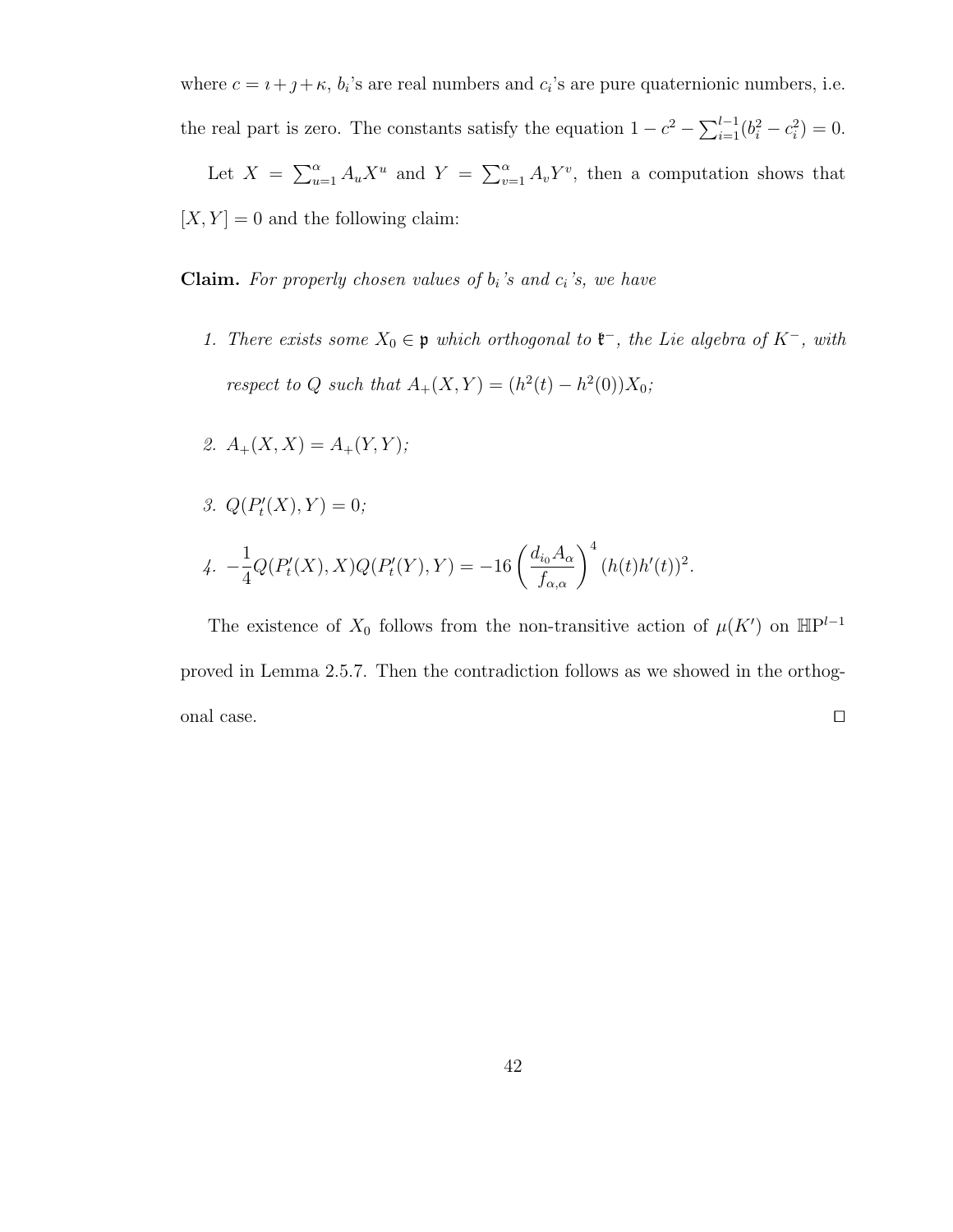### Chapter 3

# Manifolds with Small Family of Invariant Metrics

In this chapter, we will study the cohomogeneity one manifolds which have a small family of invariant metrics.

#### 3.1 General Restrictions on Group Diagrams

Suppose  $M$  is a compact simply-connected cohomogeneity one manifold which has group diagram  $H \subset \{K^-, K^+\} \subset G$ . In this chapter, we assume that G is a simple Lie group, i.e., G is  $SO(n)$  or its universal cover  $Spin(n)(n \geq 3)$ ,  $SU(n)(n \geq 2)$ ,  $Sp(n)(n \geq 1), E_i(i = 6, 7, 8), F_4$  or  $G_2$ .

The union of principal orbits is an open and dense set  $M_r$  in  $M$  and the metric g is determined by its restriction to  $M_r$ . For  $t \in (0, L)$ ,  $M_t = G.c(t)$  is a principal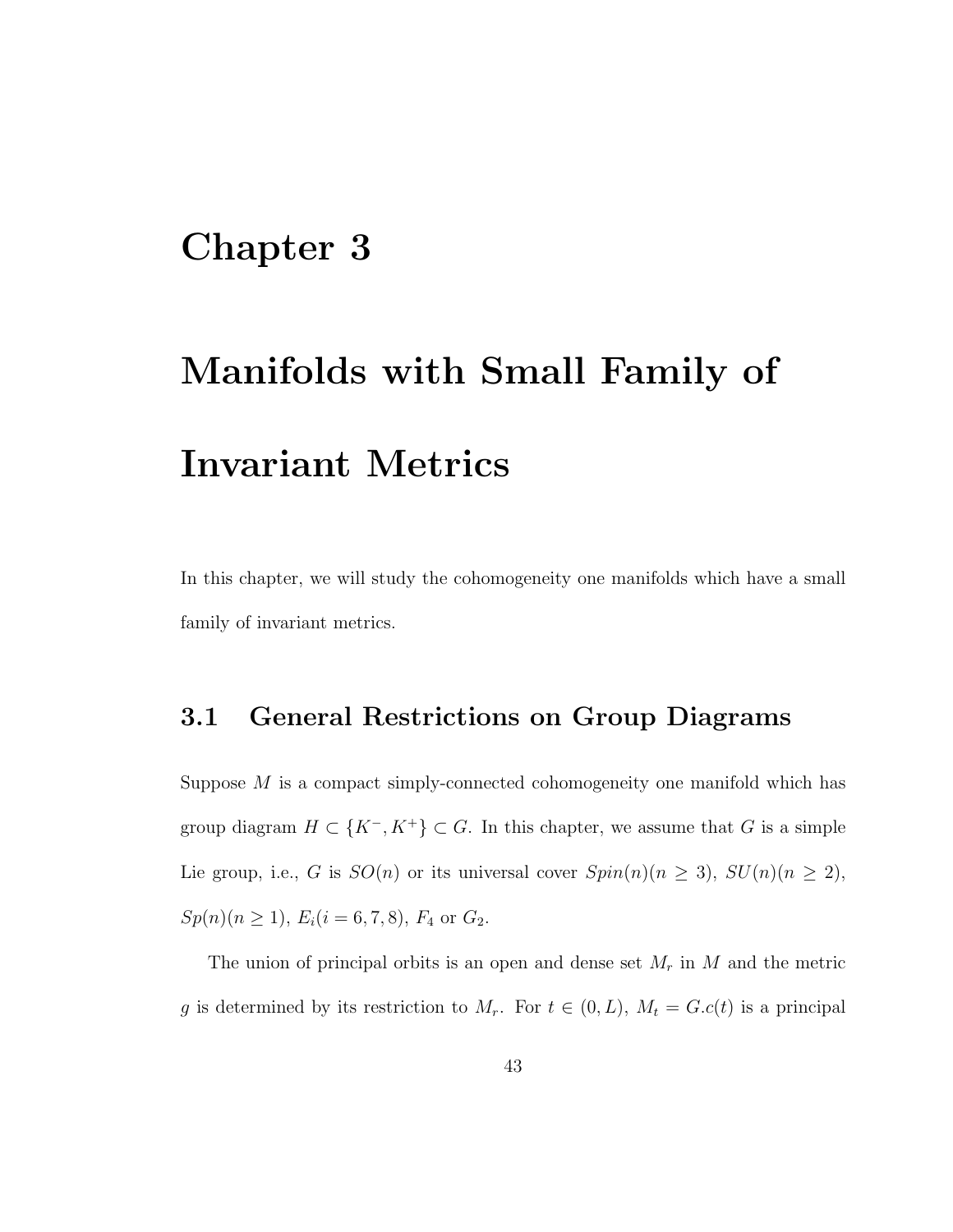orbit which can be identified with the homogeneous space  $G/H$  and its tangent space  $T_{c(t)}M_t$  is identified with  $\mathfrak{p}$ , the Q-orthogonal complement of  $\mathfrak{h} \subset \mathfrak{g}$  where Q is an fixed bi-invariant inner product on  $\mathfrak{g}$ . Let  $H_0$  be the identity component of H. As a representation of  $Ad_{H_0}$ ,  $\mathfrak p$  decomposes into irreducible subrepresentations as  $p = m_1 + \cdots + m_l$ . The larger the value of l, the more complicated the invariant metrics on M. We will study the case where  $l \leq 3$ . When  $l = 1$ , i.e., the isotropy action is strongly irreducible, the cohomogeneity one manifold is a sphere and the action has two fixed points. When  $l = 2$ , the manifold is either a double which will be defined later or a sphere and the action is a sum action. Therefore in the rest of this chapter, we assume that  $l = 3$ .

Our goal is to find more examples of cohomogeneity one manifold which will be new examples either of non-negatively curved manifold or of obstructions to such metric. In dimension 3, 4, 5, 6 and 7, all simply connected cohomogeneity one manifolds are classified in [Ho]. Except in dimension 7, the non-negatively curved ones are classified too. In dimension 7, there are some unknown examples on which the principal isotropy representation has more than 4 irreducible summands. Hence we will look at examples which are 8 dimensional and up.

Some group diagrams give us known examples, for examples, the double we will define later and the actions with non-empty fixed point set. Some diagrams define examples on which the existence of non-negatively curved metric relies on another cohomogeneity one manifold with simpler group diagram, for example, non-primitive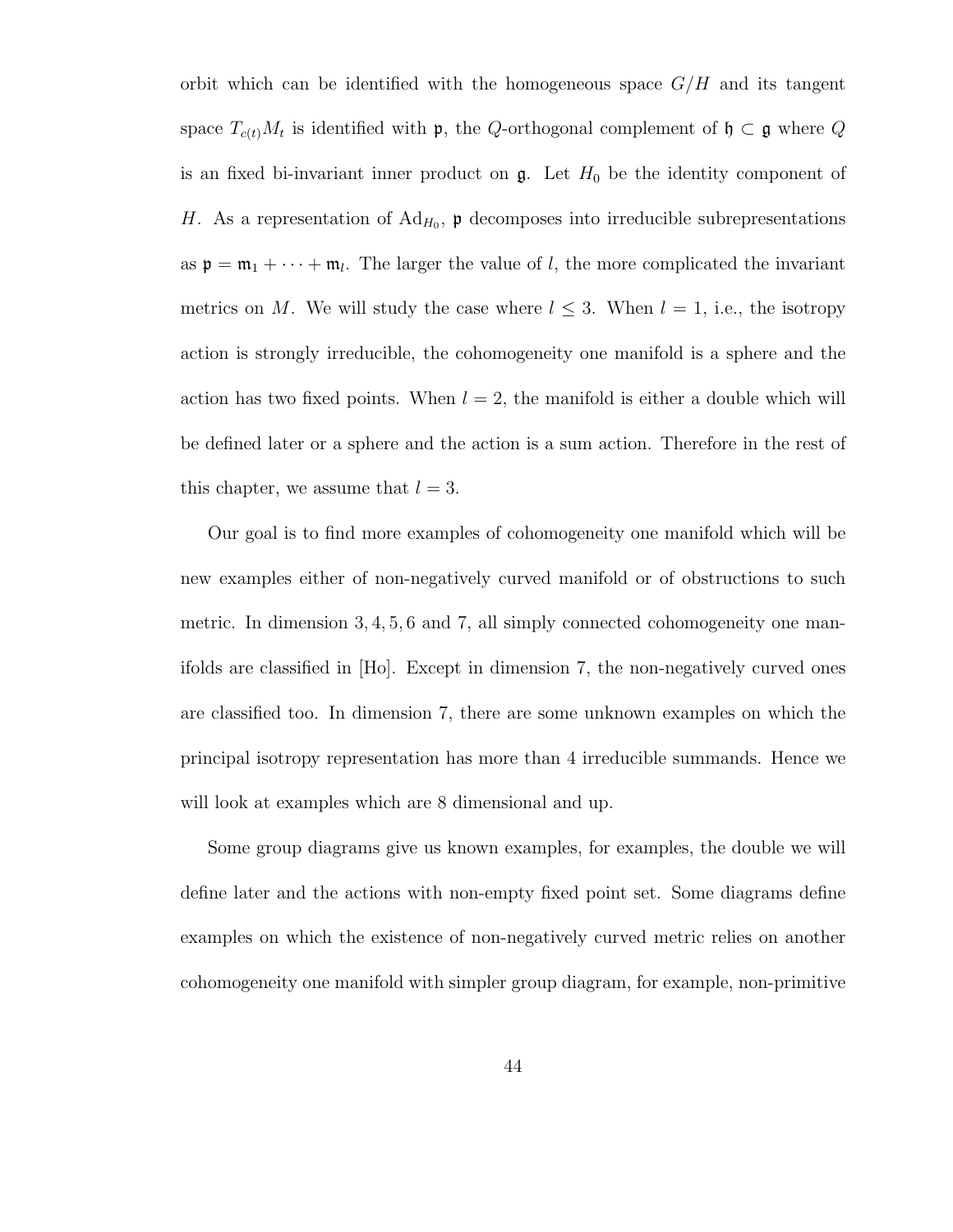group diagrams. There are some group diagrams called reducible, by which the manifold is defined has a simpler group diagram. In our classification, we will put restrictions on the group diagram to avoid the above situations.

**Definition 3.1.1.** A manifold is called a *double* if it admits a cohomogeneity one action and  $K^- = K^+$  in the group diagram.

One can put a non-negatively curved invariant metric on the disk bundle  $G \times_K \mathbb{D}^l$ making the boundary totally geodesic. On a double  $M$ , if we glue the two identical disk bundles along the totally geodesic boundary, then M has an invariant metric with non-negative sectional curvatures.

**Definition 3.1.2.** A cohomogeneity one group diagram is *non-primitive* if there is a proper connected subgroup  $L \subset G$  with  $K^{\pm} \subset L$ . A group diagram is called primitive if it is not non-primitive.

If M has a non-primitive group diagram  $H \subset \{K^{\pm}\}\subset G$ , then  $K^{\pm} \subset L$  for some proper subgroup  $L$  of  $G$ . Let  $N$  be the cohomogeneity one manifold defined by the diagram  $H \subset \{K^{\pm}\}\subset L$ , then M is G equivariantly diffeomorphic to  $G \times_L N$ . So  $M$  has an invariant metric with non-negative sectional curvatures if  $N$  admits such a metric.

**Definition 3.1.3.** A cohomogeneity one group diagram is *nonreducible* if H does not project onto any factor of G.

If the group diagram is not nonreducible, or reducible, then the cohomogeneity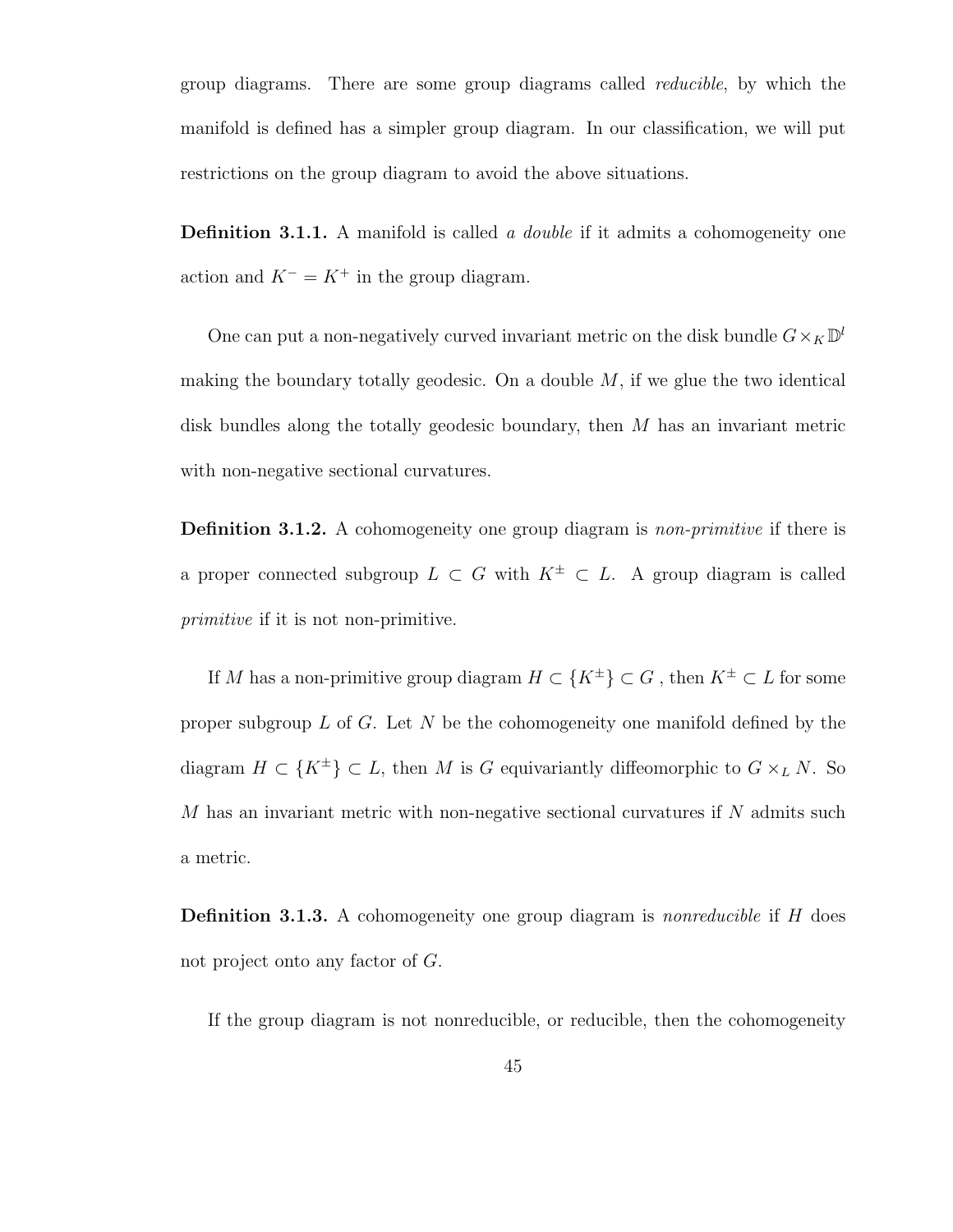one manifold defined by the diagram has a simple group diagram by the following proposition proved in [Ho].

**Proposition 3.1.4.** Let M be the cohomogeneity one manifold given by the group diagram  $H \subset \{K^-, K^+\} \subset G$  and suppose  $G = G_1 \times G_2$  with  $\text{Proj}_2(H) = G_2$ . Then the sub-action of  $G_1 \times \{1\}$  on M is also by cohomogeneity one, with the same orbits, and with isotropy groups  $K_1^{\pm} = K^{\pm} \cap (G_1 \times \{1\})$  and  $H_1 = H \cap G_1 \times \{1\}$ .

Another case that is excluded by our classification is the fixed point action.

Proposition 3.1.5. A cohomogeneity one action on a compact simply-connected manifold with a fixed point is equivalent to an isometric action on a compact rank one symmetric space.

The above proposition is proved in [Ho] as Proposition 2.1.28 and he also determined all possible group diagrams in this case in the same paper.

In the rest of this chapter, we will assume that the group diagram is primitive, nonreducible and fixed point free.

Not every group diagram gives a simply connected cohomogeneity one manifold and the necessary conditions are given in [GWZ] as

**Lemma 3.1.6.** Assume that  $G$  acts on  $M$  by cohomogeneity one with  $M$  connected and G connected. Then

1. There are no exceptional orbits, i.e.,  $l_{\pm} \geq 1$ .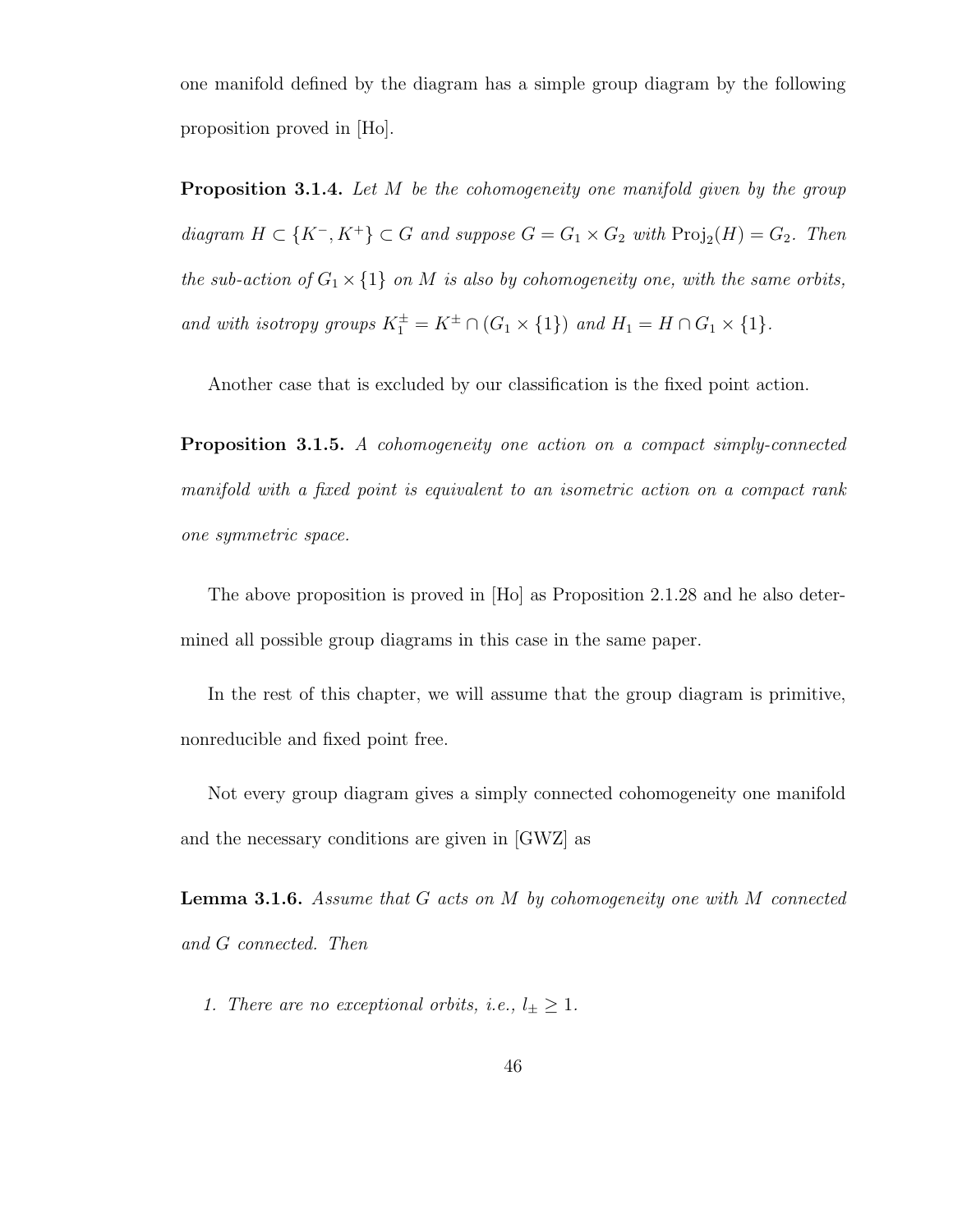- 2. If both  $l_{\pm} \geq 2$ , then  $K^{\pm}$  and H are all connected.
- 3. If one of  $l_{\pm}$ , say  $l_{-}=1$ , and  $l_{+}\geq 2$ , then  $K^{-}=H\cdot\mathbb{S}^{1}=H_{0}\cdot\mathbb{S}^{1}$ ,  $H=H_{0}\cdot\mathbb{Z}_{k}$ and  $K^+ = K_0^+ \cdot \mathbb{Z}_k$ .

In the last case where  $l = 1$ , we have  $K^-$  is connected,  $\mathbb{Z}_k \subset N_G(K_0^+)/K_0^+$  and  $\mathbb{S}^1$  normalizes  $H_0$ .

## 3.2 Two Singular Orbits are Strongly Isotropy Irreducible

First we recall

**Definition 3.2.1.** A homogeneous space  $G/H$  is *isotropy irreducible* if the isotropy action on the tangent space by  $H$  is irreducible. If the isotropy action by the identity component of  $H$  is irreducible, then it is a *strongly isotropy irreducible* homogeneous space.

Any left-invariant metric on an isotropy irreducible homogeneous space is homothetic(i.e., multiplication by a positive constant) to the one which is induced by a bi-invariant inner product on g. Other than the irreducible symmetric spaces, J.Wolf classified all strongly isotropy irreducible homogeneous spaces in [Wo1]. M.Wang and W.Ziller later classified all isotropy irreducible homogeneous spaces in [WZ].

In this section, we will show that the two singular orbits  $B_\pm = G/K^\pm$  are strongly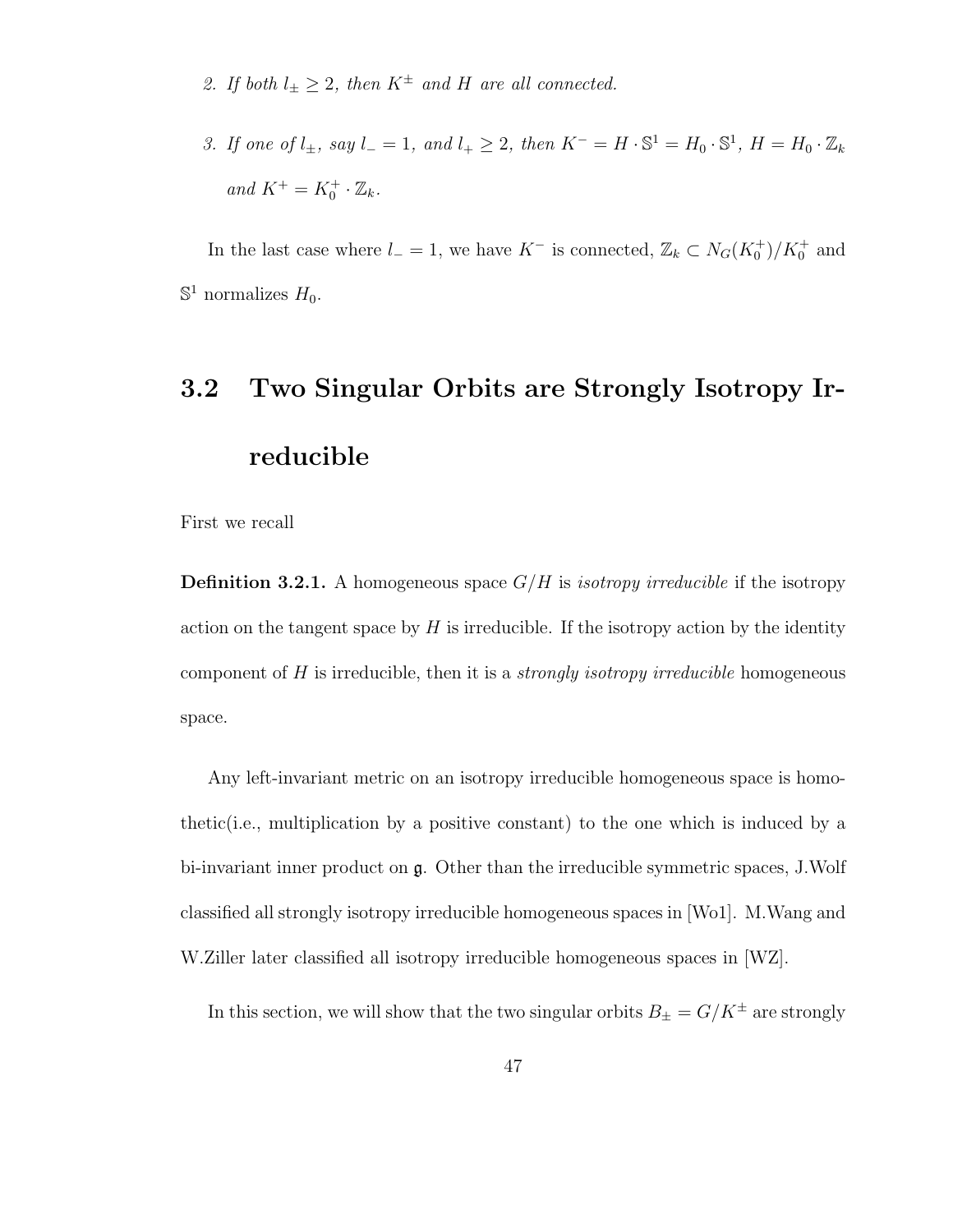isotropy irreducible homogeneous spaces unless the cohomogeneity one manifold M is equivariantly diffeomorphic to some sphere.

We look at the case where  $m_i$ 's are pairwisely non-equivalent as representations of  $Ad_{H_0}$ .

**Theorem 3.2.2.** If  $m_1$ ,  $m_2$  and  $m_3$  are pairwisely non-equivalent as the  $Ad_{H_0}$  representations, then  $G/K^{\pm}$  are strongly isotropy unless M is G equivariantly diffeomorphic to a sphere.

Proof : There are three different types of the group diagram. In the first type, none of  $K^{\pm}/H$  are strongly isotropy irreducible, then both  $G/K^{\pm}$  are strongly isotropy irreducible.

In the second type, only one of  $K^{\pm}/H$ , say  $K^-/H$ , is strongly isotropy irreducible. We will show the manifold is equivariantly diffeomorphic to some sphere. For any  $X, Y \in \mathfrak{p}$ , we denote  $Q(X, Y)$  by  $\langle X, Y \rangle$ . Without loss of generality, we may assume that  $\mathfrak{k}^- = \mathfrak{h} \oplus \mathfrak{m}_1$  and  $\mathfrak{k}^+ = \mathfrak{h} \oplus \mathfrak{m}_2 \oplus \mathfrak{m}_3$  since the group diagram is primitive and G-action is fix-point free. Let  $\mathfrak{p}_1 = \mathfrak{m}_1$  and  $\mathfrak{p}_2 = \mathfrak{m}_2 \oplus \mathfrak{m}_3$ . For any  $X_1, Y_1 \in \mathfrak{p}_1$ ,  $X_2, Y_2 \in \mathfrak{p}_2$  and  $Y_0 \in \mathfrak{h}$ , since  $[X_2, Y_0] \in \mathfrak{k}^+ = \mathfrak{h} \oplus \mathfrak{p}_2$ ,  $[Y_1, X_1] \in \mathfrak{k}^- = \mathfrak{h} \oplus \mathfrak{p}_1$  and  $[X_2, Y_2] \in \mathfrak{k}^+ = \mathfrak{h} \oplus \mathfrak{p}_2$ , we have

$$
\langle [X_1, X_2], Y_0 \rangle = \langle X_1, [X_2, Y_0] \rangle = 0,
$$
  

$$
\langle [X_1, X_2], Y_1 \rangle = \langle Y_1, [X_1, X_2] \rangle = \langle [Y_1, X_1], X_2 \rangle = 0,
$$
  

$$
\langle [X_1, X_2], Y_2 \rangle = \langle X_1, [X_2, Y_2] \rangle = 0.
$$

Therefore  $[X_1, X_2]$  is orthogonal to any vector in  $\mathfrak{g}$ , i.e.,  $[\mathfrak{p}_1, \mathfrak{p}_2] = 0$ .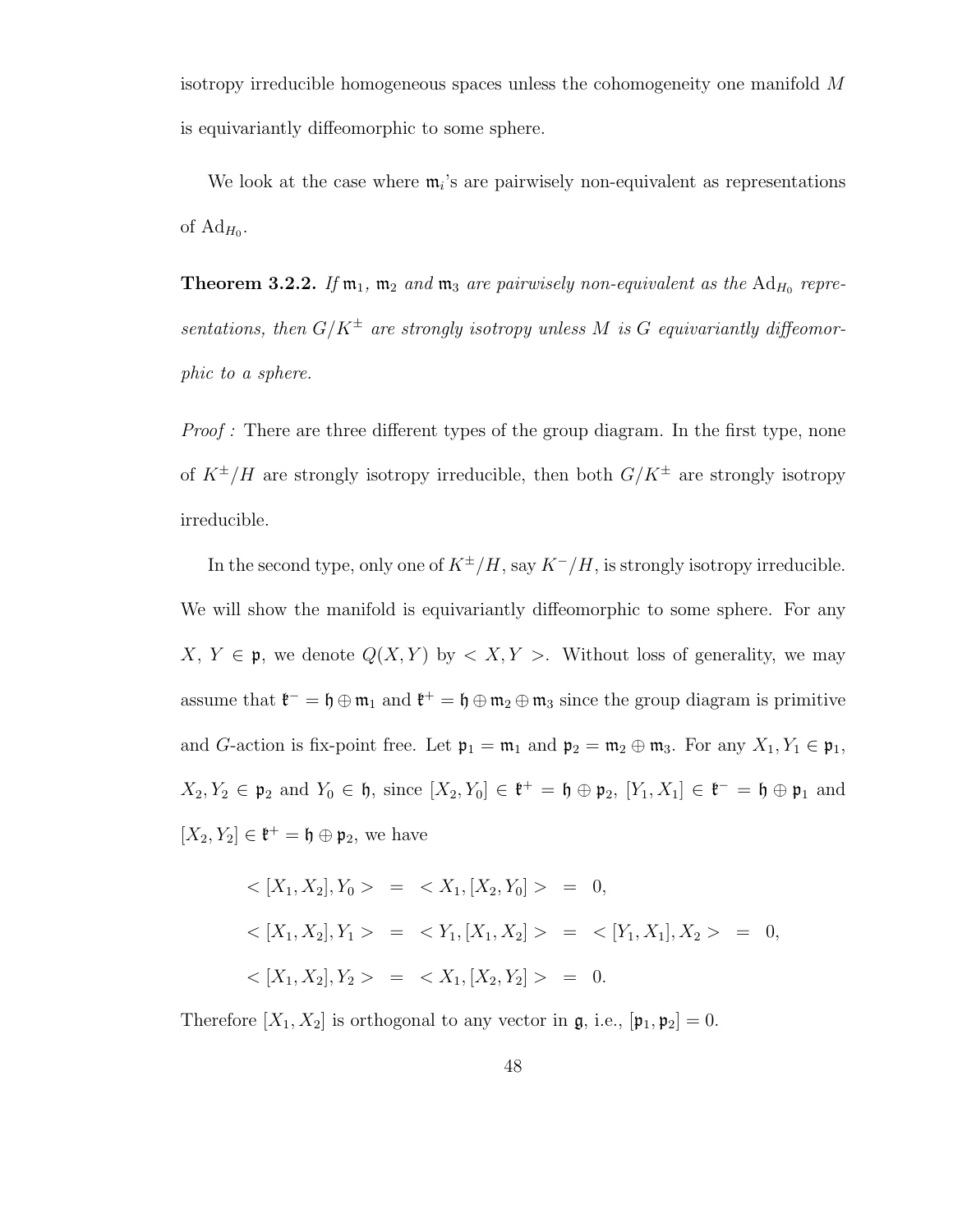For any subset q of  $\mathfrak p$ , denote the annihilator of q by Ann(q) which is the collection of the element X in p such that  $[X, Y] = 0$  for any  $Y \in \mathfrak{q}$ . Let

$$
\mathfrak{h}_0 = \text{Ann}(\mathfrak{p}_1 \oplus \mathfrak{p}_2) \cap \mathfrak{h} = \{ X \in \mathfrak{h} | [X, Y] = 0, \text{ for any } Y \in \mathfrak{p}_1 \oplus \mathfrak{p}_2 \},
$$

and

$$
\mathfrak{h}_i = \text{Ann}(\mathfrak{p}_i) \cap \mathfrak{h}_0^{\perp} \cap \mathfrak{h}, \quad (i = 1, 2), \quad \mathfrak{h}_3 = (\mathfrak{h}_0 \oplus \mathfrak{h}_1 \oplus \mathfrak{h}_2)^{\perp} \cap \mathfrak{h},
$$

where  $\perp$  is the orthogonal complement with respect to the inner product  $Q$ .

Since  $[\mathfrak{p}_1, \mathfrak{p}_1] \subset \mathfrak{k}^- = \mathfrak{h} \oplus \mathfrak{p}_1$ ,  $[\mathfrak{p}_1, \mathfrak{h}] \subset \mathfrak{p}_1$  and  $[[\mathfrak{p}_1, \mathfrak{p}_1], \mathfrak{p}_2] = -[[\mathfrak{p}_1, \mathfrak{p}_2], \mathfrak{p}_1] [[\mathfrak{p}_2, \mathfrak{p}_1], \mathfrak{p}_1] = -[0, \mathfrak{p}_1] - [0, \mathfrak{p}_1] = 0$ , we have  $[\mathfrak{p}_1, \mathfrak{p}_1] \subset \mathfrak{p}_1 \oplus \mathfrak{h}_0 \oplus \mathfrak{h}_2$ . Moreover  $<[\mathfrak{p}_1, \mathfrak{p}_1], \mathfrak{h}_1>=<\mathfrak{p}_1, \mathfrak{h}_1]>=<\mathfrak{p}_1, 0>=0$ , we have  $[\mathfrak{p}_1, \mathfrak{p}_1]\subset \mathfrak{p}_1\oplus \mathfrak{h}_2$ . Let Lie $(\mathfrak{p}_1)$ be the Lie algebra generated by  $\mathfrak{p}_1$ , then Lie $(\mathfrak{p}_1) \subset \mathfrak{p}_1 \oplus \mathfrak{h}_2$ . Suppose Lie $(\mathfrak{p}_1) \subsetneq \mathfrak{p}_1 \oplus \mathfrak{h}_2$ , i.e., there is a vector  $X \in \mathfrak{p}_1 \oplus \mathfrak{h}_2$  such that  $X \perp \text{Lie}(\mathfrak{p}_1)$ . This implies that  $X \in \mathfrak{h}_2$ , so  $[X, \mathfrak{p}_1] \subset \mathfrak{p}_1$ . Then for any vector  $Y \in \mathfrak{p}_1$ , we have  $\langle [X, \mathfrak{p}_1], Y \rangle = \langle X, [\mathfrak{p}_1, Y] \rangle = 0$ since  $[\mathfrak{p}_1, Y] \subset L(\mathfrak{p}_1)$ . Therefore  $[X, \mathfrak{p}_1] = 0$  which implies that  $X \in Ann(\mathfrak{p}_1) \cap \mathfrak{h}_2 = 0$ . So we have  $Lie(\mathfrak{p}_1) = \mathfrak{p}_1 \oplus \mathfrak{h}_2$ . Similarly, we have  $Lie(\mathfrak{p}_2) = \mathfrak{p}_2 \oplus \mathfrak{h}_1$ .

Consequently we have  $\langle [\mathfrak{h}_3, \mathfrak{p}_1], \mathfrak{p}_1 \rangle = \langle \mathfrak{h}_3, [\mathfrak{p}_1, \mathfrak{p}_1] \rangle = 0$  since  $[\mathfrak{p}_1, \mathfrak{p}_1] \subset \text{Lie}(\mathfrak{p}_1) =$  $\mathfrak{p}_1 \oplus \mathfrak{h}_2$ . And from the fact that  $\mathfrak{k}^- = \mathfrak{h} \oplus \mathfrak{p}_1$  we have  $[\mathfrak{h}_3, \mathfrak{p}_1] \subset \mathfrak{p}_1$ , therefore we have  $[\mathfrak{h}_3, \mathfrak{p}_1] = 0$ , i.e.,  $\mathfrak{h}_3 \subset \mathfrak{h}_1$ , which implies that  $\mathfrak{h}_3 = 0$  by the definition of  $\mathfrak{h}_3$ .

By the Jacobi identity, we have

$$
\left[\left[\mathfrak{h}_0,\mathfrak{h}\right],\mathfrak{p}_1\oplus\mathfrak{p}_2\right] + \left[\left[\mathfrak{h},\mathfrak{p}_1\oplus\mathfrak{p}_2\right],\mathfrak{h}_0\right] + \left[\left[\mathfrak{p}_1\oplus\mathfrak{p}_2,\mathfrak{h}_0\right],\mathfrak{h}\right] = 0.
$$

Since  $[\mathfrak{h}, \mathfrak{p}_1 \oplus \mathfrak{p}_2] \subset \mathfrak{p}_1 \oplus \mathfrak{p}_2$  and  $\mathfrak{h}_0 = \text{Ann}(\mathfrak{p}_1 \oplus \mathfrak{p}_2) \cap \mathfrak{h}$ , we have  $[[\mathfrak{h}_0, \mathfrak{h}], \mathfrak{p}_1 \oplus \mathfrak{p}_2] = 0$ , which implies that  $[\mathfrak{h}_0, \mathfrak{h}] \subset \mathfrak{h}_0$ , i.e.,  $\mathfrak{h}_0$  is an ideal of  $\mathfrak{h}$ . Similarly, we have that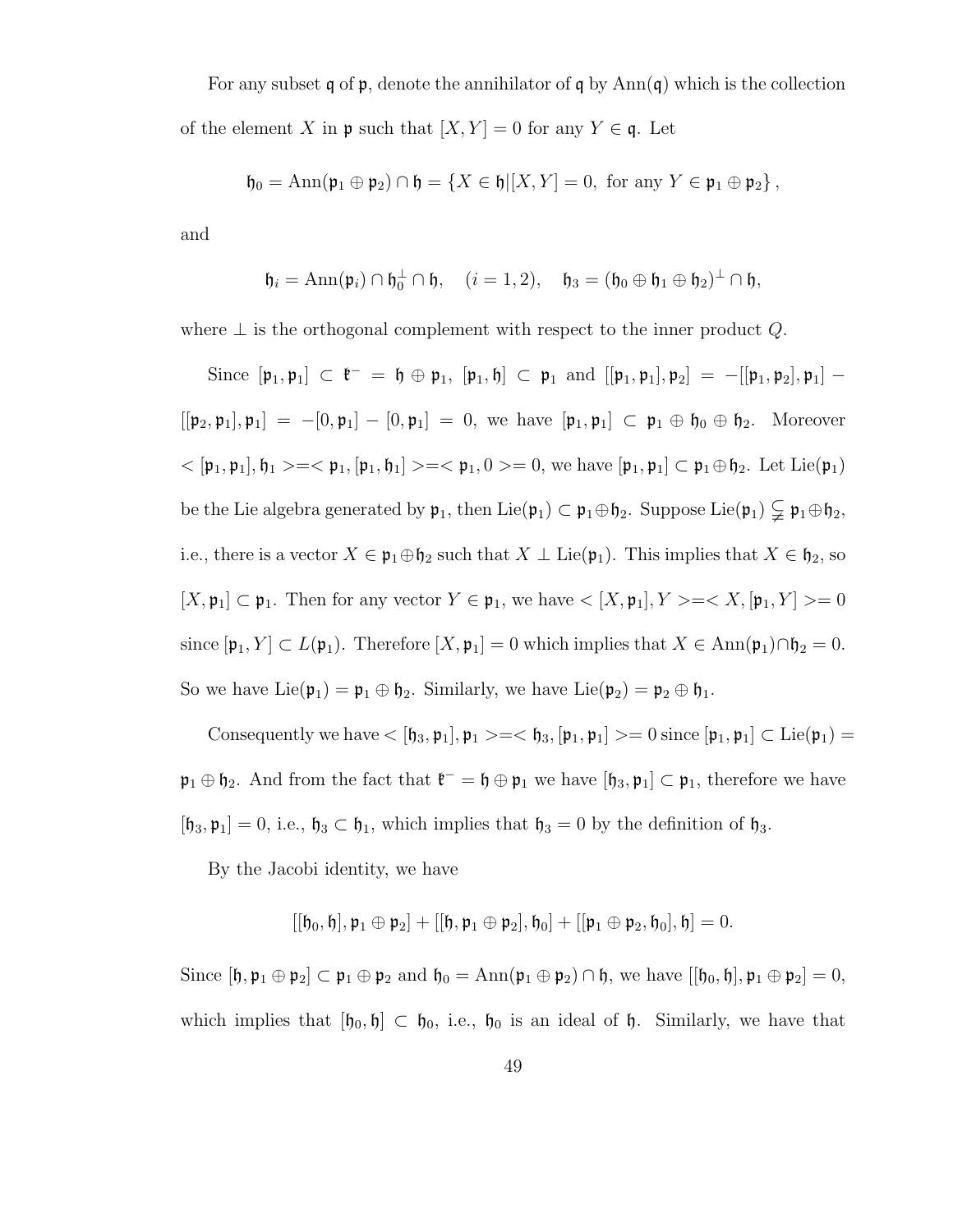$[\mathfrak{h}_1, \mathfrak{h}] \subset \text{Ann}(\mathfrak{p}_1) \cap \mathfrak{h}$ . Furthermore  $\langle [\mathfrak{h}_1, \mathfrak{h}], \mathfrak{h}_0 \rangle = \langle \mathfrak{h}_1, [\mathfrak{h}, \mathfrak{h}_0] \rangle = 0$  since  $\mathfrak{h}_0$  is an ideal of h, i.e.,  $[\mathfrak{h}_1, \mathfrak{h}] \subset \mathfrak{h}_1$  which implies that  $\mathfrak{h}_1$  is also an ideal of h. Using the same argument we can show that  $\mathfrak{h}_2$  is an ideal of  $\mathfrak{h}$ . Since  $\mathfrak{g} = \mathfrak{h} \oplus \mathfrak{p}_1 \oplus \mathfrak{p}_2$  and  $\mathfrak{h}_0$ annihilates  $\mathfrak{p}_1 \oplus \mathfrak{p}_2$ ,  $\mathfrak{h}_0$  is an ideal of  $\mathfrak{g}$ . By the assumption that the group diagram is non-reducible, we have  $\mathfrak{h}_0 = 0$ . So we have

$$
\mathfrak{g}=\mathfrak{h}_1\oplus\mathfrak{h}_2\oplus\mathfrak{p}_1\oplus\mathfrak{p}_2,\quad\text{ and }\quad \mathfrak{k}^-=\mathfrak{h}_1\oplus\mathfrak{h}_2\oplus\mathfrak{p}_1,\quad \mathfrak{k}^+=\mathfrak{h}_1\oplus\mathfrak{h}_2\oplus\mathfrak{p}_2.
$$

We claim that  $Lie(\mathfrak{p}_1) = \mathfrak{h}_2 \oplus \mathfrak{p}_1$  is an ideal in  $\mathfrak{g}$ . In fact,  $[\mathfrak{h}_2 \oplus \mathfrak{p}_1, \mathfrak{h}_1] = [\mathfrak{h}_2, \mathfrak{h}_1] = 0$ and  $[\mathfrak{h}_2 \oplus \mathfrak{p}_1, \mathfrak{p}_2] = 0$  imply that  $[\mathrm{Lie}(\mathfrak{p}_1), \mathfrak{g}] \subset \mathrm{Lie}(\mathfrak{p}_1)$ . Similarly  $L(\mathfrak{p}_2)$  is also a ideal in g. Therefore

$$
G = L_1 \times L_2
$$
,  $K^- = H_1 \times L_1$ ,  $K^+ = H_2 \times L_2$ , and  $H = H_1 \times H_2$ ,

where  $\mathfrak{h}_i$  is the Lie algebra of  $H_i$ , Lie $(\mathfrak{p}_i)$  is the Lie algebra of  $L_i$  for  $i = 1, 2$  and  $L_1/H_2$ ,  $L_2/H_1$  are spheres. Hence the G-action is a sum action and the manifold M is G-equivariant to a sphere.

Now we consider the last type where both  $K^{\pm}/H$  are strongly isotropy irreducible. Since the group diagram is primitive, without loss of generality, we may assume that  $\mathfrak{k}^- = \mathfrak{h} \oplus \mathfrak{m}_1$  and  $\mathfrak{k}^+ = \mathfrak{h} \oplus \mathfrak{m}_2$ . By the similar argument as we did at the beginning of the proof of the second type, we have that  $[\mathfrak{m}_1, \mathfrak{m}_2] \subset \mathfrak{m}_3$  and  $[\mathfrak{m}_1, \mathfrak{m}_2]$  is an invariant space under the action  $Ad_{H_0}$ . By the irreducibility of  $m_3$ ,  $[m_1, m_2]$  is either equal to 0 to  $m_3$ . In the first case,  $\mathfrak{h} \oplus m_1 \oplus m_2$  is an ideal of  $\mathfrak{g}$ , so the group generated by  $K^-$  and  $K^+$  is a proper normal subgroup of G which contradicts the primitivity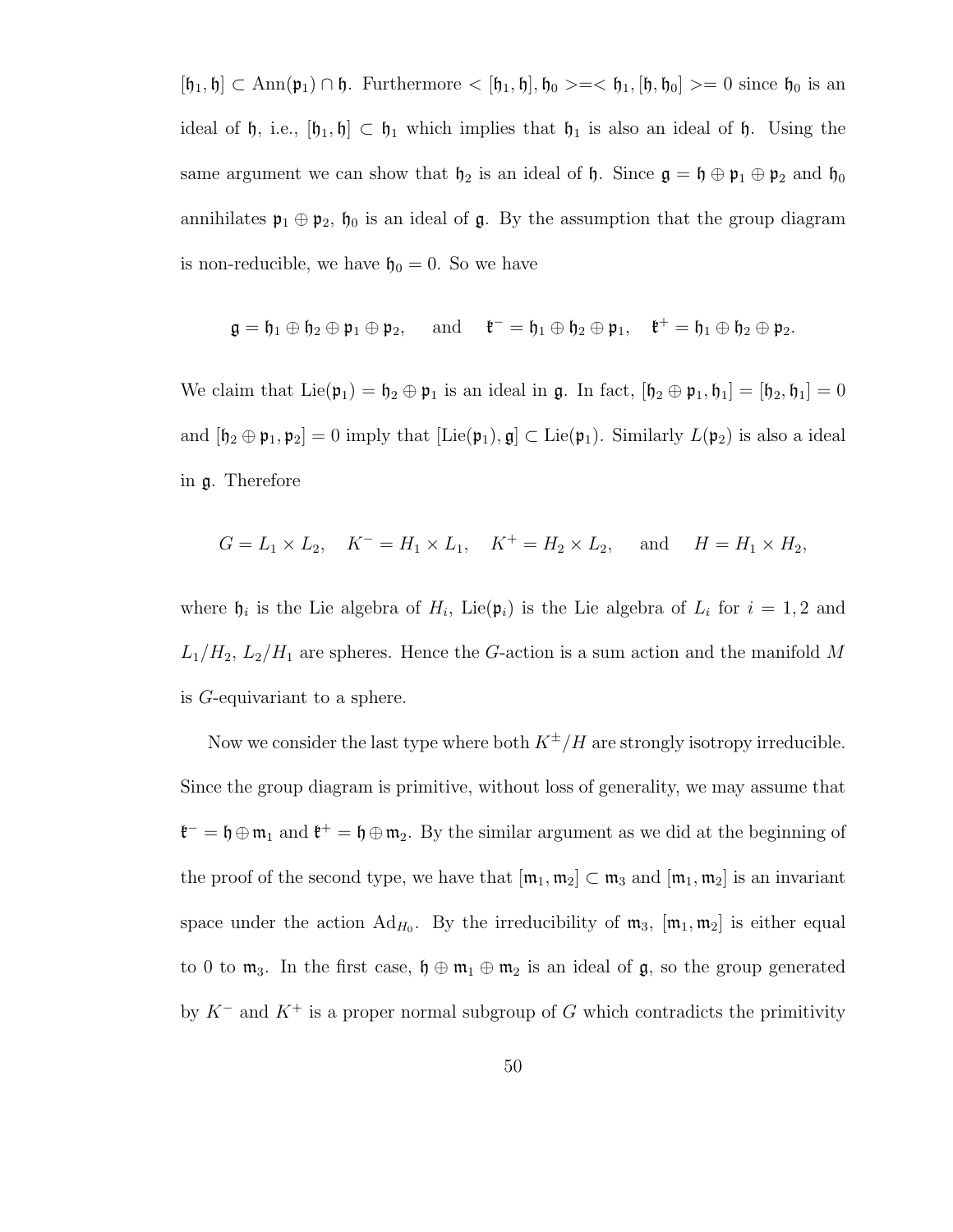assumption. Therefore  $[\mathfrak{m}_1, \mathfrak{m}_2] = \mathfrak{m}_3$  which implies that both  $G/K^{\pm}$  are strongly isotropy irreducible.  $\Box$ 

Next we look at the general case where we may have two or three equivalent representations in  $m_1$ ,  $m_2$  and  $m_3$ .

All complex irreducible representations of simple Lie algebras are highest weight representations, so we can identify the representation with its highest weight. Each highest weight is the linear combination of the so called fundamental weights with non-negative integer coefficients. If the Lie algebra  $\mathfrak g$  has rank $=n$ , then there are n fundamental weights  $\varpi_1, \dots, \varpi_n$ . In the Appendix A, we list the fundamental weights for all classical Lie algebras and the exceptional Lie algebra  $\mathfrak{g}_2$ .

For the Lie algebras  $\mathfrak{so}(4)$  and Lie algebra  $\mathfrak{so}(6)$ , we specify some representations and their highest weights. For  $\mathfrak{so}(4)$ , the representations with highest weights  $\varpi_1 =$ 1  $\frac{1}{2}(e_1 - e_2)$  and  $\varpi_2 = \frac{1}{2}$  $\frac{1}{2}(e_1 + e_2)$  are the two spin representations. The standard representation  $\varrho_4$  of  $SO(4)$  on  $\mathbb{C}^4$  has the highest weight  $\varpi_1 + \varpi_2 = e_1$ . For  $\mathfrak{so}(6)$ , the representation with highest weight  $\varpi_1 = e_1$  is the standard representation  $\varrho_6$  of  $SO(6)$  on  $\mathbb{C}^6$ . However the representation of  $\mathfrak{su}(4)$  with the highest weight  $\varpi_1$  is the standard representation  $\mu_4$  of  $SU(4)$  on  $\mathbb{C}^4$  though  $\mathfrak{so}(6)$  is isomorphic to  $\mathfrak{su}(4)$ .

Suppose  $K/H$  is a sphere and the action of K on the sphere is effective and transitive, and  $Ad<sub>H</sub>$  action on the tangent space is irreducible. For any other compact Lie group L, we have  $(K \times L)/(H \times L)$  as the same sphere. Let  $\varphi \otimes \psi$  be an irreducible real representation of  $K \times L$ , i.e. both  $\varphi$  and  $\psi$  are real or quaternionic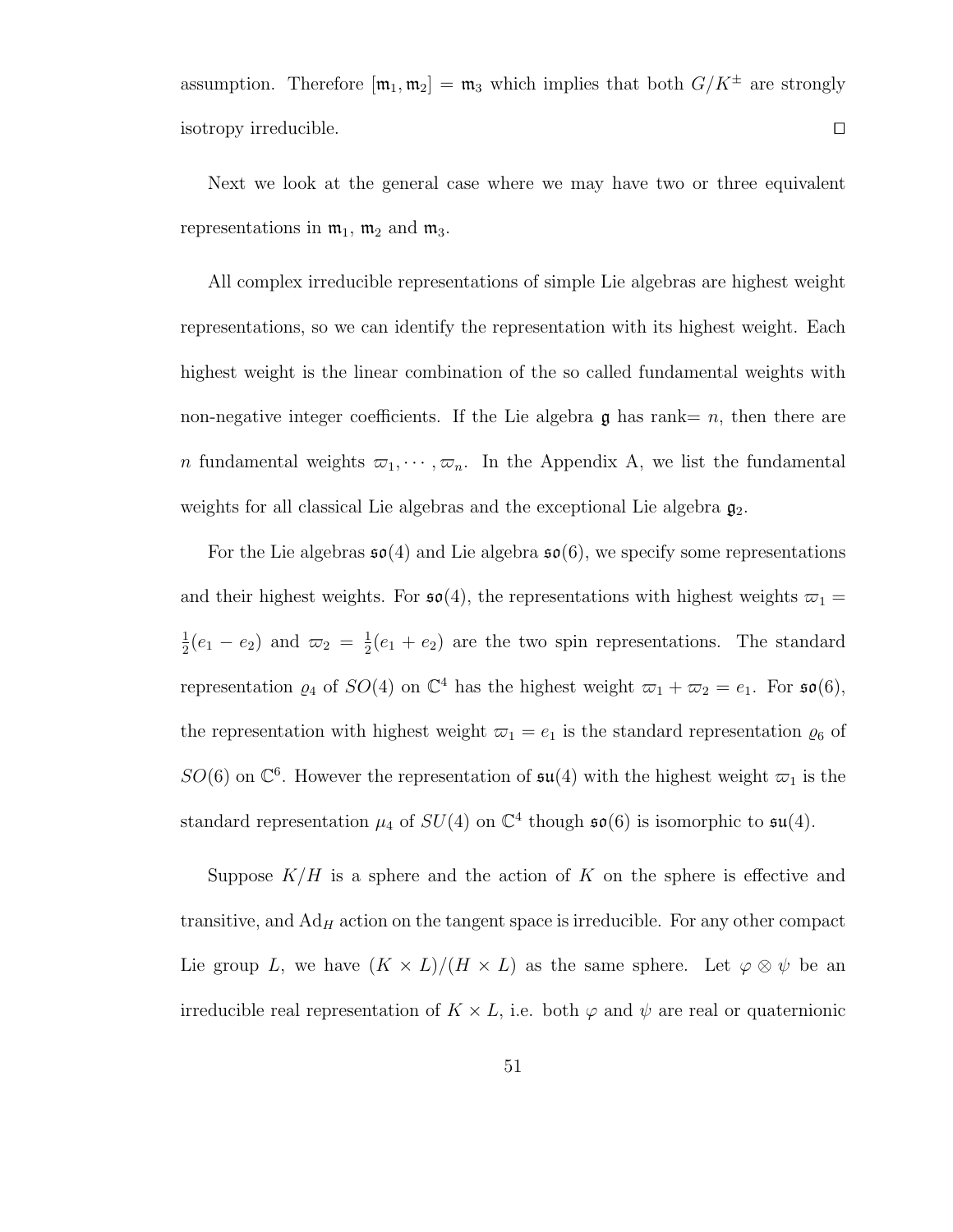representations. Suppose that the restriction of  $\varphi$  to H is  $\varphi_1 \oplus \varphi_2$ . In order that  $\varphi \otimes \psi$  remains as an real irreducible representation under the restriction from  $K \times L$ to  $H \times L$ ,  $\varphi_i$  must be of different type from  $\psi$  for  $i = 1, 2$  and  $\varphi_1$  is the complex conjugation of  $\varphi_2$ . Moreover if we exam each pair of  $(K, H)$ , we will have the following proposition:

**Proposition 3.2.3.** Let  $K/H$  be a sphere with irreducible  $\text{Ad}_H$  action on the tangent space and  $\varphi$  be an irreducible complex representation of K. Suppose that  $\text{Res}_{H}^{K}(\varphi) =$  $\varphi_1 \oplus \varphi_2$  and  $\varphi_1$ ,  $\varphi_2 = \varphi_1^*$  are two irreducible complex representations of H with different type from  $\varphi$ . Then  $(K, H, \varphi)$  is one of the following triples:

- 1.  $(SO(2n+1), SO(2n), \varpi_n)(n \geq 3$  an odd integer) and  $\text{Res}(\varphi) = \varpi_{n-1} \oplus \varpi_n$ ,
- 2.  $(Sp(1), U(1), \varpi_1)$  and  $\text{Res}(\varphi) = \phi \oplus \phi^*$ .

*Proof :* Since  $K/H$  is isotropy irreducible, we have that  $(K, H)$  is one the pairs:  $(SO(2n), SO(2n-1))$ (for  $n \ge 1$ ),  $(SO(2n+1), SO(2n))$ (for  $n \ge 1$ ),  $(Spin(7), G_2)$ ,  $(G_2, SU(3))$  and  $(Sp(1), U(1))$ .

If  $(K, H) = (SO(2n), SO(2n-1))$  for  $n \geq 2$ , then  $\varphi$  will be a representation with highest weight  $a_1e_1+\cdots+a_ne_n$  where  $a_1 \ge a_2 \ge \cdots \ge a_{n-1} \ge |a_n| \ge 0$  are all integers or half integers. From the classical branching rule for the pair  $(SO(2n), SO(2n-1)),$  $\varphi_1$  is the representation with highest weight  $a_1e_1 + \cdots + a_{n-1}e_{n-1}$ . So  $\varphi_1$  cannot be of complex type since any representation of  $SO(2n-1)$  is either real or quaternionic.

It is easy to see that  $(K, H)$  cannot be the pair  $(SO(2), SO(1))$  or  $(SO(3), SO(2)).$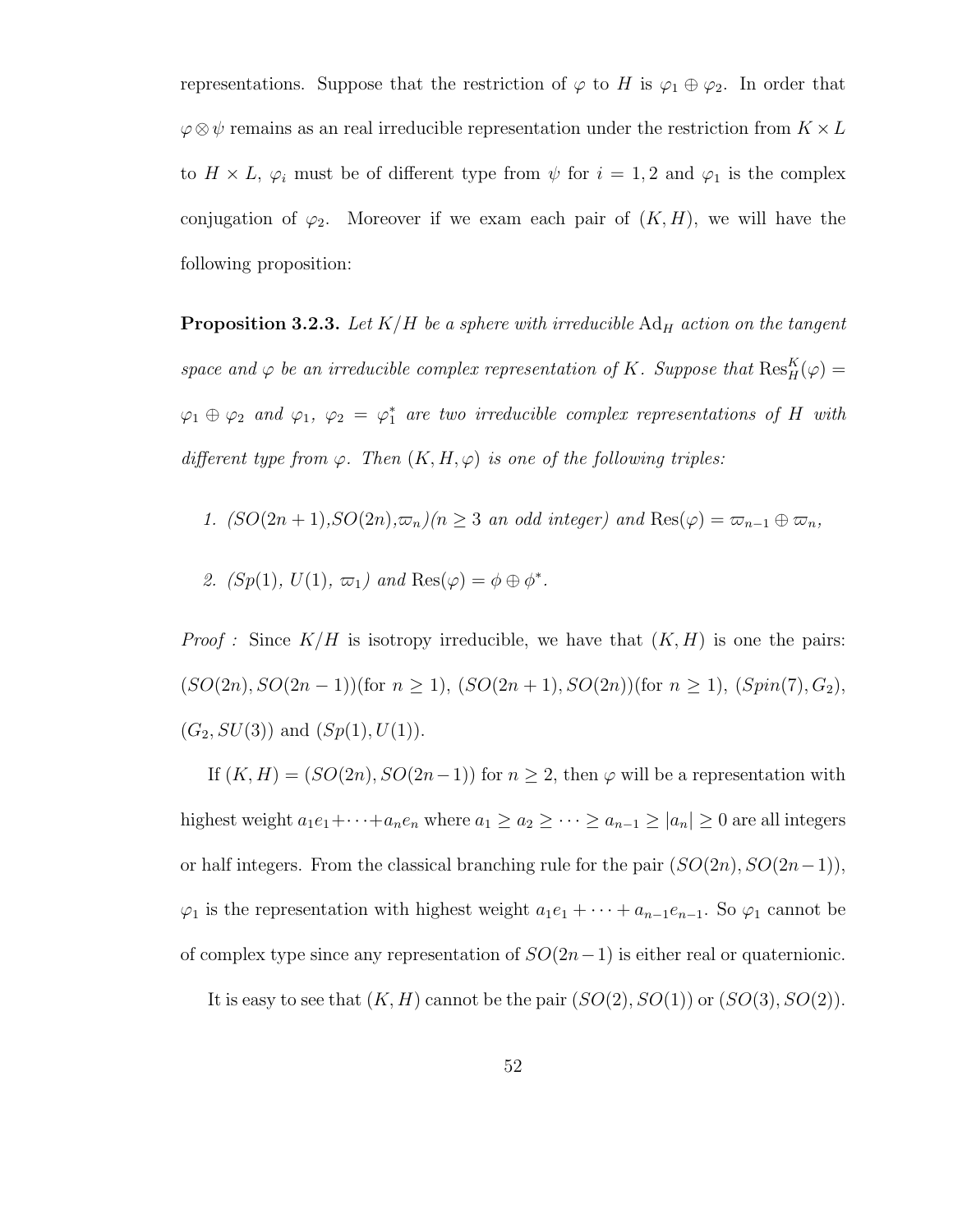If  $(K, H) = (SO(2n + 1), SO(2n))$  for  $n \geq 2$  then  $\varphi$  is a representation with highest weight  $a_1e_1 + \cdots + a_ne_n$  where  $a_1 \ge a_2 \ge \cdots \ge a_n \ge 0$  are all integers or half integers. From the classical branching rule for the pair  $(SO(2n+1), SO(2n))$  and the same argument as in the pair  $(SO(2n), SO(2n-1))$ ,  $\varphi_1$  which is the highest weight representation with highest weight  $a_1e_1 + \cdots + a_ne_n$  is a complex representation. So n is an odd integer and  $a_n \neq 0$ . From the branching rule,  $\varphi_2$  is the representation with highest weight  $a_1e_1 + \cdots + a_{n-1}e_{n-1} - a_ne_n$  and  $a_1 = \cdots = a_{n-1} = a_n = \frac{1}{2}$  $\frac{1}{2}$ , i.e.,  $\varphi$ is the spin representation of  $SO(2n+1)$  and  $\varphi_1$ ,  $\varphi_2$  are two half-spin representations of  $SO(2n)$ .

If  $(K, H) = (Spin(7), G_2)$ , then all representations of  $G_2$  are real, so  $\varphi_i$  cannot be a complex representation.

If  $(K, H) = (G_2, SU(3))$ , then  $\varphi$  is a real representation. Suppose  $\varphi$  is a representation with the highest weight  $a_1 \varpi_1 + a_2 \varpi_2$  with  $a_1, a_2 \geq 0$ . Let  $\pi_1$  and  $\pi_2$  be the fundamental weights of  $\mathfrak{su}(3)$ . Then the representation  $\varphi_1$  with highest weight  $(a_1 + a_2)\pi_1 + a_2\pi_2$  appears in  $\text{Res}(\varphi)$  with multiplicity 1. Since  $\varphi_2 = \varphi_1^*$  and  $\varphi_2$ is not equivalent to  $\varphi_1$ , we know that  $\varphi_1$  is a complex representation, i.e.  $a_1 > 0$ , and  $\varphi_2$  has the highest weight  $a_2\pi_1 + (a_1 + a_2)\pi_2$ . From the branching rule for the pair  $(G_2, SU(3))$ , the representation with the highest weight  $a_2\pi_1 + a_2\pi_2$  appears in Res( $\varphi$ ) with multiplicity  $a_1 + 1 - \max\{0, a_1 - a_2\} \ge 1$ , i.e. Res( $\varphi$ ) has more representations than  $\varphi_1$  and  $\varphi_2$ .

For the last pair  $(K, H) = (Sp(1), U(1))$ , only representation  $\varphi$  with the highest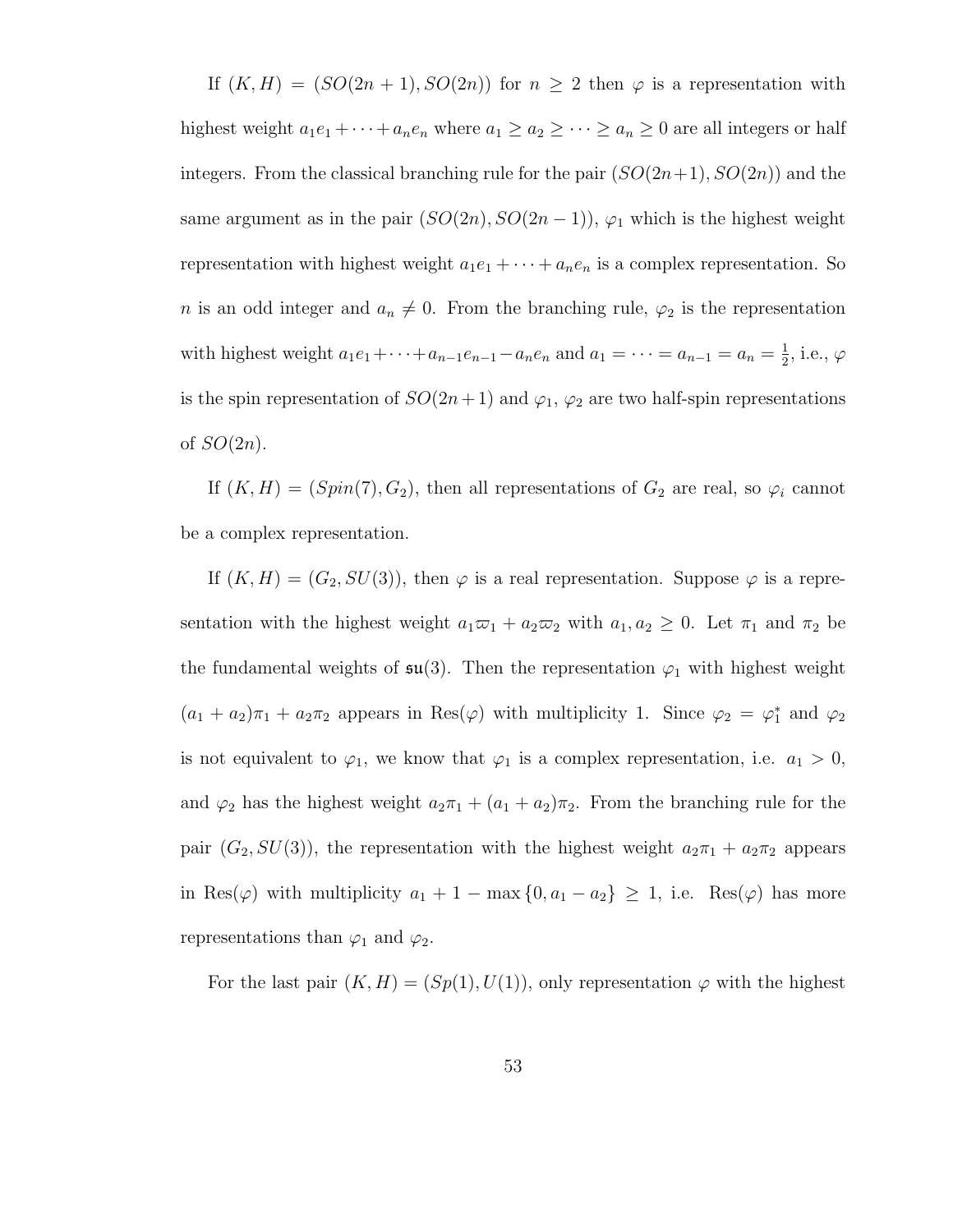weight  $e_1$ , or the standard representation of  $Sp(1)$ , decomposes to  $\phi \oplus \phi^*$  when it is restricted  $U(1)$ . This finishes the proof of the proposition.

The next proposition gives the classification of the triples  $(K, H, \varphi)$  such that  $\text{Res}_{H}^{K}(\varphi)$  remains irreducible as a complex representation and  $K/H$  is a sphere.

**Proposition 3.2.4.** Suppose that  $(K, H)$  is a sphere and  $\text{Ad}_{H}$  action on the tangent space is irreducible. Then  $(K, H, \varphi)$  such that  $\varphi \neq \mathrm{Id}$  and  $\mathrm{Res}(\varphi)$  is irreducible is one following triples:

1. (SO(2n), SO(2n − 1),  $k\varpi_{n-1}/(n \geq 2, k \geq 1)$  and Res( $\varphi$ ) =  $k\varpi_{n-1}$ ,

- 2. (SO(2n), SO(2n − 1),  $k\varpi_n$ )(n ≥ 2, k ≥ 1) and Res( $\varphi$ ) =  $k\varpi_{n-1}$ ,
- 3. (Spin(7),  $G_2$ ,  $k\varpi_1$ )( $k \ge 1$ ) and Res( $\varphi$ ) =  $k\varpi_1$ ,
- 4.  $(U(1), \{1\}, \phi^k)$   $(k \in \mathbb{Z})$  and  $\text{Res}(\varphi) = \text{Id}$ .

Proof : From the Dynkin's more general classification or the branching rule for the possible pairs  $(K, H)$ .

Now we consider the group-triple  $H \subset K \subset G$  such that  $K/H$  is a sphere and the  $Ad<sub>H</sub>$  action on the tangent space is irreducible and the isotropy representation  $\text{Ad}_K$  on the tangent space of  $G/K$  has two non-equivalent irreducible summands  $\mathfrak{m}_1 \oplus \mathfrak{m}_2$ . In order that the Ad<sub>H</sub> action on the tangent space of  $G/H$  has only three irreducible summands,  $m_1$  and  $m_2$  should remain irreducible when restricted to H. With the Proposition 3.2.3 and Proposition 3.2.4, we can prove: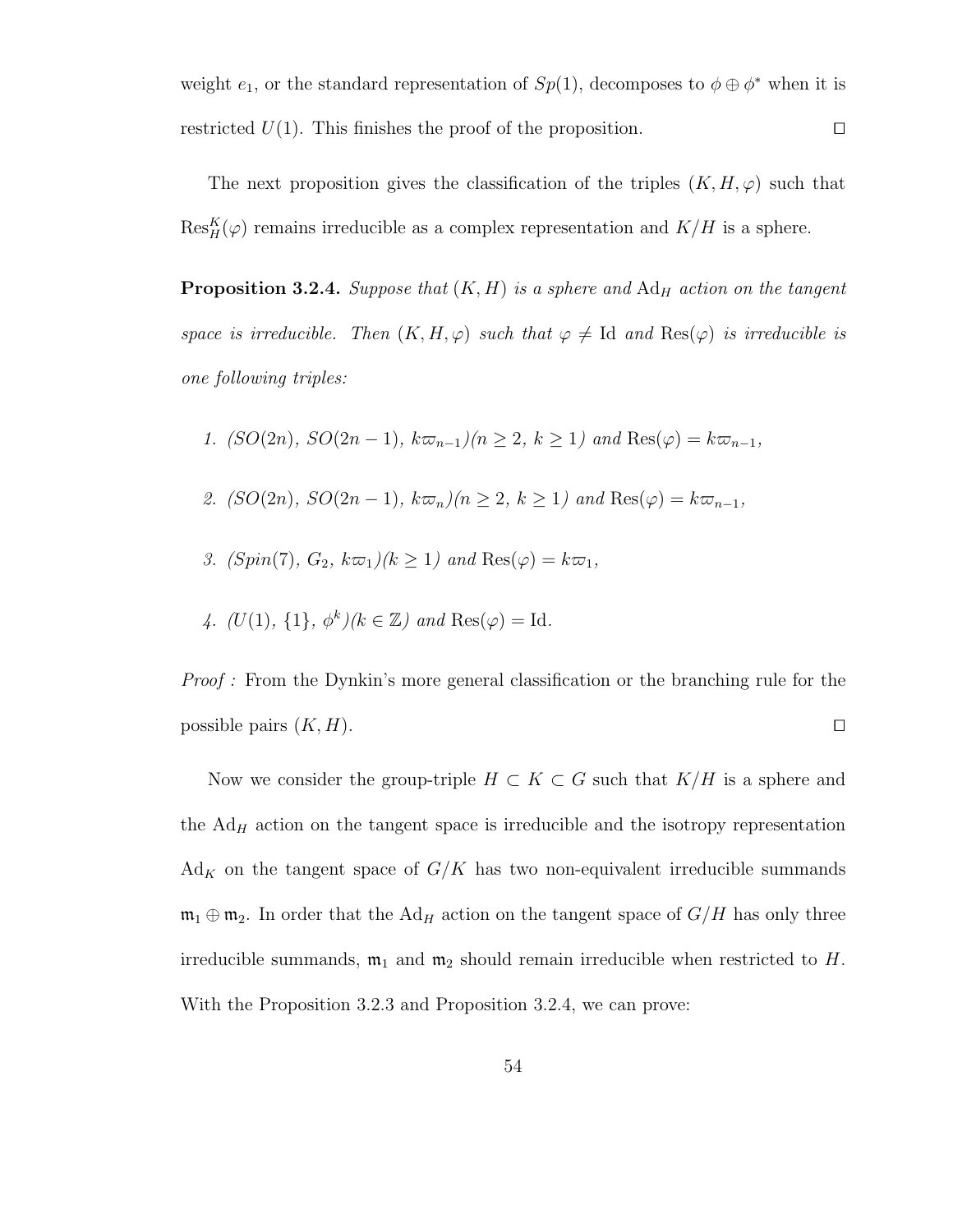**Theorem 3.2.5.** Let G be a simple Lie group and  $H \subset K \subset G$  be three compact connected Lie groups such that  $K/H$  is a sphere and  $\text{Ad}_H$  is irreducible on the tangent space  $\mathfrak{m}_3$  of K/H. Suppose the Ad<sub>K</sub> action on the tangent space of G/K has only two irreducible summands  $\mathfrak{m}_1$  and  $\mathfrak{m}_2$ . If  $\mathfrak{m}_1$  and  $\mathfrak{m}_2$  remain irreducible when they are viewed as the representations of  $\text{Ad}_H$ , then  $\mathfrak{m}_1$ ,  $\mathfrak{m}_2$  and  $\mathfrak{m}_3$  are pairwisely nonequivalent.

Proof : The classification of compact homogeneous spaces with two irreducible isotropy summands has been done by W. Dickinson and M. Kerr in [DM]. In their paper, they have listed all the triples  $(G, K, \chi)$  where  $Ad_K = \chi = \chi_1 \oplus \chi_2$  and G is a compact simple Lie group. One observation they made in the section of preliminaries is that  $\chi_1$  and  $\chi_2$  are non-equivalent except for the pair  $(SO(8), G_2)$  listed as **I.16**. For this pair, the isotropy representation  $Ad_K$  is  $\varpi_1 \oplus \varpi_1$ . Since  $K/H$  is a sphere, we have  $H = SU(3)$ . Then  $\text{Res}(\varpi_1) = [\varpi_1]_{\mathbb{R}} \oplus \text{Id}$ , i.e., the isotropy representation of  $G/H$  has more than 3 irreducible summands.

Now take a triple  $(G, K, \chi = \chi_1 \oplus \chi_2)$  in their classification for which K can act transitively on some sphere. For each possible  $H$  such that  $K/H$  is a sphere and  $\text{Res}_{H}^{K}(\chi_{i})$  remains irreducible, we claim that  $\text{Res}(\chi_{1})$  and  $\text{Res}(\chi_{2})$  are non-equivalent. In most triples, it can be shown by the fact that  $\chi_1$  and  $\chi_2$  have different dimensions. If  $\chi_1$  and  $\chi_2$  have the same dimension which are I.1, I.2, I.3, I.4, I.5, I.14, I.18, II.5, III.6, V.1, then we prove it by the following argument. We copy the examples from their list in Table 3.1: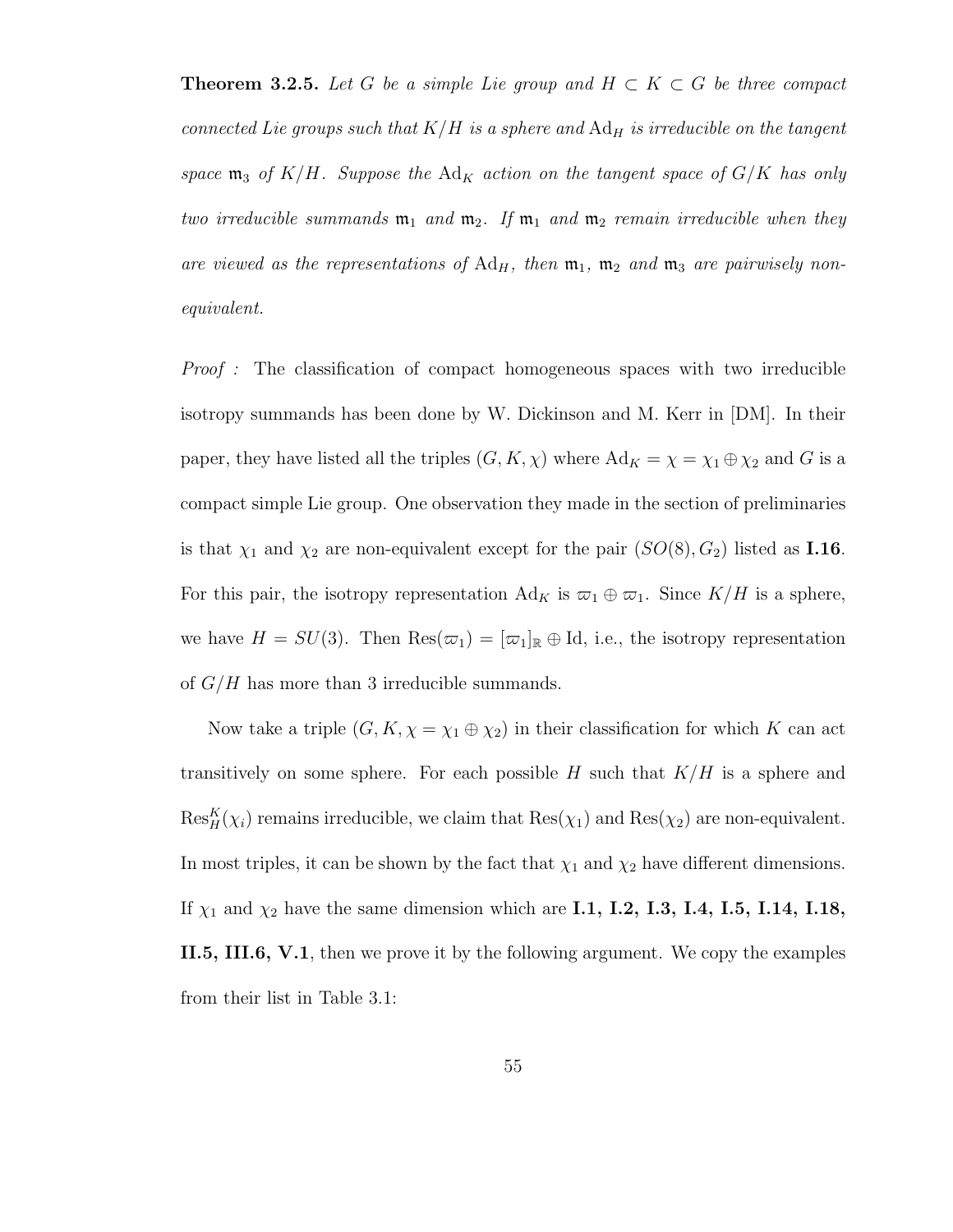|       | $\boldsymbol{K}$                                 | $\chi_1$                                                                                                    | $\chi_2$                                                   |
|-------|--------------------------------------------------|-------------------------------------------------------------------------------------------------------------|------------------------------------------------------------|
| I.1   | $SO(m) \times SU(k)$ , $(k \geq 3)$              | $\mathrm{Id}\otimes[\varpi_2\varpi_{k-1}^2]_{\mathbb{R}}$                                                   | $\varrho_m\otimes\varpi_1\varpi_{k-1}$                     |
| I.2   | $SO(m) \times SO(k), (k \geq 7)$                 | $\mathrm{Id}\otimes\varpi_1\varpi_3$                                                                        | $\rho_m\otimes\varpi_2$                                    |
| I.3   | $SO(m) \times SO(k)$ , $(k \geq 5)$              | $\text{Id} \otimes \varpi_1^2 \varpi_2$                                                                     | $\varrho_m\otimes\varpi_1^2$                               |
| I.4   | $SO(m) \times Sp(k), (k \geq 3)$                 | $\mathrm{Id}\otimes\varpi_1\varpi_3$                                                                        | $\rho_m\otimes\varpi_2$                                    |
| 1.5   | $SO(m) \times Sp(k), (k \geq 2)$                 | $\text{Id} \otimes \varpi_1^2 \varpi_2$                                                                     | $\varrho_m\otimes\varpi_1^2$                               |
| I.14  | $SO(65) \times E_7$                              | $\mathrm{Id} \otimes \varpi_2$                                                                              | $\varrho_{65}\otimes\varpi_1$                              |
| I.18  | $SO(m) \times U(k)$ , $(k \geq 2)$               | $\mathrm{Id} \otimes [\varpi_2 \otimes \phi]_{\mathbb{R}}$                                                  | $[\varrho_m \otimes [\varpi_1 \otimes \phi]_{\mathbb{R}}]$ |
| II.5  | $SU(p) \times SU(q) \times S(U(1) \times U(m))$  | $\varpi_1 \varpi_{p-1} \otimes \varpi_1 \varpi_{q-1} \otimes \text{Id} \otimes \text{Id} \otimes \text{Id}$ |                                                            |
|       | $(p, q \geq 2, m \geq 1)$                        | $[\varpi_1 \otimes \varpi_1 \otimes \phi \otimes \phi^* \otimes \varpi_{m-1}]_{\mathbb{R}}$                 |                                                            |
| III.6 | $Sp(1) \times U(3)$                              | $\mathrm{Id}\otimes[\varpi_1^2\otimes\phi^2]_{\mathbb{R}}$                                                  | $[\varpi_1 \otimes \varpi_1 \otimes \phi]_{\mathbb{R}}$    |
| V.1   | $SO(m) \times SO(n), (m, n \geq 3, m, n \neq 4)$ | $\varpi_2\otimes\varpi_1^2$                                                                                 | $\varpi_1^2\otimes\varpi_2$                                |

Table 3.1:  $(K, \chi_1, \chi_2)$  with dim  $\chi_1$  may equal to dim  $\chi_2$ 

Suppose  $K = K_1 \times L$  and  $H = H_1 \times L$  such that the  $K_1$  action on the sphere  $K/H$  is effective and transitive. Since  $\chi_i$  is an irreducible real representation, so  $\chi_i$ is either an irreducible representation  $\rho$  over  $\mathbb C$  and  $\rho$  is of real type, or the sum of an irreducible representation  $\rho$  with its complex conjugation  $\rho^*$  and  $\rho$  is not of real type. In the first case we write  $\chi_i = \rho$  and in the second case we write  $\chi_i = [\rho]_{\mathbb{R}}$ . Under the restriction from K to H, if  $\rho = \rho_1 \oplus \rho_2$ , then  $[\rho]_{\mathbb{R}}$  decomposes as  $[\rho_1]_{\mathbb{R}} \oplus [\rho_2]_{\mathbb{R}}$ , i.e.,  $\chi_i$  is not irreducible any more. In the case where  $\chi_i = \rho$ , let  $\rho = \tau \otimes \varphi$  where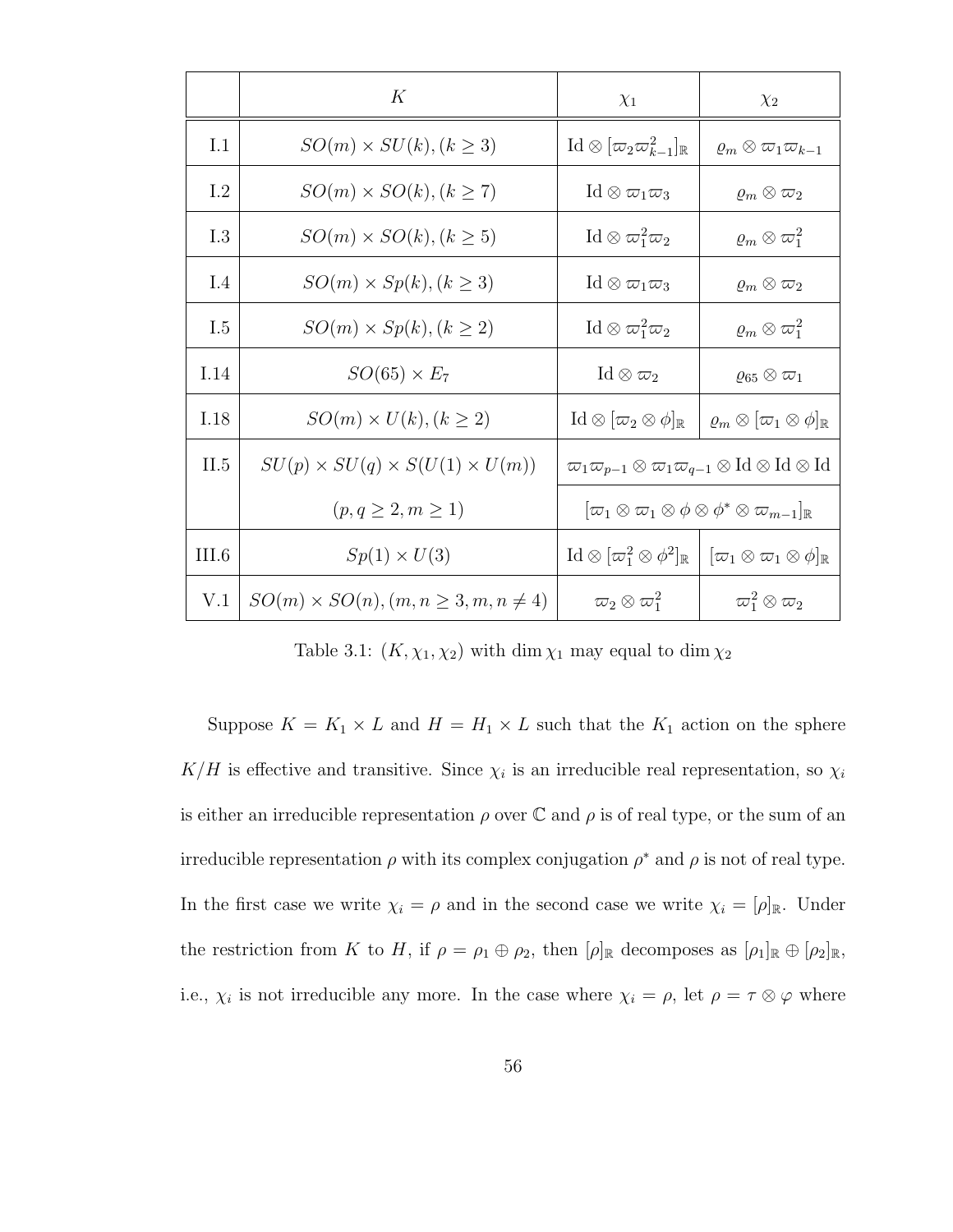$\tau$  and  $\varphi$  are irreducible representations of  $K_1$  and L respectively. If Res( $\tau$ ) remains irreducible, then  $\rho$  will be irreducible as a representation of H. If  $\text{Res}(\tau) = \tau_1 \oplus \tau_2$ , then Res $(\rho) = \tau_1 \otimes \varphi \oplus \tau_2 \otimes \varphi$ . Hence if both  $\tau_1$  and  $\tau_2$  are of complex type and conjugate to each other then  $\text{Res}(\rho) = [\tau_1 \otimes \varphi]_{\mathbb{R}}$  is an irreducible real representation.

First we consider the case where  $\chi_i = \tau_i \otimes \varphi_i$  for  $i = 1, 2$  and  $\tau_i$ ,  $\varphi_i$  are irreducible representations of  $K_1$ , L respectively. Then  $\tau_i$ 's and  $\varphi_i$ 's are self-conjugated. Since  $Res(\chi_1) = Res(\chi_2)$ , we have  $\varphi_1 = \varphi_2, \tau_1 \neq \tau_2$  and  $Res(\tau_1) = Res(\tau_2)$ . From Proposition 3.2.4, we have  $K_1 = SO(2n)$ ,  $H_1 = SO(2n-1)$ ,  $(n \ge 2)$  and  $\tau_1 = k\varpi_{n-1}$ ,  $\tau_2 = k\omega_n$  for  $k \ge 1$ ,  $\varphi_1 = \varphi_2$ . There is no example which satisfies these conditions.

Next without loss of generality, we assume that  $\chi_1 = [\tau_1 \otimes \varphi_1]_{\mathbb{R}}$  and  $\chi_2 = \tau_2 \otimes$  $\varphi_2$ . So  $\tau_2$  and  $\varphi_2$  are self-conjugated and  $\text{Res}(\tau_1)$  is irreducible. In order to have  $\text{Res}(\chi_1) = \text{Res}(\chi_2)$ , we obtain that  $\text{Res}(\tau_2) = \alpha \oplus \alpha^*$  and  $\tau_1 = \alpha, \varphi_1 = \varphi_1^* = \varphi_2$ . There is no pair of  $(K_1, H_1)$  which satisfies these conditions.

Finally, we assume that  $\chi_1 = [\tau_1 \otimes \varphi_1]_{\mathbb{R}}$  and  $\chi_2 = [\tau_2 \otimes \varphi_2]_{\mathbb{R}}$ . So Res $(\tau_1)$  and  $\text{Res}(\tau_2)$  are irreducible and  $\text{Res}(\tau_1) \otimes \varphi_1 \oplus \text{Res}(\tau_1)^* \otimes \varphi_1^* = \text{Res}(\tau_2) \otimes \varphi_2 \oplus \text{Res}(\tau_2)^* \otimes \varphi_2^*$ . Since  $\chi_1 \neq \chi_2$ , from Proposition 3.2.4 we obtain that  $K_1 = SO(2n)$ ,  $H_1 = SO(2n-1)$ and  $\tau_1 = k\varpi_{n-1}, \tau_2 = k\varpi_n, \varphi_1 = \varphi_2$  for  $n \geq 2$  and  $k \geq 1$ . There is no example satisfies these conditions.

There are examples where the  $K_1$  action is not effective on the sphere  $K/H$ . These are the examples I.18, II.5, III.6 where  $K_1 = S(U(m) \times U(n))$  and  $H_1 = SU(m+n)$ , or  $K_1 = U(m)$  and  $H_1 = SU(m)$ . For these examples, the restriction makes the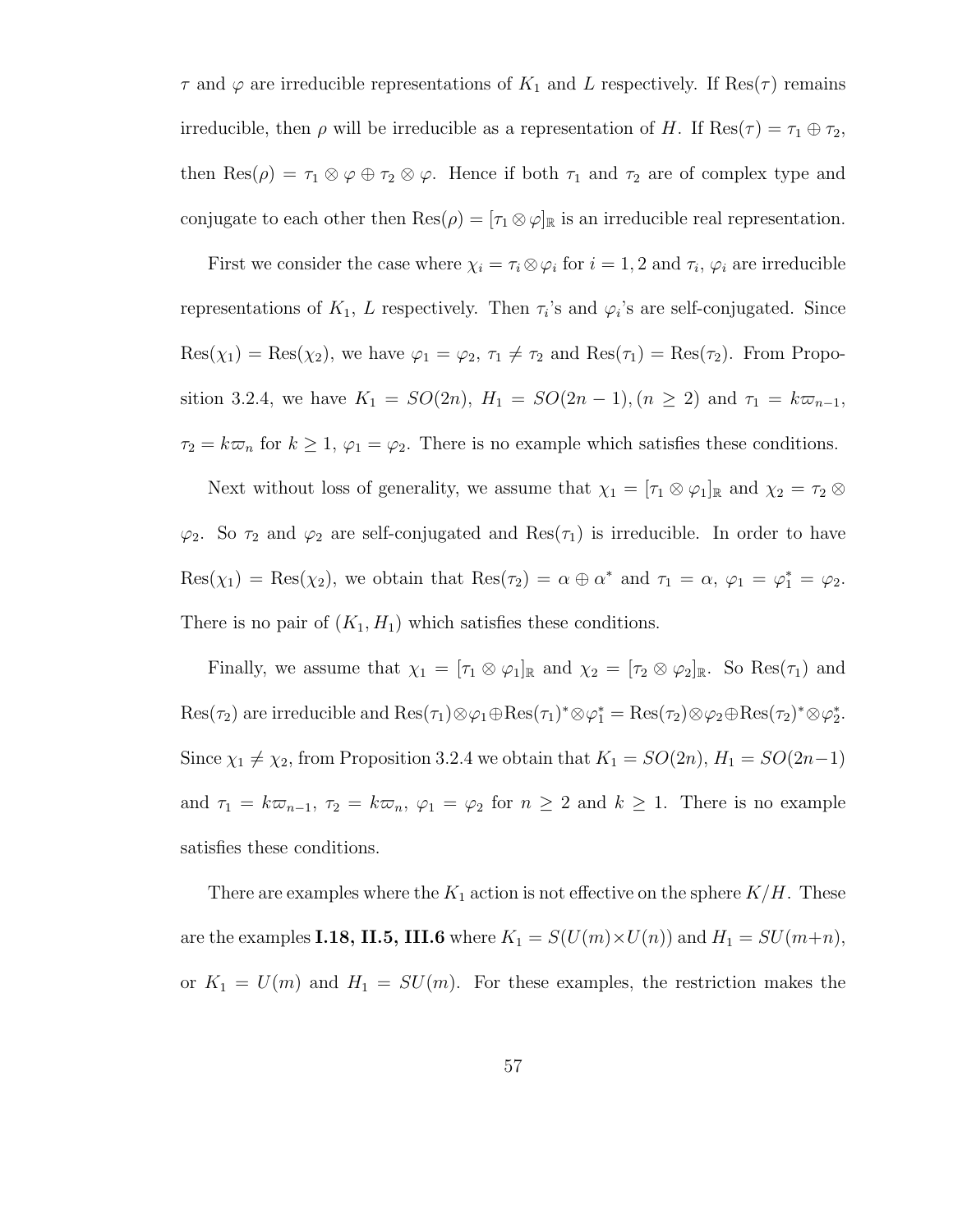representation of the center of  $K_1$  to be the trivial representation. By checking each of them, we obtain that  $\text{Res}(\chi_1)$  is non-equivalent to  $\text{Res}(\chi_2)$ .

Next we are going to prove that the isotropy representation  $Ad_H$  of  $K/H$  is non-equivalent to  $\text{Res}(\chi_1)$  or  $\text{Res}(\chi_2)$  which will finish the proof.

We denote the representation of  $Ad_H$  on the tangent space of  $K/H$  by  $\chi_3$ . For each possible pair of  $(K_1, H_1)$ , the  $\chi_3$  is given as :

| $K_1$                 | $H_1$                | $\chi_3$                                    |
|-----------------------|----------------------|---------------------------------------------|
| $SO(n+1)$             | $SO(n)(n \geq 2)$    | $\varrho_n\otimes \mathrm{Id}$              |
| SU(2)                 | U(1)                 | $[\phi]_{\mathbb{R}} \otimes \text{Id}$     |
| $G_2$                 | SU(3)                | $[\varpi_1]_\mathbb{R}\otimes\mathrm{Id}$   |
| Spin(7)               | $G_2$                | $\varpi_1\otimes\mathrm{Id}$                |
| $S(U(m) \times U(n))$ | $SU(m) \times SU(n)$ | $\operatorname{Id}\otimes\operatorname{Id}$ |
| U(n)                  | SU(n)                | $\operatorname{Id}\otimes\operatorname{Id}$ |

Table 3.2: Isotropy irreducible sphere  $K_1/H_1$ 

Here  $\chi_3$  is written as the outer tensor product of one representation of  $H_1$  and one of L. From Proposition 3.2.3 and Proposition 3.2.4, for  $H_1 = SO(n)$ ,  $\varrho_n$  cannot be the restriction of some representation of  $SO(n+1)$  and the same is true for the pair  $(G_2, SU(3))$ . For the pair  $(SU(2), U(1))$ , only the restriction of the representation  $\pi_1 \otimes \text{Id}$  of  $SU(2) \times L$  is  $[\![\phi]\!]_{\mathbb{R}} \otimes \text{Id}$ . However  $\pi_1 \otimes \text{Id}$  is a quaternionic representation which cannot be  $\chi_1$  or  $\chi_2$ . For the other possible pairs, we list all possible choices of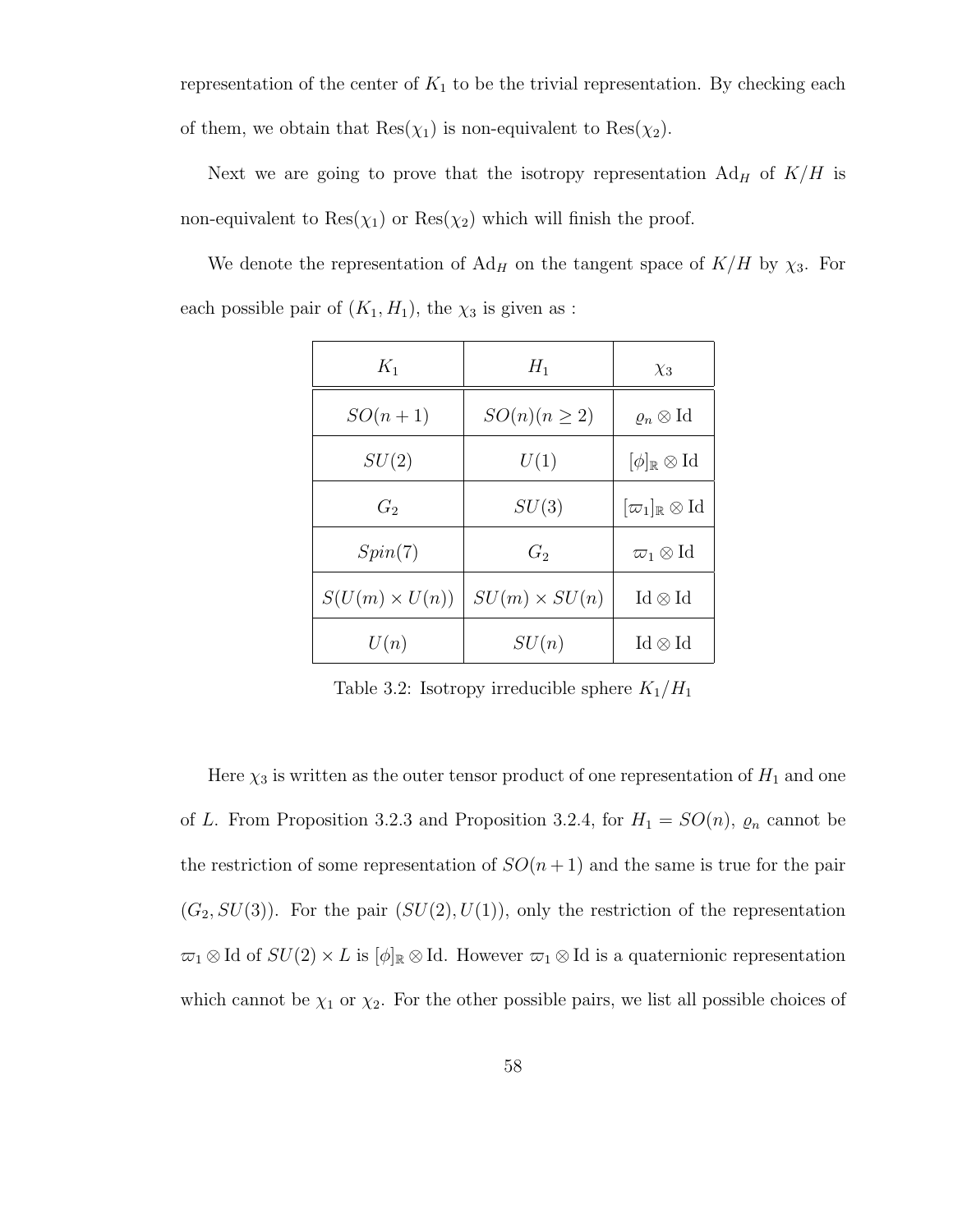$\chi_1$  or  $\chi_2$  such that the restrictions are  $\chi_3$ :

$$
K_1 \t H_1 \t \chi_1 \text{ or } \chi_2
$$
  
\n
$$
Spin(7)
$$
  
\n
$$
G_2 \t \varpi_1 \otimes \text{Id}
$$
  
\n
$$
S(U(m) \times U(n)) \t SU(m) \times SU(n) \t Id \otimes \text{Id} \otimes \text{Id}
$$
  
\n
$$
U(n) \t SU(n) \t Id \otimes \text{Id} \otimes \text{Id}
$$

Here the last Id in each pair is the trivial representation of  $L$ . The conditions for  $(S(U(m) \times U(n)), SU(m) \times SU(n))$  and  $(U(n), SU(n))$  are very restrictive and no example in their list satisfies those requirement. For the pair  $(Spin(7), G_2)$ , three examples which are I.30:  $(Spin(9), Spin(7))$ , II.13:  $(SU(8), Spin(7))$  and III.10:  $(Sp(8), Spin(7) \times Sp(1))$  satisfy the condition that one of  $\chi_1$  and  $\chi_2$  is  $\varpi_1 \otimes id$ . But in each examples the other  $\chi_i$  decompose as restricted to H. Therefore there is no pair  $(G, K)$  such that  $\text{Res}(\chi_i) = \chi_3, i = 1, 2.$ 

From the results in Theorem 3.2.2 and the above Theorem 3.2.5, we have

Corollary 3.2.6. Suppose the cohomogeneity one manifold M has the group diagram  $H \subset \{K^-, K^+\} \subset G$ . If one of the homogeneous spaces  $G/K^-$  and  $G/K^+$  is not strongly isotropy irreducible, then M is G-equivariant to a sphere.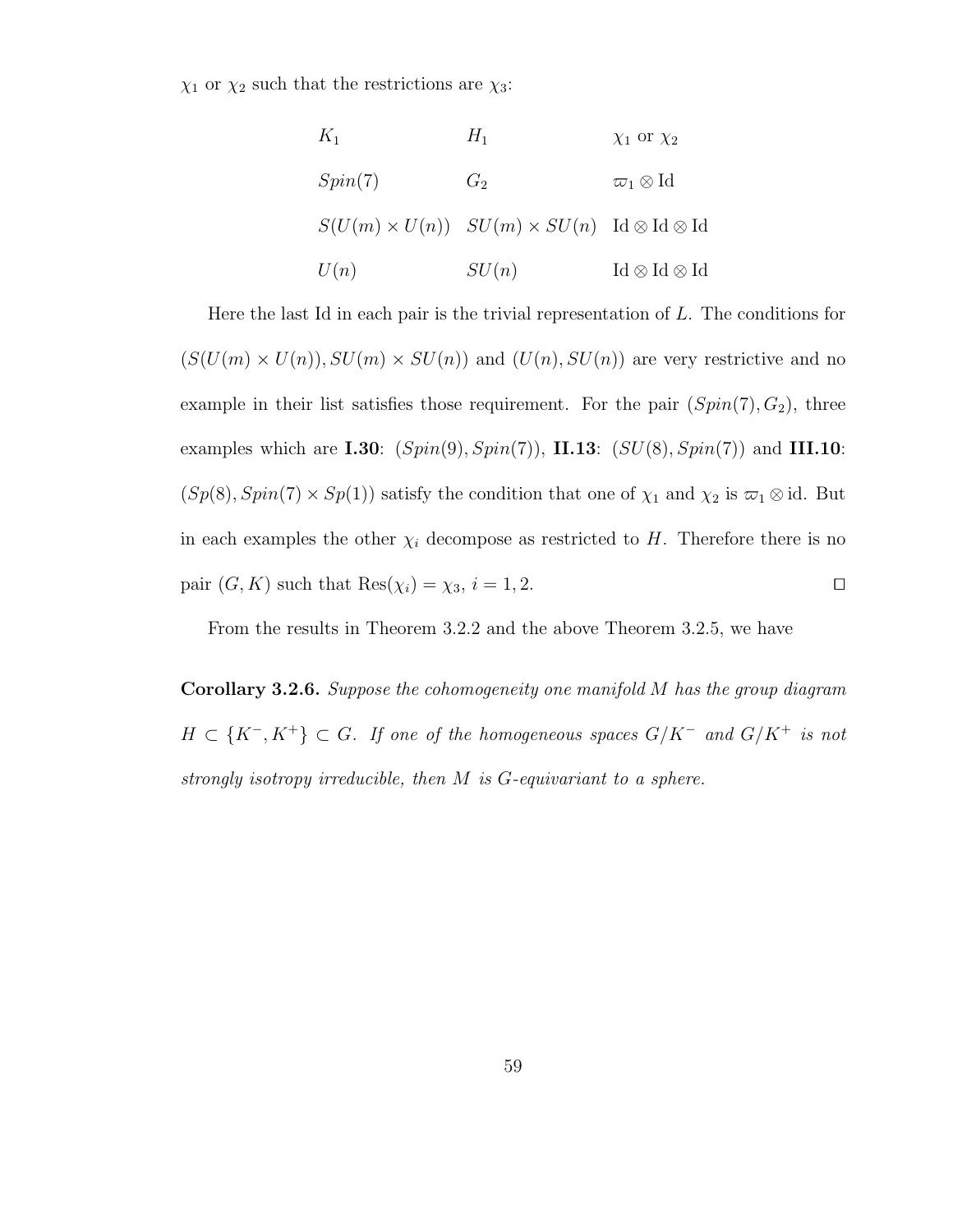#### 3.3 Group Triple  $H \subset K \subset G$  with  $G/K$  Strongly

#### Isotropy Irreducible

Suppose that  $G/K$  is a strongly isotropy irreducible homogeneous space and H is a closed subgroup of K with  $K/H$  being a sphere. In the following proposition we list all triples with  $Ad<sub>H</sub>$  has only three irreducible summands:

**Proposition 3.3.1.** All triples  $H \subset K \subset G$  with  $\text{Ad}_H$  having three irreducible summands are listed in Table 3.3 and Table 3.4.

The proof is straightforward. We use the classification of strongly isotropy irreducible homogeneous space  $G/K$  in [Wo1]. For each pair  $(G, K)$ , we list the possible H's such that  $K/H$  is a sphere and then compute the isotropy representation  $Ad_H$ of  $G/H$ . If  $Ad<sub>H</sub>$  has precisely three irreducible summands, then we include the triple  $H \subset K \subset G$  in our list.

Remark 3.3.2. The triples  $\{1\} \subset SO(2) \subset SU(2), U(1) \subset \Delta SU(2) \subset SU(2) \times SU(2)$ and  $\Delta Sp(1) \subset Sp(1) \times Sp(1) \subset Sp(2)$  can be viewed as the triple  $SO(p) \subset SO(p+1)$ 1)  $\subset SO(p+2)$  when  $p=1, 2$  and 3.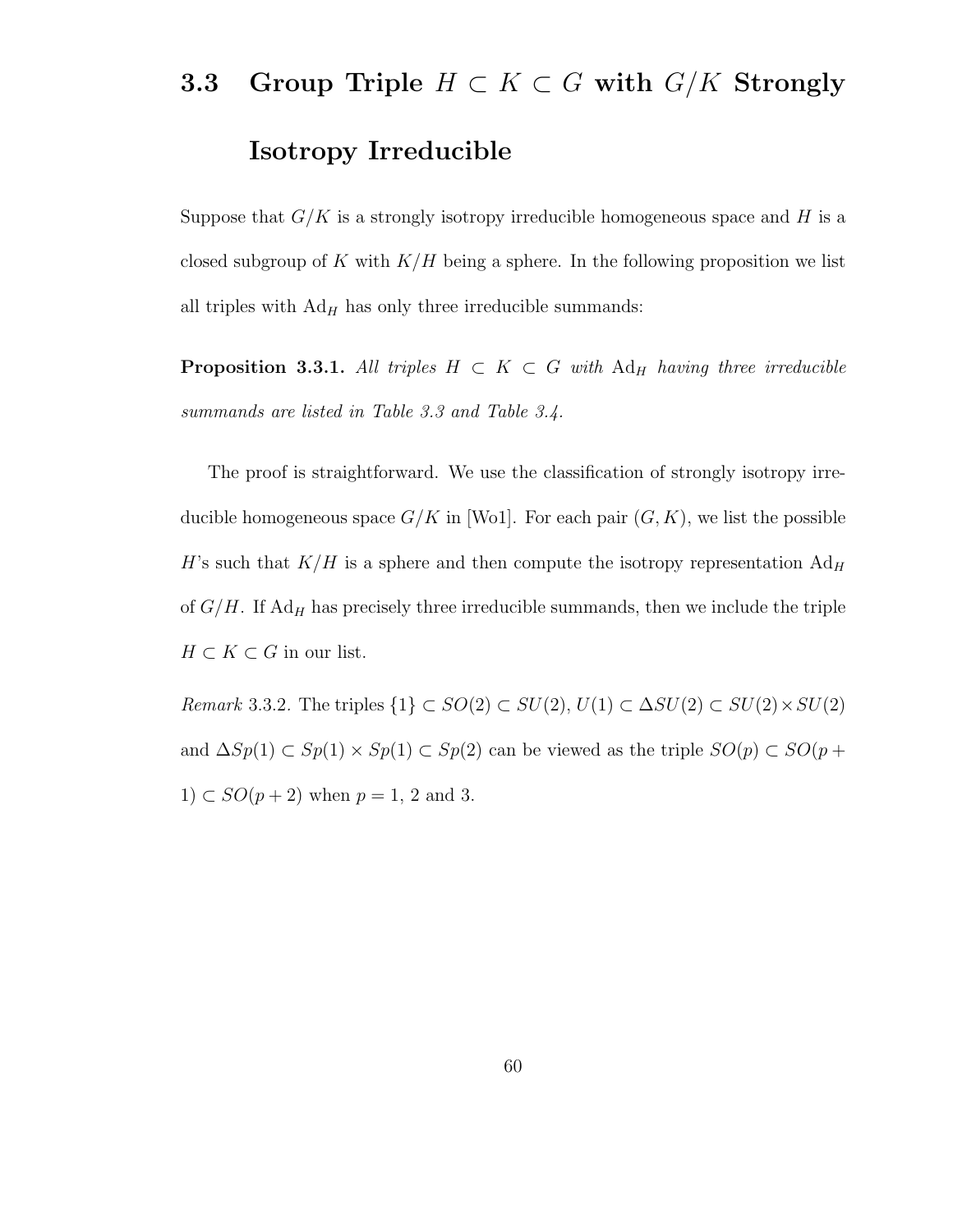| G                        | K                        | H                      |               |
|--------------------------|--------------------------|------------------------|---------------|
| $SU(2) \times SU(2)$     | $\Delta SU(2)$           | U(1)                   |               |
| $Spin(n) \times Spin(n)$ | $\Delta Spin(n)$         | $Spin(n-1)$            | $n \geq 6$    |
| $Spin(7) \times Spin(7)$ | $\Delta Spin(7)$         | $G_2$                  |               |
| $G_2 \times G_2$         | $\Delta G_2$             | SU(3)                  |               |
| SU(4p)                   | $SU(4) \times SU(p)$     | $Sp(2) \times SU(p)$   | $p \geq 2$    |
|                          | $SU(p) \times SU(4)$     | $SU(p) \times Sp(2)$   |               |
| SU(2p)                   | $SU(p) \times SU(2)$     | $SU(p) \times U(1)$    | $p \geq 3$    |
| SU(16)                   | Spin(10)                 | Spin(9)                |               |
| SU(4)                    | $SU(2) \times SU(2)$     | $U(1) \times SU(2)$    |               |
|                          |                          | $SU(2) \times U(1)$    |               |
| SU(2)                    | SO(2)                    | $\{1\}$                |               |
| $SO(p+2)$                | $SO(p+1)$                | SO(p)                  | $p \geq 4$    |
| $SO(p+q+2)$              | $SO(p+1) \times SO(q+1)$ | $SO(p) \times SO(q+1)$ | $p, q \geq 1$ |
|                          |                          | $SO(p+1) \times SO(q)$ |               |
| $Spin(6+2p)$             | $Spin(6) \times SO(2p)$  | $SU(3) \times SO(2p)$  | $p \geq 1$    |
|                          | $SO(2p) \times Spin(6)$  | $SO(2p) \times SU(3)$  |               |

Table 3.3:  $H\subset K\subset G$  with  $\mathrm{Ad}_H$  having 3 summands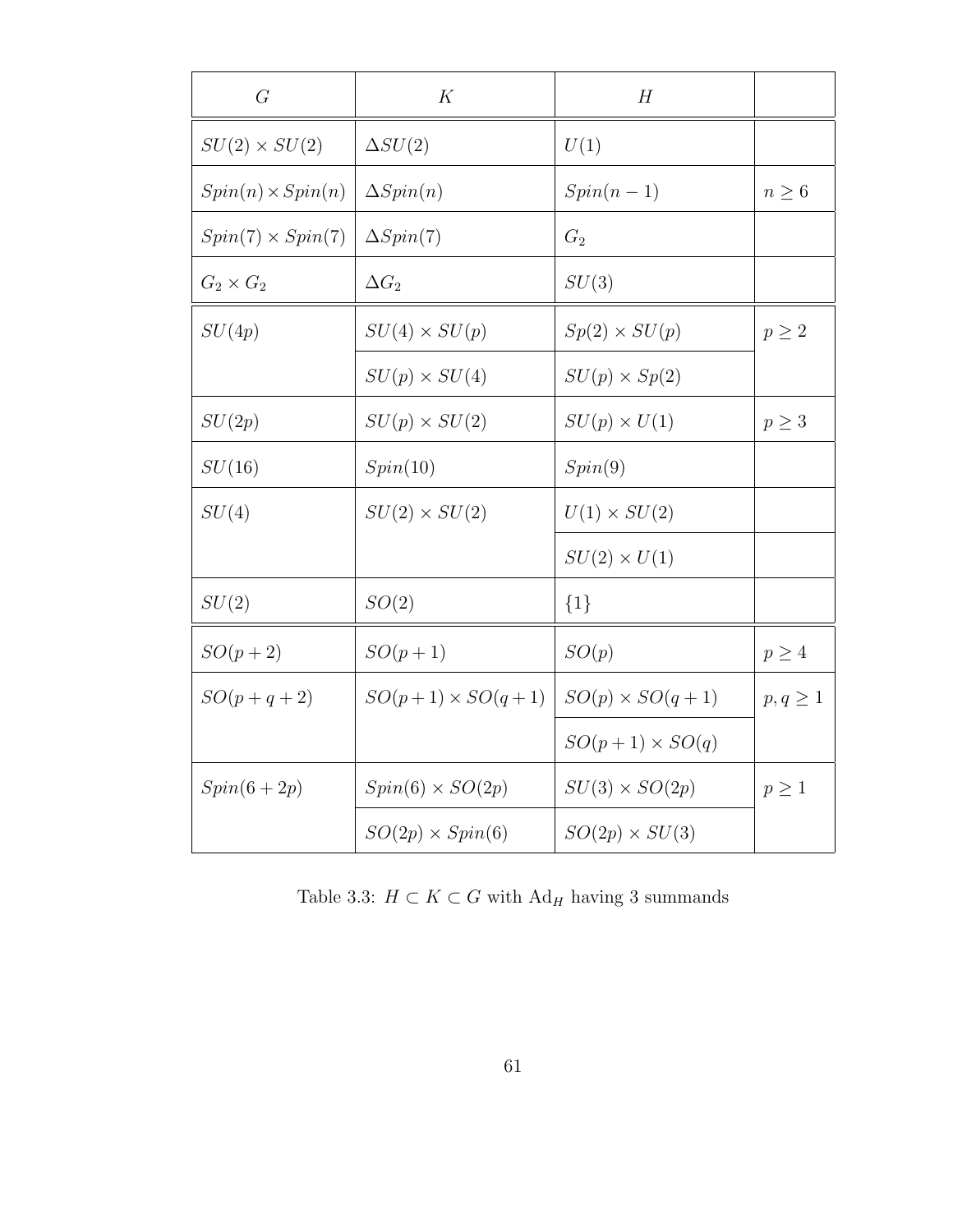| $Spin(7+2p)$ | $Spin(6) \times SO(2p+1)$ | $SU(3) \times SO(2p+1)$ | $p \geq 1$ |
|--------------|---------------------------|-------------------------|------------|
| Spin(128)    | Spin(16)                  | Spin(15)                |            |
| Spin(16)     | Spin(9)                   | Spin(8)                 |            |
| SO(8)        | U(4)                      | SU(4)                   |            |
| Spin(7)      | Spin(6)                   | SU(3)                   |            |
| Spin(7)      | $G_2$                     | SU(3)                   |            |
| SO(4)        | $SO(2) \times SO(2)$      | $\Delta SO(2)$          |            |
| Sp(2)        | $Sp(1) \times Sp(1)$      | $\Delta Sp(1)$          |            |
| $E_6$        | $SU(6)\cdot SU(2)$        | $SU(5)\cdot SU(2)$      |            |
| $E_6$        | $SU(3) \times G_2$        | $SU(3) \times SU(3)$    |            |
| $F_4$        | Spin(9)                   | Spin(8)                 |            |
| $F_4$        | $SO(3)\times G_2$         | $SO(3) \times SU(3)$    |            |
| $G_2$        | SO(4)                     | SO(3)                   |            |

Table 3.4:  $H\subset K\subset G$  with  $\mathrm{Ad}_H$  having 3 summands, continued.

# 3.4 Construction of Cohomogeneity One Group Diagrams

In this section, we will construct the cohomogeneity one group diagram from the group triples.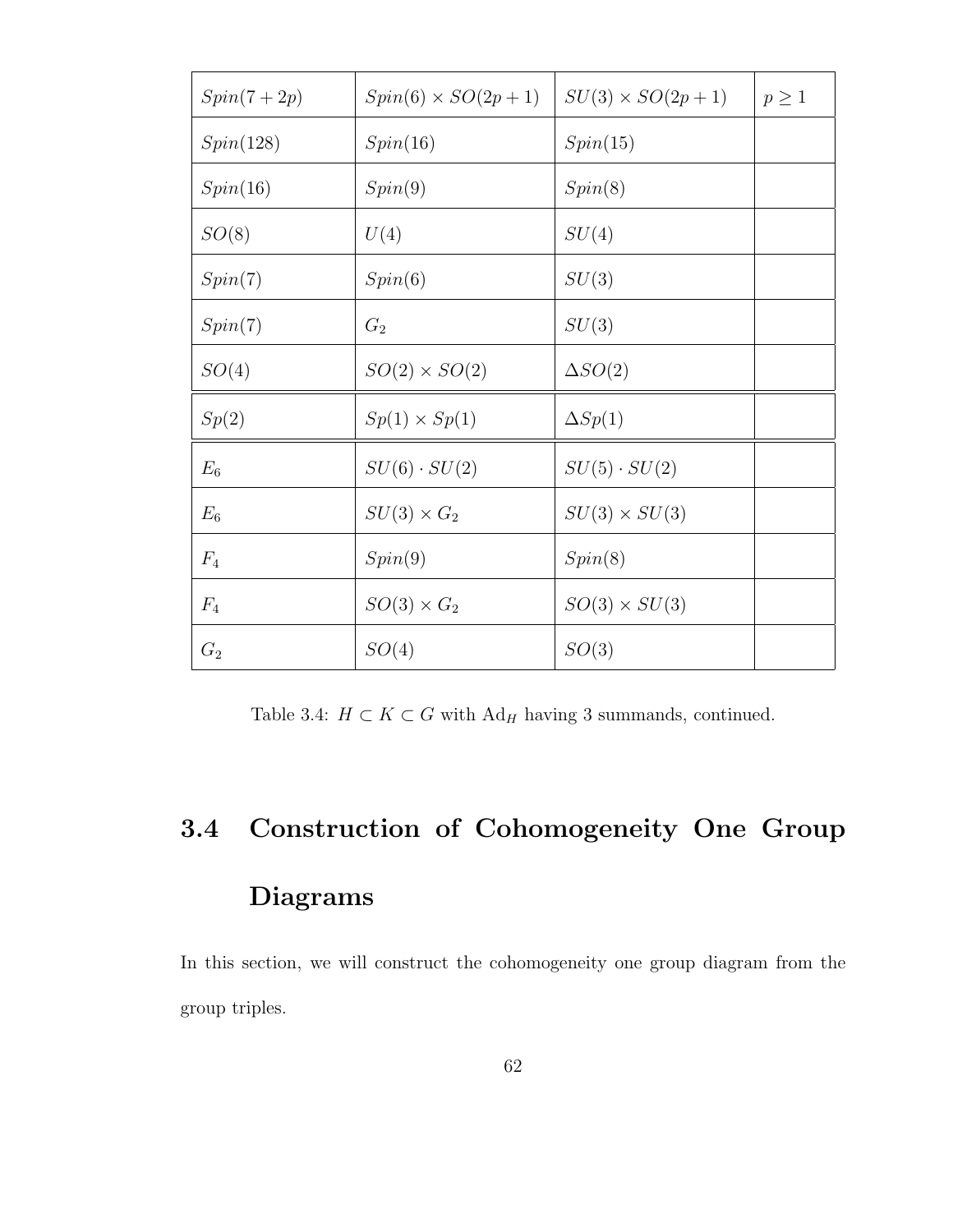First let us describe the methods to produce other group diagrams from a given one  $H \subset \{K^-, K^+\} \subset G$ . Take an automorphism  $\tau$  of G and apply to one side, say  $H \subset K^- \subset G$ . If  $\tau(H)$  happens to be still inside  $K^+$ , then we have the new group diagram  $\tau(H) \subset \{\tau(K^-), K^+\} \subset G$  which is equivalent to the diagram  $H \subset$  $\{K^-, \tau^{-1}(K^+)\}\subset G$ . Hence at the beginning we may assume that  $\tau$  leaves H invariant and changes both of  $K^{\pm}$ . If  $\tau(K^{-})$  can be obtained by a conjugation by an element  $g \in G$ , then g cannot be inside  $N(H)$ <sub>0</sub> otherwise the new diagram is equivalent to the original one. So the number of the possible non-equivalent group diagrams equals to the number of the connected components of the double coset space  $Aut(G, K^-)\backslash Aut(G, H)/Aut(G, K^+)$  where  $Aut(G, L)$  is the group of automorphisms of G leaving the subgroup L invariant.

**Definition 3.4.1.** A group diagram  $H \subset \left\{ \widetilde{K}^-, \widetilde{K}^+ \right\} \subset G$  is called a variation of  $H \subset \{K^-, K^+\} \subset G$  if after possible switching of  $K^-$  and  $K^+, \ \widetilde{K}^- = \tau(K^-),$  $\label{eq:Kstar} \widetilde{K}^+ = K^+ \text{ for some } \tau \in \operatorname{Aut}(G,H).$ 

First we look at the case where  $H$  is not connected. We have

**Theorem 3.4.2.** The cohomogeneity one manifold defined by the group diagram  $H \subset \{K^{\pm}\}\subset G$  with G simple, H disconnected and the isotropy representation  $Ad_{H_0}$  has three irreducible summands is either a double or a complex project space.

*Proof* : By Lemma 3.1.6, we may assume that  $l = 1$ , i.e., K<sup>-</sup> is connected and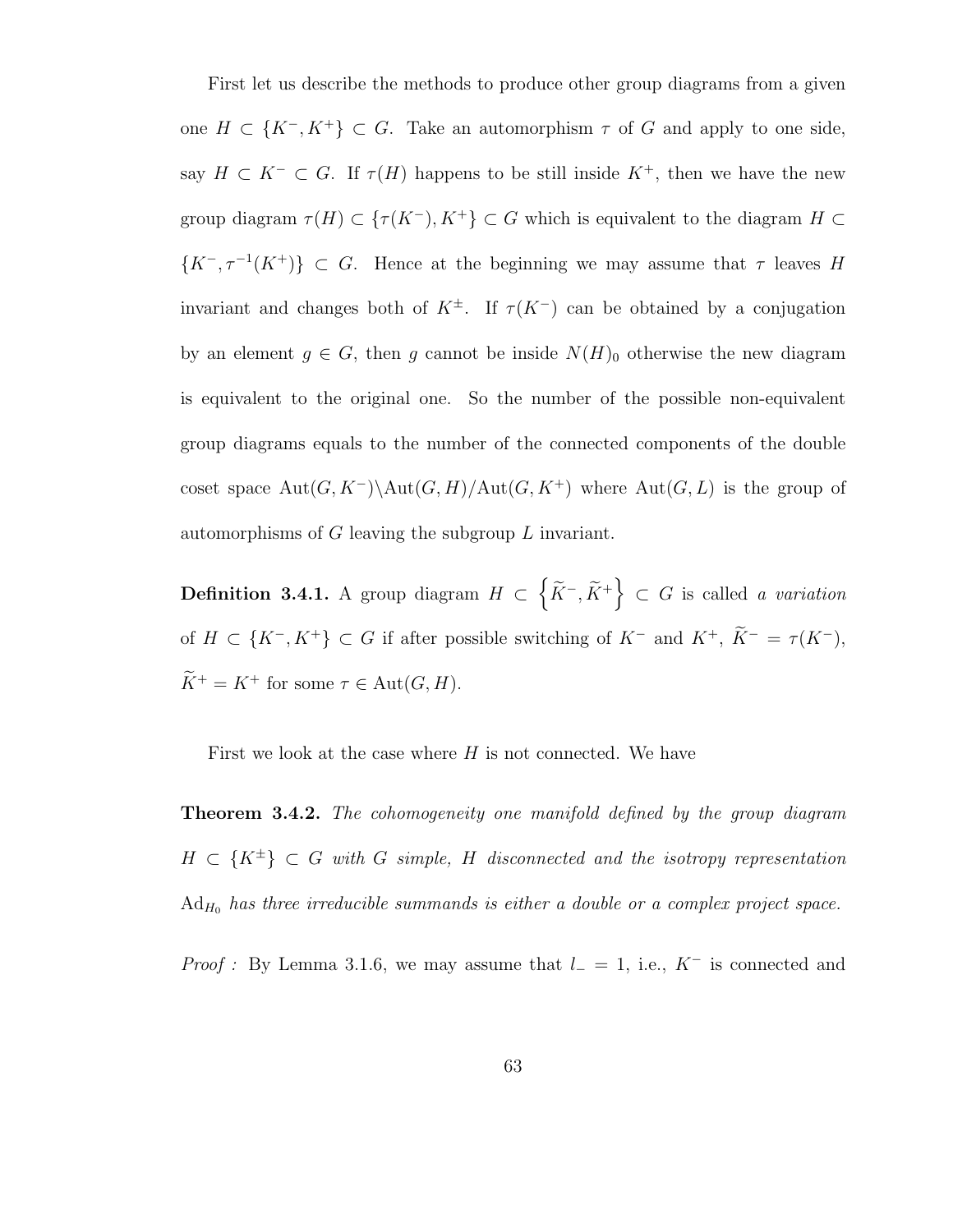$K^-/H_0 = \mathbb{S}^1$ . From the classification in Proposition 3.3.1,  $H_0 \subset K \subset G$  is one of

$$
SO(p) \subset SO(2) \times SO(p) \subset SO(2+p), \quad (p \ge 3), \tag{3.4.1}
$$

$$
SU(4) \subset U(4) \subset SO(8). \tag{3.4.2}
$$

Suppose that  $H_0 \subset K \subset G$  is the triple in (3.4.1) and  $p \neq 6$ . One possible  $K_0^+$ is  $SO(2) \times SO(p)$  and then both  $l_{\pm}$  equal to 1. Since  $N(H_0) = S(O(2) \times O(p))$  =  $SO(2) \times SO(p) \cup (SO(2) \times SO(p)) \cdot A$  with  $A = diag(1, -1, -1, I_{p-1})$ , the possible diagrams are

$$
SO(p) \cdot \{1, A\} \subset \{S(O(2) \times O(p)), S(O(2) \times O(p))\} \subset SO(p+2),
$$
  

$$
SO(p) \cdot \mathbb{Z}_k \subset \{SO(2) \times SO(p), SO(2) \times SO(p)\} \subset SO(p+2),
$$

where  $\mathbb{Z}_k$  is the cyclic group inside  $SO(2)$  for  $k \geq 2$ . The cohomogeneity one manifolds defined by the above diagrams are doubles. They are not simply connected and finitely covered by the manifold defined by the diagram  $SO(6) \subset \{SO(2) \times SO(6), SO(2) \times SO(6)\}$  $SO(8)$ .

Another possible  $K_0^+$  is  $SO(p+1)$  and then  $N(K_0^+)/K_0^+ = \mathbb{Z}_2$  generated by the matrix diag( $-I_2$ ,  $I_p$ ). So  $H = SO(p) \cdot \mathbb{Z}_2$ ,  $K^+ = O(p+1)$  and  $K^- = SO(2) \times SO(p)$ . The manifold corresponded to this diagram is  $\mathbb{C}P^{1+p}$ .

Next we consider the variation of these diagrams. If p is odd, then  $Aut(G, H)$  =  $S(O(2) \times O(p))$  which is the same as Aut $(G, K^-)$ . If p is even, then G has an outer automorphism which is conjugation by diag( $-1, I_{p+1}$ ). It is clear that this automorphism leaves  $K^-$  invariant. Therefore the variation does not give rise to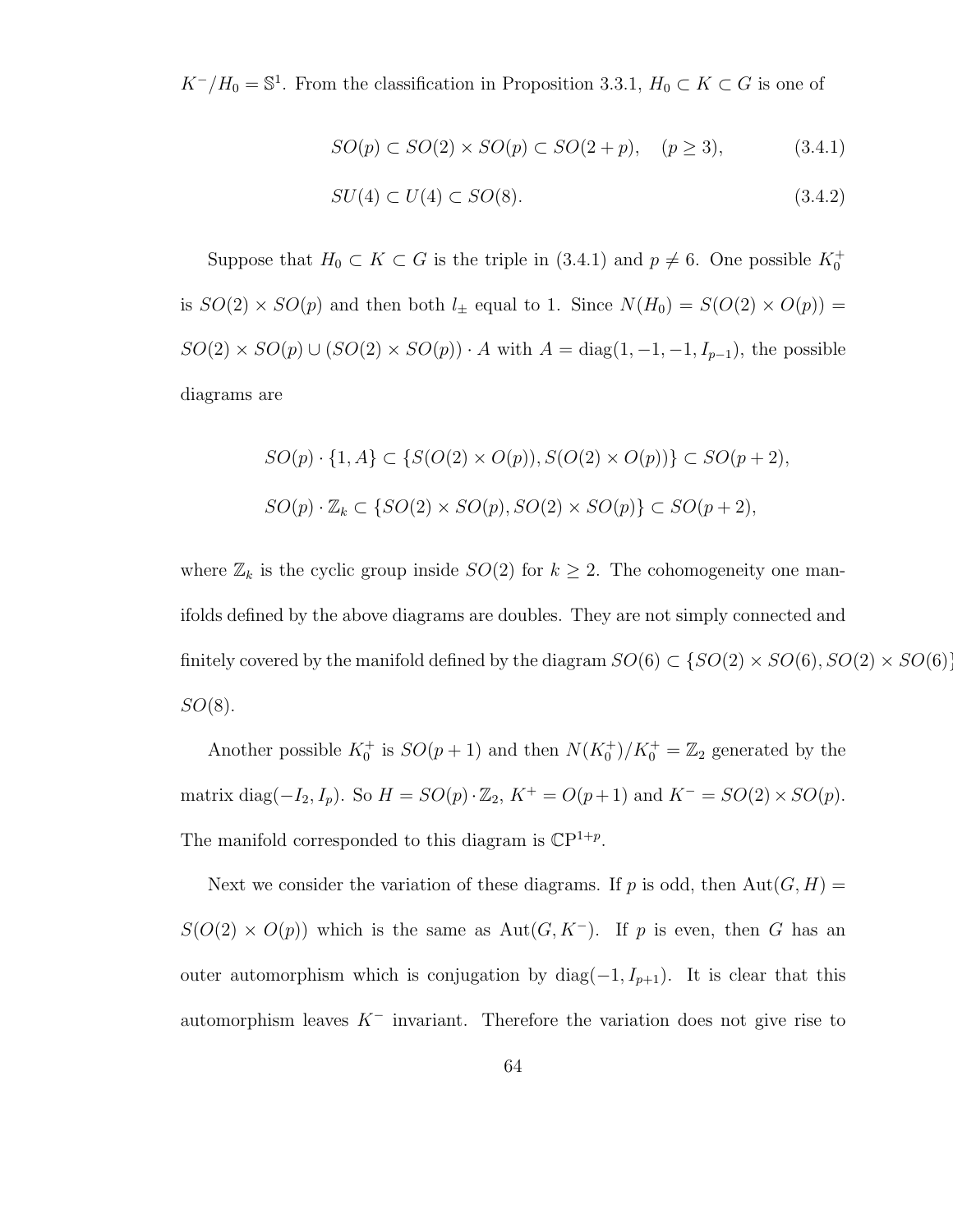another new diagram.

If  $p = 6$ , in addition to the group diagrams followed by the above constructions in the case where  $p \neq 6$ , there are a few new possible constructions. Let us lift  $G = SO(8)$  to its universal cover  $Spin(8)$ , then the triple is lifted to  $Spin(6) \subset$  $(SO(2) \times Spin(6))/\mathbb{Z}_2 \subset Spin(8)$  where  $\mathbb{Z}_2$  is generated by  $-\mathrm{id} \in Spin(8)$ .  $Spin(8)$ has another order 3 outer automorphism denoted by  $\sigma$ . There are three different embeddings of  $Spin(7)$  into  $Spin(8)$  and  $\sigma$  permutes them. If  $\sigma$  leaves some  $Spin(6)$ invariant, then it would be contained in the intersection of the three  $Spin(7)$ 's which would imply this  $Spin(6)$  is contained in  $G_2$ . Therefore there is no such  $Spin(6)$ invariant by the automorphism  $\sigma$ . On the other hand there is another intermediate subgroup  $\tilde{U}$ , the image of  $U(4) \subset SO(8)$  by the lifting, between  $Spin(6) = SU(4)$ and  $Spin(8)$ . Since  $Spin(8)/\widetilde{U} = SO(8)/U(4)$  is simply-connected,  $\widetilde{U}$  is connected. Both  $(SO(2) \times Spin(6))/\mathbb{Z}_2$  and  $\tilde{U}$  contain  $Spin(6)$  and the isotropy representation of the space  $Spin(8)/Spin(6)$  contains only one trivial representation Id, so they are the same subgroup in  $Spin(8)$ . Divided by the ineffective kernel, the diagram

$$
Spin(6) \subset \left\{ (SO(2) \times Spin(6)) / \mathbb{Z}_2, \widetilde{U} \right\} \subset Spin(8)
$$

reduces to

$$
SO(6) \subset \{SO(2) \times SO(6), SO(2) \times SO(6)\} \subset SO(8)
$$

which does not give rise to a new diagram.

If  $H_0 \subset K \subset G$  is the one in (3.4.2), then we may assume that both  $K_0^{\pm}$  =  $K = U(4)$ . We have  $N_G(K)/K = \mathbb{Z}_2$  and it is generated by the diagonal matrix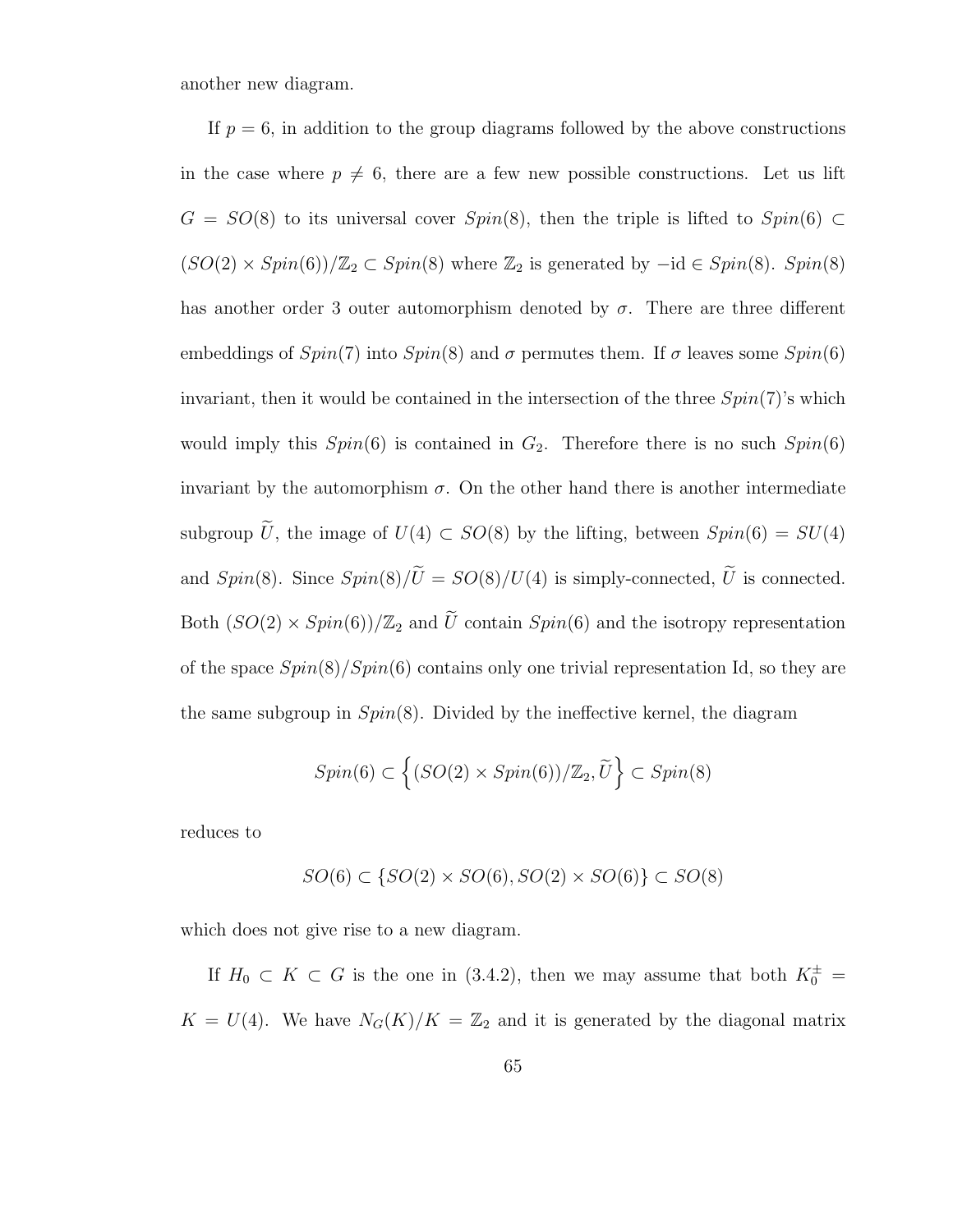$A = \text{diag}(I_4, -I_4)$ . Since  $N_G(H_0) = N_G(K)$  and there is no circle group inside  $N_G(H_0)/H_0$  containing A, this triple does not give rise to any cohomogeneity one diagram with  $H$  disconnected.  $\square$ 

Next we consider the cases where  $H$  is connected. Since there is no exceptional orbit, both  $K^{\pm}$  are connected. In the classification in Proposition 3.3.1, a lot of pairs  $(H, G)$  contain only one intermediate subgroup. The following observation will be very useful in this case to show that the triple  $(H, K, G)$  gives only a double.

**Definition 3.4.3.** Two irreducible representations  $\varphi$  and  $\psi$  of H are *automorphically* equivalent if  $\varphi = \tau(\psi)$  by an automorphism of H.

Automorphical equivalence is a generalization of the equivalence in the ordinary sense. Two representations are equivalent if and only if the automorphism is an inner one.

Recall that  $\chi_1$ ,  $\chi_2$  and  $\chi_3$  are the three irreducible summands of the isotropy representation  $\text{Ad}_H$  on  $G/H$ . Let  $\text{Ad}_H(G/K)$  and  $\text{Ad}_H(K/H)$  be the restrictions of  $Ad_H$  to the tangent spaces of  $G/K$  and  $K/H$  respectively.

**Lemma 3.4.4.** Suppose that any irreducible summand of  $\text{Ad}_{H}(K/H)$  is not automorphically equivalent to the summand in  $\text{Ad}_{H}(G/K)$ , then the cohomogeneity one manifold defined by any variation of the diagram  $H \subset \{K, K\} \subset G$  is a double.

*Proof*: We give a proof when  $\text{Ad}_H(K/H) = \chi_3$  is irreducible. The other case where  $\text{Ad}_{H}(K/H)$  follows easily. Let  $\tau \in \text{Aut}(G, H)$ , then  $\tau$  is an automorphism of H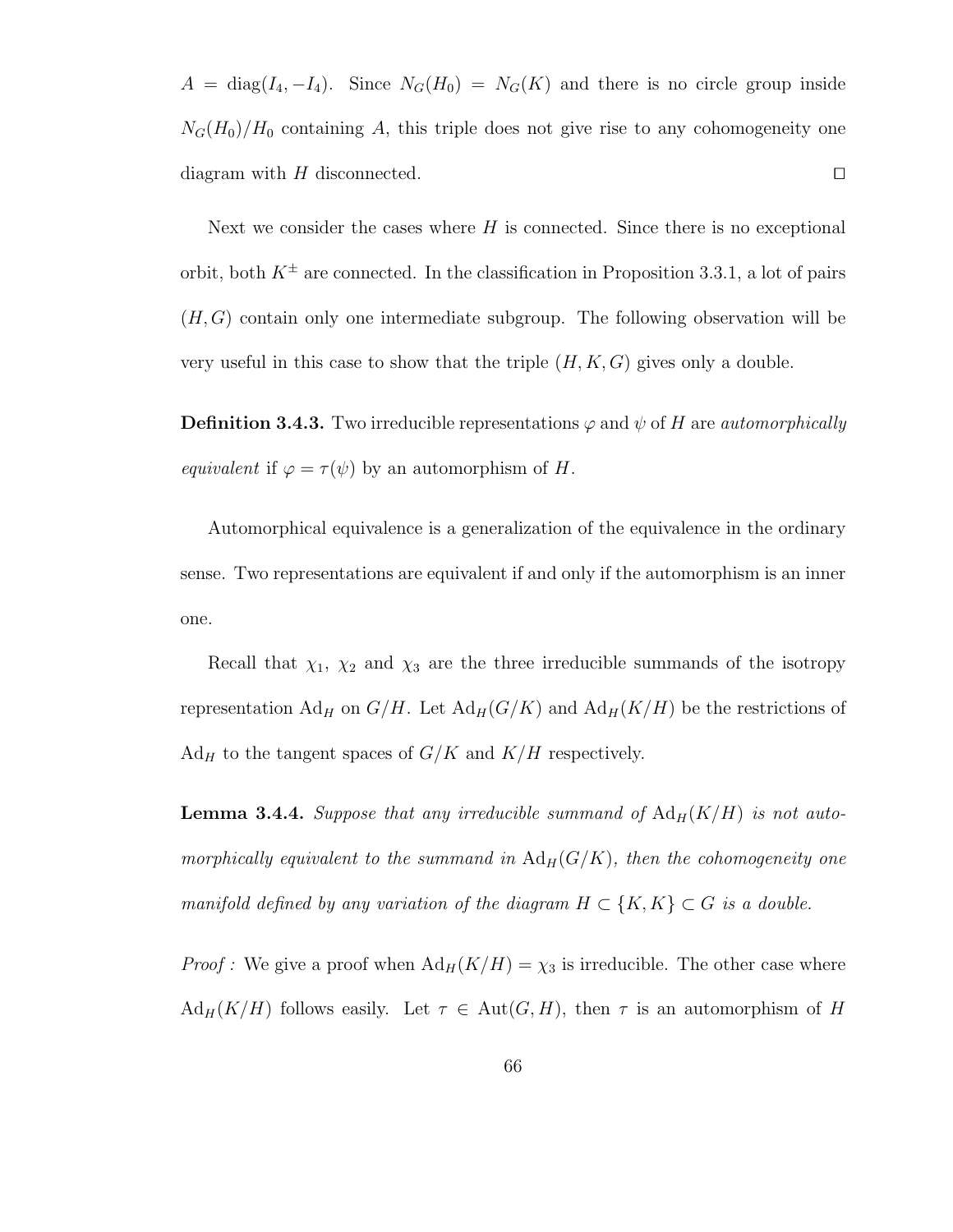and it permutes the three summands. By assumption,  $\tau(\chi_3)$  is not automorphically equivalent to  $\chi_1$  or  $\chi_2$ , so  $\tau(\chi_3) = \chi_3$  which implies the Lie algebra of K and hence K itself is invariant by  $\tau$ . Therefore the manifold defined by  $H \subset \{K, \tau(K)\} \subset G$  is a double.  $\Box$ 

We list all triples which satisfy the condition in Lemma 3.4.4.

**Proposition 3.4.5.** The following Table 3.5 includes all triples  $H \subset K \subset G$  in Table 3.3 and Table 3.4 such that any irreducible summands of  $\text{Ad}_{H}(K/H)$  is not automorphically equivalent to the summand of  $\text{Ad}_{H}(G/K)$ .

In the Table 3.5, when  $G = SO(p+q+2)$  the two factors of H should be of different sizes, i.e.,  $p \neq q + 1$  or  $p + 1 \neq q$ . The representation which is denoted by, for examples,  $\varpi_1 + \varpi_{p-1}$ , has the highest weight  $\varpi_1 + \varpi_{p-1}$ .

Now We can state the classification result when  $H$  is connected:

**Theorem 3.4.6.** The cohomogeneity one manifold defined by the group diagram  $H \subset {K^{\pm}}$   $\subset G$  with G simple, H connected and the isotropy representation  $\text{Ad}_{H}$ has three irreducible summands is either a double or a Grassmannian.

Here we view the sphere as a special case of Grassmanianns.

Proof : There are two main steps in the proof. In Step 1, we consider the pairs  $(H, G)$  for which there are at least two intermediate groups. In Step 2, we consider the variations of doubles. We fix the notations for the outer automorphisms of  $SO(2m)(\text{or } Spin(2m))$ :  $\lambda$  is the degree 2 outer automorphism and  $\sigma$  is the degree 3 outer automorphism of  $Spin(8)$ .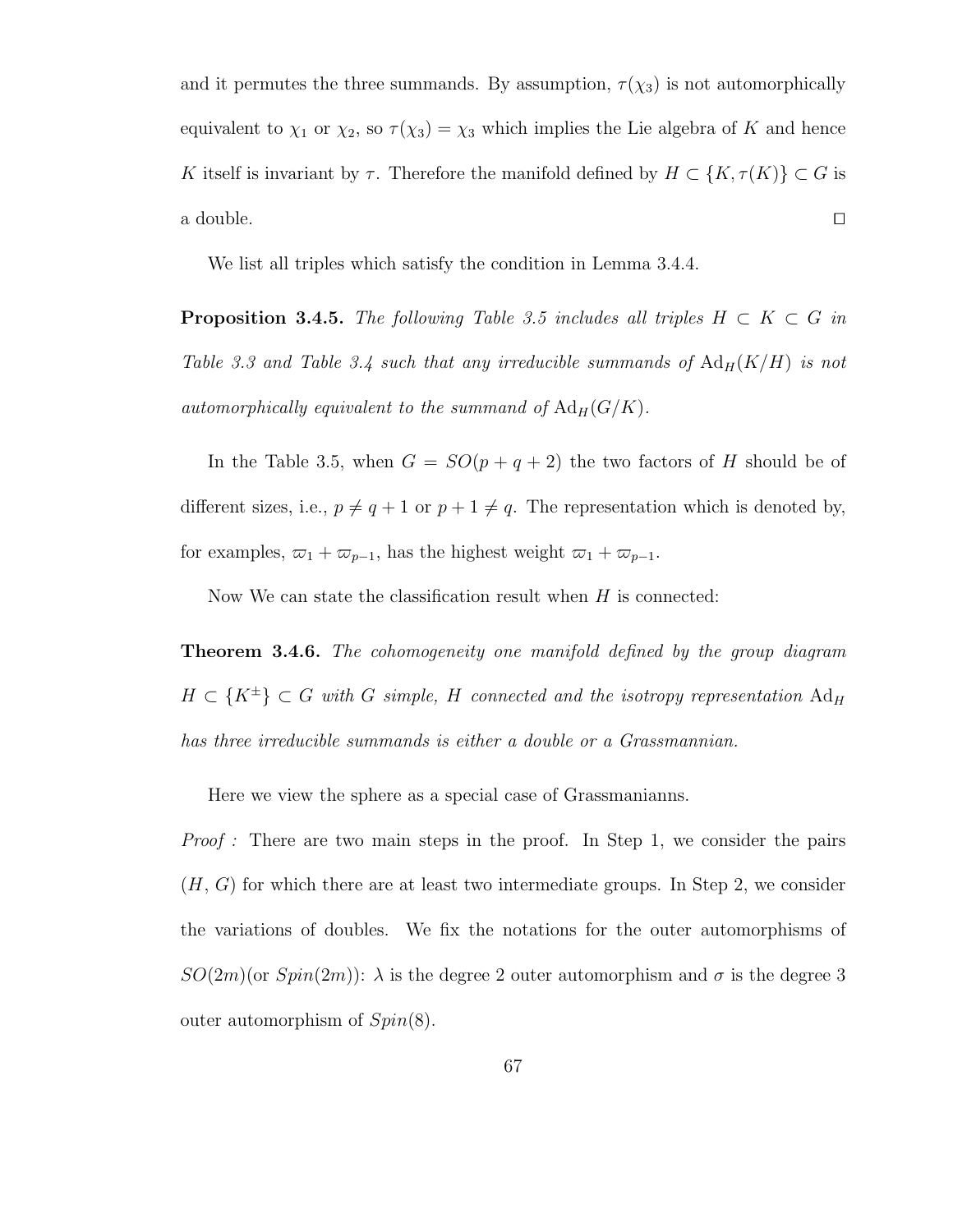| G            | H                       | $Ad_H(K/H)$                                                        | $Ad_H(G/K)$                                                                  |
|--------------|-------------------------|--------------------------------------------------------------------|------------------------------------------------------------------------------|
| SU(4p)       | $Sp(2) \times SU(p)$    | $\varpi_1\otimes\mathrm{Id}$                                       | $(\varpi_2 \oplus \varpi_1) \otimes (\varpi_1 + \varpi_{p-1})$               |
|              | $SU(p) \times Sp(2)$    | $\mathrm{Id}\otimes\varpi_1$                                       | $(\varpi_1 + \varpi_{p-1}) \otimes (\varpi_2 \oplus \varpi_1)$               |
| SU(2p)       | $SU(p) \times U(1)$     | $\mathrm{Id} \otimes [\phi]_{\mathbb{R}}$                          | $(\varpi_1 + \varpi_{p-1}) \otimes (\mathrm{Id} \oplus [\phi]_{\mathbb{R}})$ |
| SU(16)       | Spin(9)                 | $\varpi_1$                                                         | $2\varpi_4\oplus\varpi_3$                                                    |
| SU(4)        | $U(1) \times SU(2)$     | $[\phi]_{\mathbb{R}} \otimes \mathrm{Id}$                          | $(\mathrm{Id}\oplus[\phi]_\mathbb{R})\otimes2\varpi_1$                       |
|              | $SU(2) \times U(1)$     | $\mathrm{Id} \otimes [\phi]_{\mathbb{R}}$                          | $2\varpi_1\otimes (\mathrm{Id}\oplus[\phi]_\mathbb{R})$                      |
| $SO(p+q+2)$  | $SO(p) \times SO(q+1)$  | $\varpi_1\otimes\mathrm{Id}$                                       | $(\varpi_1 \oplus \mathrm{Id}) \otimes \varpi_1$                             |
|              | $SO(p+1) \times SO(q)$  | $\mathrm{Id}\otimes\varpi_1$                                       | $\varpi_1 \otimes (\varpi_1 \oplus \mathrm{Id})$                             |
| $Spin(7+2p)$ | $SU(3) \times SO(2p+1)$ | $(\mathrm{Id}\oplus[\varpi_1]_{\mathbb{R}})\otimes\mathrm{Id}$     | $[\varpi_1]_{\mathbb{R}}\otimes\varpi_1$                                     |
| $Spin(6+2p)$ | $SU(3) \times SO(2p)$   | $(\mathrm{Id}\oplus[\varpi_1]_{\mathbb{R}})\otimes\mathrm{Id}$     | $[\varpi_1]_{\mathbb{R}}\otimes\varpi_1$                                     |
|              | $SO(2p) \times SU(3)$   | $\mathrm{Id} \otimes (\mathrm{Id} \oplus [\varpi_1]_{\mathbb{R}})$ | $\varpi_1\otimes [\varpi_1]_\mathbb{R}$                                      |
| Spin(128)    | Spin(15)                | $\varpi_1$                                                         | $\overline{\omega}_5 \oplus \overline{\omega}_6$                             |
| Spin(16)     | Spin(8)                 | $\varpi_1$                                                         | $(\overline{\omega}_3 + \overline{\omega}_4) \oplus \overline{\omega}_2$     |
| SO(8)        | SU(4)                   | $\mathop{\rm Id}\nolimits$                                         | $\overline{\omega}_2 \oplus \overline{\omega}_2$                             |
| $E_6$        | $SU(5)\cdot SU(2)$      | $(\mathrm{Id}\oplus[\varpi_1]_{\mathbb{R}})\otimes\mathrm{Id}$     | $[\varpi_2]_\mathbb{R} \otimes \varpi_1$                                     |
| $E_6$        | $SU(3) \times SU(3)$    | $\mathrm{Id} \otimes [\varpi_1]_{\mathbb{R}}$                      | $(\varpi_1 + \varpi_2) \otimes ([\varpi_1]_{\mathbb{R}} \oplus \mathrm{Id})$ |
| $F_4$        | $SO(3) \times SU(3)$    | $\mathrm{Id} \otimes [\varpi_1]_{\mathbb{R}}$                      | $4\varpi_1\otimes([\varpi_1]_\mathbb{R}\oplus\mathrm{Id})$                   |

Table 3.5:  $H\subset G$  such that  ${\rm Ad}_H(K/H)$  has no summand automorphically equivalent to one summand of  $\mathrm{Ad}_H(G/K).$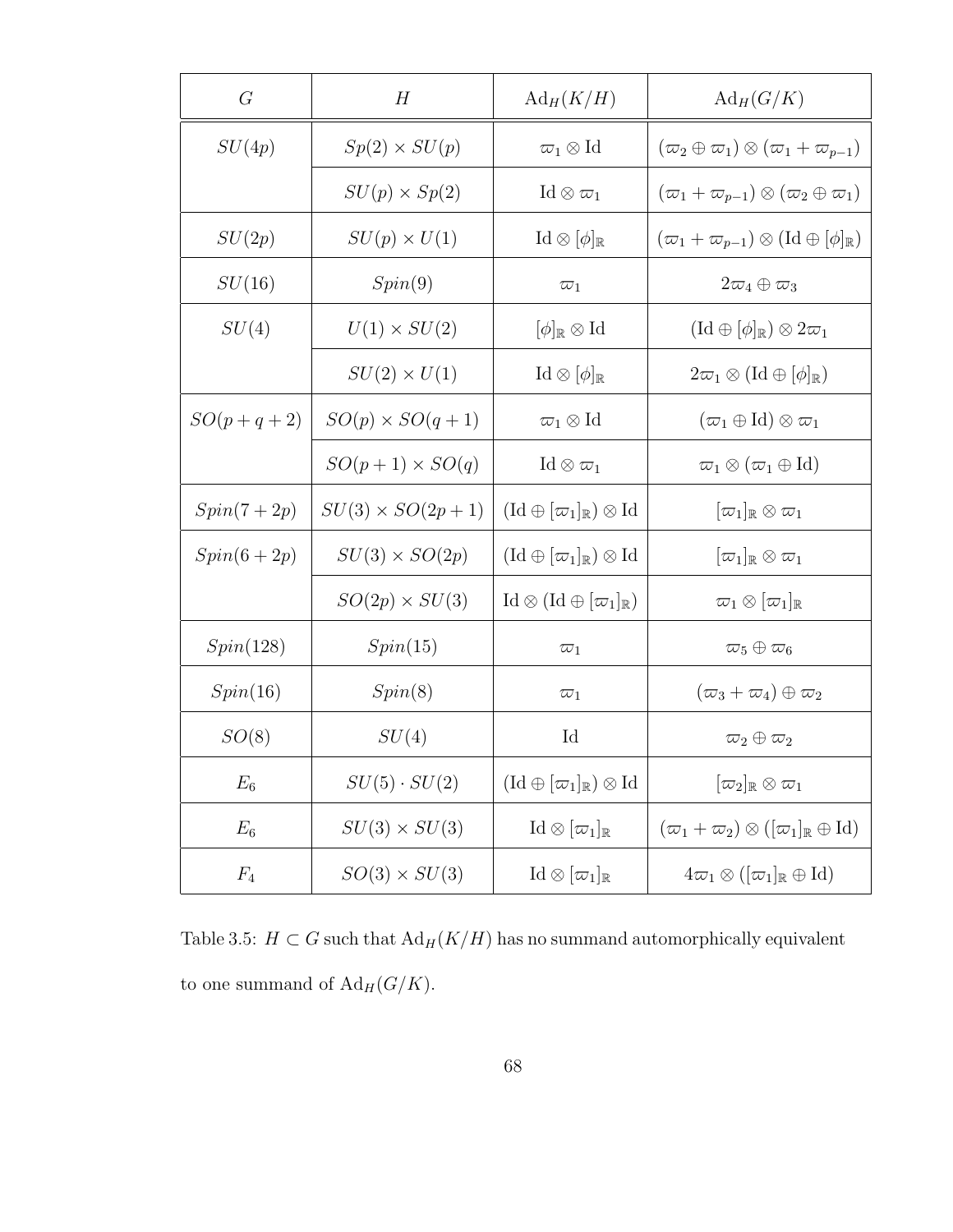STEP 1: From the classification of the triples, between the following two pairs of  $(H, G)$ , there are more than one intermediate subgroups K. They are

$$
SU(3) \subset \{Spin(6), G_2\} \subset Spin(7),\tag{3.4.3}
$$

and

$$
SO(p)\times SO(q) \subset \{SO(p)\times SO(q+1), SO(p+1)\times SO(q)\} \subset SO(p+q+1), \quad (p,q \ge 1).
$$
\n
$$
(3.4.4)
$$

One manifold defined by the diagram  $(3.4.3)$  is the sphere  $\mathbb{S}^{14}$  and the embedding  $Spin(7) \hookrightarrow SO(15)$  is given by  $\varrho_7 \oplus \Delta_7$  where  $\Delta_7$  is the spin representation of  $Spin(7)$ . We know that  $N_{Spin(7)}(SU(3))/SU(3) = \mathbb{Z}_2$  and the generator can be represented as, for example,  $A = \text{diag}(I_3, -I_4)$ . Both  $G_2$  and  $Spin(6)$  are invariant under the conjugation of A. Hence any variation of the diagram gives the same cohomogeneity one manifold .

One manifold defined by the diagram (3.4.4) is the Grassmannian  $SO(p+q+q)$  $2)/(SO(p+1)\times SO(q+1))$  and the embedding  $SO(p+q+1)\hookrightarrow SO(p+q+2)$  is given by  $\varrho_{p+q+1} \oplus \text{id}$ . Let  $K^-$  and  $K^+$  denote  $SO(p) \times SO(q+1)$  and  $SO(p+1) \times SO(q)$ respectively and assume that one of p, q is bigger than 1. If  $p \neq q$ , by Proposition 3.4.5, any  $\tau \in \text{Aut}(G, H)$  leaves both  $K^{\pm}$  invariant. So we only need to consider the case  $p = q$ . In this case, there is one automorphism of H given by the conjugation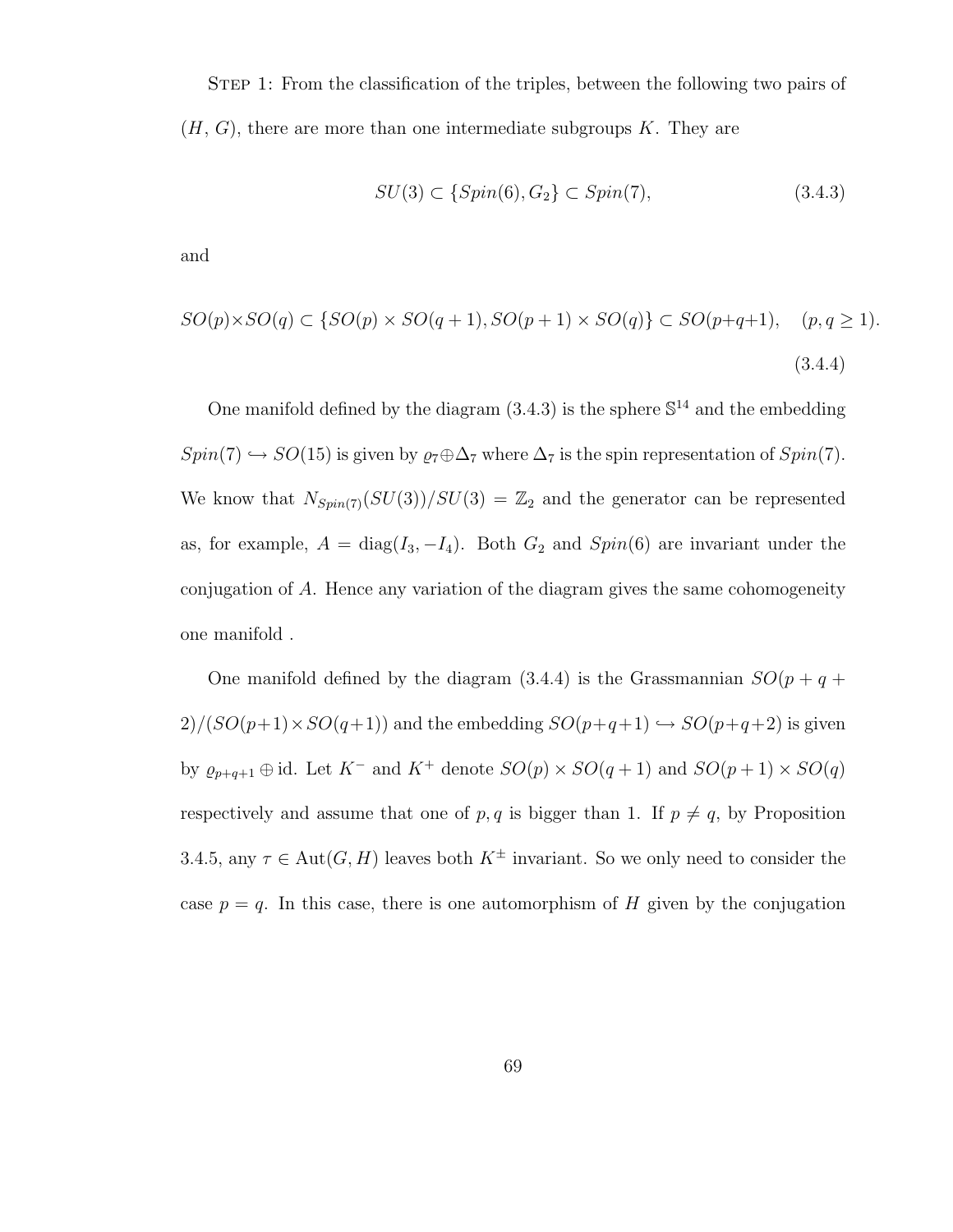of the matrix

$$
J = \begin{pmatrix} I_p \\ 1 \\ I_p \end{pmatrix}, \tag{3.4.5}
$$

where the entries without specifying values have zeros. But  $K^{\pm}$  switch each other by the conjugation of J. Therefore there is no new manifold from the variation.

Step 2: Combining the results in Proposition 3.3.1 and Proposition 3.4.5, there are a few triples  $H \subset K \subset G$  which need to be considered. In the following, we analyze each of them.

Example 1.  $SO(p) \times SO(p) \subset SO(p+1) \times SO(p) \subset SO(2p+1)(p \geq 2)$ .

The conjugation by J defined in (3.4.5) maps  $SO(p+1)\times SO(p)$  to  $SO(p)\times SO(p+1)$ 1), so the variation gives the Grassmannian  $SO(2p+2)/(SO(p+1) \times SO(p+1))$ which already appeared in Step 1.

Example 2.  $SO(p) \subset SO(p+1) \subset SO(p+2)$ .

If p is odd, then  $Aut(G, H) = N_G(H) = S(O(2) \times O(p))$  is connected and hence any variation gives the double. If p is even then the automorphism  $\lambda$  leaves K invariant too. If  $p = 6$ , then  $\sigma$  does not leave any  $SO(6)$  invariant. So this triple only gives rise to a double.

Example 3.  $SU(3) \subset Spin(6) \subset Spin(7)$ .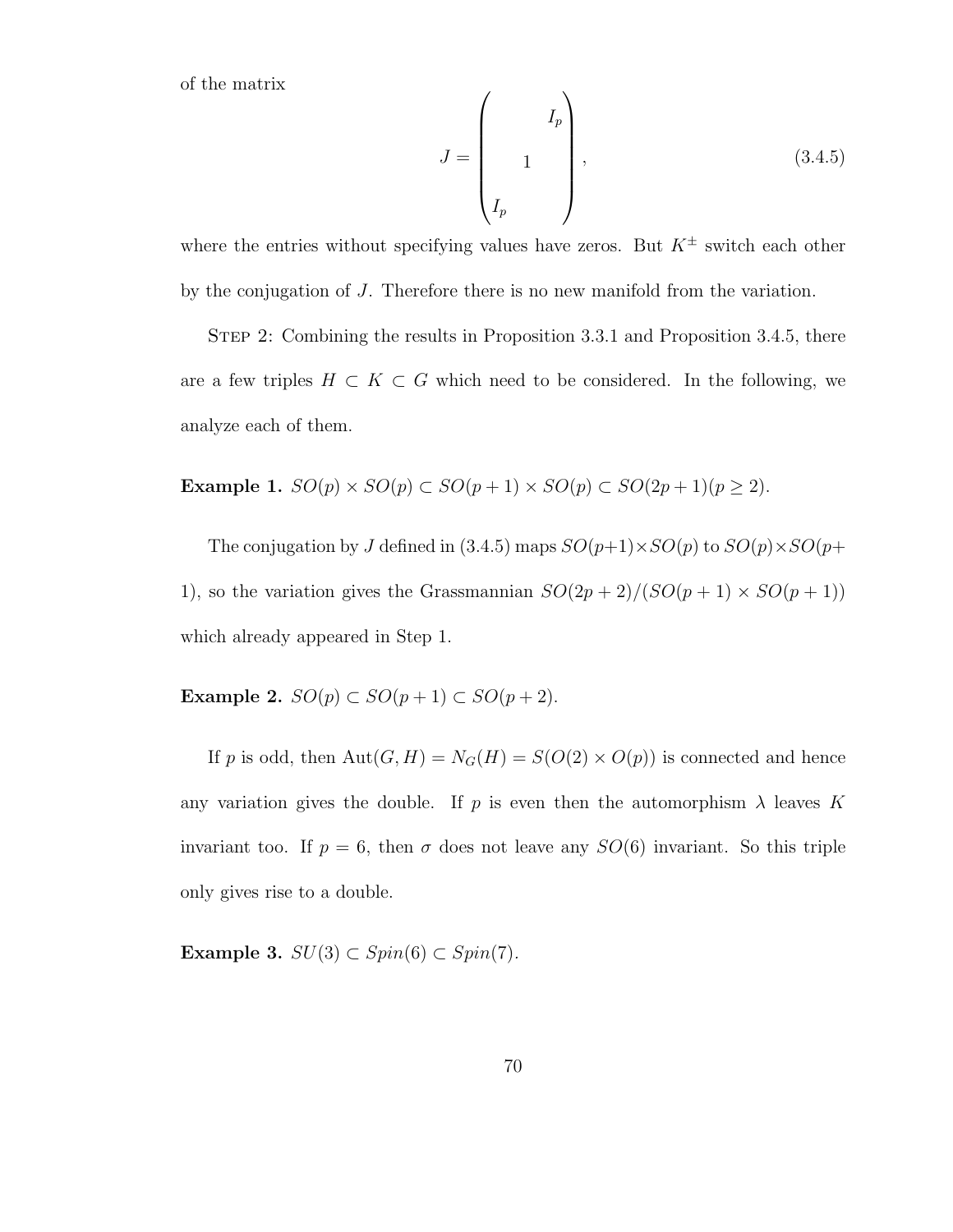Let  $i : SU(3) \hookrightarrow Spin(6)$  and  $j : Spin(6) \hookrightarrow Spin(7)$  be the embeddings. Since  $SU(3)$  is simply-connected, we have the following commutative diagram:

$$
SU(3) \xrightarrow{i} Spin(6) \xrightarrow{j} Spin(7)
$$
  
\n
$$
SU(3) \xrightarrow{\pi} SO(6) \xrightarrow{\pi} SO(7).
$$

The embedding  $\gamma$  is given by the representation  $[\varpi_1]_\mathbb{R}$  of  $SU(3)$ . The outer automorphism(the complex conjugation) of  $SU(3)$  is given by an inner automorphism of  $SO(7)$ , the conjugation by the matrix diag( $I_3$ ,  $-I_4$ ), and  $SO(6)$  is invariant by the conjugation. So every element in  $N_{Spin(7)}(SU(3))$  leaves  $Spin(6)$  invariant and the variation gives only a double.

#### Example 4.  $SU(3) \subset G_2 \subset SO(7)$ .

As seen in the previous example, conjugation by the matrix diag $(I_3, -I_4)$  represents the outer automorphism of  $SU(3)$ . From the embedding of the Lie algebras  $\mathfrak{g}_2 \subset \mathfrak{so}(7)$  given in  $(A.4.7)$ , it is easy to check that  $\mathfrak{g}_2$  is invariant by the conjugation and hence  $G_2$  is also invariant. So only the double can be obtained from this triple.

Example 5.  $Spin(8) \subset Spin(9) \subset F_4$ .

The pair  $(Spin(8), F_4)$  appeared in the classification of isotropy irreducible Riemannian manifolds in [WZ]. There are three different embeddings of  $Spin(9)$  in  $F_4$  which are denoted by  $K_i(i = 1, 2, 3)$  and every outer automorphism of  $Spin(8)$ lifts to an inner automorphism of  $F_4$ . We use the same notations as  $\lambda$  and  $\sigma$  for their images in Aut( $F_4$ ). Then  $\lambda$  exchanges  $K_1$ ,  $K_2$  and fixes  $K_3$ , and  $\sigma$  permutes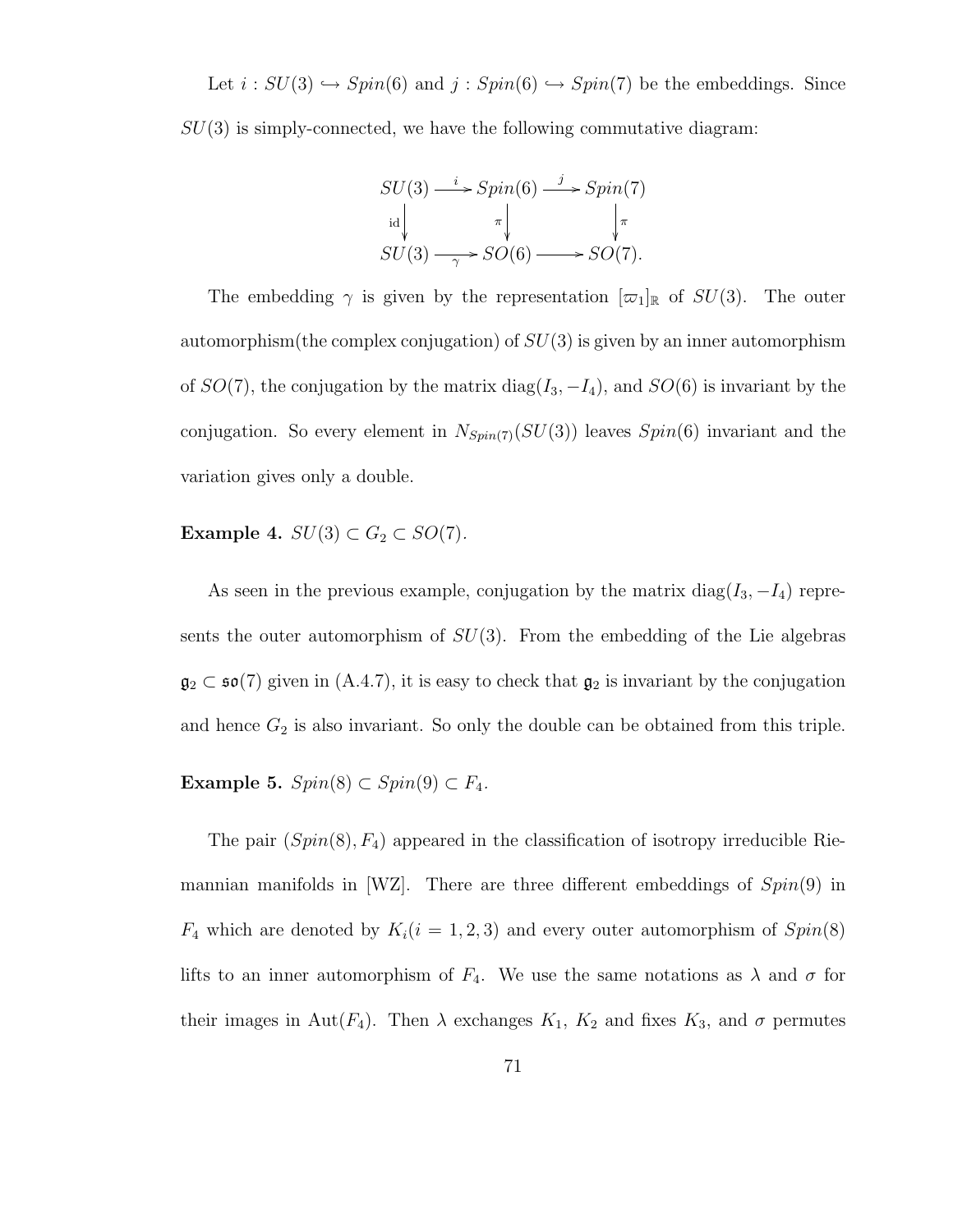K<sub>i</sub> cyclically. Other than the diagram  $Spin(8) \subset \{K_1, K_1\} \subset F_4$  which defines the double, we have the following three group diagrams:

$$
Spin(8) \subset \{K_1, K_2\} \subset F_4, \quad Spin(8) \subset \{K_2, K_3\} \subset F_4, \quad Spin(8) \subset \{K_1, K_3\} \subset F_4.
$$
\n
$$
(3.4.6)
$$

If we apply  $\sigma$  to the first diagram, then we get the second one. Then we apply  $\lambda$ to the second one, we obtain the last one. So the three group diagrams above are equivalent. The cohomogeneity one manifold defined by them is the round sphere  $\mathbb{S}^{25}$  and  $F_4$  is embedded into  $SO(26)$  by its unique 26 dimensional representation.

Example 6.  $SO(3) \subset SO(4) \subset G_2$ .

All three groups are embedded in  $SO(7)$  which acts on the Cayley numbers  $\mathbb O$ fixing the identity element 1 and  $G_2$  is the automorphism group of  $\mathbb{O}$ .

Let  $\{1, \iota, \jmath, \kappa, e, \iota e, \jmath e, \kappa e\}$  be the basis of  $\mathbb O$  over the reals, then  $\mathbb O$  can be written as  $\mathbb{H} \oplus \mathbb{H} e$ . For every element  $(q_1, q_2) \in Sp(1) \times Sp(1)$ , it acts on  $a + be \in \mathbb{O}$  by  $(q_1a\bar{q}_1) + (q_2b\bar{q}_1)e$ . The kernel of the action is  $\{(1, 1), (-1, -1)\}$ , so it induces an action by  $SO(4)$ . If we choose  $(q_1, q_2) \in \Delta Sp(1)$ , then it induces the  $SO(3)$  action on the Cayley numbers. It is clear from the action that  $SO(3)$  fixes the elements 1, e and its normalizer in  $SO(7)$  consists of the reflection about the real line and the rotation  $R(t)$  as follows:

$$
i \mapsto i \cos t + ie \sin t, \quad j \mapsto j \cos t + je \sin t, \quad \kappa \mapsto \kappa \cos t + \kappa e \sin t,
$$
  

$$
ie \mapsto -i \sin t + ie \cos t, \quad je \mapsto -j \sin t + je \cos t, \quad \kappa e \mapsto -\kappa \sin t + \kappa e \cos t.
$$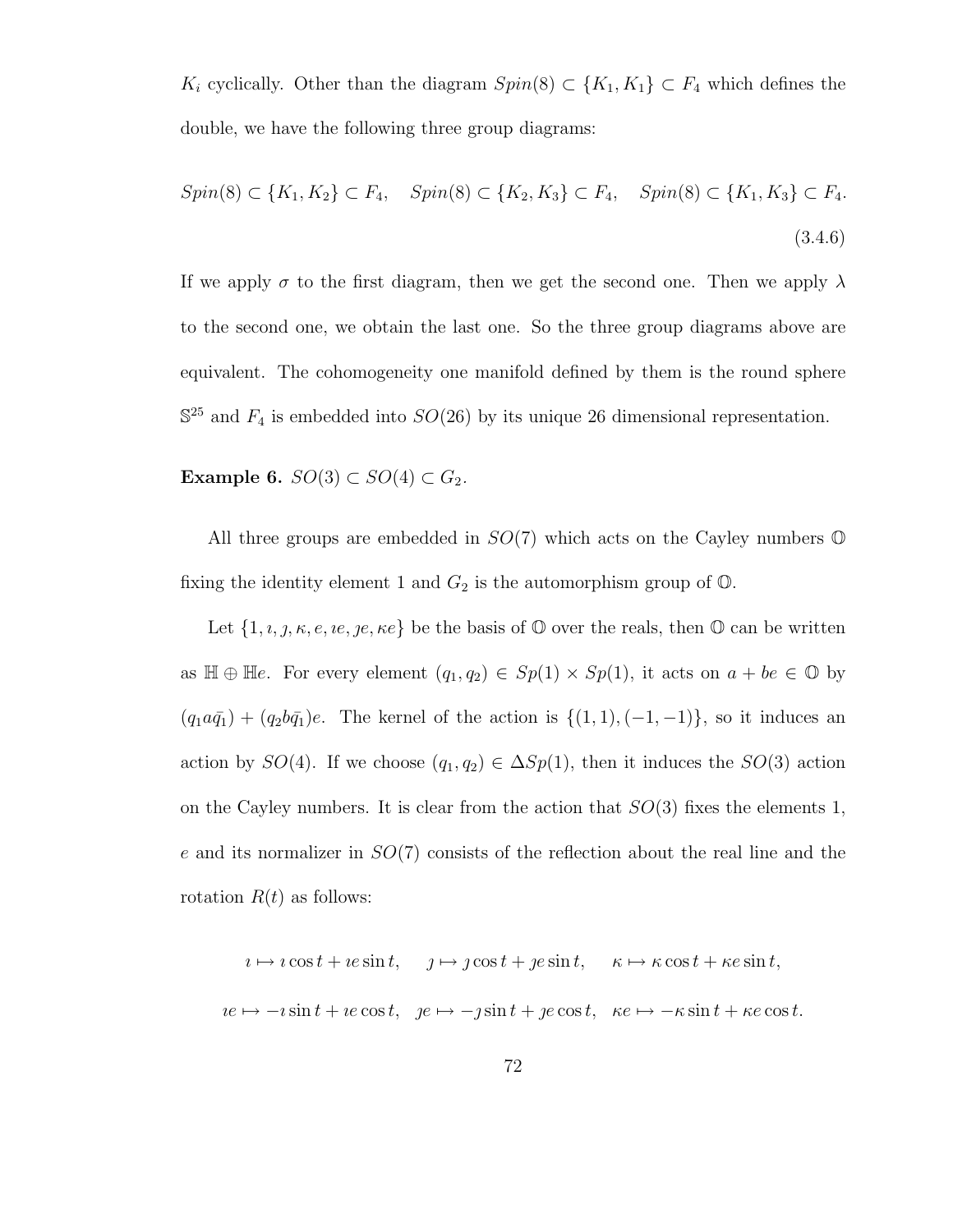The reflection is not an automorphism of  $\mathbb{O}$  and a computation shows that  $R(t) \in G_2$ if and only if t equals to  $0, \frac{2}{3}$  $\frac{2}{3}\pi$  or  $\frac{4}{3}\pi$ . Therefore  $N_G(H)/H = \mathbb{Z}_3$  and it is generated by  $\theta = R(\frac{2}{3})$  $\frac{2}{3}\pi$ ). From the action of  $SO(4)$  on  $\mathbb{O}$ , we know that  $\theta$  does not leave  $SO(4)$ invariant. So except the double, we obtained another group diagram:  $SO(3) \subset$  $\{SO(4), \mathrm{Ad}_{\theta}(SO(4))\} \subset G_2$ . The corresponding cohomogeneity one manifold is the Grassmannian  $SO(7)/(SO(3) \times SO(4))$  and  $G_2$  acts on it via the embedding  $G_2 \hookrightarrow$  $SO(7)$  by its unique 7 dimensional representation.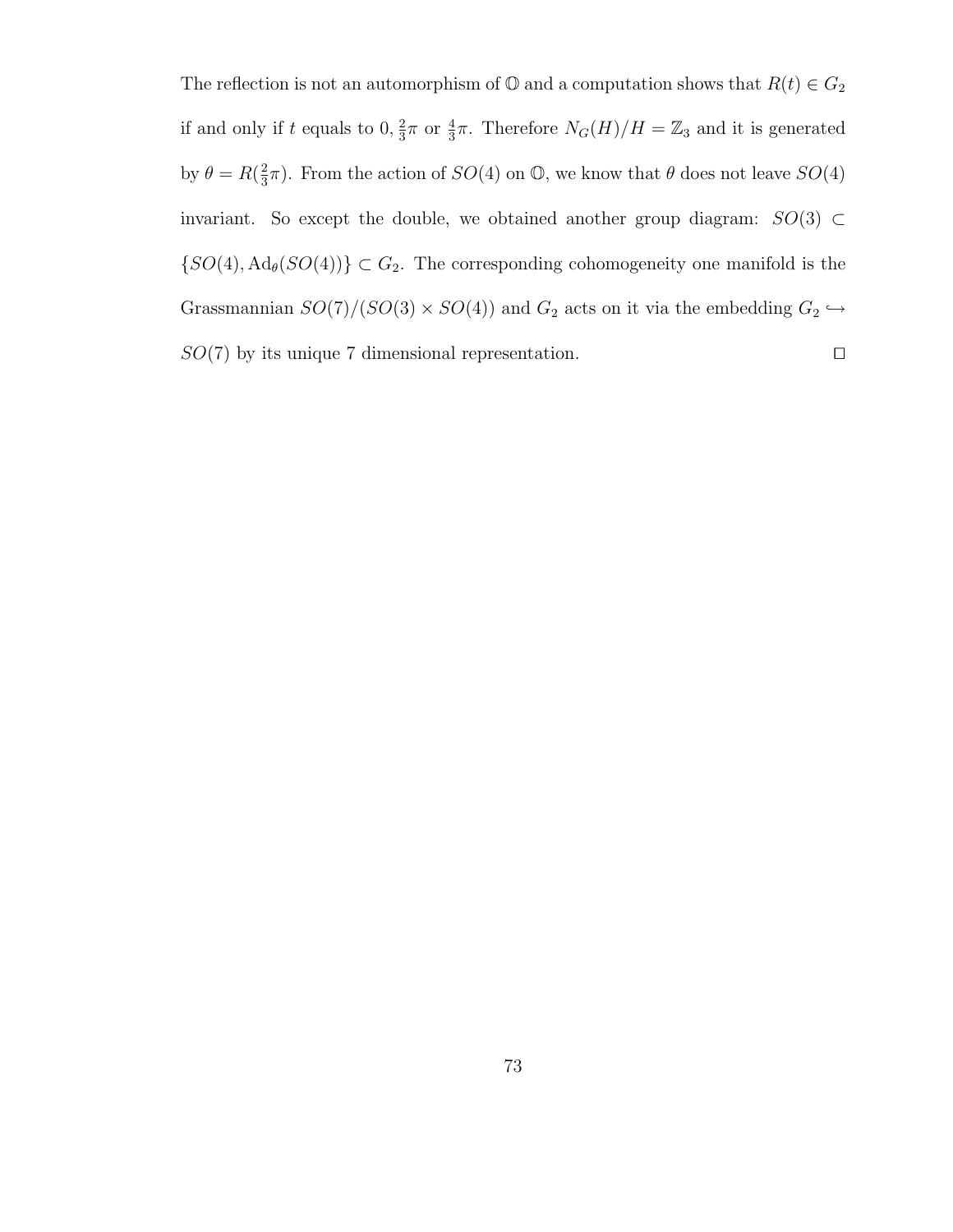## Appendix A

# Class One Representations of Spherical Group Pairs

In this appendix, we shall classify all class one representations of the spherical group pairs. Except the last section, all representations are considered over complex numbers.

#### A.1 Introduction

First we reduce our classification to the case where the group action on the sphere is almost effective. Suppose  $G, H$  are compact Lie groups,  $G$  is connected and  $G/H = \mathbb{S}^{n-1}$  with  $n \geq 3$ . If the G action is not almost effective, then let C be the ineffective kernel and it is the maximal normal subgroup of G contained in H. So we can write  $G = C \times G_1$  and  $H = C \times H_1$ . Suppose  $\mu \otimes \tau$  is a class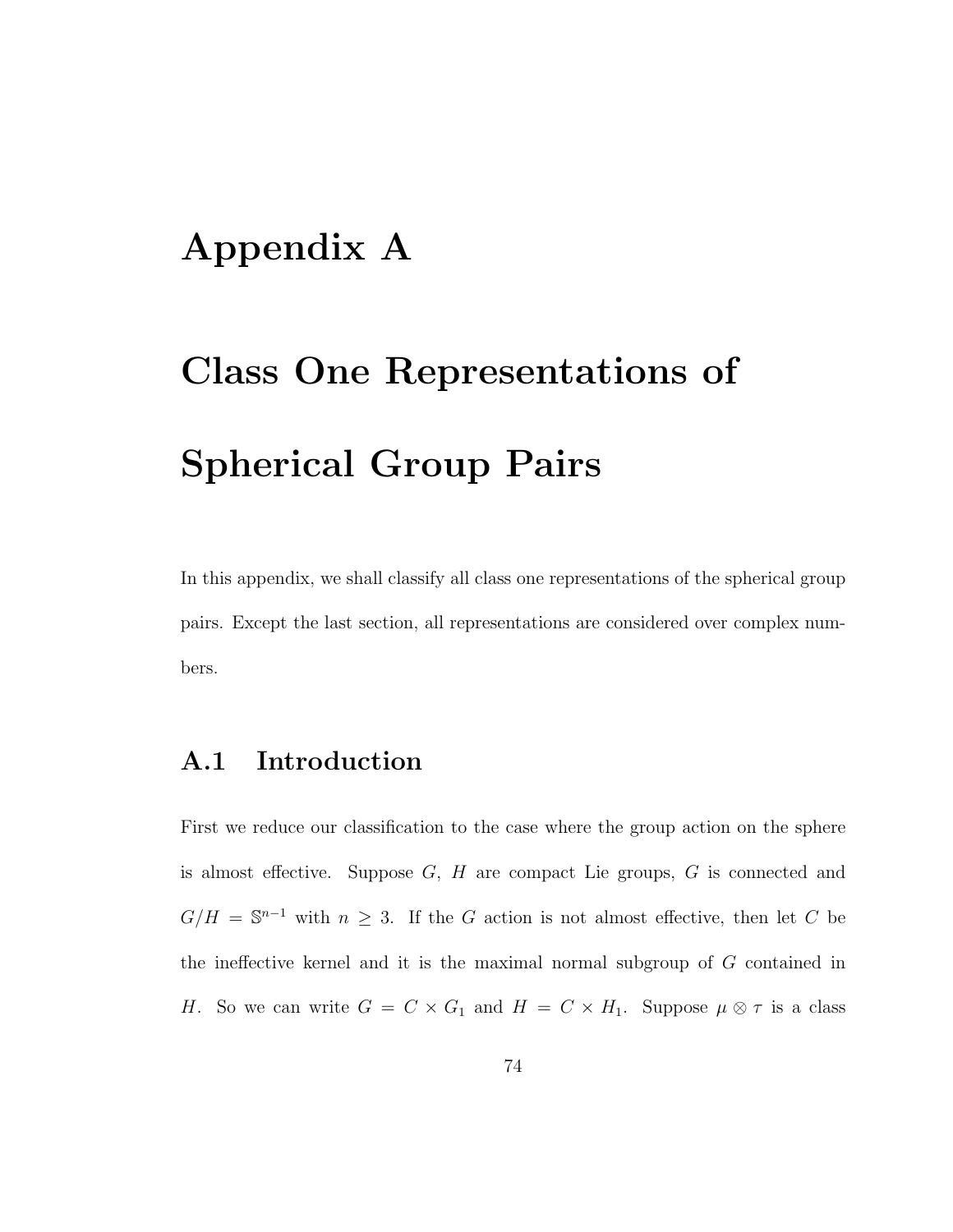one representation of the pair  $(G, H)$ , i.e.,  $\mu$  and  $\tau$  are irreducible representations of C and  $G_1$  respectively and  $\text{Res}(\mu \otimes \tau)$  fixes a non-zero vector, i.e., the trivial representation of  $C \times H_1$  appears in the decomposition of  $\mu \otimes \tau$ . Therefore  $\mu$  is the trivial representation of C and  $\tau$  is a class one representation of the pair  $(G_1, H_1)$ . So in the rest, we only consider the almost effective action on the spheres. In this case, we have the following classification of the transitive and almost effective action on the spheres:

- $SO(n)/SO(n-1) = \mathbb{S}^{n-1}$ ,
- $SU(n)/SU(n-1) = \mathbb{S}^{2n-1},$
- $U(n)/U(n-1) = \mathbb{S}^{2n-1},$
- $Sp(n)/Sp(n-1) = \mathbb{S}^{4n-1}$ ,
- $Sp(n) \times Sp(1)/(Sp(n-1) \times Sp(1)) = \mathbb{S}^{4n-1}$ ,
- $Sp(n) \times U(1)/(Sp(n-1) \times U(1)) = \mathbb{S}^{4n-1}$ ,
- $G_2/SU(3) = \mathbb{S}^6$ ,  $Spin(7)/G_2 = \mathbb{S}^7$ ,  $Spin(9)/Spin(7) = \mathbb{S}^{15}$ .

For each spherical group pair  $(G, H)$  with  $G/H = \mathbb{S}^{n-1}$ , the defining representation  $\Phi: G \longrightarrow SO(n)$  is of class one. If the pair is  $(SO(n), SO(n-1))$ , then the class one representations are well known. They are consisted of the irreducible representations on the space of the homogeneous harmonic polynomials. In fact the class one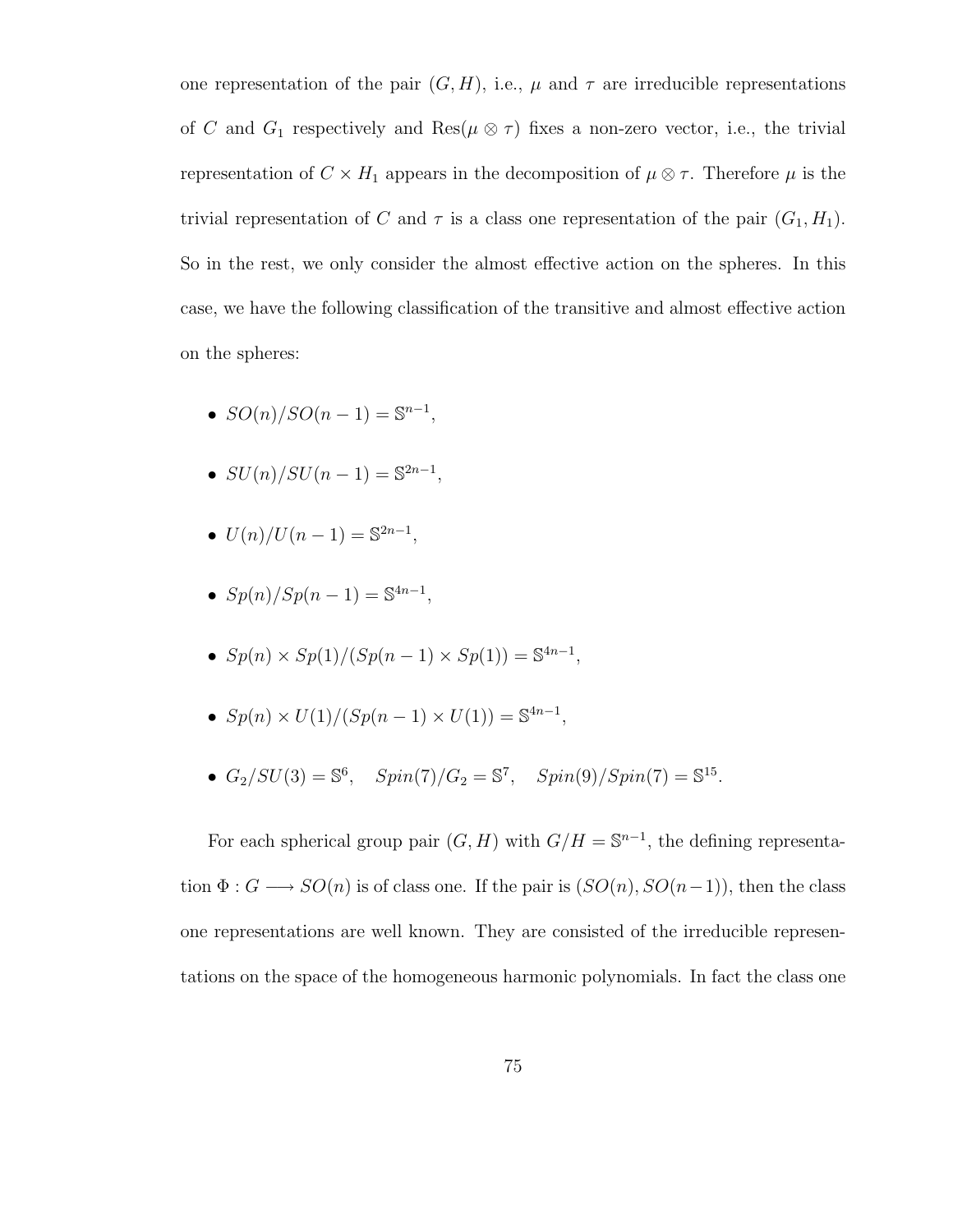representations of the spherical group pairs are closely related to the representations of harmonic polynomials as stated in the following theorem.

**Theorem A.1.1.** The representation  $\mu$  is a class one representation of the spherical group pair  $(G, H)$  if and only if  $\mu$  is in the decomposition of  $\operatorname{Res}_G^{SO(n)} \rho$ , where  $\rho$ is a class one representation of the pair  $(SO(n), SO(n-1))$  and G is viewed as a subgroup of  $SO(n)$  via the representation  $\Phi$ .

For a compact Lie group, the irreducible representations are highest weight representations and each highest weight is a linear combination of the fundamental weights with nonnegative integers as coefficients. We list the fundamental weights for classical groups as follows.

$$
SO(n) : \n\varpi_1 = e_1, \cdots, \varpi_{k-1} = e_1 + e_2 + \cdots + e_{k-1}, \varpi_k = \frac{1}{2}(e_1 + \cdots + e_k), \quad n = 2k+1,
$$
\n
$$
\varpi_1 = e_1, \cdots, \varpi_{k-1} = \frac{1}{2}(e_1 + \cdots + e_{k-1} - e_k), \varpi_k = \frac{1}{2}(e_1 + \cdots + e_k), \quad n = 2k,
$$
\n
$$
SU(n) : \n\varpi_1 = e_1, \cdots, \varpi_{n-1} = e_1 + \cdots + e_{n-1}, \quad \text{with } e_1 + \cdots + e_n = 0,
$$

$$
Sp(n) : \n\varpi_1 = e_1, \cdots, \varpi_n = e_1 + \cdots + e_n.
$$

The exceptional Lie group  $G_2$  has two fundamental weights:  $\varpi_1$  which is the highest weight of the 7 dimensional representation and  $\varpi_2$  which is 14 dimensional. The group  $U(n)$  has finite cover as  $SU(n) \times U(1)$  and hence its irreducible representation can be written as  $\mu \otimes \phi^k$  where  $\mu$  is an irreducible representation of  $SU(n)$  and  $\phi^k(k \in \mathbb{Z})$  is the 1 dimensional representation of  $U(1)$  as  $z : \mathbb{C} \longrightarrow \mathbb{C}, v \mapsto z^k v$ for any  $z \in U(1)$ . And any irreducible representation  $\rho$  of  $U(n)$  with highest weight  $a_1e_1+\ldots+a_ne_n$   $(a_1 \geq \ldots \geq a_n)$  is the tensor product of the irreducible representation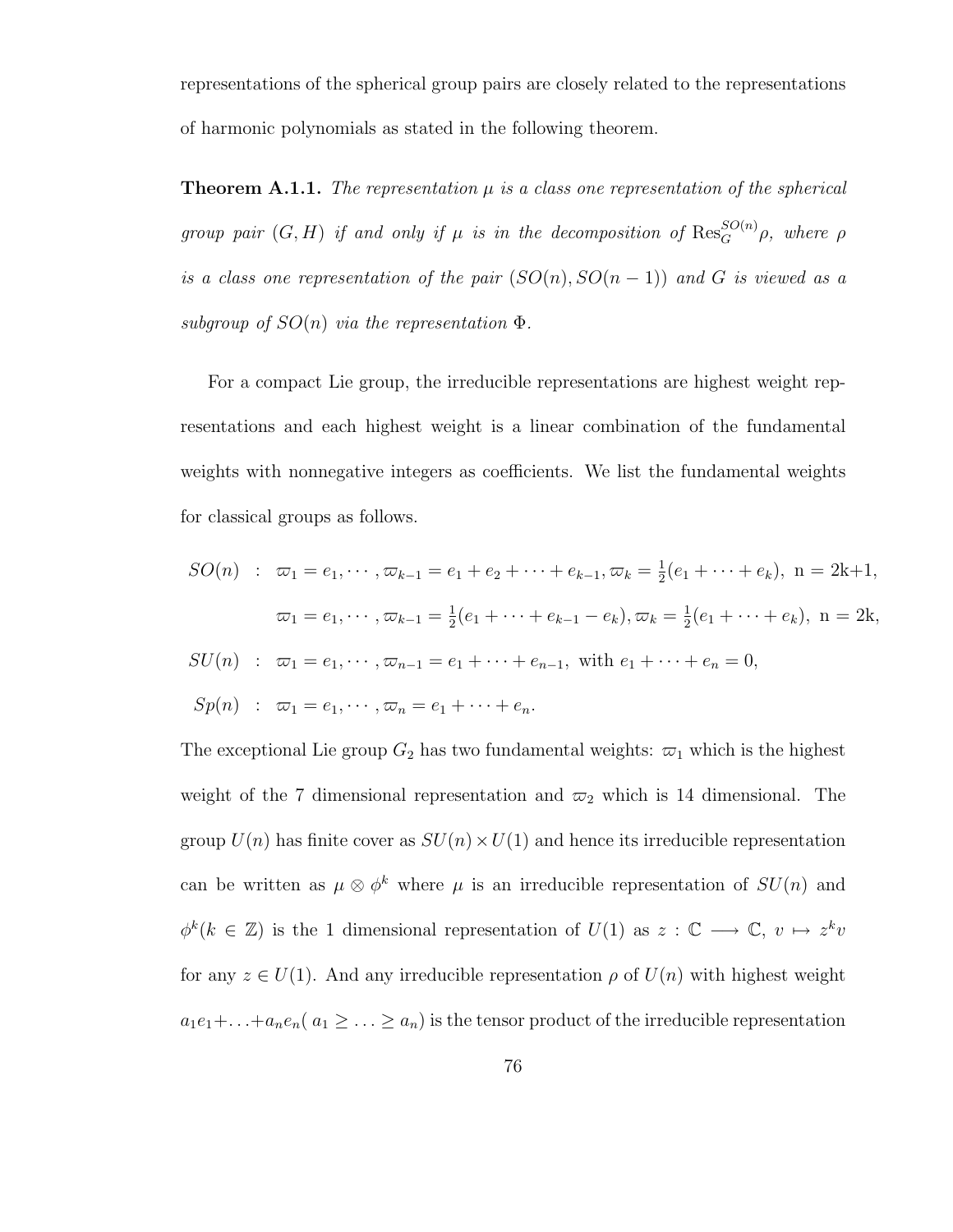$\mu$  of  $SU(n)$  and  $\phi^k$  of  $U(1)$  where  $\mu$  has highest weight as  $(a_1 - a_n)e_1 + \ldots + (a_{n-1} - a_n)e_n$  $a_n$ ) $e_{n-1}$  and  $k = a_1 + ... + a_n$ .

To look for the class one representations for each pair  $(G, H)$ , we use the branching rule for this pair, i.e. the rule that how an irreducible representation of G decomposes under the  $\operatorname{Res}_{H}^{G}$  functor. If the trivial representation of H appears in the decomposition, then this representation is of class one. We have the following classification result:

**Theorem A.1.2.** For each pair  $(G, H)$ , the following table gives the classification of the class one representation  $\rho$  and the multiplicity of the trivial representation in  $\operatorname{Res}^G_H\rho$ . In the table a, b are non-negative integers and k is an integer which satisfy further specified restrictions. The last column is the range of n.

In the table A.1, if  $n = 1$  for the  $Sp(n)$  factor, then there does not exist  $b\varpi_2$  in  $\rho$ , or equivalently let  $b = 0$ .

The proof of the theorem is divided into three parts. The results of the first four group pairs in Table A.1 are the direct consequences of the classical branching rules for those pairs. The second part includes the pairs  $(Sp(n) \times Sp(1), Sp(n-1) \times Sp(1))$ and  $(Sp(n) \times U(1), Sp(n-1) \times U(1))$ . They will be proved in the section A.3 by using a branching rule of Lepowsky. The last group pairs are covered in section A.4. We will apply Kostant's Branching Theorem to each pair to obtain the class one representations.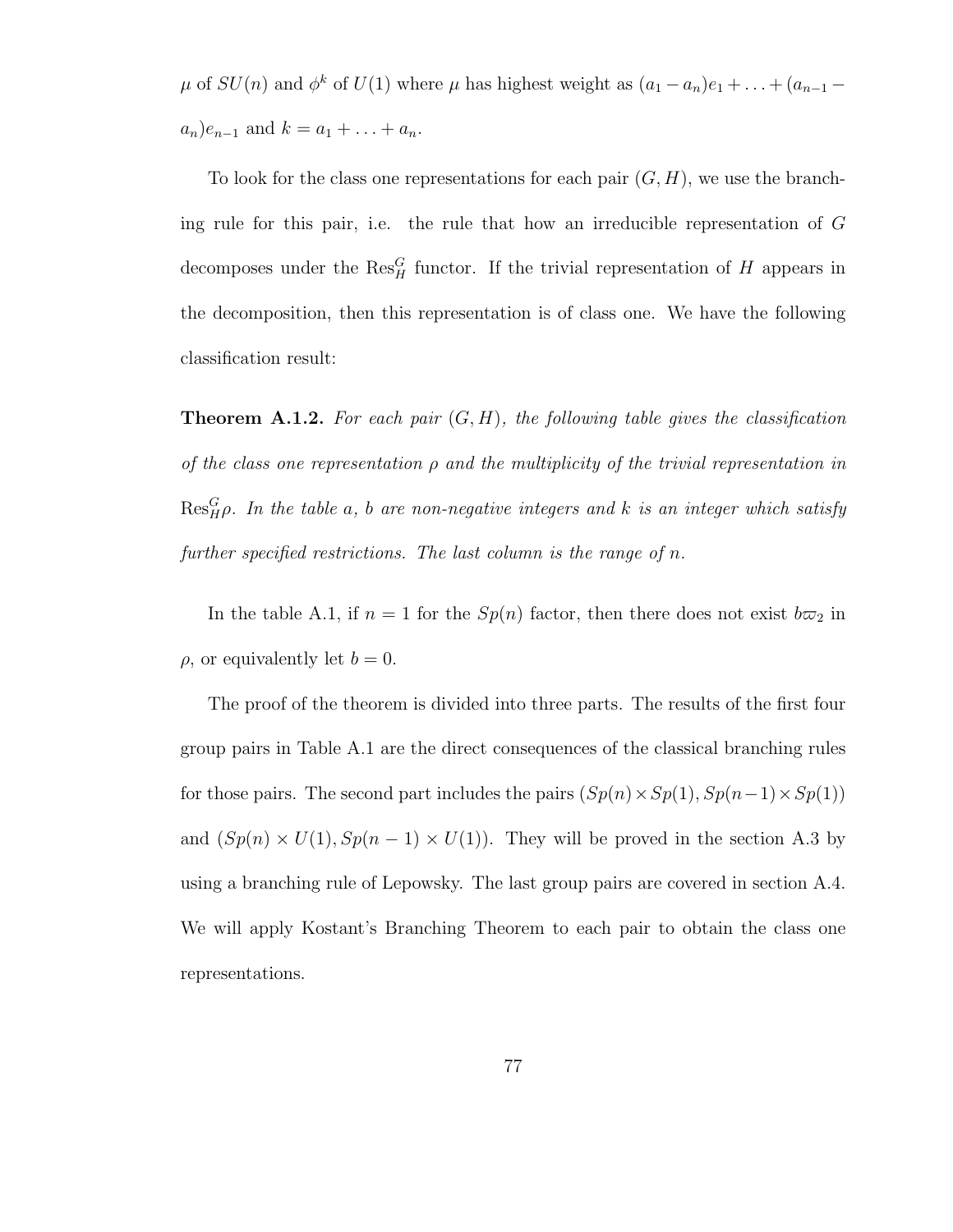| G                    | H                      | $\rho$                                   | mul.         |             |
|----------------------|------------------------|------------------------------------------|--------------|-------------|
| SO(n)                | $SO(n-1)$              | $a\varpi_1$                              | $\mathbf{1}$ | $a\geq 1$   |
| $SU(n)(n \geq 3)$    | $SU(n-1)$              | $a\varpi_1+b\varpi_{n-1}$                | 1            | $a+b\geq 1$ |
| U(n)                 | $U(n-1)$               | $ae_1 - be_n$                            | 1            | $a+b\geq 1$ |
| Sp(n)                | $Sp(n-1)$              | $a\varpi_1+b\varpi_2$                    | $a+1$        | $a+b\geq 1$ |
| $Sp(n) \times Sp(1)$ | $Sp(n-1) \times Sp(1)$ | $(a\varpi_1+b\varpi_2)\otimes a\varpi_1$ | $\mathbf{1}$ | $a \geq 1$  |
| $Sp(n) \times U(1)$  | $Sp(n-1) \times U(1)$  | $(a\varpi_1+b\varpi_2)\otimes\phi^k$     | 1            | $a+b\geq 1$ |
|                      |                        |                                          |              | $k\neq 0$   |
| $G_2$                | SU(3)                  | $a\varpi_1$                              | $\mathbf{1}$ | $a\geq 1$   |
| Spin(7)              | $G_2$                  | $a\varpi_3$                              | 1            | $a\geq 1$   |
| Spin(9)              | Spin(7)                | $a\varpi_1+b\varpi_4$                    | $\mathbf{1}$ | $a+b\geq 1$ |

Table A.1: Class one representations of spherical group pairs

In the last section, section A.5, we will study some properties of these representations, for example, the type, the kernel and the dimension.

### A.2 The Class One Representations and Harmonic

#### Polynomials

In this section we will prove Theorem A.1.1. To do this, we consider the separable Hilbert space L of all the square-integrable complex valued functions defined on  $\mathbb{S}^{n-1}$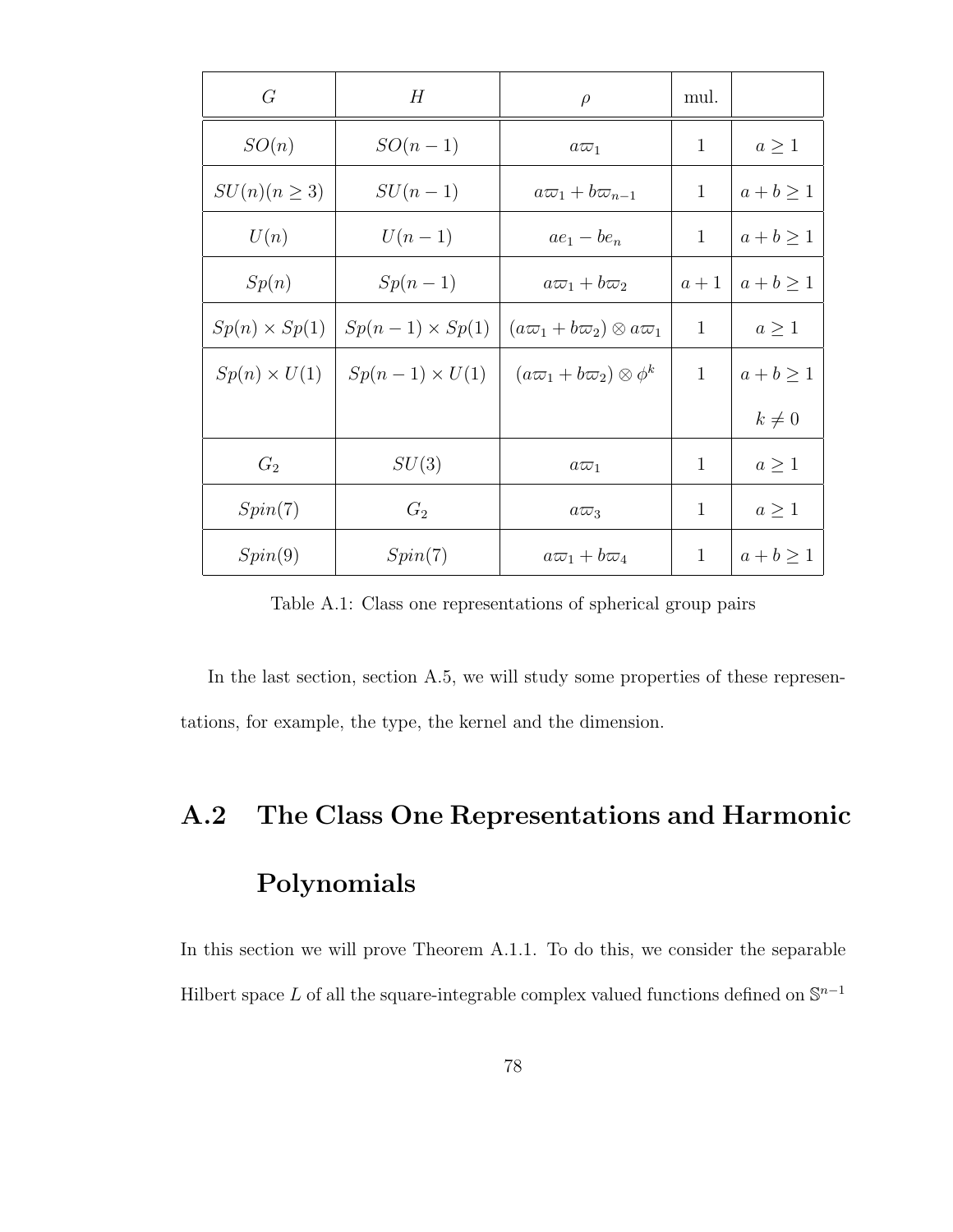under the following inner-product

$$
\langle f_1, f_2 \rangle = \int_{\mathbb{S}^{n-1}} f_1 \bar{f}_2 d\sigma, \quad \forall f_1, f_2 \in L,
$$

where  $d\sigma$  is an  $SO(n)$  bi-invariant measure on  $\mathbb{S}^{n-1}$  with total measure = 1.

From the  $SO(n)$  action on  $\mathbb{S}^{n-1}$ ,  $SO(n)$  acts on L by  $l(g)f(x) = f(g^{-1}x)$  for any  $g \in SO(n)$ . This representation is called the *left-regular representation* of  $SO(n)$  on L and it is a unitary representation.

Since  $SO(n)/SO(n-1) = \mathbb{S}^{n-1}$  as a homogeneous space, L is also the induced representation  $L = \text{Ind}_{SO(n-1)}^{SO(n)}$ Id, where Id is the trivial representation of  $SO(n-1)$ on C. By the Frobenius reciprocity, for any irreducible representation  $\rho$  of  $SO(n)$ , we have the following multiplicities equality

$$
[\text{Ind}_{SO(n-1)}^{SO(n)}\text{Id}: \rho] = [\text{Res}_{SO(n-1)}^{SO(n)}\rho:\text{Id}], \text{ or } [L:\rho] = [\text{Res}_{SO(n-1)}^{SO(n)}\rho:\text{Id}],
$$

where  $[\rho_1 : \rho_2]$  denotes the multiplicity of the irreducible representation  $\rho_2$  in  $\rho_1$ . By the classical branching rule for the pair  $(SO(n), SO(n-1))$ ,  $[Res_{SO(n-1)}^{SO(n)} \rho : Id] \neq 0$ if and only if  $\rho$  has the highest weight  $ae_1$  where a is a nonnegative integer. On the other hand, for any class one representation  $\rho$ ,  $\left[ \text{Res}_{SO(n-1)}^{SO(n)} \rho : \text{Id} \right] = 1$ , or equivalently  $[L : \rho] = 1.$ 

The representation with highest weight  $ae_1$  can be realized as the the representation of the complex valued homogeneous harmonic polynomials with degree a on  $\mathbb{S}^{n-1}$  which is denoted by  $\mathcal{H}^a$ . And  $\mathcal{H}^a$  is the complexification of the real valued homogeneous harmonic polynomials with degree a. We have the following orthogonal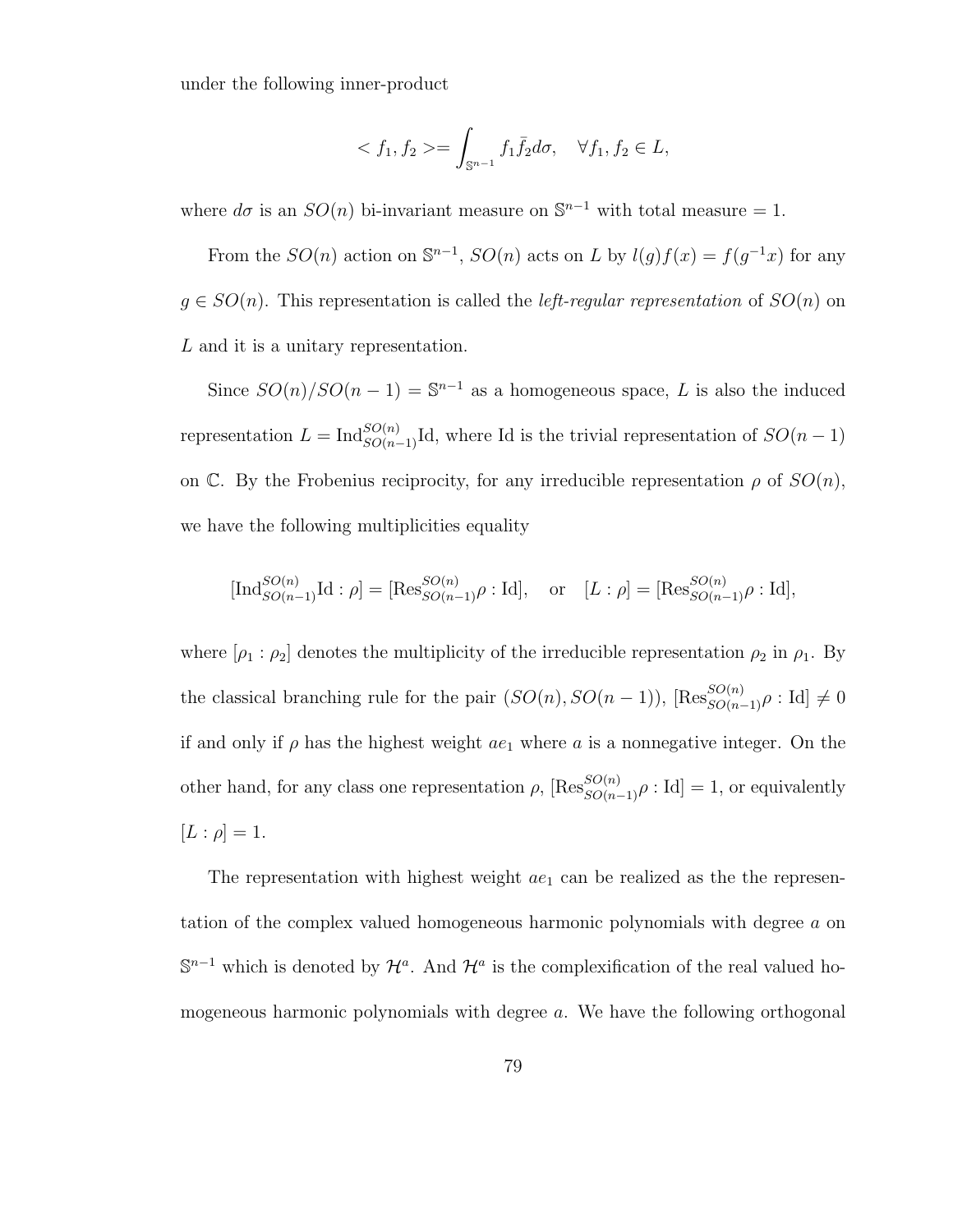decomposition

$$
L=\bigoplus_{a=0}^\infty \mathcal{H}^a.
$$

Since  $G/H = \mathbb{S}^{n-1}$ , G acts on the Hilbert space L and  $L = \text{Ind}_{H}^{G}Id$ , where Id is the trivial representation of H on  $\mathbb C$ . As a subgroup of  $SO(n)$ , G acts invariantly on  $\mathcal{H}^a$ . In general  $\mathcal{H}^a$  is not an irreducible representation of G and it is decomposed orthogonally into irreducible summands as follows:

$$
\mathrm{Res}_G^{SO(n)}\mathcal{H}^a=\bigoplus_b\mathcal{H}^{a,b},
$$

and there are only finite many  $b$ 's for each value of  $a$ . Hence we have the following orthogonal decomposition of  $L$  into irreducible representations of  $G$ :

$$
L=\bigoplus_{a,b}\mathcal{H}^{a,b}.
$$

Suppose  $\mu$  is an irreducible representation of G, then  $\mu$  is of class one of the pair  $(G, H)$  if and only if  $[L : \mu] \neq 0$  by the Frobenius reciprocity applied to the pair  $(G, H)$ . Then from the above decomposition and the uniqueness of this decomposition,  $\mu$  is equivalent to one of  $\mathcal{H}^{a,b}$ 's.

Remark A.2.1. The existence and uniqueness of the decomposition of L follow from Theorem 9.4 and Corollary 9.6 in [Kn].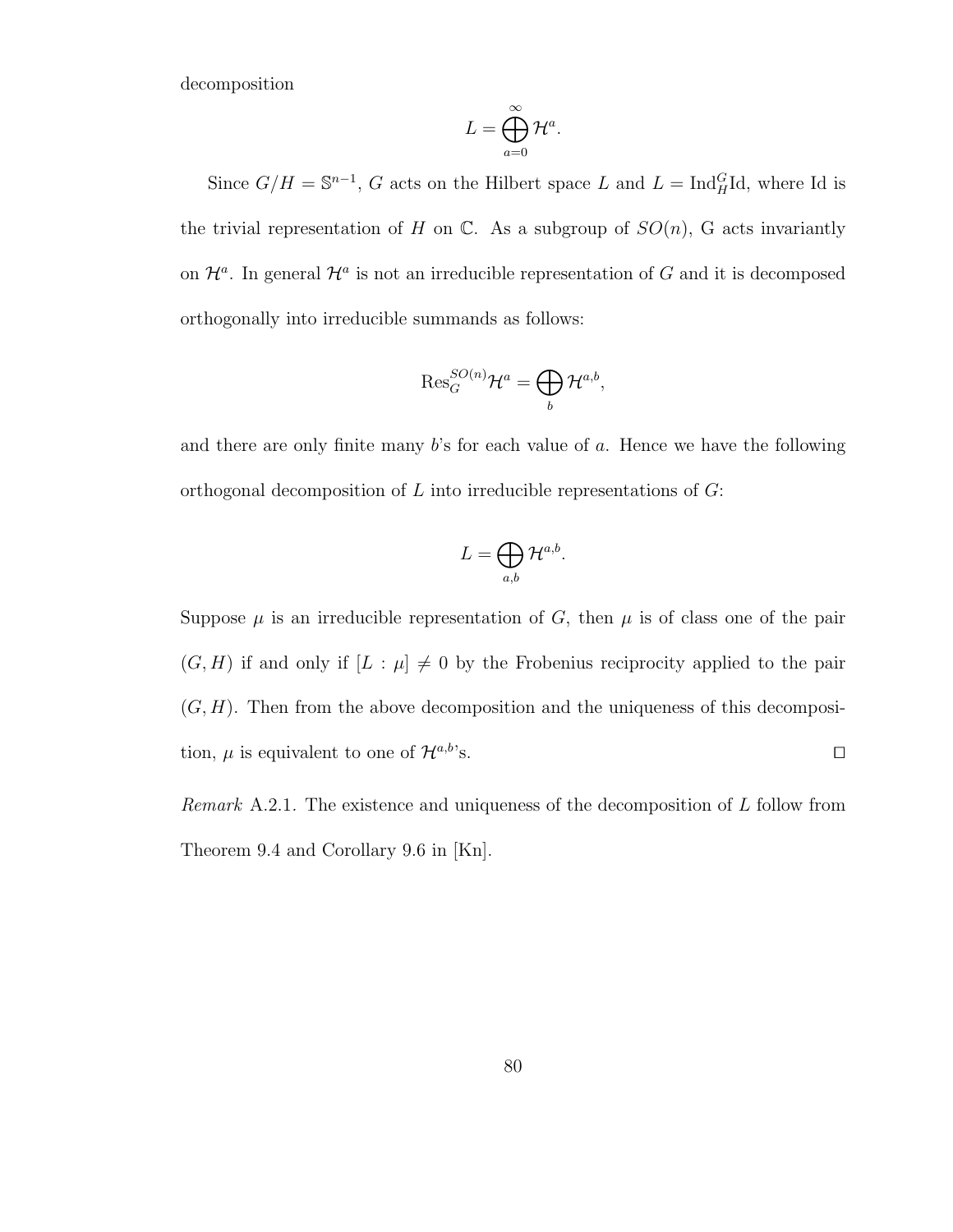## **A.3** Pairs  $(Sp(n) \times Sp(1), Sp(n-1) \times Sp(1))$  and  $(Sp(n) \times Sp(n))$  $U(1), Sp(n-1) \times U(1)$

For each pair  $(G, H)$ , there is an intermediate group K and we will apply the branching rule successively as  $\text{Res}_{H}^{G} \rho = \text{Res}_{H}^{K}(\text{Res}_{K}^{G} \rho)$  for any irreducible representation  $\rho$ of G.

The branching rule we will use is the one for the pair  $(Sp(n), Sp(n-1) \times Sp(1))$ which is established by J.Lepowsky in [Le]. For each irreducible representation  $\mu_1 \otimes \mu_2$ of  $Sp(n-1)\times Sp(1)$ , let  $\mu = b_1e_1 + \cdots + b_{n-1}e_{n-1} + b_ne_n$  be the highest weight, then  $b_1 \geq \cdots \geq b_{n-1} \geq 0$  and  $b_n \geq 0$ .

**Definition A.3.1.** Let  $l, m \in \mathbb{Z}$ ,  $m \geq 1$  and let  $q_1, \dots, q_m$  be positive integers. We define  $F_m(l; q_1, \dots, q_m)$  to be the number of ways of putting l indistinguishable balls into m distinguishable boxes with capacities  $q_1, \dots, q_m$ .

**Theorem A.3.2** (Lepowsky). Let  $\rho$ ,  $\mu$  be irreducible representations of  $Sp(n)$ ,  $Sp(n-$ 1)  $\times Sp(1)$  with highest weights  $\rho = a_1e_1 + \cdots a_ne_n$ ,  $\mu = b_1e_1 + \cdots b_{n-1}e_{n-1} + b_ne_n$ respectively. Define

$$
A_1 = a_1 - \max(a_2, b_1),
$$
  
\n
$$
A_i = \min(a_i, b_{i-1}) - \max(a_{i+1}, b_i) \qquad (2 \le i \le n - 1),
$$
  
\n
$$
A_n = \min(a_n, b_{n-1})
$$

Then the multiplicity  $[\text{Res}_{\rho} : \mu] = 0$  unless  $\sum_{i=1}^{n} (a_i + b_i) \in 2\mathbb{Z}$  and  $A_1, \dots, A_{n-1} \geq 0$ .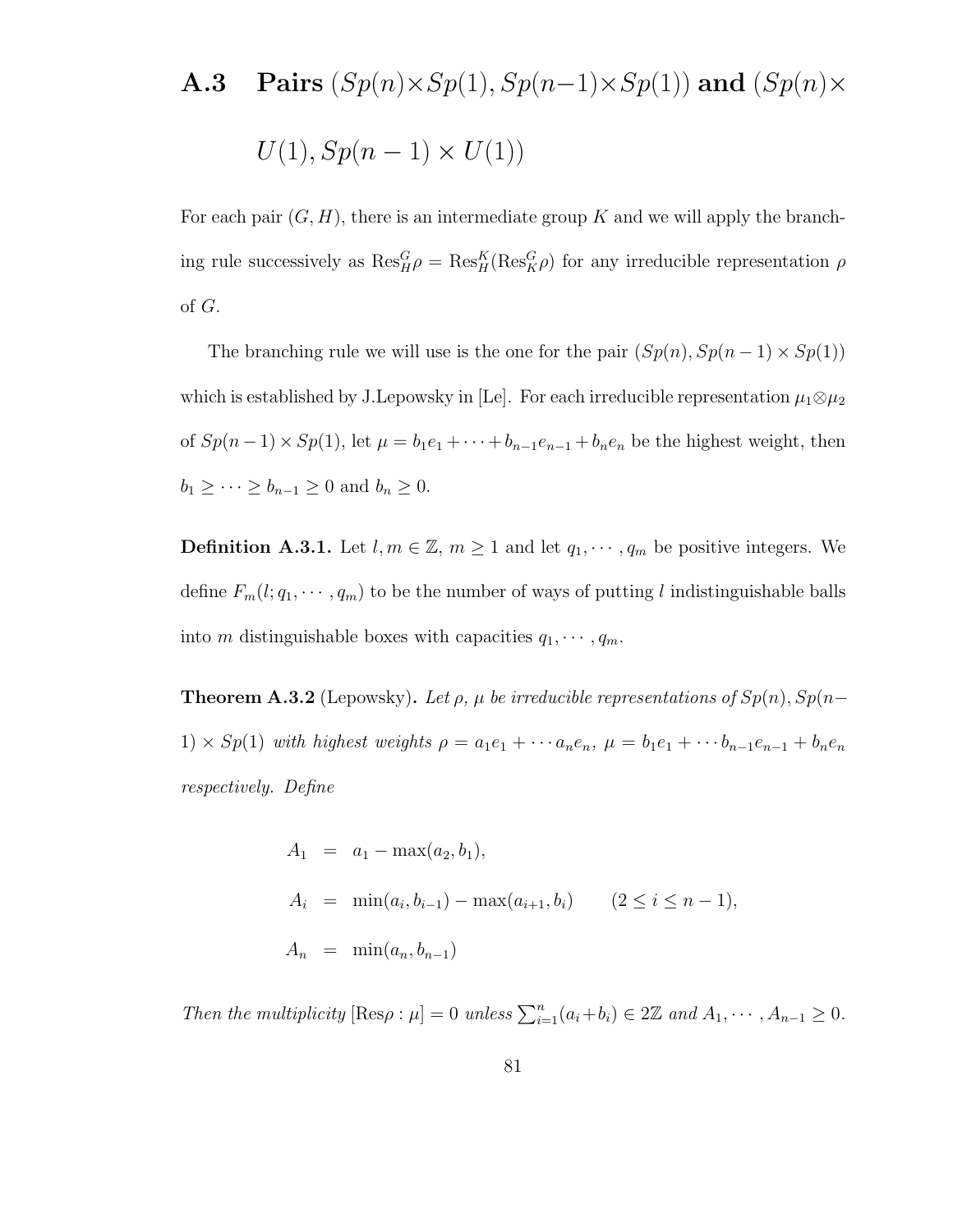Under these conditions,

$$
[\text{Res}\rho : \mu] = F_{n-1} \left( \frac{1}{2} (b_n - A_1 + \sum_{i=1}^n A_i); A_2, \cdots, A_n \right)
$$

$$
- F_{n-1} \left( \frac{1}{2} (-b_n - A_1 + \sum_{i=2}^n A_i) - 1; A_2, \cdots, A_n \right). \quad (A.3.1)
$$

Proof of the 2nd part of Theorem A.1.2 : Let  $G = Sp(n) \times Sp(1)$  and  $H =$  $Sp(n-1)\times Sp(1)$ , then  $K = Sp(n-1)\times Sp(1)\times Sp(1)$  lies between them and the  $Sp(1)$ factor in H is diagonally embedded in the  $Sp(1)\times Sp(1)$  inside K. Suppose  $\rho = \rho_1 \otimes \rho_2$ is a class one representation of the pair and  $\rho_1$  has the highest weight  $a_1e_1+\cdots+a_ne_n$ and  $\rho_2$  has the highest weight  $be_1$ . Then  $\text{Res}_{K}^G \rho = (\text{Res}_{Sp(n-1)\times Sp(1)}^{Sp(n)} \rho_1) \otimes \rho_2$ . Since the trivial representation appears in  $\text{Res}_{H}^{G}\rho$ , it appears in  $(\text{Res}_{H}^{K}\mu) \otimes \rho_2$  for some irreducible representation  $\mu = \mu_1 \otimes \mu_2$  in  $\text{Res}_{Sp(n-1)\times Sp(1)}^{Sp(n)}$ .

Under the restriction from  $Sp(n-1) \times Sp(1) \times Sp(1)$  to  $Sp(n-1) \times \Delta Sp(1)$ ,  $\mu_1 \otimes \mu_2 \otimes \rho_2$  splits as  $\mu_1 \otimes \text{Res}_{\Delta Sp(1)}^{Sp(1) \times Sp(1)}(\mu_2 \otimes \rho_2)$ . Therefore  $\mu_1$  is a trivial representation of  $Sp(n-1)$  and  $\mu_2$ ,  $\rho_2$  have the same dimension, i.e.,  $\text{Res}_{Sp(n-1)\times Sp(1)}^{Sp(n)}\rho_1$  contains the representation Id  $\otimes \mu_2$  which has the highest weight  $be_n$ . From Theorem A.3.2, we have  $A_1 = a_1 - a_2 \ge 0$ ,  $A_2 = -a_3 \ge 0$ , ...,  $A_{n-1} = -a_n \ge 0$ ,  $b + a_1 + a_2$  is an even number and the multiplicity is equal to

$$
m = F_{n-1}\left(\frac{1}{2}(b - (a_1 - a_2)); 0, \cdots, 0\right) - F_{n-1}\left(\frac{1}{2}(-b - (a_1 - a_2)) - 1; 0, \cdots, 0\right).
$$

Hence  $m \neq 0$  if and only if  $b = a_1 - a_2$  and in this case we have  $m = 1$ .

For the second part, let  $G = Sp(n) \times U(1)$ ,  $H = Sp(n-1) \times U(1)$ ,  $K_1 =$  $Sp(n-1) \times Sp(1) \times U(1)$  and  $K_2 = Sp(n-1) \times U(1) \times U(1)$ , then we have the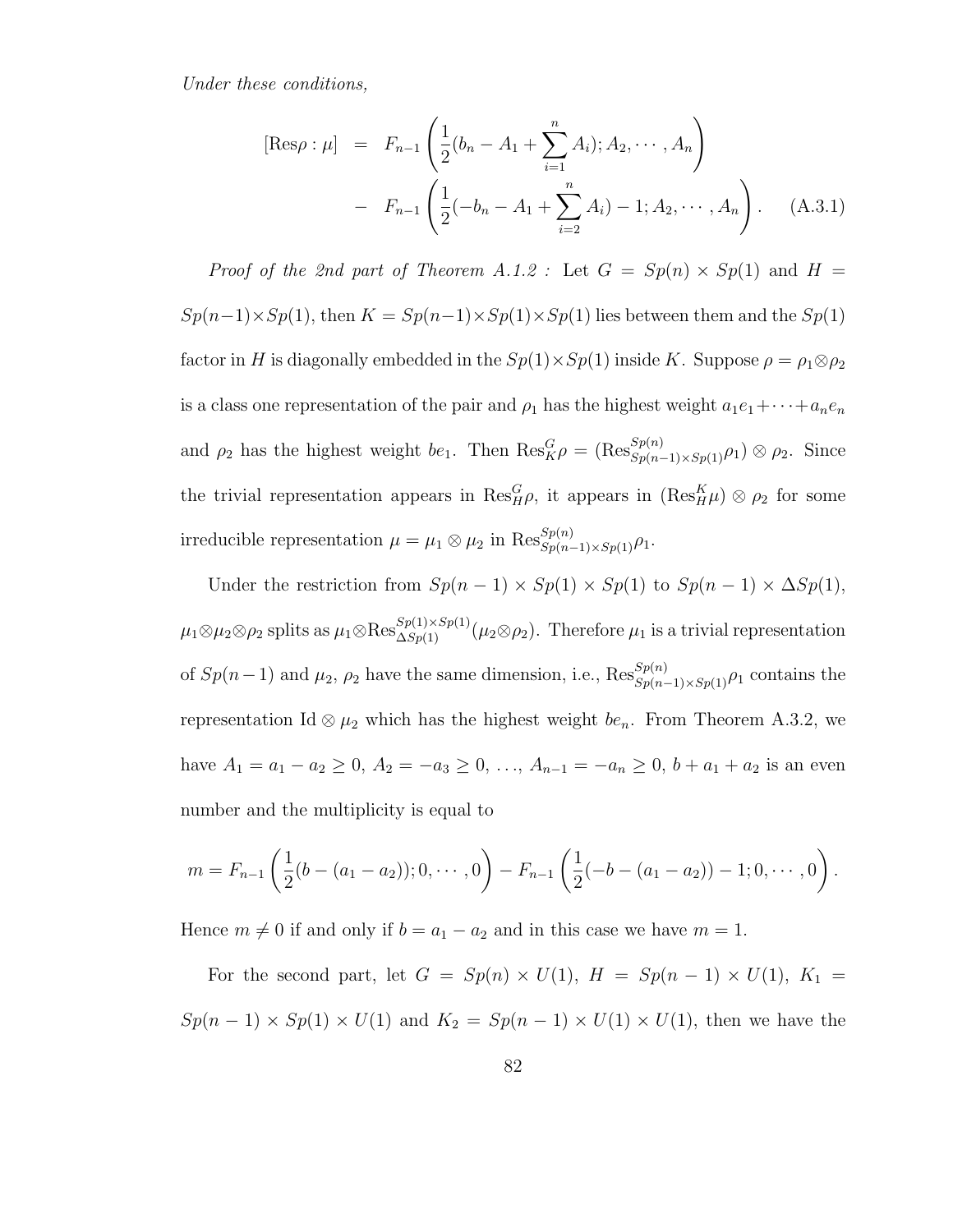embedding  $H \subset K_1 \subset K_2 \subset G$  and  $U(1)$  in H lies diagonally in  $U(1) \times U(1) \subset K_1$ . Suppose  $\rho = \mu \otimes \phi^k$  is a class one representation of the pair  $(G, H)$  and  $\mu$  has the highest weight  $\mu = a_1 e_1 + \cdots + a_n e_n$ . From the first part of the proof, we have  $a_3 = \cdots = a_n = 0$  and the multiplicity of the trivial representation in  $\text{Res}_{H}^G \rho$  is equal to the multiplicity of the trivial representation in  $(Res_{U(1)}^{Sp(1)}(a_1 - a_2)e_n) \otimes \phi^k$ . Therefore k,  $a_1 - a_2$  have the same parity and  $|k| \le a_1 - a_2$ . And in this case the multiplicity is 1.  $\Box$ 

#### **A.4** Pairs  $(G_2, SU(3)), (Spin(7), G_2)$  and  $(Spin(9), Spin(7))$

In this section, we will develop the branching rule for each group pair and then prove the corresponding result in Theorem A.1.2. The main tool is Kostant's Branching Theorem. We quote the statement of the theorem from [Kn].

First we establish the notation we will use. Let  $G$  be a connected compact Lie group and let H be a connected closed subgroup. Choose a maximal torus  $S \subset H$ . The special assumption is that the centralizer of  $S$  in  $G$  is a maximal torus  $T$  of  $G$ . Let  $\Delta_G$  be the set of the roots of  $(\mathfrak{g}^{\mathbb{C}}, \mathfrak{t}^{\mathbb{C}})$ , let  $\Delta_H$  be the set of roots of  $(\mathfrak{h}^{\mathbb{C}}, \mathfrak{s}^{\mathbb{C}})$ , and let  $W_G$  be the Weyl group of  $\Delta_G$ . Introduce compatible positive systems  $\Delta_G^+$  and  $\Delta_H^+$ , let bar denote restriction from the dual  $({\mathfrak t}^{\mathbb C})^*$  to the dual  $({\mathfrak s}^{\mathbb C})^*$ , and let  $\delta_G$  be half the sum of the members in  $\Delta_G^+$ . The restrictions to  $\mathfrak{s}^{\mathbb{C}}$  of the members of  $\Delta_G^+$ , repeated according to their multiplicities, are the nonzero positive weights of  $\mathfrak{s}^{\mathbb{C}}$  in  $\mathfrak{g}^{\mathbb{C}}$ . Deleting from this set the members of  $\Delta_H^+$ , each with multiplicity 1, we obtain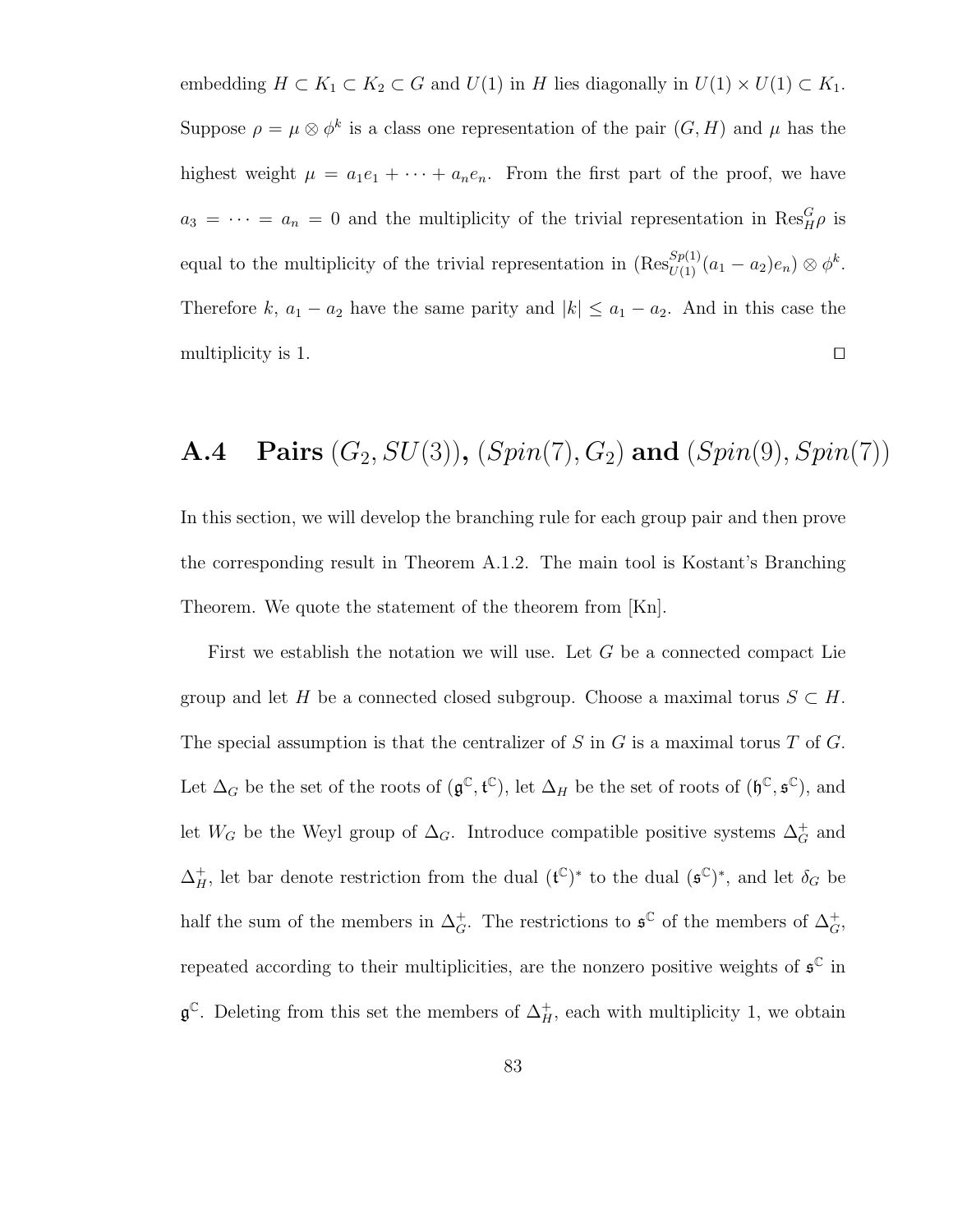the set  $\Sigma$  of positive weights of  $\mathfrak{s}^{\mathbb{C}}$  in  $\mathfrak{g}^{\mathbb{C}}/\mathfrak{h}^{\mathbb{C}}$ , repeated according to multiplicities. The associated Kostant partition function is defined as follows:  $\mathcal{P}(\nu)$  is the number of ways that a member of  $(\mathfrak{s}^{\mathbb{C}})^*$  can be written as a sum of members of  $\Sigma$ , with the multiple versions of a member of  $\Sigma$  being regarded as distinct.

**Theorem A.4.1** (Kostant's Branching Theorem). Let G be a compact connected Lie group, let H be a closed connected subgroup, suppose that the centralizer in G of a maximal torus  $S$  of  $H$  is abelian and is therefore a maximal torus  $T$  of  $G$ , and let other notation be as above. Let  $\rho$  be an irreducible representation of G with the highest weight  $\rho \in (\mathfrak{t}^{\mathbb{C}})^*$ , and let  $\mu$  be an irreducible representation of H with the highest weight  $\mu \in (\mathfrak{s}^{\mathbb{C}})^*$ . Then the multiplicity of  $\mu$  in the restriction of  $\rho$  to H is given by

$$
[\rho:\mu]=\sum_{w\in W_G}\varepsilon(w)\mathcal{P}(\overline{w(\rho+\delta_G)-\delta_G}-\mu).
$$

Remark A.4.2. To apply this theorem to our special examples, we will use an equivalent assumption on the Cartan subalgebras instead of the maximal tori: the centralizer of  $\mathfrak s$  in  $\mathfrak g$  is a Cartan subalgebra  $\mathfrak t$  of  $\mathfrak g$ . In our three group pairs, this assumption is verified.

To apply Kostant Branching Theorem, we need to work out the explicit embeddings of the Lie algebras. These groups and Lie algebras are well studied, see, for examples, [GlWZ] and [Mu] and references given there.

We start with the pair  $(Spin(9), Spin(7))$ . Let  $\mathbb O$  be the set of the Cayley numbers which is isomorphic to  $\mathbb{R}^8$  as vector spaces.  $SO(8)$  acts on  $\mathbb{O}$  by left multiplication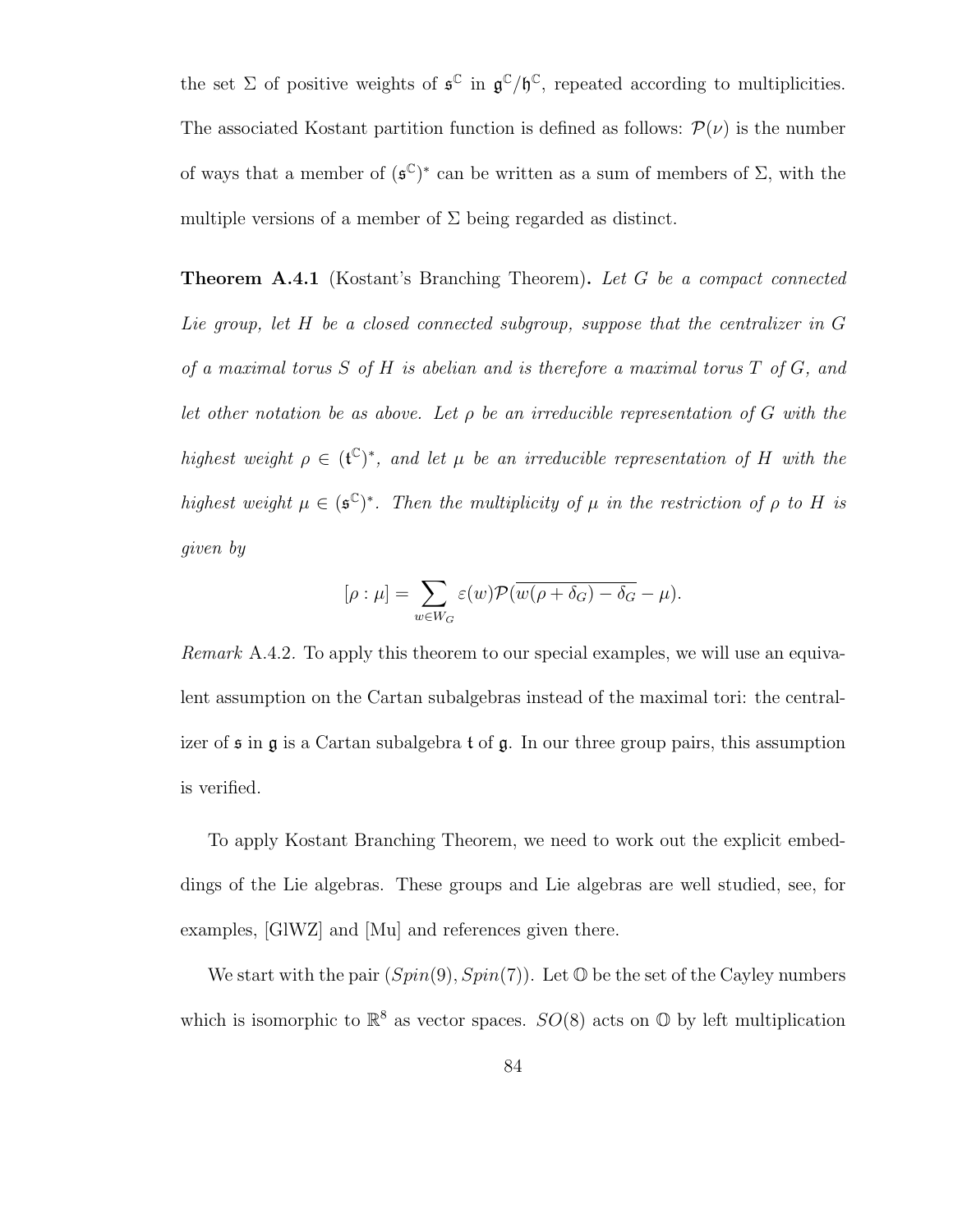and we have the Principle of Triality:

**Proposition A.4.3.** For each  $\theta_1 \in SO(8)$ , there exists  $\theta_2$ ,  $\theta_3 \in SO(8)$  such that

$$
\theta_1(x)\theta_2(y) = \theta_3(xy), \quad \text{for any } x, y \in \mathbb{O} \tag{A.4.1}
$$

Moreover if  $\theta'_2$ ,  $\theta'_3$  satisfy the above equation as  $\theta_2$ ,  $\theta_3$ , then  $(\theta'_2, \theta'_3) = \pm (\theta_2, \theta_3)$ .

And the infinitesimal version of the above principle is given as follows:

**Proposition A.4.4.** For any  $X \in \mathfrak{so}(8)$ , there exist Y,  $Z \in \mathfrak{so}(8)$  such that

$$
(Xx)y + x(Yy) = Z(xy) \quad \text{for any } x, y \in \mathbb{O}.\tag{A.4.2}
$$

Moreover Y, Z is uniquely determined by X with  $Y = \lambda(X)$ ,  $Z = \lambda \kappa(X)$  and  $\lambda$ ,  $\kappa$ are two outer automorphisms of  $\mathfrak{so}(8)$  with  $\lambda^3 = 1$ ,  $\kappa^2 = 1$  and  $\kappa \lambda^2 = \lambda \kappa$ .

We identify  $\mathbb{O} \oplus \mathbb{O}$  with  $\mathbb{R}^{16}$  and then  $Spin(9) \subset SO(16)$  acts transitively on  $\mathbb{S}^{15} \subset \mathbb{O} \oplus \mathbb{O}$ . Let  $v_0 \in \mathbb{R} \subset \mathbb{O}$  be the unit length vector, then  $Spin(7)$  is the isotropy subgroup at  $(v_0, 0)$ . Consider the following Hopf fibration:

$$
\mathbb{S}^7 \longrightarrow \mathbb{S}^{15} \longrightarrow \mathbb{S}^8 = \mathbb{O} \cup \{\infty\},
$$
  

$$
(x, y) \mapsto y^{-1}\bar{x}.
$$

Then the isotropy subgroup of the fiber  $\{(x,0)|x\in\mathbb{O}\}\)$  is given as follows:

$$
Spin(8) = \left\{ (\theta_1, \theta_2) \in SO(8) \times SO(8) | \exists \theta_3 \in SO(8) \text{ such that } \theta_1(x)\theta_2(y) = \overline{\theta_3(\overline{xy})} \right\},\
$$
\n(A.4.3)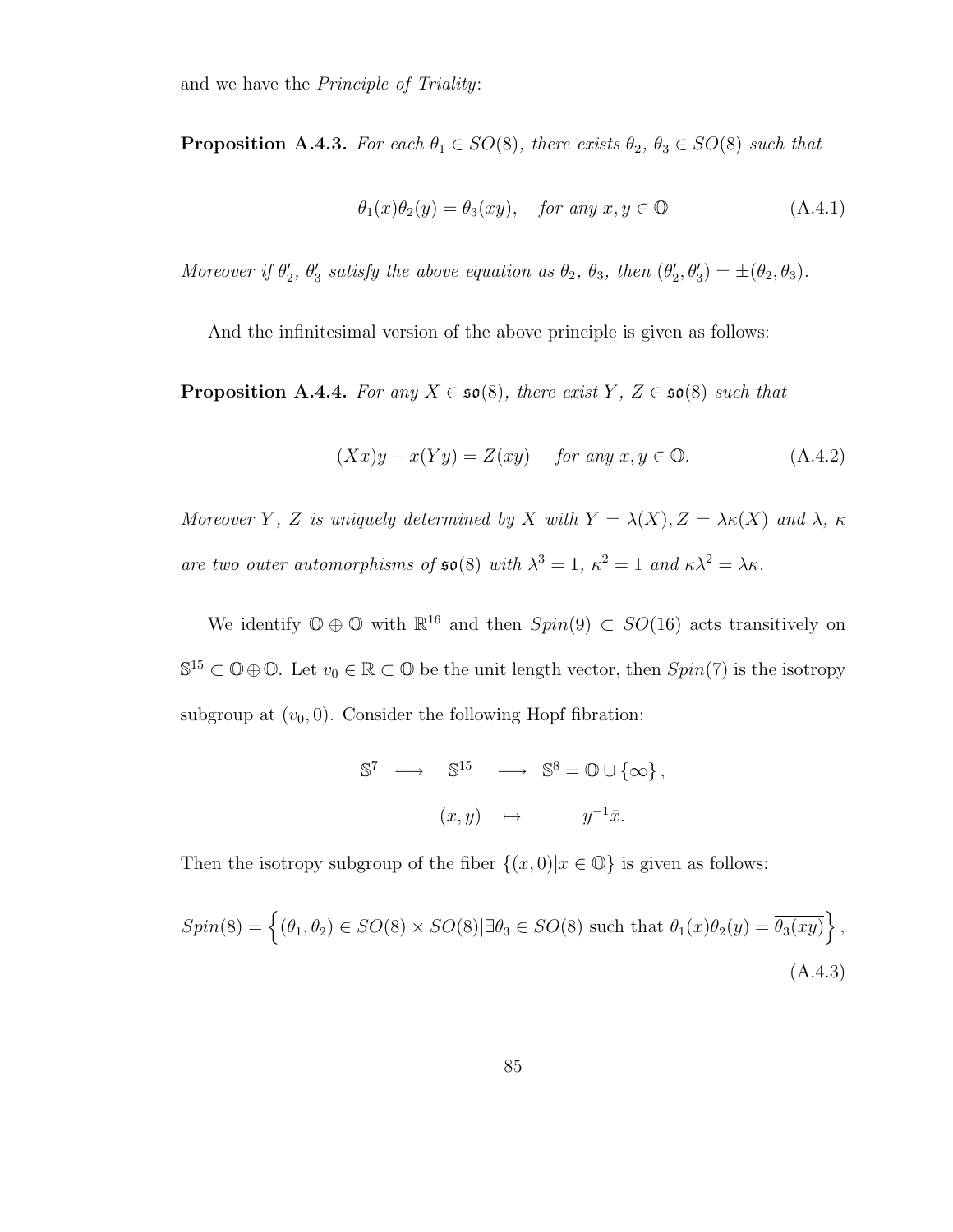and the embedding of  $Spin(7) \subset Spin(8)$  is

$$
Spin(7) = \left\{ (\theta_1, \theta_2) \in Spin(8) | \theta_1 \in SO(7) \subset SO(8) \text{ or } \theta_1(x)\theta_2(y) = \overline{\theta_2(\overline{xy})} \right\}.
$$
\n(A.4.4)

The automorphism  $\theta \mapsto (x \mapsto \overline{\theta(\bar{x})})$  of  $SO(8)$  induces the automorphism  $\kappa$ . Let  $\theta_1 = \exp(X)$ ,  $\theta_2 = \exp(Y)$  and  $\theta_3 = \exp(Z)$ , from Proposition A.4.4, we have  $X = \lambda(\kappa Z)$  and  $Y = \lambda^2(\kappa Z)$ . So we can write the Lie algebra of  $Spin(8)$  as

$$
\mathrm{Lie}(Spin(8))=\left\{(\lambda(X),\lambda^2(X))|X\in \mathfrak{so}(8)\right\}.
$$

From the embedding of  $Spin(7) \subset Spin(8)$  in  $(A.4.4)$ , since  $\theta_1 \in SO(7)$  we have the Lie algebra of  $Spin(7)$  as

$$
\text{Lie}(Spin(7)) = \{ (Y, \lambda(Y)) | Y \in \mathfrak{so}(7) \} \subset \text{Lie}(Spin(8)).
$$

Therefore if we identify  $Lie(Spin(8))$  with  $\mathfrak{so}(8)$  by its first component, then we have

$$
\text{Lie}(Spin(7)) = \left\{ \lambda^2(X) | X \in \mathfrak{so}(7) \right\}. \tag{A.4.5}
$$

Let  $\{e_i \pm e_j | 1 \leq i < j \leq 4\}$  be the positive root system of  $\mathfrak{so}(8)$  with vanishing

 $e_4$  on  $\mathfrak{so}(7)$ , then the automorphism  $\lambda^2$  induces the following transformation of  $e_i$ .

$$
\lambda^{2}\begin{pmatrix} e_1 \\ e_2 \\ e_3 \\ e_4 \end{pmatrix} = \begin{pmatrix} \frac{1}{2} & \frac{1}{2} & \frac{1}{2} & \frac{1}{2} \\ \frac{1}{2} & \frac{1}{2} & -\frac{1}{2} & -\frac{1}{2} \\ \frac{1}{2} & -\frac{1}{2} & \frac{1}{2} & -\frac{1}{2} \\ -\frac{1}{2} & \frac{1}{2} & \frac{1}{2} & -\frac{1}{2} \end{pmatrix} \begin{pmatrix} e_1 \\ e_2 \\ e_3 \\ e_4 \end{pmatrix} . \tag{A.4.6}
$$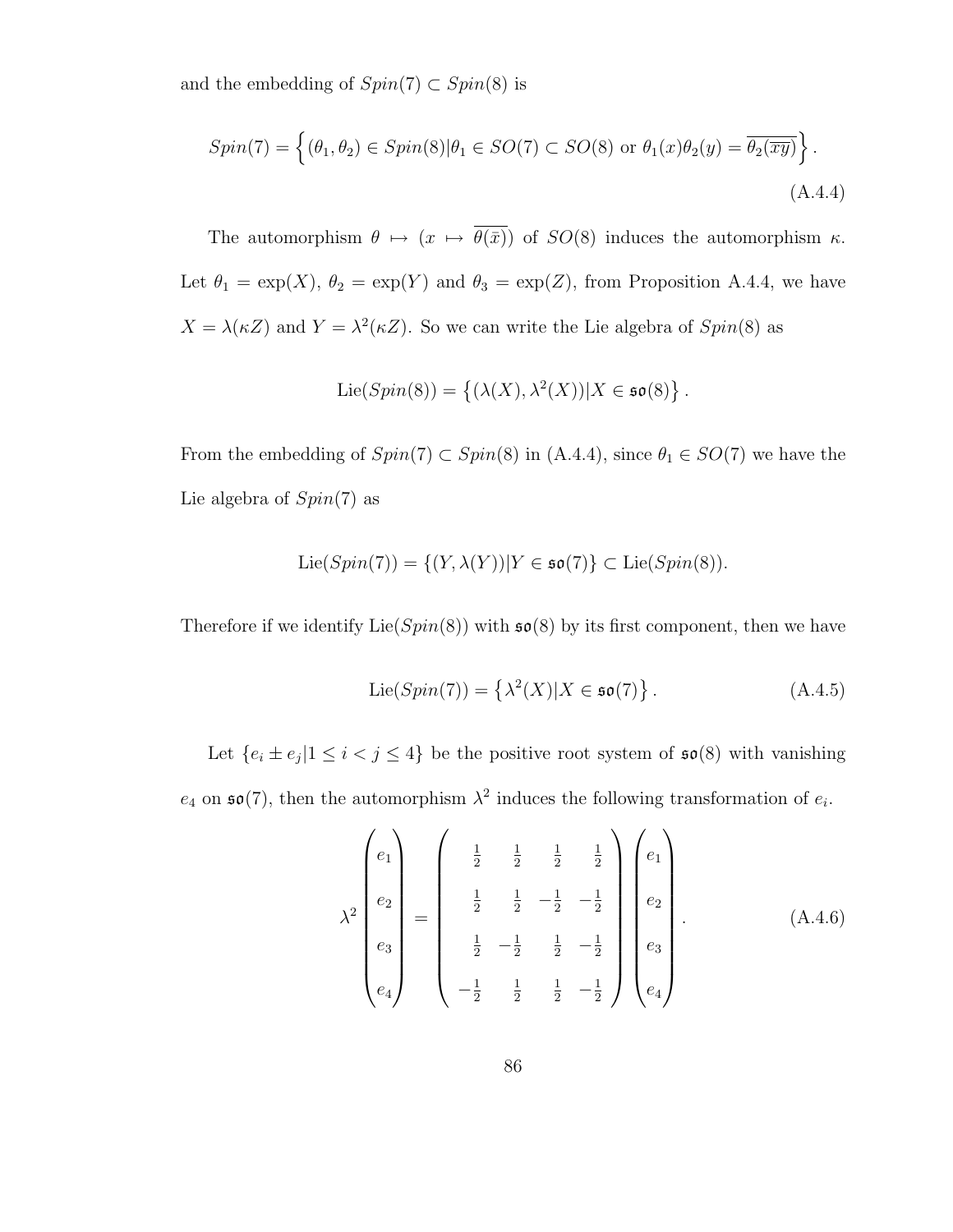In (A.4.4) the  $\theta_2$ -component acts transitively on  $\mathbb{S}^7 \subset \mathbb{O}$  and the isotropy subgroup at  $v_0$  is  $G_2$ . Since  $\kappa$  is the identity map on  $SO(7)$ ,  $\theta_1(x)\theta_2(y) = \theta_2(xy)$  for  $\theta_2 \in G_2 \subset SO(7)$  which implies  $\theta_1 = \theta_2$ . Hence we have

$$
G_2 = \{(\theta, \theta) | \theta \in SO(7) \text{ and } \theta(x)\theta(y) = \theta(xy), \text{ for any } x, y \in \mathbb{O}\},
$$

and the Lie algebra is

$$
\mathfrak{g}_2 = \{(X,X)|X \in \mathfrak{so}(7), X = \lambda(X)\}.
$$

If we identify  $Lie(Spin(7))$  with  $\mathfrak{so}(7)$ , then we have

$$
\mathfrak{g}_2 = \{ X | X \in \mathfrak{so}(7), X = \lambda(X) \}.
$$

Choose a basis of  $\mathbb O$  over  $\mathbb R$ , then we can write down the explicit embedding of  $\mathfrak g_2$ , see also in [Mu]. The typical element of  $\mathfrak{g}_2$  has the following form:

$$
X = \begin{pmatrix}\n0 & x_1 - y_1 & x_3 + y_3 & -x_2 + y_2 & -x_4 - y_4 & x_6 + y_6 & x_5 - y_5 \\
-x_1 + y_1 & 0 & a & y_5 & y_6 & y_4 & y_2 \\
-x_3 - y_3 & -a & 0 & x_6 & x_5 & x_2 & x_4 \\
x_2 - y_2 & -y_5 & -x_6 & 0 & b & y_3 & y_1 \\
x_4 + y_4 & -y_6 & -x_5 & -b & 0 & x_1 & x_3 \\
-x_6 - y_6 & -y_4 & -x_2 & -y_3 & -x_1 & 0 & a+b \\
-x_5 + y_5 & -y_2 & -x_4 & -y_1 & -x_3 & -a-b & 0\n\end{pmatrix},
$$
\n(A.4.7)

where  $a, b, x_1, \dots, x_6, y_1, \dots, y_6 \in \mathbb{R}$ .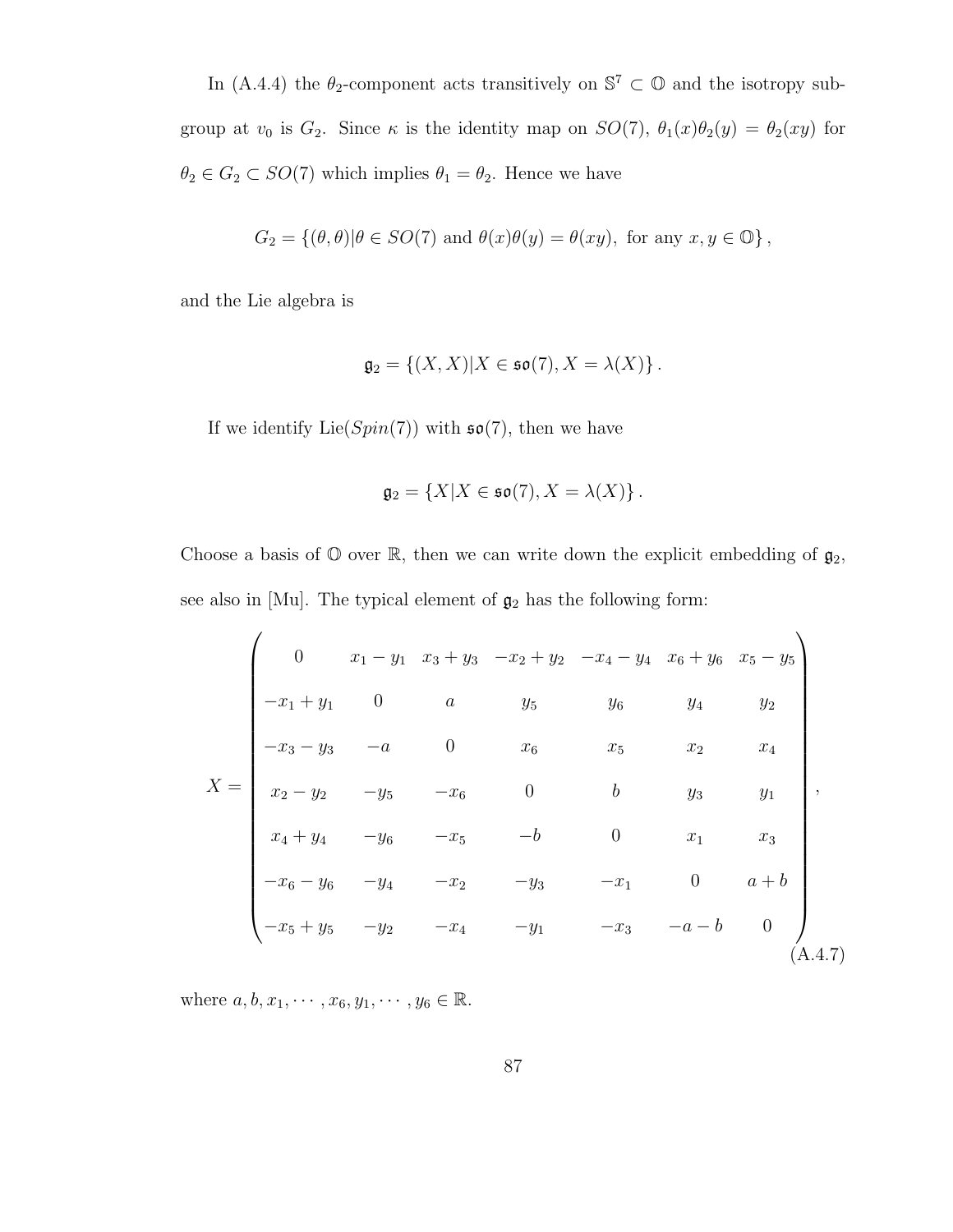So the linear functionals  $\{e_1, e_2, e_3\}$  of the Cartan subalgebra of  $\mathfrak{so}(7)$  satisfy the relation  $e_1 = e_2 + e_3$  when restricted to the Cartan subalgebra of  $\mathfrak{g}_2$ . Suppose  $\{\alpha_1, \alpha_2\}$  be the set of the positive simple roots of  $G_2$  where  $\alpha_1$  is the short one, then under the restriction,  $\overline{e_3} = \alpha_1$  and  $\overline{e_2 - e_3} = \alpha_2$ .

We consider the last pair  $(G_2, SU(3))$ .  $G_2$  acts transitively on the unit sphere  $\mathbb{S}^6 = \{x \in \mathbb{O} | ||x|| = 1, \langle x, v_0 \rangle = 0\}.$  Let  $v_1$  be a unit element which is orthogonal to  $v_0$ , then the isotropy group at  $v_1$  is isomorphic to  $SU(3) \subset SO(6)$ . Since  $G_2$  and  $SU(3)$  share the same maximal torus, the restriction of the roots of  $\mathfrak{g}_2$  is the identity map.

In the proof we will use the classical branching rules for the special orthogonal groups which are well-known and the proof can be found, for examples, in [Kn].

**Theorem A.4.5** (Branching Rule for  $(\mathfrak{so}(2k+1), \mathfrak{so}(2k))$ ). The irreducible representation with highest weight  $a_1e_1 + a_2e_2 + \cdots + a_ke_k$  of  $\mathfrak{so}(2k+1)$  decomposes with multiplicity 1 under  $\mathfrak{so}(2k)$ , and the representations of  $\mathfrak{so}(2k)$  that appear are exactly those with highest weights  $\mu = c_1e_1 + c_2e_2 + \cdots + c_ke_k$  such that

$$
a_1 \geq c_1 \geq a_2 \geq c_2 \geq \cdots \geq a_k \geq |c_k|,
$$

where  $a_i(i = 1, 2, \dots, k)$  are integers or all half integers and  $c_j(j = 1, 2, \dots, k)$  are all integers or all half integers.

**Theorem A.4.6** (Branching Rule for  $(\mathfrak{so}(2k), \mathfrak{so}(2k-1))$ ). The irreducible representation with highest weight  $a_1e_1 + a_2e_2 + \cdots + a_ke_k$  of  $\mathfrak{so}(2k)$  decomposes with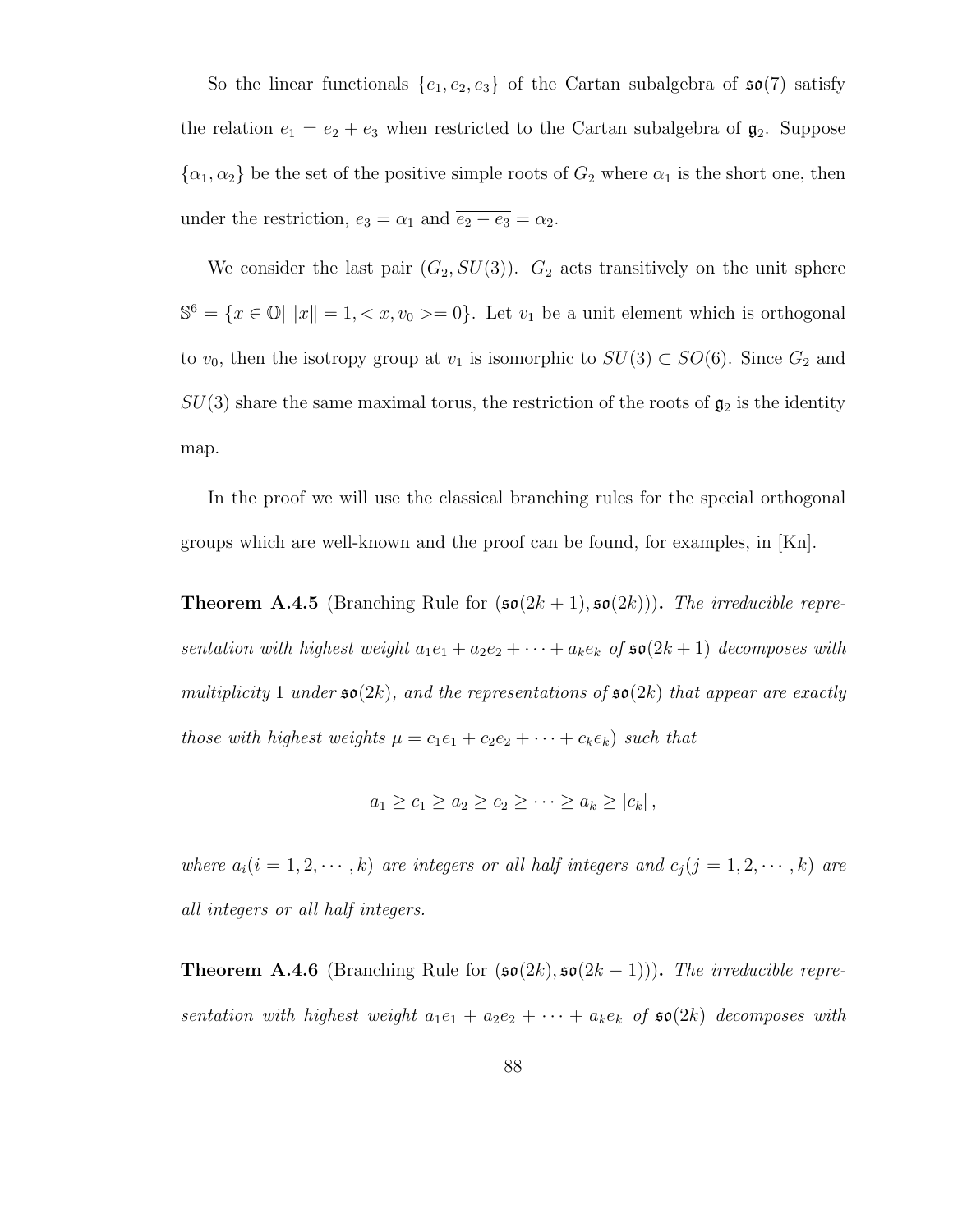multiplicity 1 under  $\mathfrak{so}(2k-1)$ , and the representations of  $\mathfrak{so}(2k-1)$  that appear are exactly those with highest weights  $\mu = c_1e_1 + c_2e_2 + \cdots + c_{k-1}e_{k-1}$  such that

$$
a_1 \ge c_1 \ge a_2 \ge c_2 \ge \cdots \ge c_{k-1} \ge |a_k|
$$
,

where  $a_i(i = 1, 2, \dots, k)$  are integers or all half integers and  $c_j(j = 1, 2, \dots, k - 1)$ are all integers or all half integers.

Proof of the 3rd Part of Theorem A.1.2: First let  $G = Spin(9)$ ,  $H = Spin(7)$ and  $\mathfrak{g} = \text{Lie}(Spin(9))$ ,  $\mathfrak{h} = \text{Lie}(Spin(7))$  be their Lie algebras. Then  $K = Spin(8)$ lies between them and denote its Lie algebra  $Lie(Spin(8))$  by  $\ell$ . Let

$$
\Delta^+_G=\left\{e_i\pm e_j|1\leq i
$$

be the positive root system of  $\mathfrak{g}$ , then  $\mathfrak{k}$  has the positive roots system

$$
\Delta_K^+ = \{e_i \pm e_j | 1 \le i < j \le 4\} \, .
$$

Since  $\mathfrak g$  and  $\mathfrak k$  share the same Cartan subalgebra,  $\Sigma = \{e_1, e_2, e_3, e_4\}$ . So the branching rule for the pair  $(g, \ell)$  is the same as the classical one for  $(\mathfrak{so}(9), \mathfrak{so}(8))$ .

Let  $f_i = \lambda^2(e_i)$  for  $i = 1, 2, 3, 4$ . Since  $\lambda$  is an automorphism of  $\mathfrak{so}(8)$ , we can write

$$
\Delta_K^+ = \{ f_i \pm f_j | 1 \le i < j \le 4 \},
$$

and  $\mathfrak h$  has the positive root system

$$
\Delta_H^+ = \{ f_i \pm f_j | 1 \le i < j \le 3 \} \cup \{ f_i | 1 \le i \le 3 \}.
$$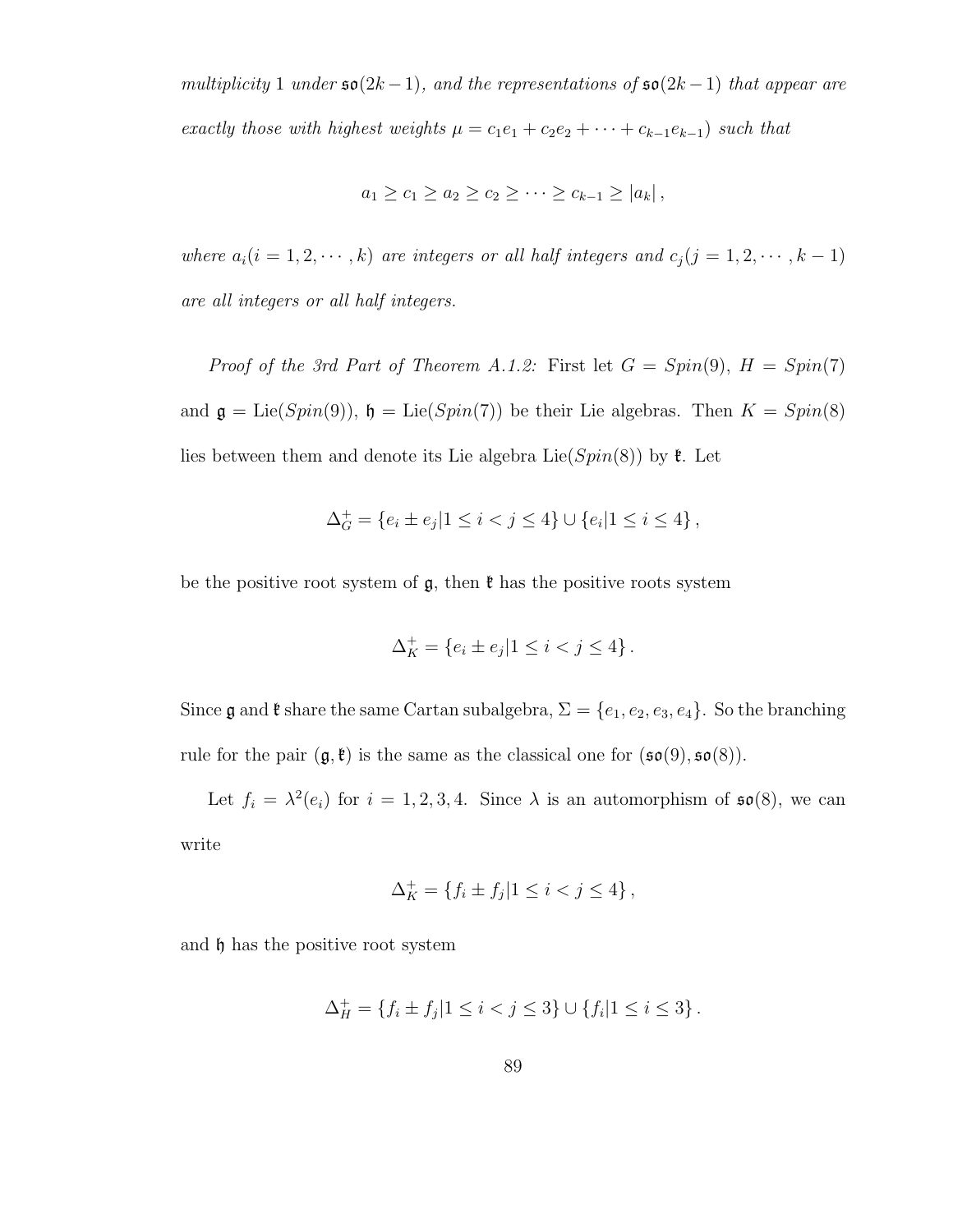Therefore  $\Sigma = \{f_1, f_2, f_3\}$ . The Weyl group  $W_K$  also acts on  $f_i$ 's and  $\delta_G = 3e_1 +$  $2e_2 + e_3 = 3f_1 + 2f_2 + f_3$ . Suppose  $\mu$  be an irreducible representation of K with the highest weight  $\mu = b_1 f_1 + b_2 f_2 + b_3 f_3 + b_4 f_4$ , then by the classical branching rule for  $(\mathfrak{so}(8), \mathfrak{so}(7))$ ,  $\mu$  decomposes with multiplicity 1 when restricted to  $\mathfrak{h}$ , and the representations of h that appear are exactly those with highest weights  $\tau =$  $c_1f_1 + c_2f_2 + c_3f_3$  such that

$$
b_1 \ge c_1 \ge b_2 \ge c_2 \ge b_3 \ge c_3 \ge |b_4|,
$$

where  $b_i(i = 1, 2, 3, 4)$  and  $c_j(j = 1, 2, 3)$  are all integers or half integers. So the class one representations of the pair  $(K, H)$  are exactly those with highest weights bf<sub>1</sub> with  $b \in \mathbb{Z}$ , or  $\frac{1}{2}b(e_1 + \cdots + e_4)$  and the multiplicity of trivial representation is 1.

Now suppose that  $\mu$  is a class one representation of the pair  $(K, H)$  with the highest weight  $\rho = a_1 e_1 + \cdots + a_4 e_4$ , then  $\text{Res}_{K}^G \rho$  contains at least one representation with highest weight  $\frac{1}{2}b(e_1 + \cdots + e_4)$ . From the branching rule of  $(\mathfrak{so}(9), \mathfrak{so}(8))$ , we have

$$
a_1 \ge \frac{1}{2}b \ge a_2 \ge \frac{1}{2}b \ge a_3 \ge \frac{1}{2}b \ge a_4 \ge \frac{1}{2}b.
$$

Therefore  $a_1 \ge a_2 = a_3 = a_4 \ge 0$  and all are integers or half integers. If  $a_i$ 's satisfy the conditions, then  $\rho$  contains only one representation with the highest weight  $\mu$ which implies that  $[\text{Res}_{H}^{G} \rho : Id] = 1.$ 

Next we look at the pair  $(G, H) = (Spin(7), G_2)$ . We identify g with  $\mathfrak{so}(7)$  so that

$$
\Delta_G^+ = \{e_i \pm e_j | 1 \leq i < j \leq 3\} \cup \{e_i | 1 \leq i \leq 3\}.
$$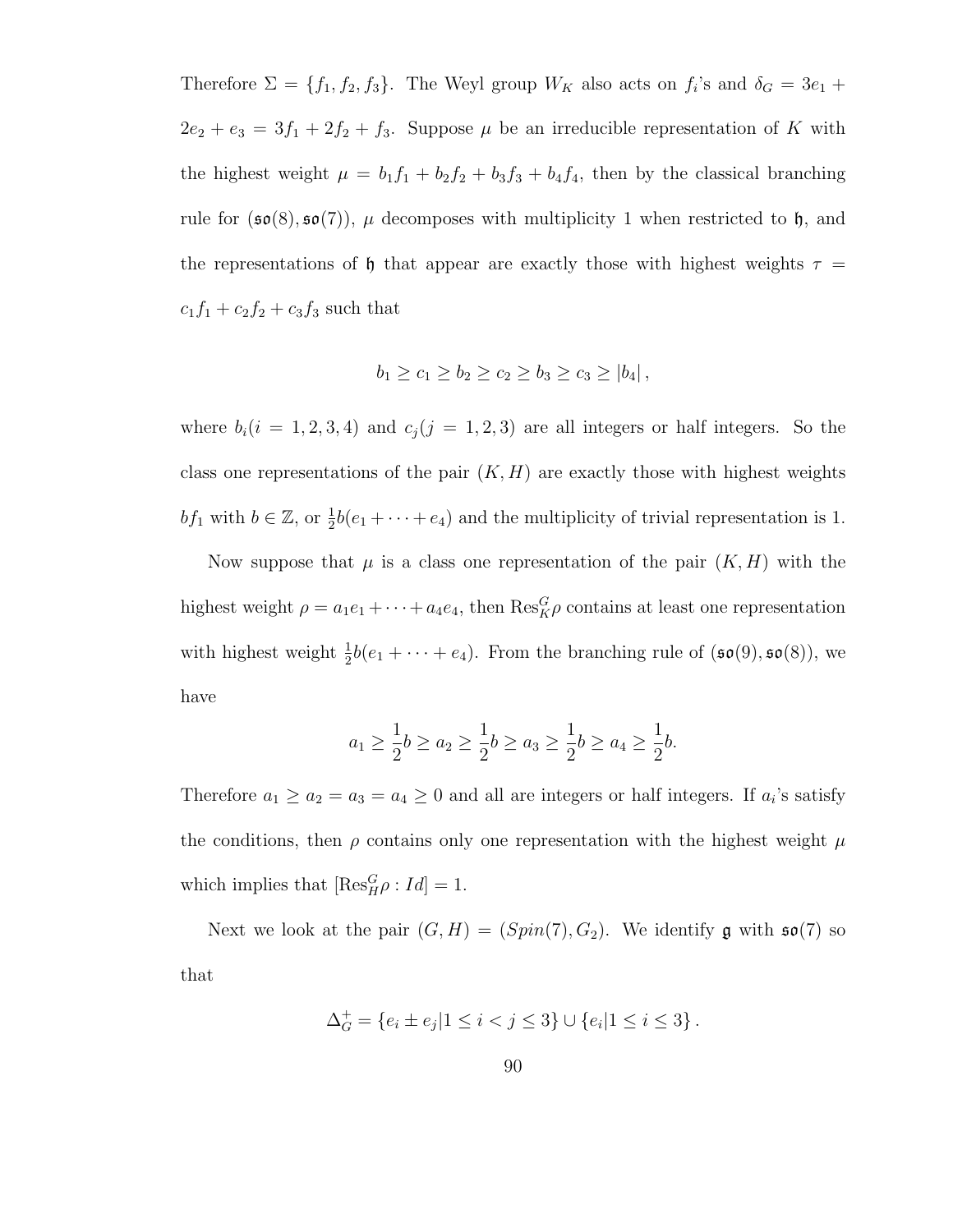By the relation  $e_1 = e_2 + e_3$  and the restriction  $\overline{e_3} = \alpha_1, \overline{e_2 - e_3} = \alpha_2$ , we have

$$
\overline{\Delta_G^+} = {\alpha_1, 3\alpha_1 + 2\alpha_2, \alpha_1 + \alpha_2, 3\alpha_1 + \alpha_2, \alpha_2, 2\alpha_1 + \alpha_2, 2\alpha_1 + \alpha_2, \alpha_1 + \alpha_2, \alpha_1}
$$

under the restriction. In terms of  $\alpha_1, \alpha_2$ ,  $\mathfrak{h}$  has the following positive root system

$$
\Delta_H^+ = \{\alpha_1, \alpha_2, \alpha_1 + \alpha_2, 2\alpha_1 + \alpha_2, 3\alpha_1 + \alpha_2, 3\alpha_1 + 2\alpha_2\}.
$$

Therefore  $\Sigma = {\alpha_1, \alpha_1 + \alpha_2, 2\alpha_1 + \alpha_2}$ . The Weyl group  $W_G$  permutes  ${e_1, e_2, e_3}$ and changes the sign of each  $e_i$ .

Let  $\rho$  be a class one representation with the highest weight  $\rho = a_1e_1 + a_2e_2 + a_3e_3$  $(a_1 \ge a_2 \ge a_3 \ge 0)$ . Then from the Kostant's Branching Theorem A.4.1, by a computation, the multiplicity of the trivial representation Id of  $G_2$  in Res $\rho$  is

$$
m = (a_1 + a_3 + 1) - (a_1 - a_3) - (a_1 + a_3) + \max\{0, a_1 - a_3 - 1\} - (a_1 - a_3 - 1) + \max\{0, a_1 - a_3 - 1\}.
$$

Therefore  $m \neq 0$  if and only if  $a_1 = a_3$ , i.e.,  $a_1 = a_2 = a_3$ . And in this case we have  $m=1$ .

Finally we look at the pair  $(G, H) = (G_2, SU(2))$ .  $\mathfrak{g} = \mathfrak{g}_2$  and  $\mathfrak{h} = \mathfrak{su}(3)$  share the same Cartan subalgebra and hence the restriction of the roots is the identity map. g has the following positive root system

$$
\Delta_G^+ = \{ \alpha_1, 3\alpha_1 + \alpha_2, 2\alpha_1 + \alpha_2, 3\alpha_1 + 2\alpha_2, \alpha_1 + \alpha_2, \alpha_2 \},
$$

where  $\alpha_1 = e_3$ ,  $\alpha_2 = e_2 - e_3$  and  $e_2 + e_3 - e_1 = 0$ . Among the 12 roots of  $\mathfrak{g}$ , the six long roots consist the root system of h, i.e.

$$
\Delta_H^+ = \{3\alpha_1 + 2\alpha_2, 3\alpha_1 + \alpha_2, \alpha_2\}.
$$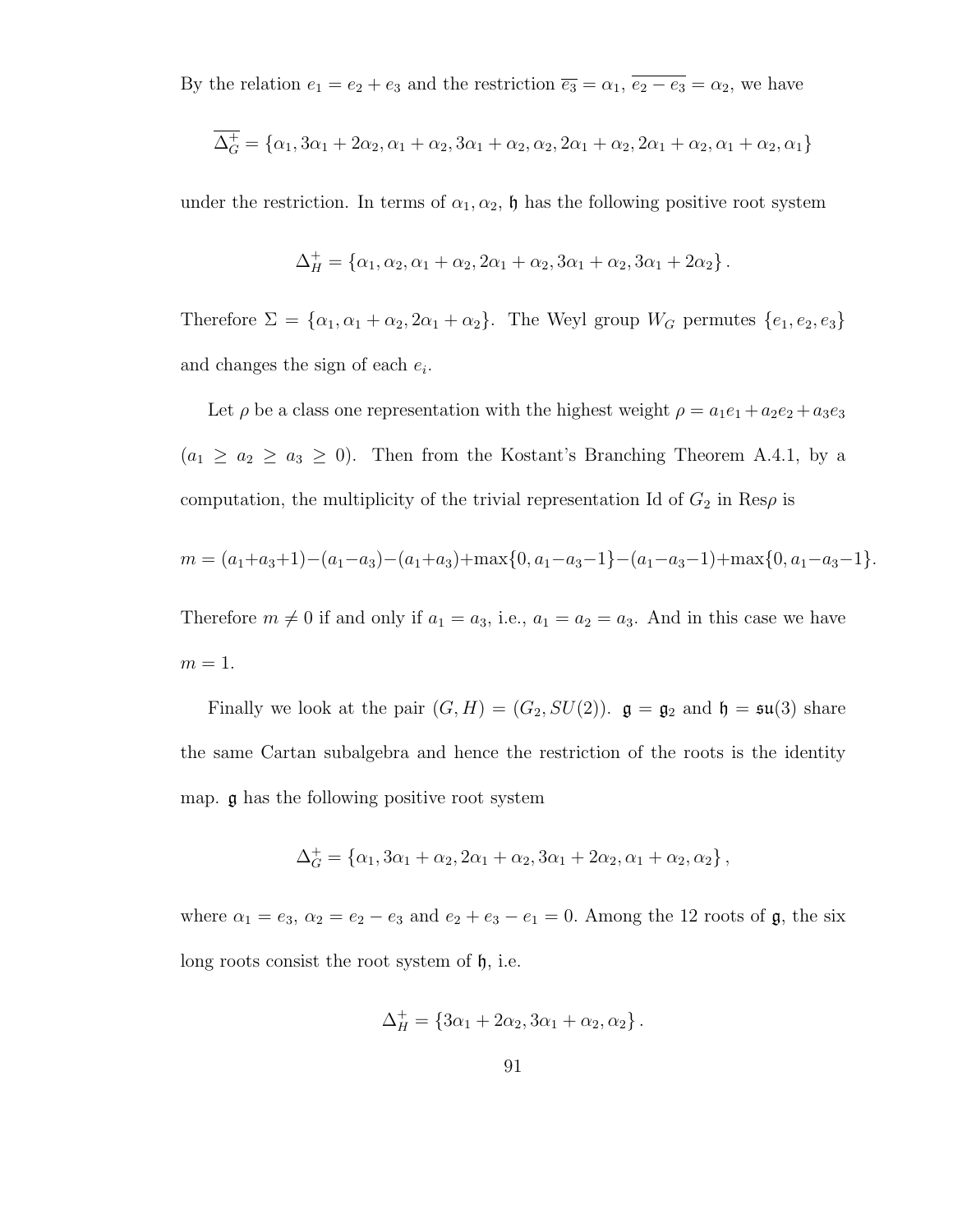Therefore  $\Sigma = {\alpha_1, \alpha_1 + \alpha_2, 2\alpha_1 + \alpha_2}$ . The Weyl group  $W_G$  is the symmetry group of the regular hexagon  $D_6 = \langle \sigma, \tau | \sigma^6 = 1, \tau^2 = 1 \rangle$  with the following operations on  $\alpha_1, \alpha_2$ :

$$
\sigma : \alpha_1 \mapsto -\alpha_1 - \alpha_2, \quad \alpha_2 \mapsto 3\alpha_1 + 2\alpha_2,
$$
  

$$
\tau : \alpha_1 \mapsto -\alpha_1 - \alpha_2, \quad \alpha_2 \mapsto \alpha_2.
$$

Suppose  $\rho$  is a class one representation with the highest weight  $\rho = a_1 \varpi_1 + a_2 \varpi_2 =$  $(2a_1+3a_2)\alpha_1+(a_1+2a_2)\alpha_2$ , where  $a_1, a_2$  are two nonnegative integers. A computation using Kostant Branching Theorem shows that  $a_2 = 0$  and the multiplicity [Res $\rho : Id$ ] is 1.  $\Box$ 

#### A.5 Properties of Class One Representations

We recall the definition of the type of a representation first.

**Definition A.5.1.** Suppose  $V$  is an irreducible representation over the complex numbers, then  $V$  is called a *real* representation or of *real type* if it comes from a representation over reals by extension of scalars. It is of quaternionic type if it comes from a representation over quaternions by restriction of scalars. It is of complex type if it is neither real or quaternionic.

The types and kernels of class one representations are given as follows:

**Proposition A.5.2.** The type and non-trivial kernel  $K$  of each class one representation for each spherical group pair is listed in Table A.2 and Table A.3: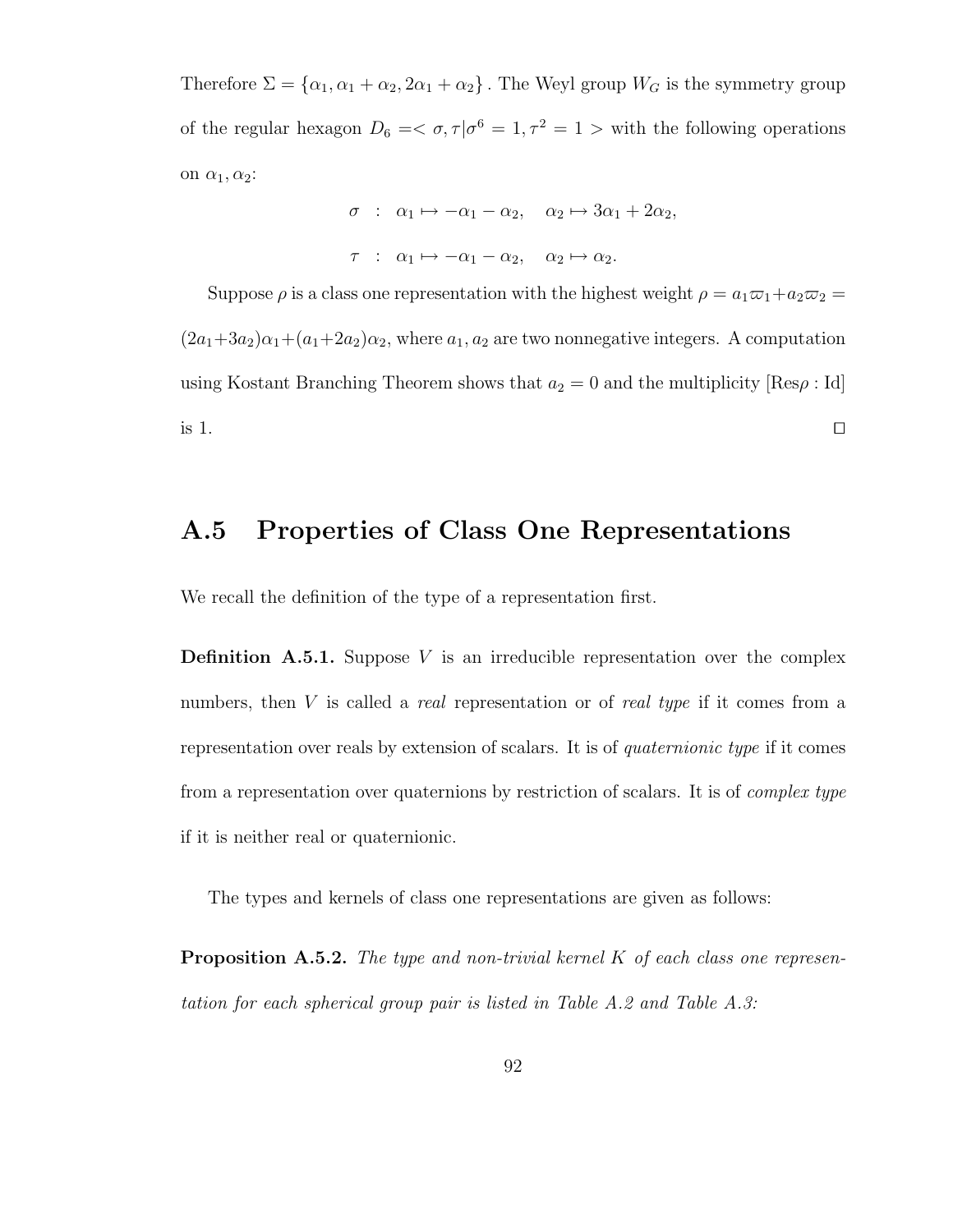| G                    | $\rho$                                   | type                                       |
|----------------------|------------------------------------------|--------------------------------------------|
| SO(n)                | $a\varpi_1$                              | real                                       |
| SU(n)                | $a\varpi_1+b\varpi_{n-1}$                | real: if $a = b$ ; complex: otherwise      |
| U(n)                 | $ae_1 - be_n$                            | real: if $a = b$ ; complex: otherwise      |
| Sp(n)                | $a\varpi_1+b\varpi_2$                    | real: $a$ is even; quaternionic: otherwise |
| $Sp(n) \times Sp(1)$ | $(a\varpi_1+b\varpi_2)\otimes a\varpi_1$ | real                                       |
| $Sp(n) \times U(1)$  | $(a\varpi_1+b\varpi_2)\otimes\phi^k$     | complex                                    |
| $G_2$                | $a\varpi_1$                              | real                                       |
| Spin(7)              | $a\varpi_3$                              | real                                       |
| Spin(9)              | $a\varpi_1+b\varpi_4$                    | real                                       |

Table A.2: Type of class one representations

In the table A.3,  $\mathbb{Z}_2$  ⊂ G is generated by −id and  $\mathbb{Z}_l$  ⊂  $SU(n)$ (or  $U(n)$ ) is generated by  $\varphi_l$  · Id with  $\varphi_l = \exp(\frac{2\pi\sqrt{-1}}{l})$  $\frac{\sqrt{-1}}{l}$ ). lcm(p,q) stands for the least common multiple of p, q and  $gcd(p, q)$  means the greatest common divisor of p, q.

Proof : They are direct applications of Proposition 23.13 and propositions in section  $26.3$  in [FH].

From the Table A.3, we have

**Corollary A.5.3.** Suppose  $\rho$  is a class one representation of the pair  $(G, H)$  with non-trivial kernel  $K$ , then  $K$  is not contained in  $H$ .

Next we compute the dimensions of class one representations. They are listed as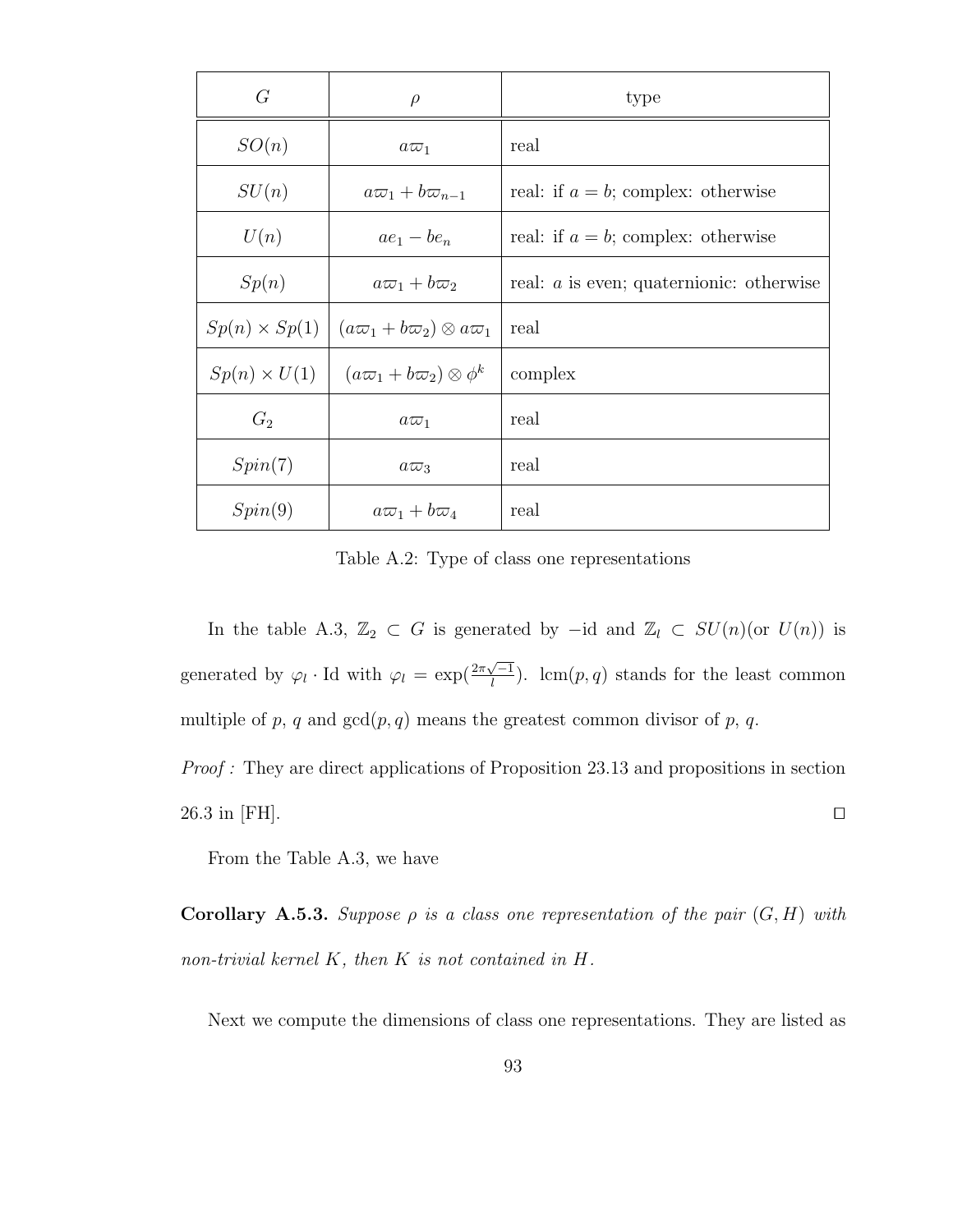| G                    | $\rho$                                   | non-trivial kernel                                                                                         |
|----------------------|------------------------------------------|------------------------------------------------------------------------------------------------------------|
| SO(n)                | $a\varpi_1$                              | $\mathbb{Z}_2$ : both <i>n</i> and <i>a</i> are even                                                       |
| SU(n)                | $a\varpi_1+b\varpi_{n-1}$                | $\mathbb{Z}_m$ : $m = \gcd(a+b, n)$                                                                        |
| U(n)                 | $ae_1 - be_n(a \neq b)$                  | $\mathbb{Z}_k$ : $k = \text{lcm}(a - b, m)$ , $m = \text{gcd}(a + b, n)$                                   |
| Sp(n)                | $a\varpi_1+b\varpi_2$                    | $\mathbb{Z}_2$ : <i>a</i> is even                                                                          |
| $Sp(n) \times Sp(1)$ | $(a\varpi_1+b\varpi_2)\otimes a\varpi_1$ | $\mathbb{Z}_2 \times \mathbb{Z}_2$ : a is even                                                             |
| $Sp(n) \times U(1)$  | $(a\varpi_1+b\varpi_2)\otimes\phi^k$     | $\{1\} \times \mathbb{Z}_{ k }: a \text{ is odd}; \mathbb{Z}_2 \times \mathbb{Z}_{ k }: a \text{ is even}$ |
| $G_2$                | $a\varpi_1$                              |                                                                                                            |
| Spin(7)              | $a\varpi_3$                              | $\mathbb{Z}_2$ : <i>a</i> is even                                                                          |
| Spin(9)              | $a\varpi_1+b\varpi_4$                    | $\mathbb{Z}_2$ : b is even                                                                                 |

Table A.3: Kernel of class one representations

follows:

Proposition A.5.4. The dimension of each class one representation for the pair  $(G, H)$  is listed as follows:

•  $(SO(n), SO(n-1))$ :  $\rho = a\varpi_1$ ,

$$
\dim \rho = \frac{2a + n - 2}{a + n - 2} {a + n - 2 \choose a}
$$

• 
$$
(SU(n), SU(n-1)) : \rho = a\omega_1 + b\omega_{n-1},
$$
  
\n
$$
\dim \rho = \frac{a+b+n-1}{n-1} {a+n-2 \choose a} {b+n-2 \choose b}
$$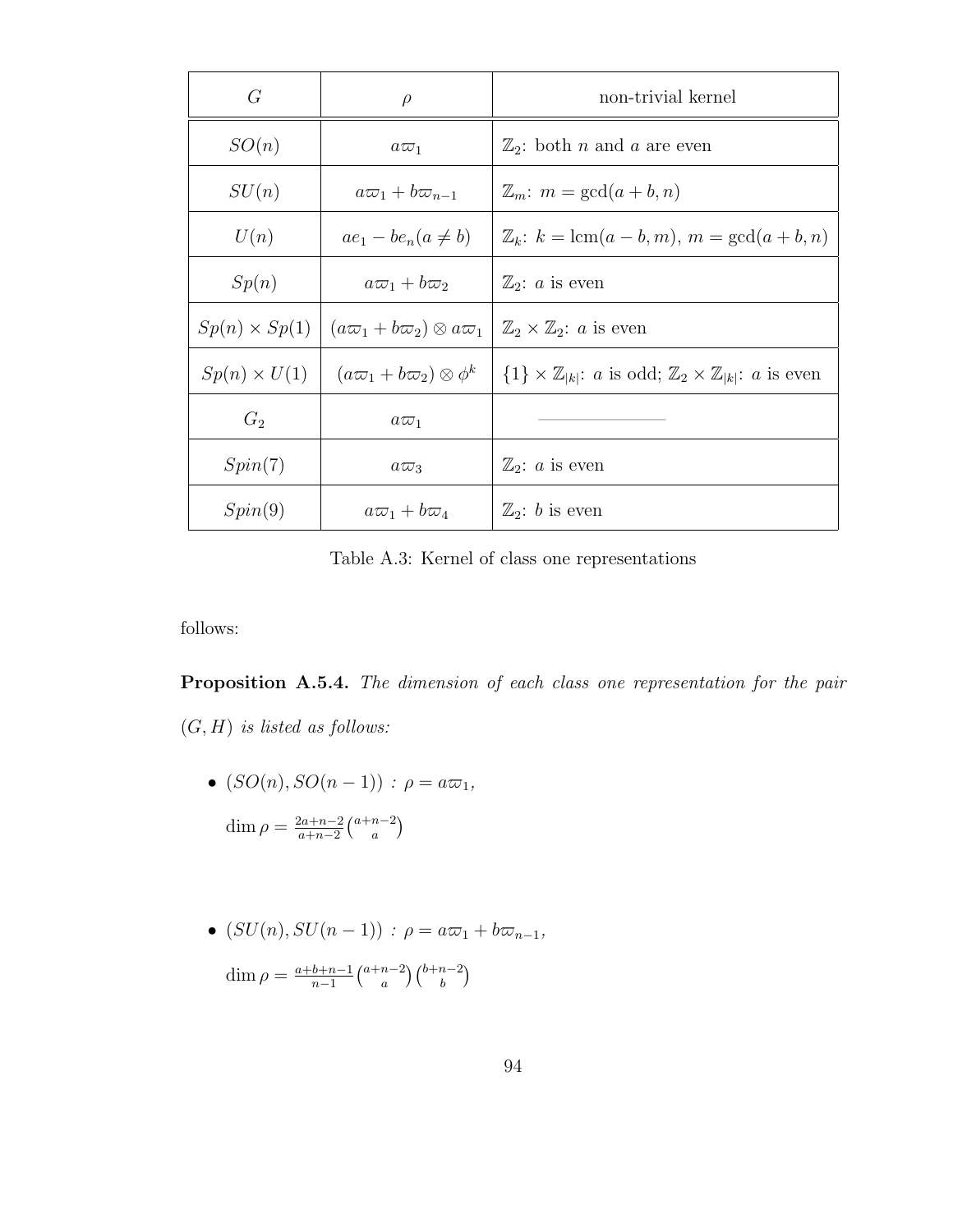• 
$$
(U(n), U(n-1))
$$
 :  $\rho = ae_1 - be_n$ ,  
\n
$$
\dim \rho = \frac{a+b+n-1}{n-1} {a+n-2 \choose a} {b+n-2 \choose b}
$$

• 
$$
(Sp(n), Sp(n-1)) : \rho = a\overline{\omega}_1 + b\overline{\omega}_2,
$$
  
\n
$$
\dim \rho = \frac{(a+1)(a+2b+2n-1)}{(a+b+1)(a+b+2n-1)} \left(\begin{array}{c} a+b+2n-1 \ a+b \end{array}\right) \left(\begin{array}{c} b+2n-3 \ b \end{array}\right)
$$

• 
$$
(Sp(n) \times Sp(1), Sp(n-1) \times Sp(1)) : \rho = (a\varpi_1 + b\varpi_2) \otimes a\varpi_1,
$$
  
\n
$$
\dim \rho = \frac{(a+1)^2(a+2b+2n-1)}{(a+b+1)(a+b+2n-1)} {a+b+2n-1 \choose a+b} {b+2n-3 \choose b}
$$

• 
$$
(Sp(n) \times U(1), Sp(n-1) \times U(1)) : \rho = (a\varpi_1 + b\varpi_2) \otimes \phi^k,
$$
  
\n
$$
\dim \rho = \frac{(a+1)(a+2b+2n-1)}{(a+b+1)(a+b+2n-1)} {a+b+2n-1 \choose a+b} {b+2n-3 \choose b}
$$

• 
$$
(G_2, SU(3)) : \rho = a\varpi_1,
$$
  
\n
$$
\dim \rho = \frac{1}{120}(a+1)(a+2)(a+3)(a+4)(2a+5)
$$

• 
$$
(Spin(7), G_2) : \rho = a\varpi_3,
$$

$$
\dim \rho = \frac{1}{360}(a+1)(a+2)(a+3)^2(a+4)(a+5)
$$

• 
$$
(Spin(9), Spin(7))
$$
:  $\rho = a\omega_1 + b\omega_4$ ,  
\n
$$
\dim \rho = \frac{1}{1814400}(a+1)(a+2)(a+3)(b+1)(b+2)(b+3)^2(b+4)(b+5)(a+b+1)
$$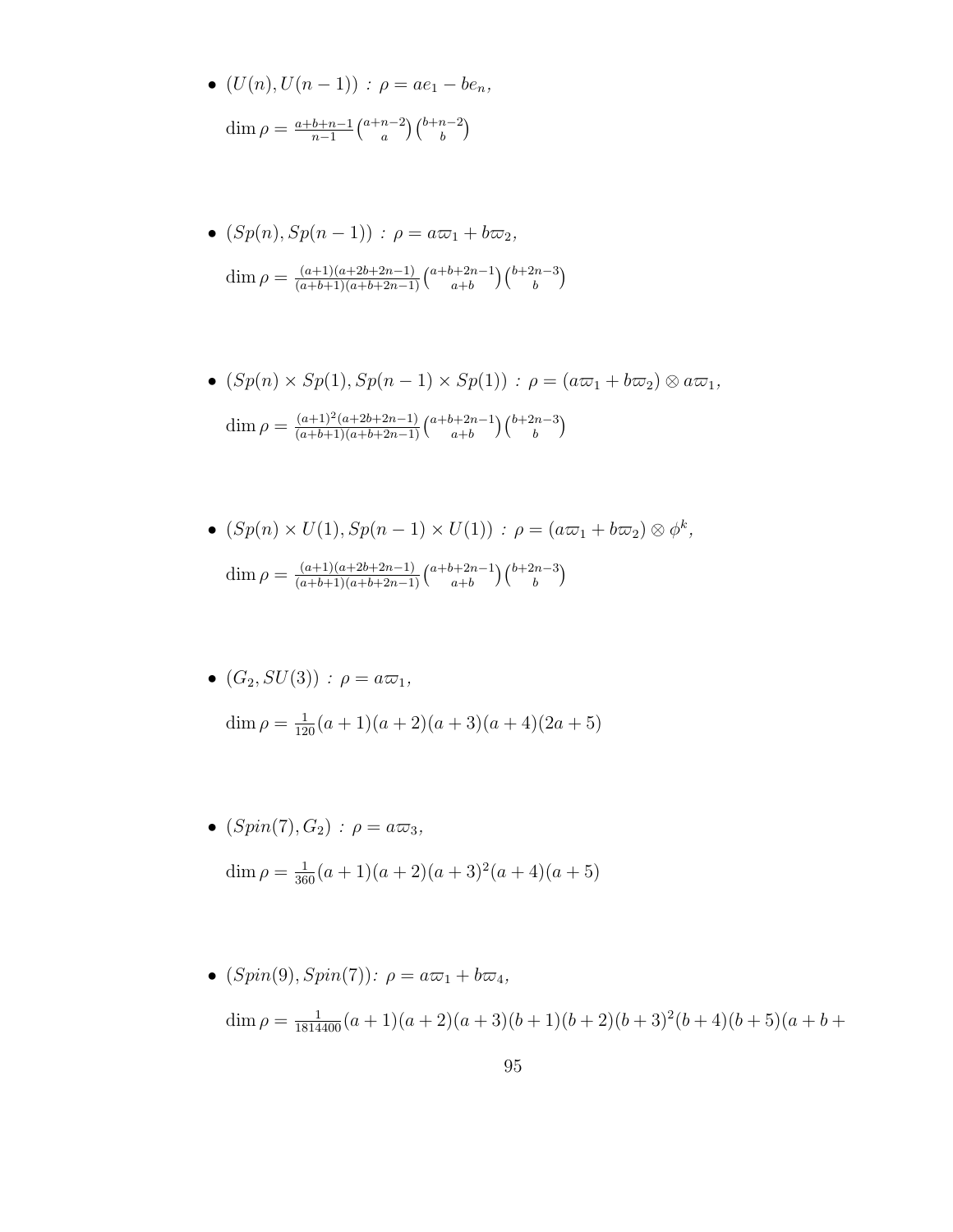$$
4)(a+b+5)(a+b+6)(2a+b+7).
$$

Finally for each spherical group pair  $(G, H)$ , we consider the embedding  $\rho : G \longrightarrow$  $SO(l), U(l)$  and  $Sp(l)$ . We compare the dimension of the sphere  $G/H$  and l.

If  $\rho$  is not a real representation, the  $[\rho]_{\mathbb{R}} = \rho \oplus \rho^*$  is an irreducible real representation where  $\rho^*$  is the complex conjugate of  $\rho$  and  $\deg[\rho]_{\mathbb{R}} = 2 \deg \rho$ .

**Proposition A.5.5.** Table A.4 is the list of the dimension k of the sphere  $G/H$  and the embeddings  $\rho: G \longrightarrow SO(l)$  with  $l \leq k+1$ .

For the complex representations, we have

**Proposition A.5.6.** Table A.5 is the list of the dimension k of the sphere  $G/H$  and the embeddings  $\rho: G \longrightarrow U(l)$  with  $2l \leq k+1$ .

And the similar result for the quaternionic representations is as follows:

**Proposition A.5.7.** The quaternionic class one representations  $\rho : G \longrightarrow Sp(l)$ with  $4l \leq \dim(G/H)+1$  are exactly the representation  $\rho = \varpi_1$  for the pair  $(Sp(n), Sp(n-1))$ 1)) $(n \ge 1)$ .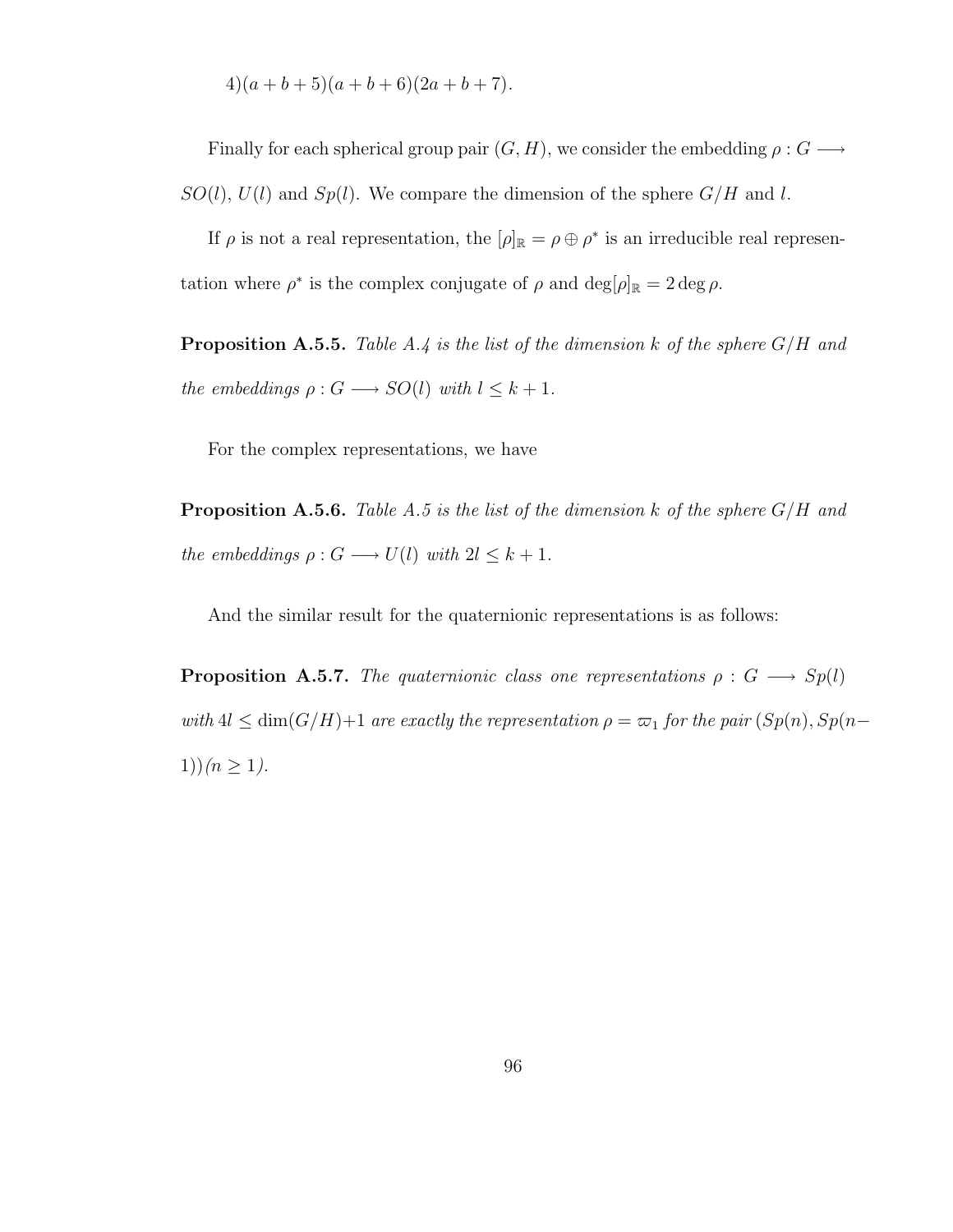| G                    | H                      | $\rho$                                                 | l                | $k+1$            |
|----------------------|------------------------|--------------------------------------------------------|------------------|------------------|
| SO(n)                | $SO(n-1)$              | $\varpi_1$                                             | $\boldsymbol{n}$ | $\boldsymbol{n}$ |
| SU(n)                | $SU(n-1)$              | $[\varpi_1]_{\mathbb{R}}, [\varpi_{n-1}]_{\mathbb{R}}$ | 2n, 2n           | 2n               |
| U(n)                 | $U(n-1)$               | $[e_1]_{\mathbb{R}}, [-e_n]_{\mathbb{R}}$              | 2n, 2n           | 2n               |
| Sp(n)                | $Sp(n-1)$              | $[\varpi_1]_{\mathbb{R}}$                              | 4n               | 4n               |
| $Sp(n) \times Sp(1)$ | $Sp(n-1) \times Sp(1)$ | $\varpi_1\otimes\varpi_1$                              | 4n               | 4n               |
| $Sp(n) \times U(1)$  | $Sp(n-1) \times U(1)$  | $[\varpi_1 \otimes \phi^k]_{\mathbb{R}}$               | 4n               | 4n               |
| $G_2$                | SU(3)                  | $\varpi_1$                                             | 7                | 7                |
| Spin(7)              | $G_2$                  | $\overline{\omega}_3$                                  | 8                | 8                |
| Spin(9)              | Spin(7)                | $\varpi_1, \varpi_4$                                   | 9, 16            | 16               |
| Sp(2)                | Sp(1)                  | $\varpi_2$                                             | 5                | 8                |
| SU(2), Sp(1)         | $\{Id\}$               | $2\varpi_1$                                            | 3                | $\overline{4}$   |
| U(2)                 | U(1)                   | $e_1 - e_2$                                            | 3                | 4                |

Table A.4: Orthogonal representation with small dimension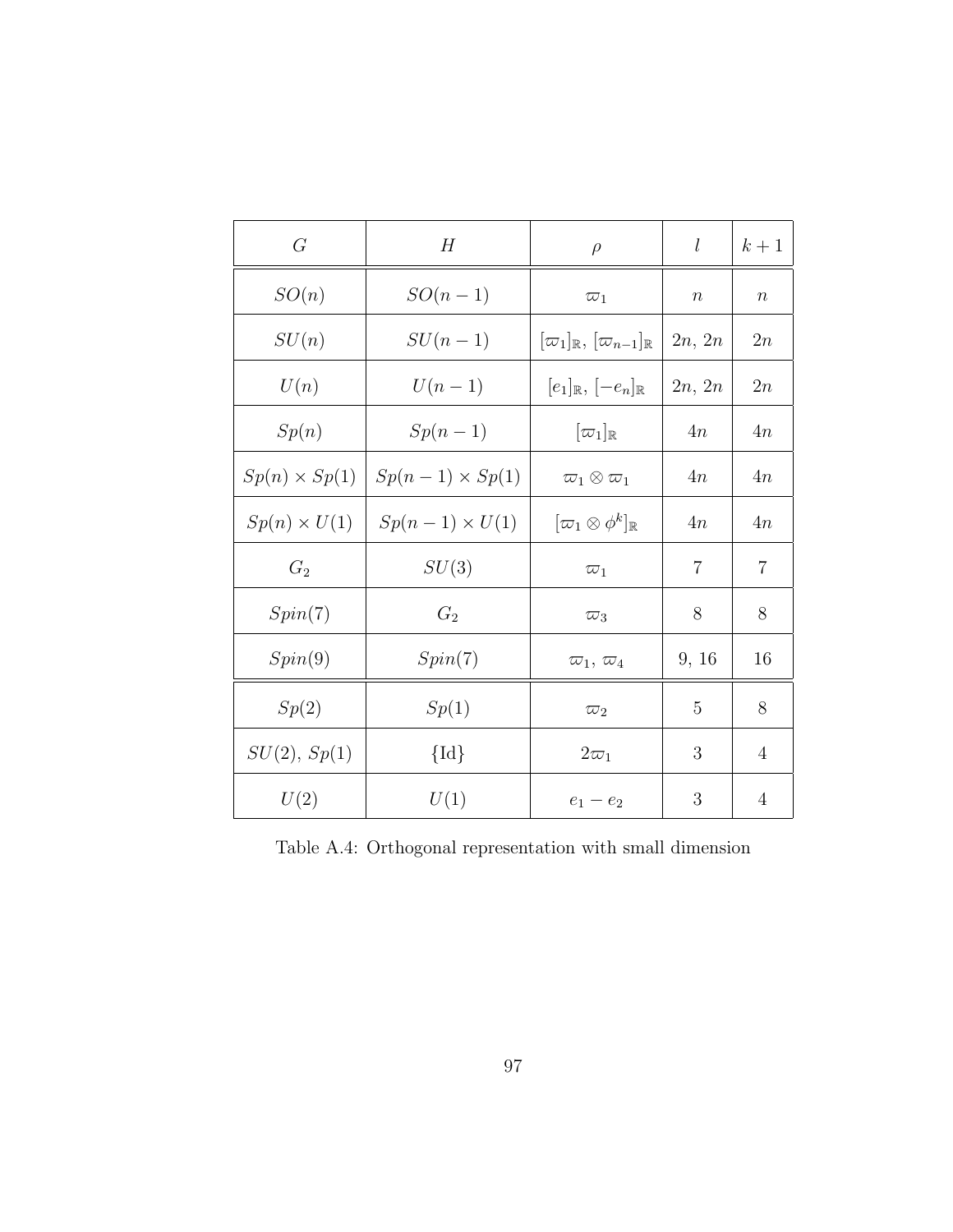| G     | H                                           | $\rho$                             |      | $k+1$ |
|-------|---------------------------------------------|------------------------------------|------|-------|
| SU(n) | $SU(n-1)$                                   | $\varpi_1, \varpi_{n-1} \mid n, n$ |      | 2n    |
| U(n)  | $U(n-1)$                                    | $e_1, -e_n$                        | n, n | 2n    |
| Sp(n) | $Sp(n-1)$                                   | $\overline{\omega}_1$              | 2n   | 4n    |
|       | $Sp(n) \times U(1)$   $Sp(n-1) \times U(1)$ | $\varpi_1\otimes\phi^k$            | 2n   | 4n    |

Table A.5: Complex representation with small dimension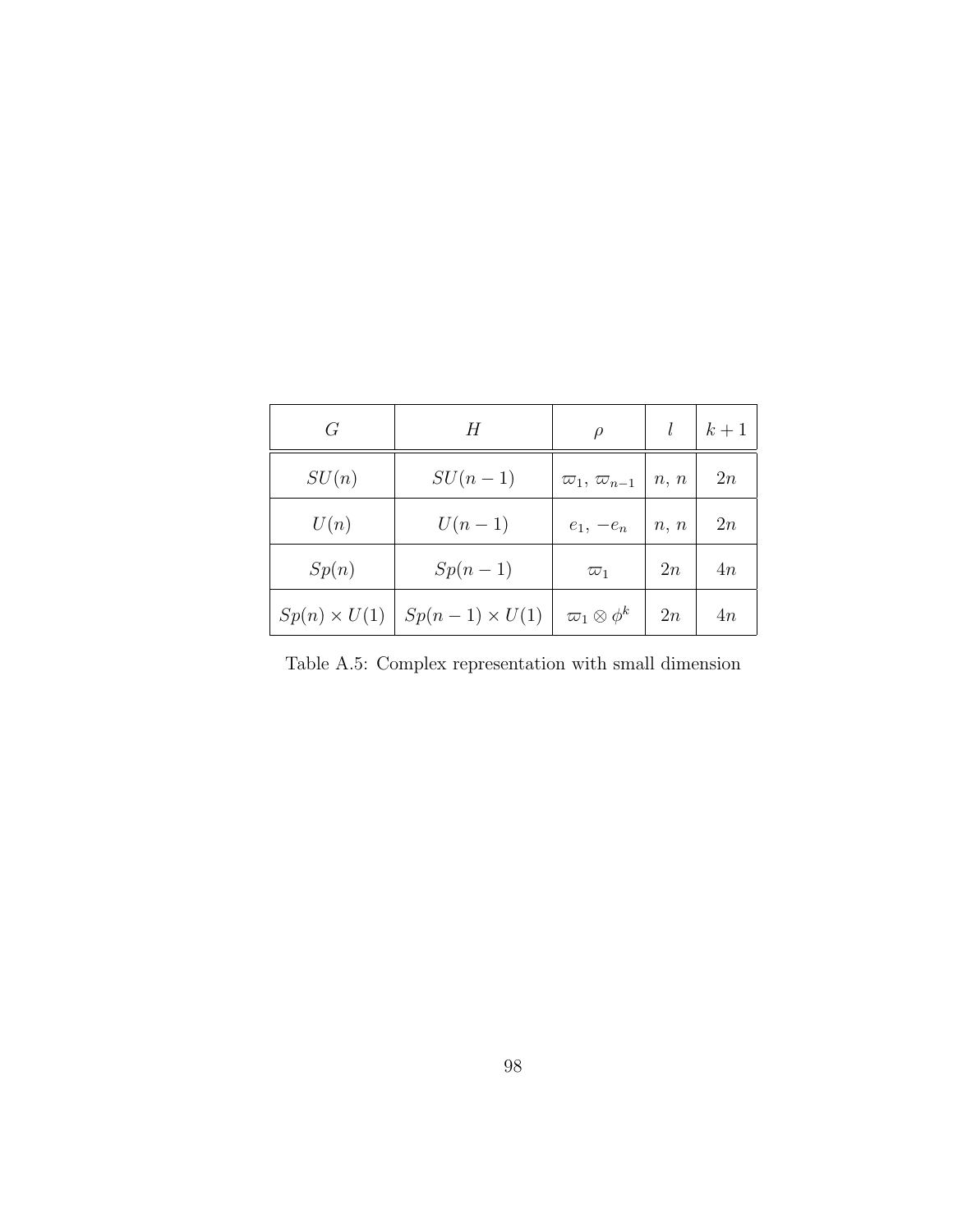## Bibliography

- [AA] A. V. Alekseevsy and D. V. Alekseevsy, *G-manifolds with one dimensional* orbit space, Ad. in Sov. Math.  $8(1992)$ , 1–31.
- [Ch] J. Cheeger, Some examples of manifolds of nonnegative curvature, J. Diff. Geom. 8(1973), 623–628.
- [CG] J. Cheeger and D. Gromoll, On the structure of complete manifolds of nonnegative curvature, Ann. of Math. 96(1972), 413–443.
- [DM] W. Dickinson and M.M. Kerr, The geometry of compact homogeneous spaces with two isotropy summands, Ann. Global Anal. Geom. **34**(2008), 329–350.
- [Dy] E.B. Dynkin, Selected papers of E. B. Dynkin with commentary, Edited by A.A. Yushkevich, G.M. Seitz and A.L. Onishchik. American Mathematical Society, Providence, RI, International Press, Cambridge, MA, 2000.
- [FH] W. Fulton and J. Harris, Representation theory. A first course, Graduate Texts in Mathematics, 129, Springer-Verlag, New York, 1991.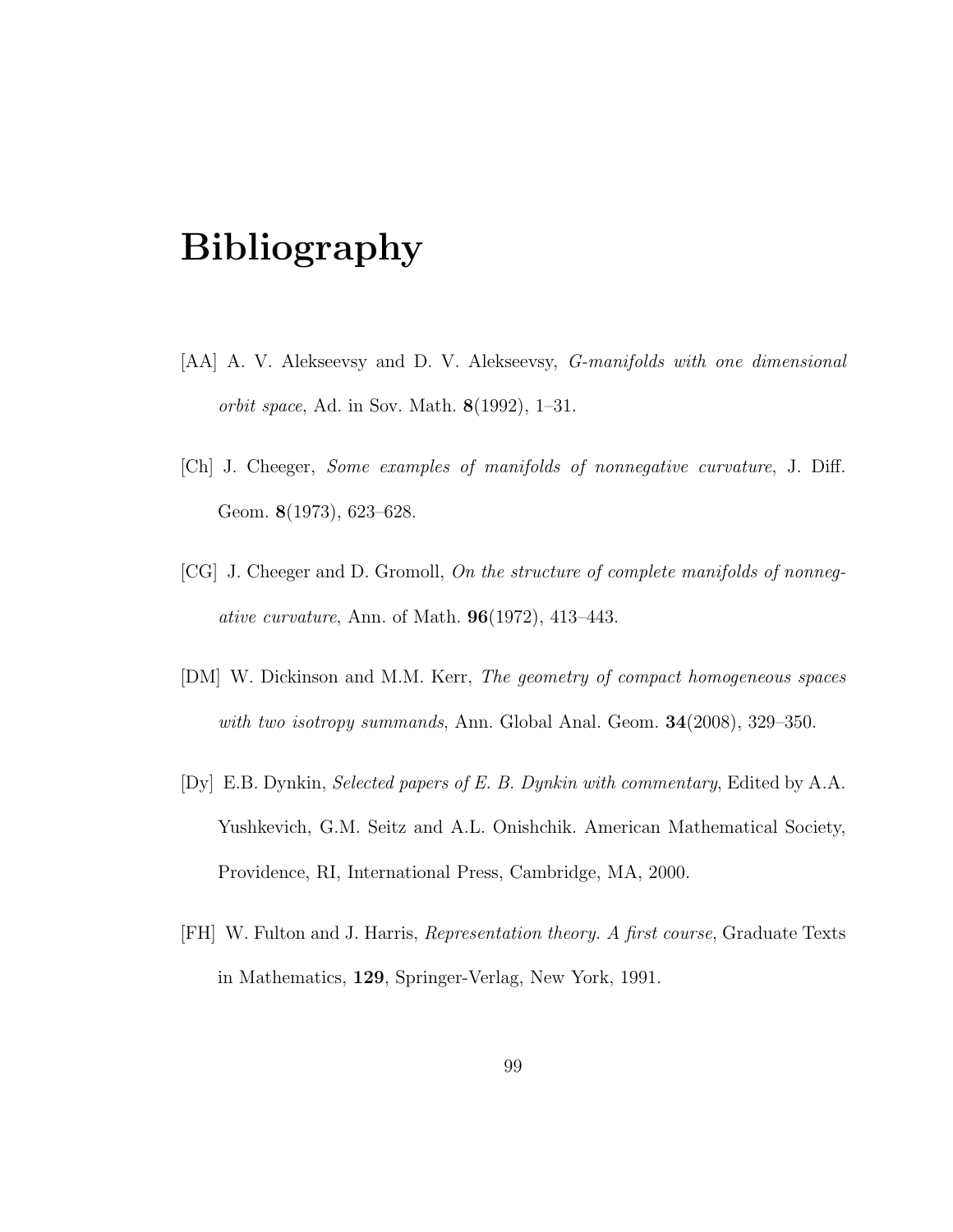- [GlWZ] H. Gluck, F. Warner and W. Ziller, The geometry of the Hopf fibrations, Enseign. Math.(2)32(1986), 173–198.
- [Gr] M. Gromov, Curvature, diameter and Betti numbers, Comm. Math. Helv. 56(1981), 179–195.
- [GH] K. Grove and S. Halperin, Dupin hypersurfaces, group actions and the double mapping cylinder, J. Diff. Geom. **26**(1987), 429–459.
- [GWZ] K. Grove, B. Wilking and W. Ziller, Positively curved cohomogeneity one manifolds and 3-Sasakian geometry, J. Diff. Geom. **78**(2008), 33-111.
- [GVWZ] K. Grove, L. Verdiani, B. Wilking and W. Ziller, Non-negative curvature obstructions in cohomogeneity one and the Kervaire spheres, Ann. del. Scuola Norm. Sup. 5(2006), 159–170.
- [GVZ] K. Grove, L. Verdiani and W. Ziller, A new type of a positively curved manifold, Preprint(2008), arXiv math:08092304.
- [GZ1] K. Grove and W. Ziller, Curvature and symmetry of Milnor spheres, Ann. of Math. **152**(2000), 331–367.
- [GZ2] K. Grove and W. Ziller, Cohomogeneity one manifolds with positive Ricci *curvature*, Invent. Math.  $149(2002)$ , 619–646.
- [GZ3] K. Grove and W. Ziller, Lifting group actions and nonnegative curvature, Preprint(2007), arXiv math: 08010767.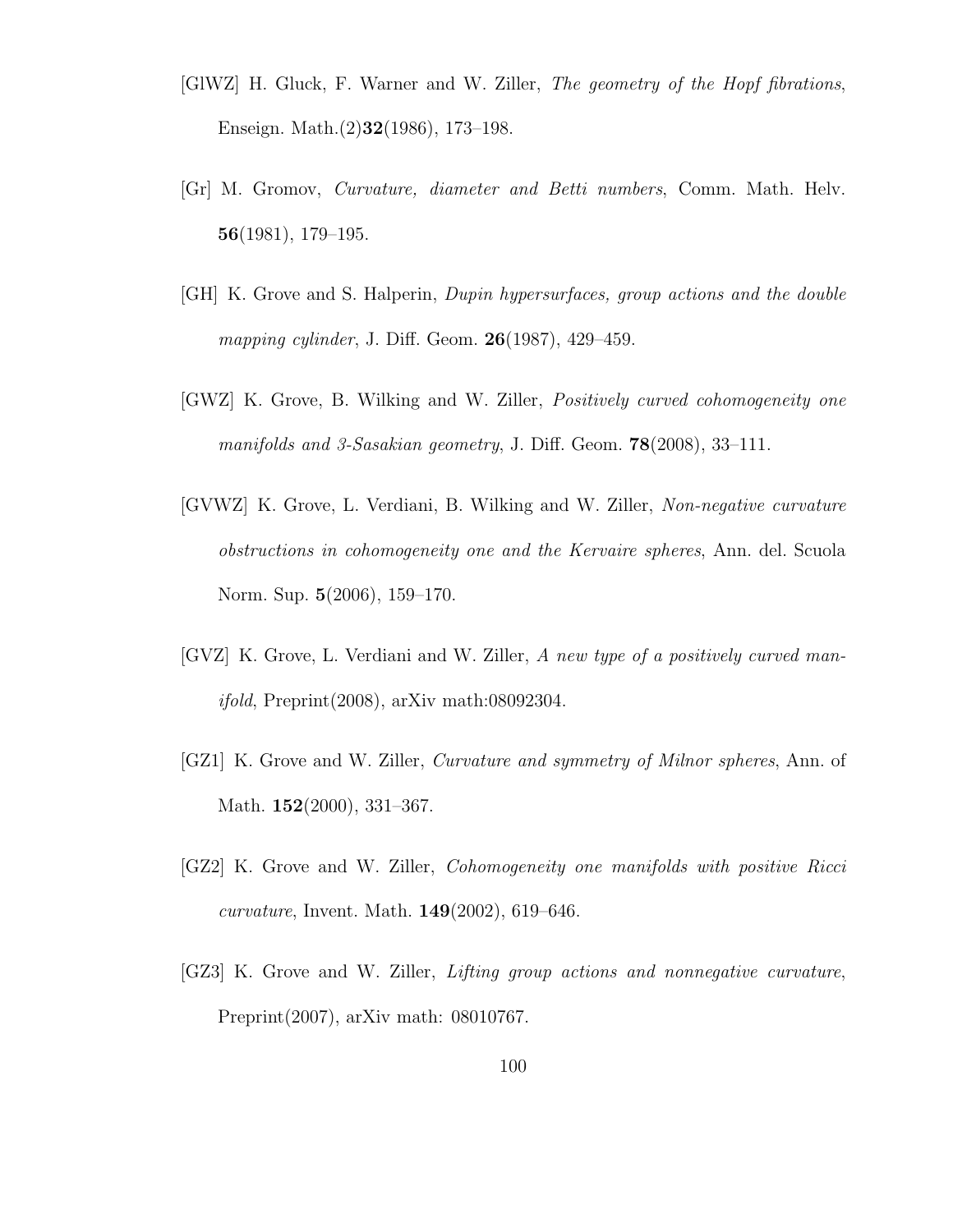- [Ho] C. Hoelscher, Classification of cohomogeneity one manifolds in low dimensions, Preprint(2007), arXiv math:07121327.
- [KPT] V. Kapovitch, A. Petrunin and W. Tuschmann, Nilpotency, Almost Nonnegative Curvature, and the Gradient Flow on Alexandrov Spaces, Ann. of Math.(accepted)(2009).
- [MP] W.G. McKay and J. Patera, Tables of dimensions, indices, and branching rules for representations of simple Lie algebras, Lecture Notes in Pure and Applied Mathematics, 69, Marcel Dekker, Inc., New York, 1981.
- [Kn] A. Knapp, Lie groups beyond an introduction. Second edition, Progress in Mathematics, 140, Birkhäuser Boston, Inc., Boston, MA, 2002.
- [Le] J. Lepowsky, Multiplicity formulas for certain semisimple Lie groups, Bull. Amer. Math. Soc. 77(1971), 601–605.
- [Mu] S. Murakami, Exceptional simple Lie groups and related topics in recent differential geometry, Differential geometry and topology(Tianjin, 1986–87), 183–221, Lecture Notes in Math., 1369, Springer, Berlin, 1989.
- [STa] L. Schwachhöfer and K. Tapp, *Cohomogeneity one disk bundles with normal* homogeneous collars, preprint(2008), arXiv math:08063824.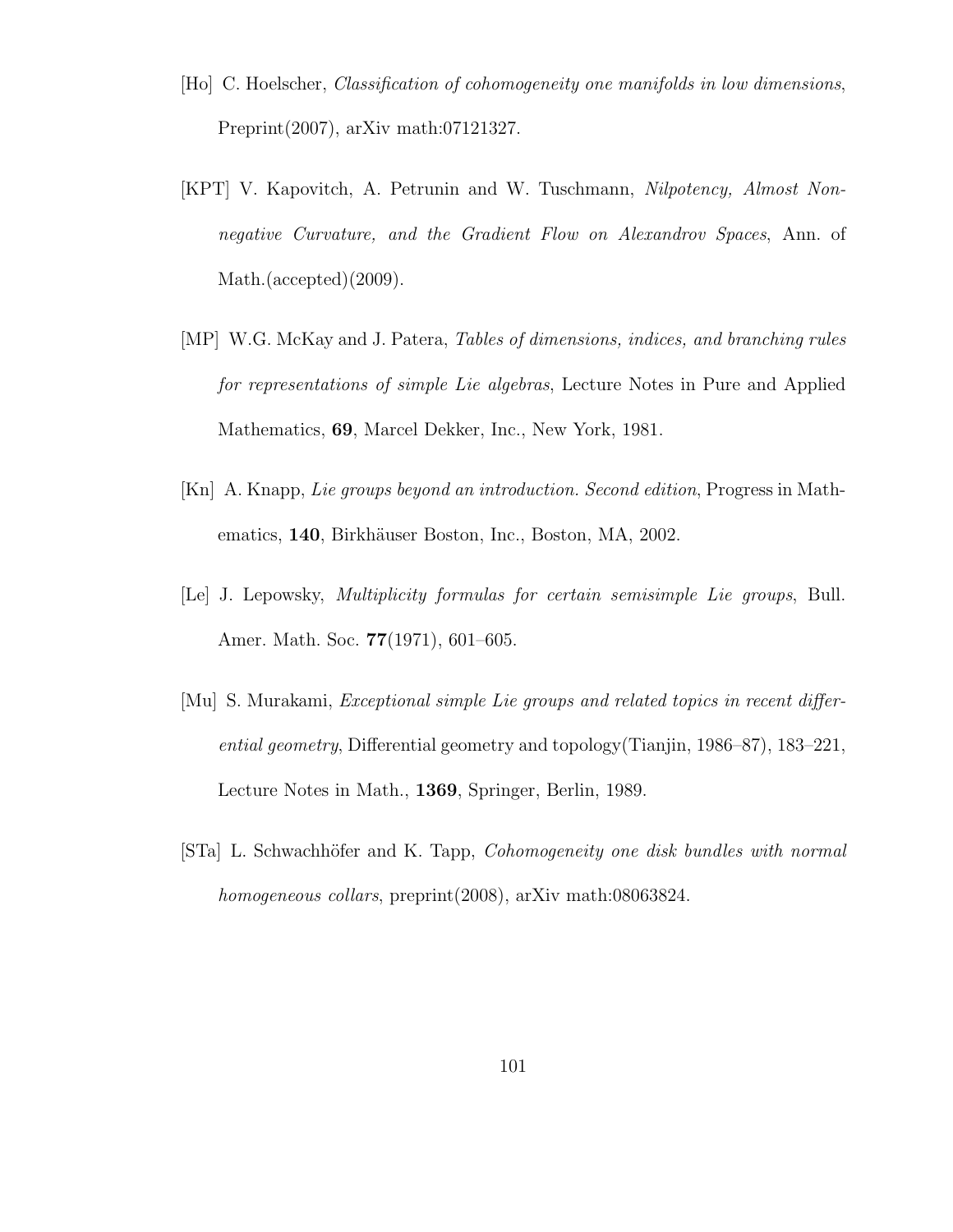- [STu] L. Schwachhöfer and W. Tuschmann, Almost nonnegative curvature and cohomogeneity one, Preprint no.  $62/2001$ , Max-Planck-Institut für Mathematik in den Naturwissenschaften Leipzig, http://www.mis.mpg.de/cgi-bin/preprints.pl.
- [Ve1] L. Verdiani, Invariant metrics on cohomogeneity one manifolds, Geom. Dedicata 77(1999), 77–111.
- [Ve2] L. Verdiani, Cohomogeneity one Riemannian manifolds of even dimension with strictly positive curvature. I, Math. Z.  $241(2002)$ , 329–339.
- [Ve3] L. Verdiani, Cohomogeneity one manifolds of even dimension with strictly pos*itive sectional curvature*, J. Diff. Geom.  $68(2004)$ , 31–72.
- [VK] N. Vilenkin and A. Klimyk, Representation of Lie groups and special functions, Vol. I and Vol. II, Mathematics and its Applications(Soviet Series), 72 and 74, Kluwer Academic Publishers Group, Dordrecht, 1991 and 1993.
- [Wa] N. Wallach, Minimal immersions of symmetric spaces into spheres, pp. 1–40. Pure and Appl. Math., Vol. 8, Dekker, New York, 1972.
- [WZ] M. Wang and W. Ziller, On isotropy irreducible Riemannian manifolds, Acta Math. **166**(1991), 223–261.
- [Wi1] B. Wilking, On fundamental groups of manifolds of nonnegative curvature, Diff. Geom. Appl. 13(2000), 129–165.